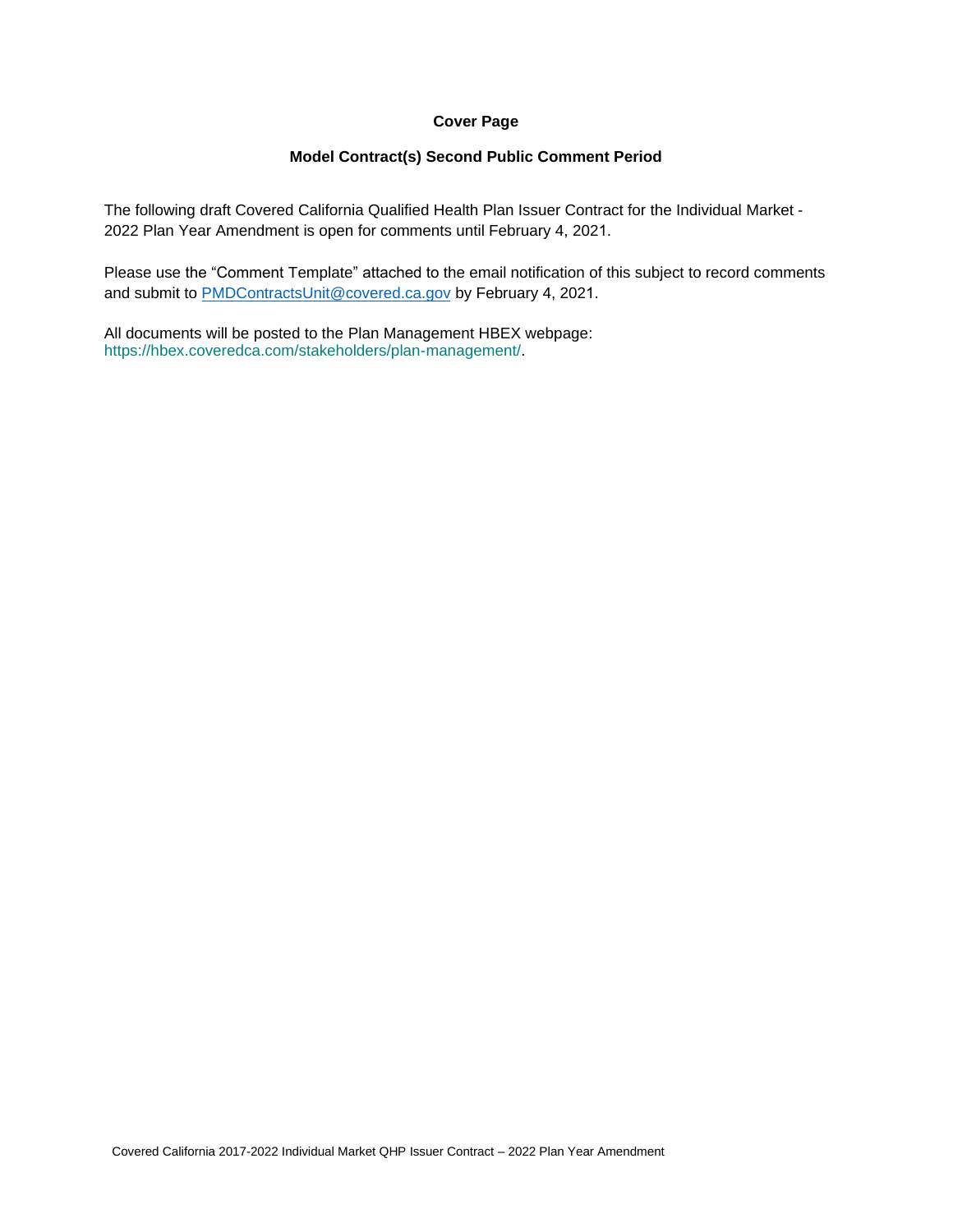

# **COVERED CALIFORNIA QUALIFIED HEALTH PLAN ISSUER CONTRACT FOR 2017 – 20212022 FOR THE INDIVIDUAL MARKET – 2021 2022 PLAN YEAR AMENDMENT**

**between**

**Covered California**

**and**

**xxx ("Contractor")**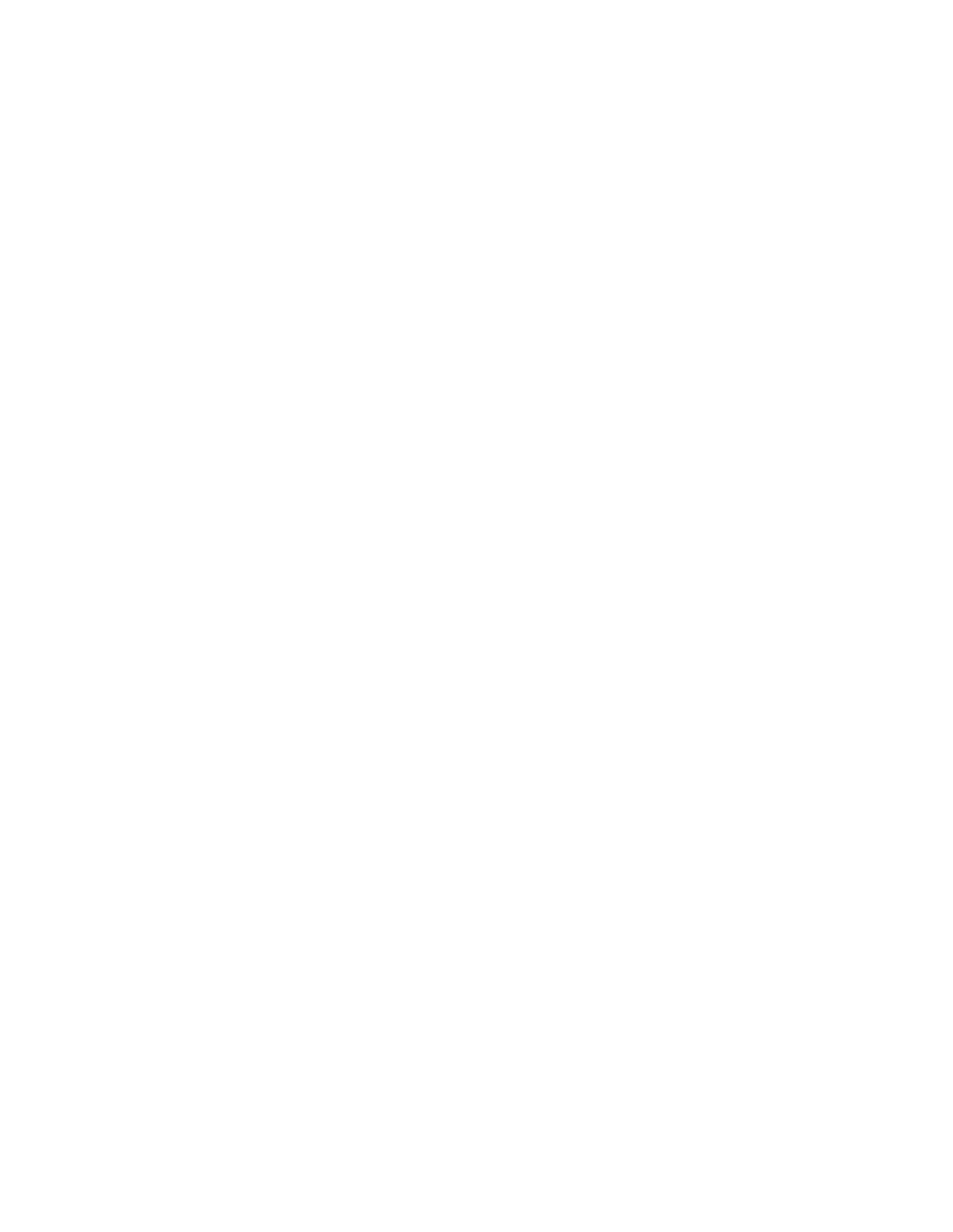# **TABLE OF CONTENTS**

| 1.1              |  |
|------------------|--|
| 1.2              |  |
| 1.3              |  |
| 1.4<br>1.4.1     |  |
| 1.5              |  |
| 1.6              |  |
| 1.7              |  |
| 1.8              |  |
| 1.9              |  |
| 1.10             |  |
| 1.11             |  |
| 1.12             |  |
| 1.13             |  |
| 1.14             |  |
| 1.15             |  |
|                  |  |
| 1.16             |  |
| 1.17             |  |
|                  |  |
| 2.1              |  |
|                  |  |
| 2.1.2            |  |
| 2.1.3            |  |
| $2.2\phantom{0}$ |  |
| 2.2.1            |  |
| 2.2.2            |  |
| 2.2.3            |  |
| 2.2.4            |  |
| 2.2.5<br>2.2.6   |  |
|                  |  |
| 2.3              |  |
| 2.4              |  |
| 2.4.1            |  |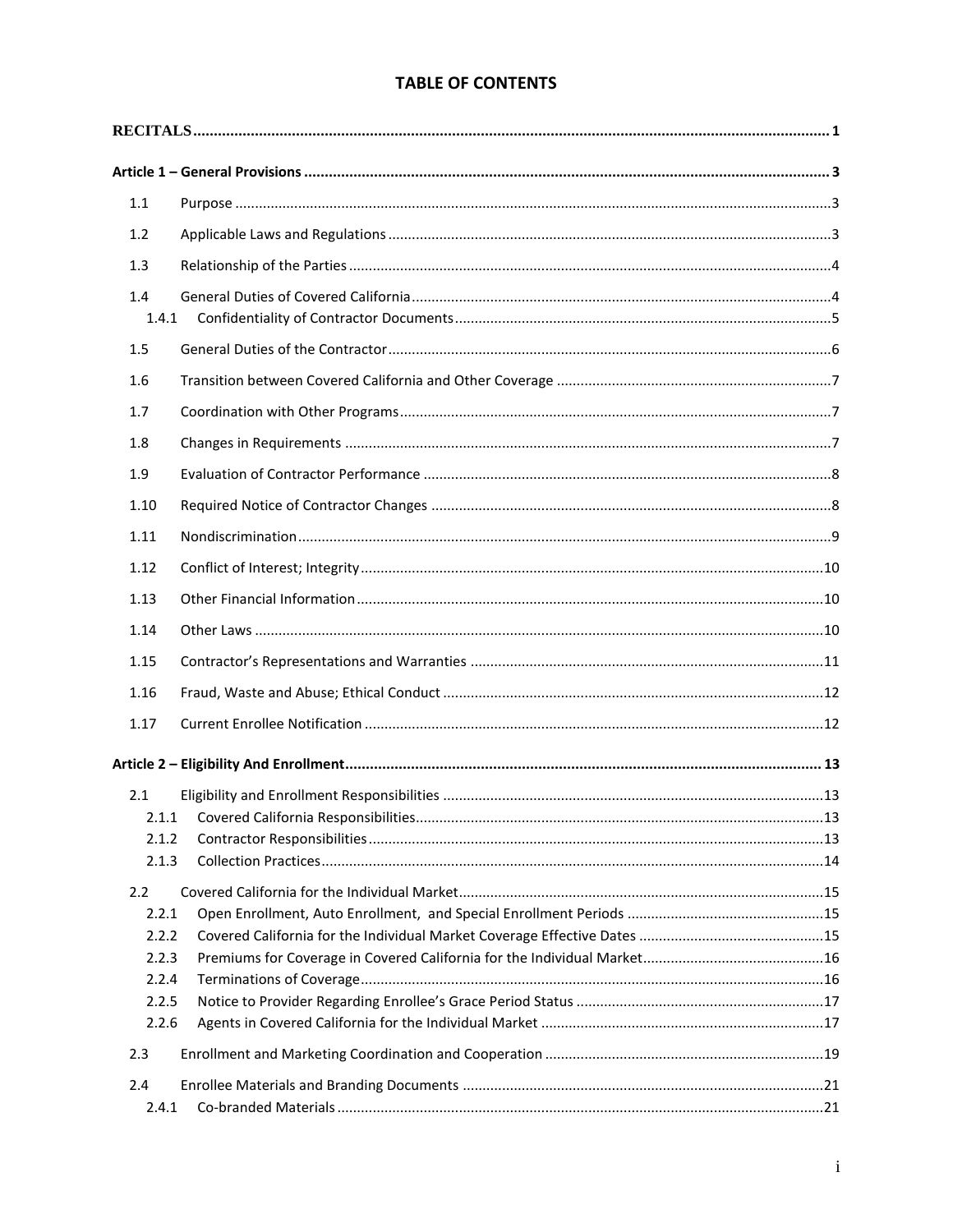| 2.4.2 |  |
|-------|--|
| 2.4.3 |  |
| 2.4.4 |  |
| 2.4.5 |  |
| 2.4.6 |  |
| 2.5   |  |
|       |  |
| 3.1   |  |
| 3.1.1 |  |
| 3.1.2 |  |
| 3.1.3 |  |
| 3.1.4 |  |
| 3.2   |  |
| 3.2.1 |  |
| 3.2.2 |  |
| 3.2.3 |  |
| 3.2.4 |  |
| 3.2.5 |  |
| 3.2.6 |  |
| 3.3   |  |
| 3.3.1 |  |
| 3.3.2 |  |
| 3.3.3 |  |
| 3.3.4 |  |
| 3.3.5 |  |
| 3.4   |  |
| 3.4.1 |  |
| 3.4.2 |  |
| 3.4.3 |  |
| 3.4.4 |  |
| 3.4.5 |  |
| 3.5   |  |
| 3.5.1 |  |
| 3.5.2 |  |
| 3.5.3 |  |
| 3.6   |  |
| 3.6.1 |  |
| 3.6.2 |  |
| 3.6.3 |  |
| 3.6.4 |  |
| 3.6.5 |  |
| 3.6.6 |  |
|       |  |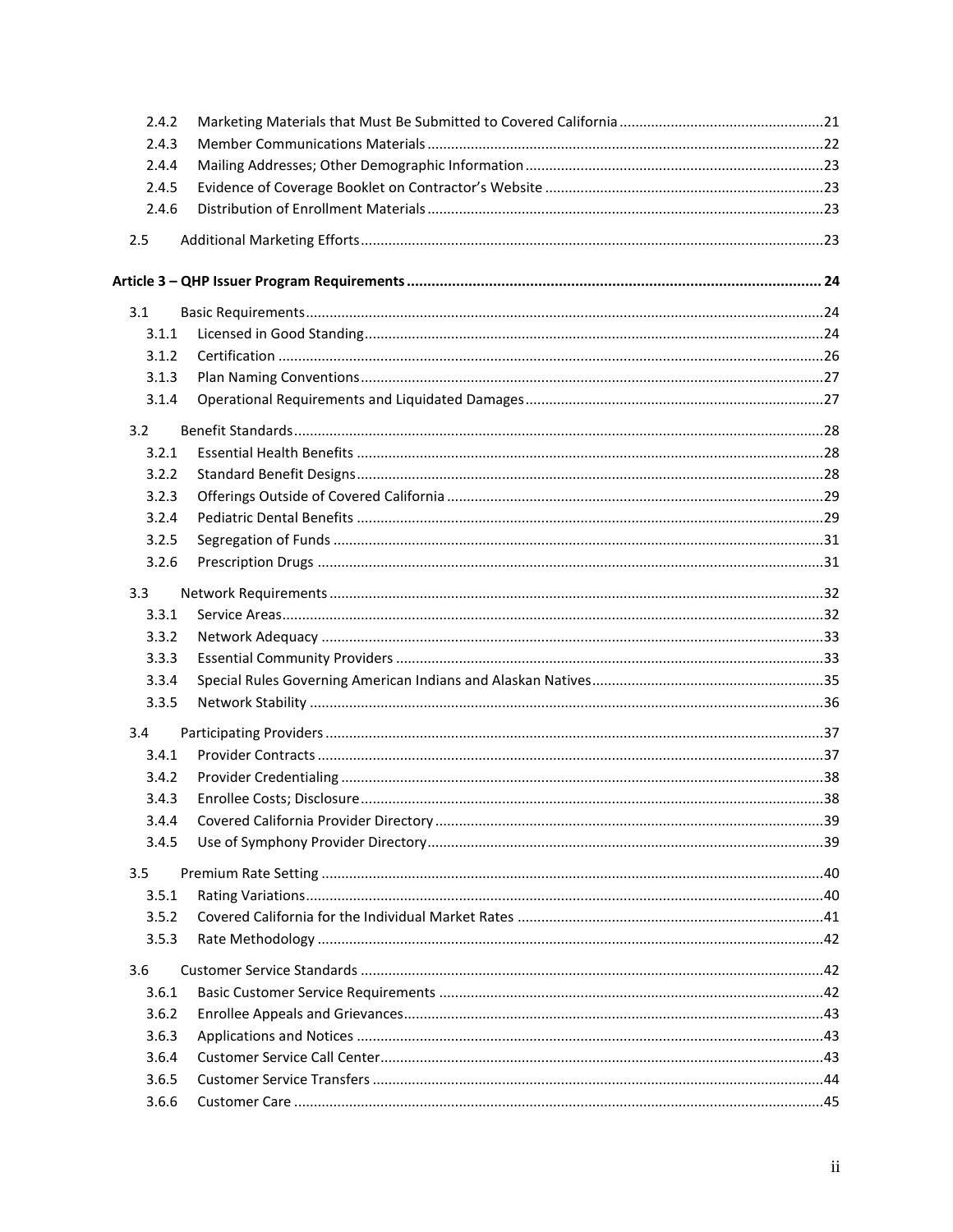| 3.6.7  |  |
|--------|--|
| 3.6.8  |  |
| 3.6.9  |  |
| 3.6.10 |  |
| 3.6.11 |  |
|        |  |
|        |  |
|        |  |
|        |  |
|        |  |
|        |  |
|        |  |
|        |  |
| 4.1    |  |
| 4.2    |  |
| 4.3    |  |
| 4.4    |  |
| 4.5    |  |
| 4.6    |  |
| 4.7    |  |
|        |  |
| 5.1    |  |
| 5.1.1  |  |
| 5.1.2  |  |
| 5.1.3  |  |
|        |  |
| 6.1    |  |
| 6.2    |  |
| 6.3    |  |
|        |  |
| 7.1    |  |
| 7.2    |  |
| 7.2.1  |  |
| 7.2.2  |  |
| 7.2.3  |  |
| 7.2.4  |  |
| 7.2.5  |  |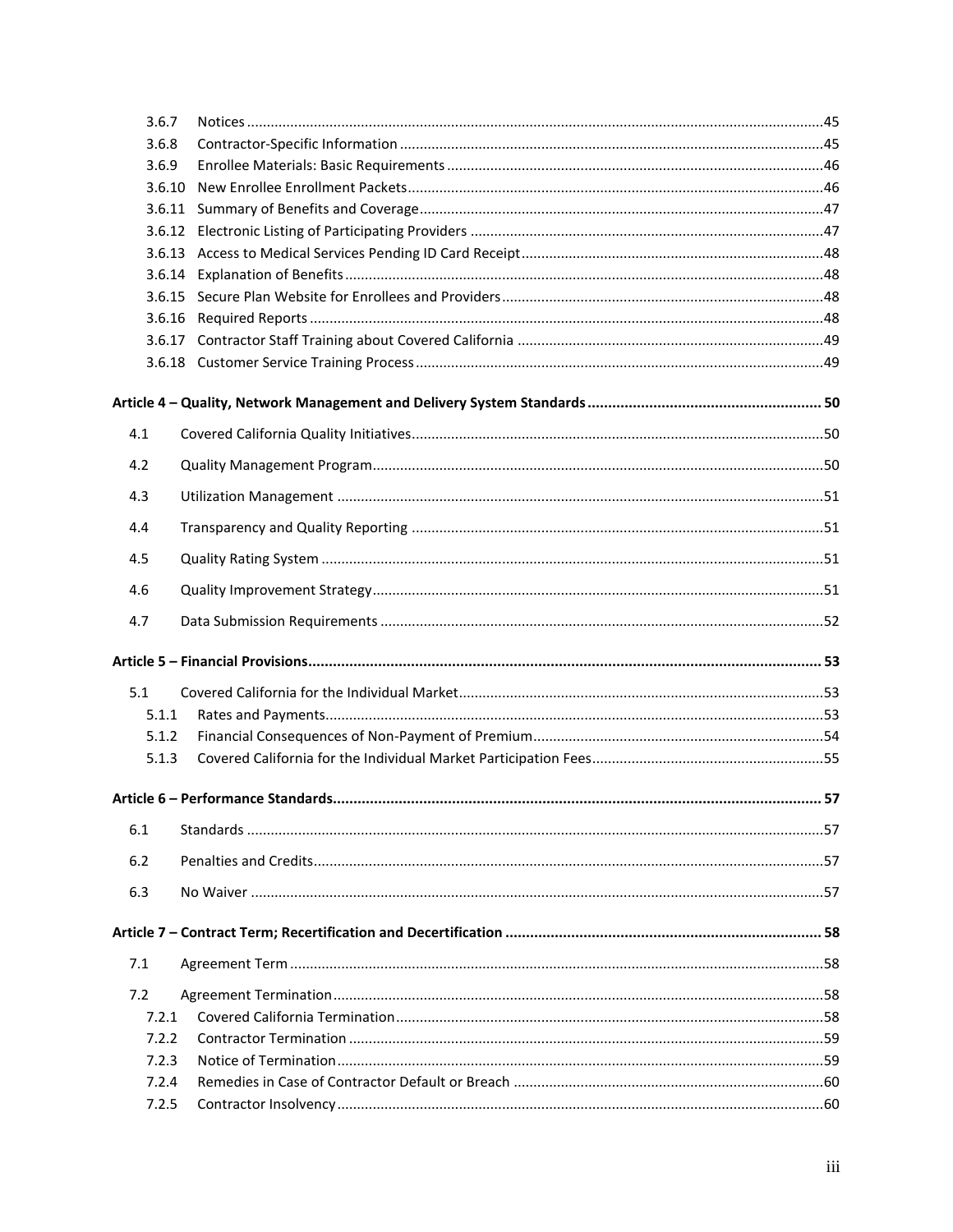| 7.3   |  |
|-------|--|
| 7.3.1 |  |
| 7.3.2 |  |
| 7.4   |  |
| 7.5   |  |
| 7.6   |  |
|       |  |
| 8.1   |  |
| 8.1.1 |  |
| 8.1.2 |  |
| 8.1.3 |  |
| 8.1.4 |  |
| 8.1.5 |  |
| 8.2   |  |
|       |  |
|       |  |
| 9.1   |  |
| 9.2   |  |
|       |  |
| 10.1  |  |
| 10.2  |  |
| 10.3  |  |
| 10.4  |  |
| 10.5  |  |
| 10.6  |  |
| 10.7  |  |
| 10.8  |  |
| 10.9  |  |
|       |  |
|       |  |
| 11.1  |  |
| 11.2  |  |
| 11.3  |  |
| 11.4  |  |
| 11.5  |  |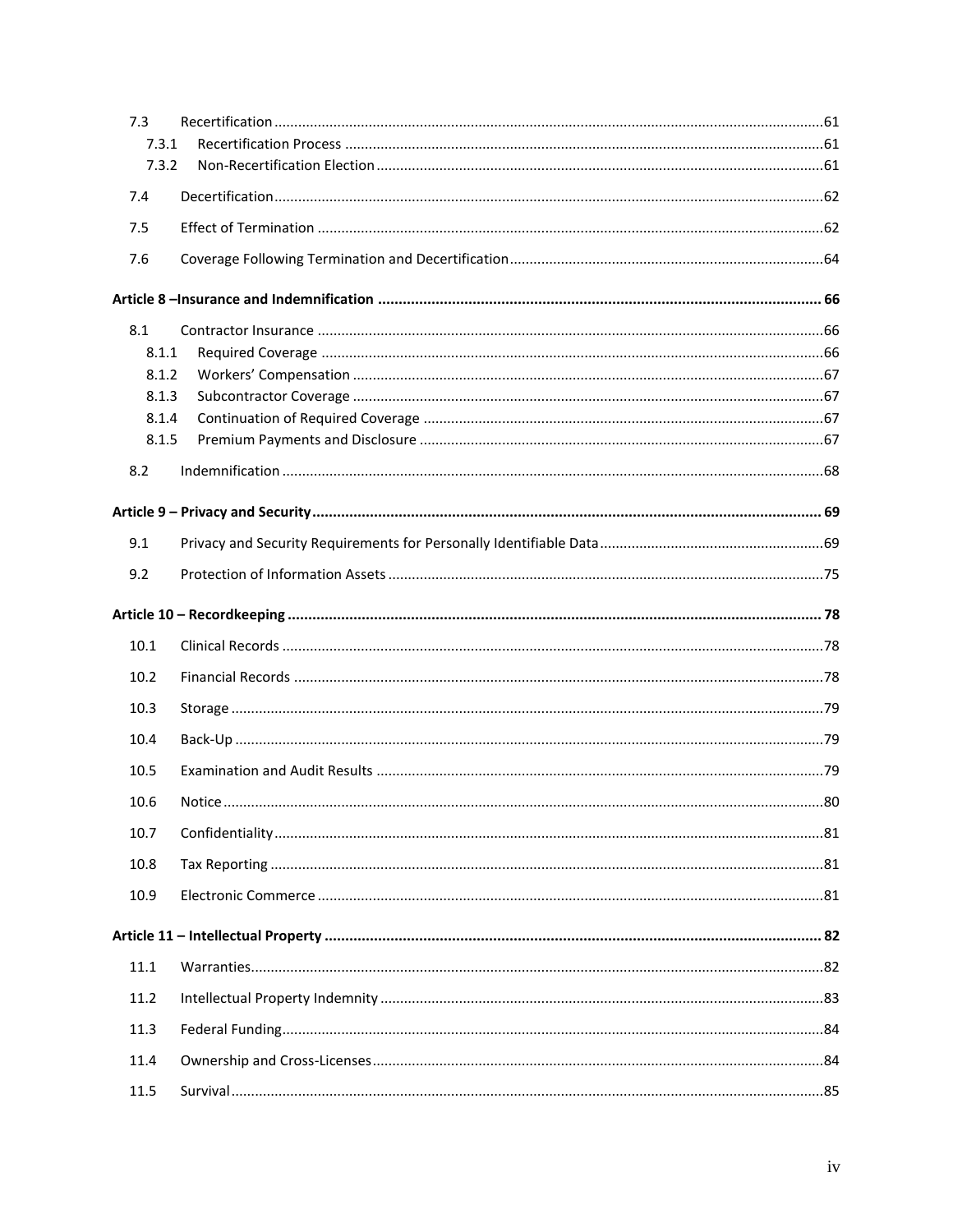| 12.1  |  |
|-------|--|
| 12.2  |  |
| 12.3  |  |
| 12.4  |  |
| 12.5  |  |
| 12.6  |  |
| 12.7  |  |
| 12.8  |  |
| 12.9  |  |
| 12.10 |  |
| 12.11 |  |
| 12.12 |  |
| 12.13 |  |
| 12.14 |  |
| 12.15 |  |
| 12.16 |  |
| 12.17 |  |
| 12.18 |  |
| 12.19 |  |
| 12.20 |  |
| 12.21 |  |
|       |  |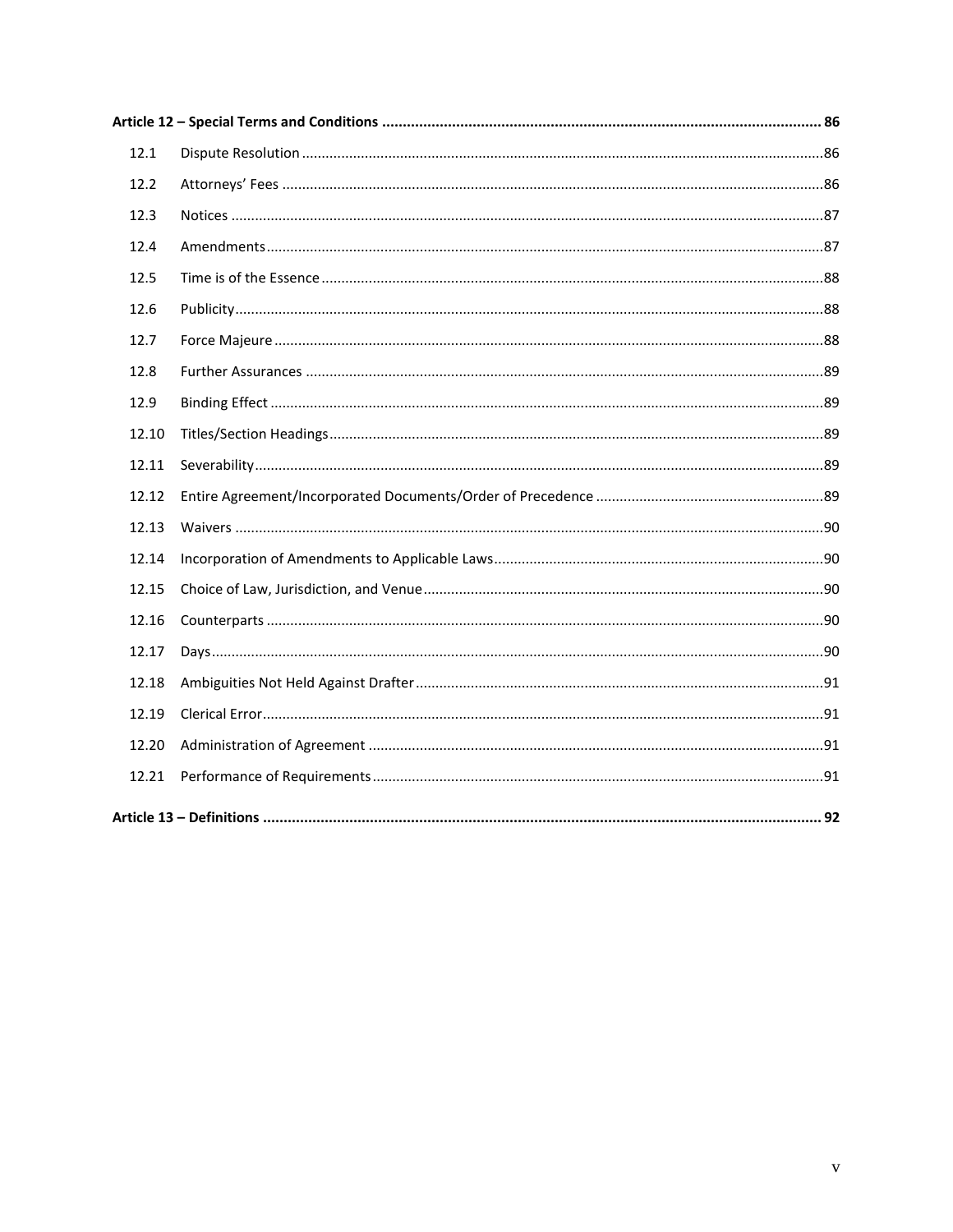# **COVERED CALIFORNIA QUALIFIED HEALTH PLAN ISSUER CONTRACT between Covered California and**

**\_\_\_\_\_\_\_\_\_\_\_\_\_\_\_\_\_\_\_\_ ("Contractor")**

THIS QUALIFIED HEALTH PLAN ISSUER CONTRACT ("Agreement") is entered into by and between Covered California, an independent entity established within the government of the State of California doing business as Covered California and \_\_\_\_\_\_\_\_\_\_\_\_\_\_\_ , a health insurance issuer as defined in Title 10 California Code of Regulations ("CCR") § 6410 ("Contractor"). (Except as otherwise expressly defined, capitalized terms shall have the meaning set forth at Article 13 Definitions).

## **RECITALS**

<span id="page-8-0"></span>A. Covered California is authorized under the Federal Patient Protection and Affordable Care Act (Public Law 111-148), as amended by the Federal Health Care and Education Reconciliation Act of 2010 (Public Law 111-152) (collectively, "Affordable Care Act"), and the California Patient Protection and Affordable Care Act, (Chapter 655, Statutes of 2010 and Chapter 659, Statutes of 2010) ("California Affordable Care Act") to selectively contract with Health Insurance Issuers in order to make available to Enrollees of Covered California health care coverage choices that seek to provide the optimal combination of choice, value, access, quality, and service to Qualified Individuals;

B. The Application process conducted by Covered California is based on the assessment of certain requirements, criteria and standards that: (i) Covered California determines are reasonable and necessary for bidding Health Insurance Issuers to market, offer, and sell Qualified Health Plans (QHPs) through Covered California, (ii) are set forth in the Application, and (iii) are required under applicable laws, rules and regulations or otherwise necessary to meet the needs of Enrollees in Covered California, including, those set forth at 10 CCR § 6400 et seq. and 45 C.F.R. Part 155 et seq.;

C. In connection with the evaluation of the responses to the Application received from Health Insurance Issuers, Covered California is required under 10 CCR § 6428 et seq.: (i) to evaluate the proposed QHP Issuer's compliance with requirements imposed under the Application, and (ii) to give greater consideration to potential QHP Issuers that further the mission of Covered California by promoting, among other items, the following: (1) affordability for the consumer – both in terms of premium and at point of care, (2) "value" competition based upon quality, service, and price, (3) competition based upon meaningful QHP Issuer choice and ability to demonstrate product differentiation within the required guidelines for standard benefit plans, (4) competition throughout the State, (5) alignment with Providers and delivery systems that serve the low-income population, (6) delivery system improvement, effective prevention programs, and payment reform, and (7) long-term collaboration and cooperation between Covered California and Health Insurance Issuers;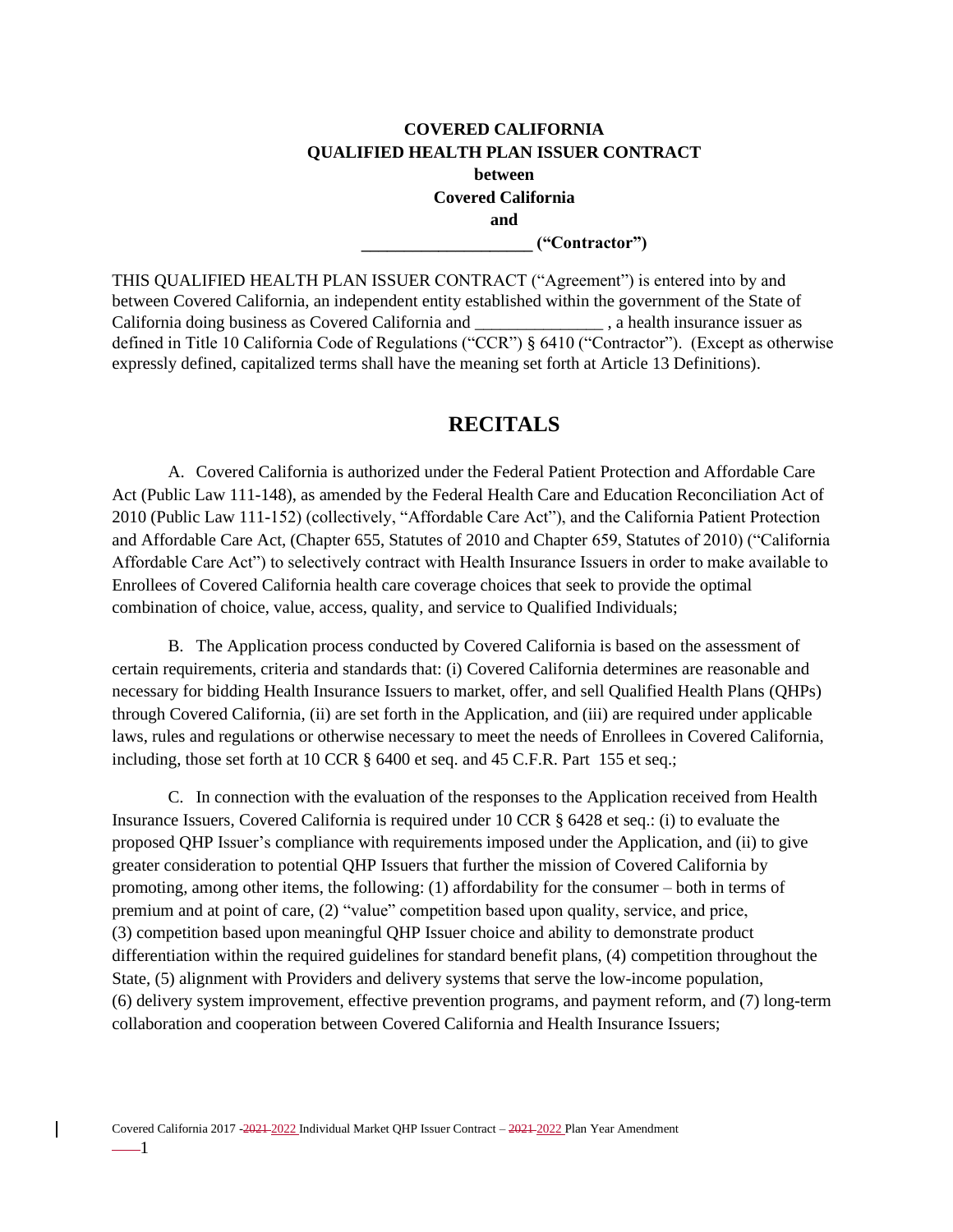D. Contractor is a Health Insurance Issuer authorized to provide Covered Services to Enrollees under applicable laws, rules and regulations pursuant to: (i) a certificate of authority issued by the California Department of Insurance ("CDI") under § 699 et seq. of the California Insurance Code, or (ii) a licensed issued by the Department of Managed Health Care ("DMHC") pursuant to the Knox-Keene Health Care Service Plan Act of 1975 (§ 1340 et seq. of the California Health and Safety Code). (Except as otherwise stated, references to "Codes" set forth herein shall refer to the laws of the State of California.);

E. Based on Covered California's evaluation of the proposal submitted by Contractor in response to the Application ("Proposal") and its consideration of other factors required to be considered under applicable laws, rules and regulations and/as otherwise necessary to meet the needs of Enrollees, Covered California intends to designate Contractor as a QHP Issuer (as defined at 10 CCR § 6410) pursuant to Covered California's determination that Contractor's proposed QHPs meet the requirements necessary to provide health insurance coverage as a QHP to Qualified Individuals who purchase health insurance coverage through Covered California;

F. Contractor desires to participate in Covered California as a QHP Issuer; and

G. Contractor and Covered California desire to enter into this Agreement to set forth the terms and conditions of Contractor's role as a QHP Issuer and operation of the QHPs through Covered California.

 $\mathsf{l}$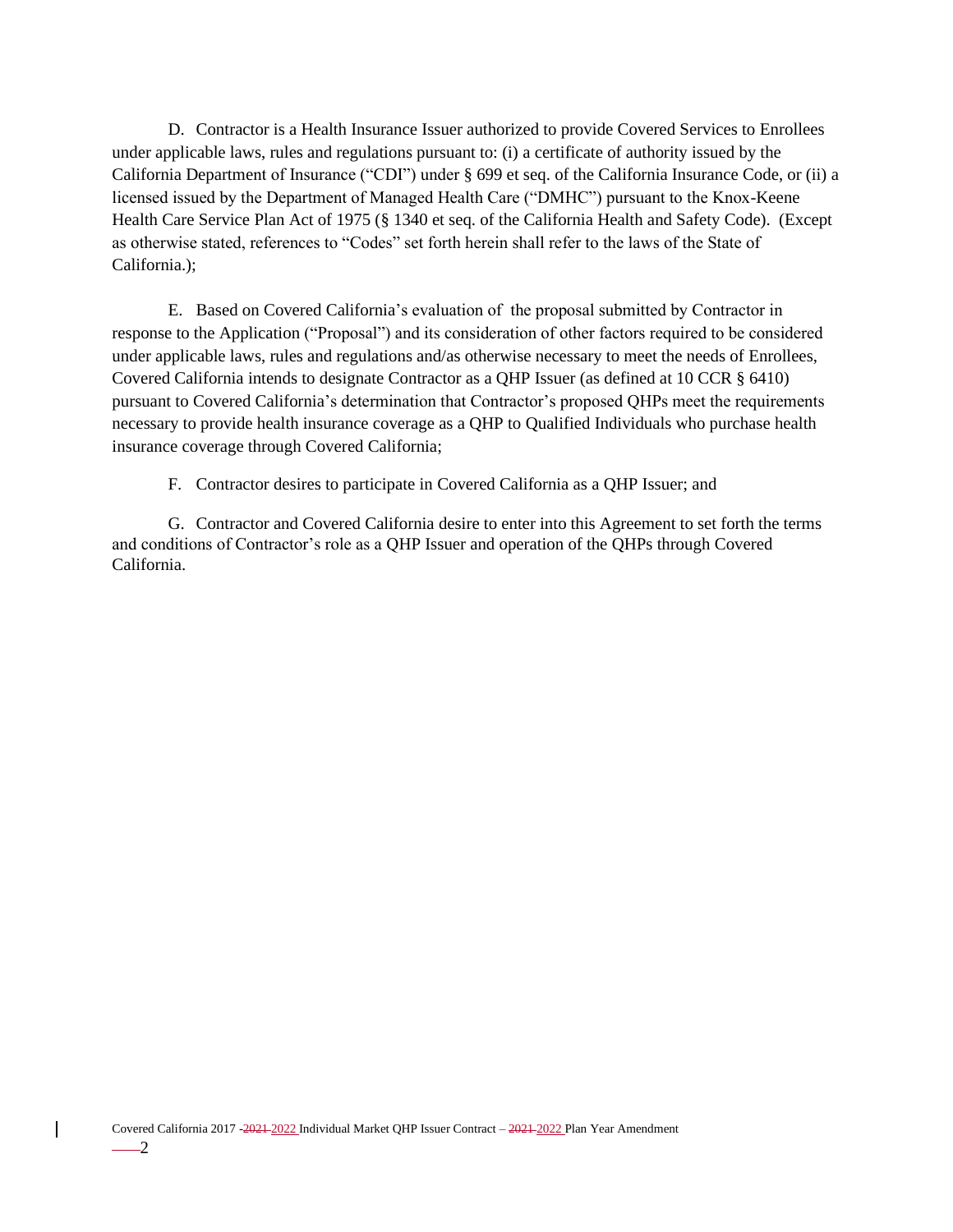# **ARTICLE 1 – GENERAL PROVISIONS**

## <span id="page-10-1"></span><span id="page-10-0"></span>**1.1 Purpose**

This Agreement sets forth the expectations of Covered California and Contractor with respect to: (a) the delivery of services and benefits to Enrollees; (b) the respective roles of Covered California and the Contractor related to enrollment, eligibility, and customer service for Enrollees; (c) coordination and cooperation between Covered California and Contractor to promote quality, high value care for Enrollees and other health care consumers; (d) Covered California's expectation of enhanced alignment between Contractor and its participating providers to deliver high quality, high value health care services; and (e) administrative, financial, and reporting relationships and agreements between Covered California and Contractor.

Covered California enters into this Agreement with Contractor to further its mission to increase the number of insured Californians, improve health care quality and access to care, promote health, lower costs, and reduce health disparities. Covered California seeks to accomplish this mission by creating an innovative and competitive marketplace that empowers consumers to choose the health plan and providers that offer the best value. Covered California's "Triple Aim" framework seeks to improve the patient care experience, including quality and satisfaction, improve the health of the population, and reduce the per capita costs of Covered Services. Through the execution of this Agreement, Covered California and Contractor jointly commit to be actively engaged in promoting change and working collaboratively to define and implement additional initiatives to continuously improve quality and value.

# <span id="page-10-2"></span>**1.2 Applicable Laws and Regulations**

- a) This Agreement is in accord with and pursuant to the California Affordable Care Act, Section 100500 et seq., Title 22 of the California Government Code (Chapter 655, Statues of 2010 and Chapter 659, Statutes of 2010) and the implementing regulations, Title 10, Chapter 12 of the California Code of Regulations, § 6400 et seq., as enacted or as modified during the course of this Agreement. This Agreement is also in accord with and pursuant to the Federal Patient Protection and Affordable Care Act and its implementing Federal regulations, as enacted or modified during the course of this Agreement, including but not limited to standards for QHP certification set forth at 45 C.F.R. Part 156 et seq. (Subpart C: Qualified Health Plan Minimum Certification Standards).
- b) Contractor is subject to the obligations imposed on Contractor under applicable laws, rules and regulations of the Federal Affordable Care Act, the California Affordable Care Act, and any other applicable Federal, State or local laws, rules and regulations. The parties to this Agreement recognize and acknowledge there may be material changes to the above-referenced rules and regulations and other applicable Federal, State, or local laws, rules and regulations. Should such an event arise, the parties agree that revisions to this Agreement may be necessary to align provisions contained herein with the changes made to these laws. Nothing in this Agreement limits such obligations imposed on Contractor, including any failure to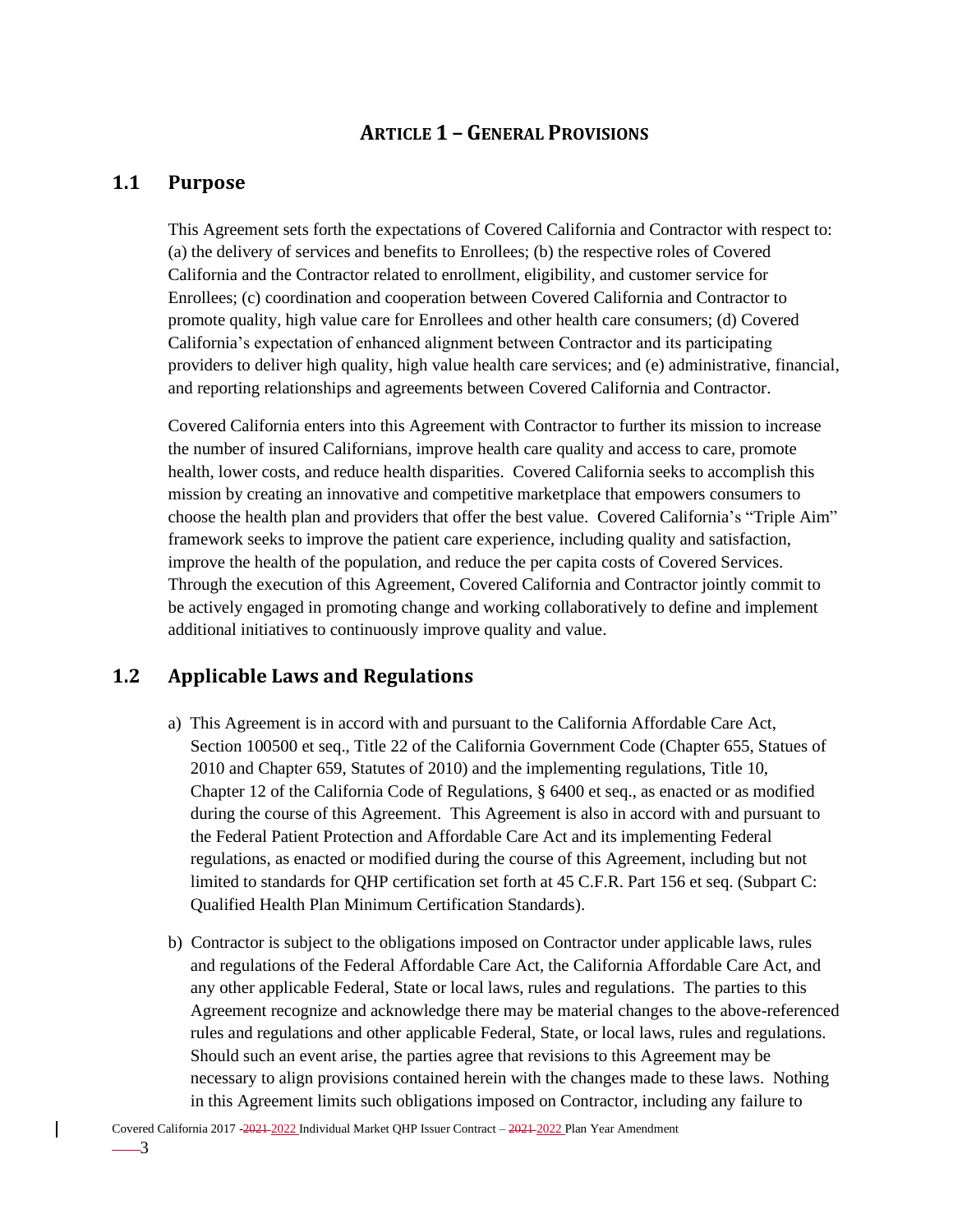reference a specific State or Federal regulatory requirement applicable to Covered California or Contractor. In those instances where Covered California imposes a requirement in accordance with the California Affordable Care Act or as otherwise authorized by California law that exceeds a requirement of the Federal Affordable Care Act or other Federal law, the State law and Covered California requirement shall control unless otherwise required by law, rules and regulations.

c) Compliance Programs. Contractor shall, and shall require Participating Providers and all subcontractors to, comply with all applicable Federal, State, and local laws, regulations, executive orders, ordinances and guidance, including without limitation, the Affordable Care Act, the California Affordable Care Act, the Americans with Disabilities Act, the Anti-Kickback Statute, the Public Contracts Anti-Kickback Act, the Stark Law, the Knox-Keene Health Care Service Plan Act of 1975, and California Insurance Code, as applicable.

# <span id="page-11-0"></span>**1.3 Relationship of the Parties**

- a) Independent contractors. The parties acknowledge that in performance of the duties under this Agreement Covered California and the Contractor are acting and performing as independent contractors. Nothing in this Agreement shall be construed or deemed to create a relationship of employer or employee or partner or joint venture or principal and agent between Covered California and Contractor. In accordance with State and Federal law, Covered California is not operating on behalf of Contractor or any subcontractor of Contractor. Neither Contractor nor its Participating Providers, authorized subcontractors, or any agents, officers, or employees of Contractor shall be deemed as agents, officers, employers, partners, or associates of Covered California.
- b) Subcontractors. Contractor shall require any subcontractor or assignee to comply with applicable requirements in this Agreement. Nothing in this Agreement shall limit Contractor's ability to hold subcontractor liable for performance under a contract between Contractor and its subcontractor(s). Contractor's obligations pursuant to this Agreement and applicable laws, rules and regulations shall not be waived or released if Contractor subcontracts or otherwise delegates services of this contract. Contractor shall exercise due diligence in the selection of subcontractors and monitor services provided by subcontractors for compliance with the terms of this Agreement and applicable laws, rules or regulatory requirements or orders.

# <span id="page-11-1"></span>**1.4 General Duties of Covered California**

Covered California is approved by the United States Department of Health and Human Services ("DHHS") pursuant to 45 C.F.R. § 155.105 and performs its duties in accordance with State and Federal laws and this Agreement. The duties of Covered California include:

a) Certification of QHP Issuers (45 C.F.R. Part 155, Subpart K);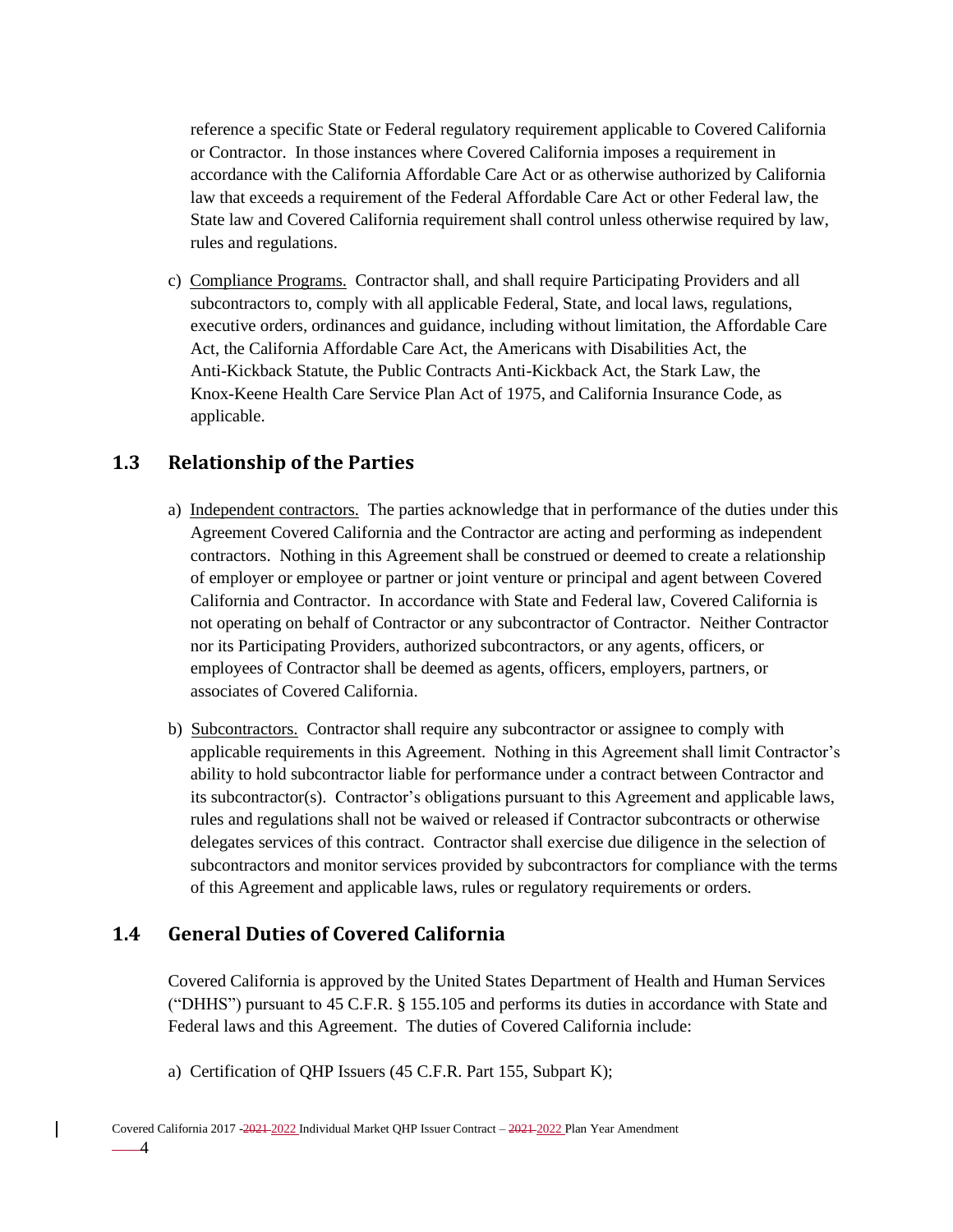- b) Consultation with stakeholders (45 C.F.R. § 155.130);
- c) Consumer assistance tools and programs, including but not limited to operation of a toll-free call center (45 U.S.C. § 18031 (d) and 45 C.F.R. § 155.205);
- d) Eligibility and enrollment determinations in Covered California for the Individual Market (45 C.F.R. Part 155, Subparts D, E, H, I);
- e) Financial support for continued operation of Covered California (45 C.F.R. § 155.160);
- f) Navigator program standards, in accordance with Federal rules, designed to raise awareness of Covered California by providing consumer access to education and other resources regarding eligibility, enrollment, and program specifications (45 C.F.R. § 155.210);
- g) Non-interference with Federal law and nondiscrimination standards (45 C.F.R. § 155.120);
- h) Notices to Enrollees (45 C.F.R. § 155.230);
- i) Oversight, financial, and quality activities (45 C.F.R. § 155.200);
- j) Participation of brokers to enroll Qualified Individuals in QHPs (45 C.F.R. § 155.220);
- k) Ensuring that individuals can pay premiums owed directly to QHP issuers and ensuring compliance with related Federal requirements (45 C.F.R. § 155.240);
- l) Privacy and security of personally identifiable information (45 C.F.R. § 155.260);
- m) Use of standards and protocols for electronic transactions (45 C.F.R. § 155.270);
- n) Operation and management of CalHEERS. Covered California also has a duty, as part of its management of CalHEERS, to determine how CalHEERS presents information about cost, quality, and provider availability for consumers to inform their selection of issuer and benefit design in Covered California. Covered California shall solicit comment from Contractor on the design but retains final authority to make design and presentation decisions in its sole discretion; and
- o) Covered California agrees to provide a dedicated team member responsible for working with Contractor to resolve any and all issues that arise from implementation of Covered California.

#### <span id="page-12-0"></span>**1.4.1 Confidentiality of Contractor Documents**

Covered California shall treat as confidential and exempt from public disclosure all documents and information provided by Contractor to Covered California, or to the vendor for Covered California, providing the documents or information are deemed to be, or qualify for treatment as, confidential information under the Public Records Act, Government Code § 6250 et seq., or other applicable Federal and State laws, rules and regulations. Documents and information that Covered California will treat as confidential include, but are not limited to, provider rates and the Contractor's business or marketing plans.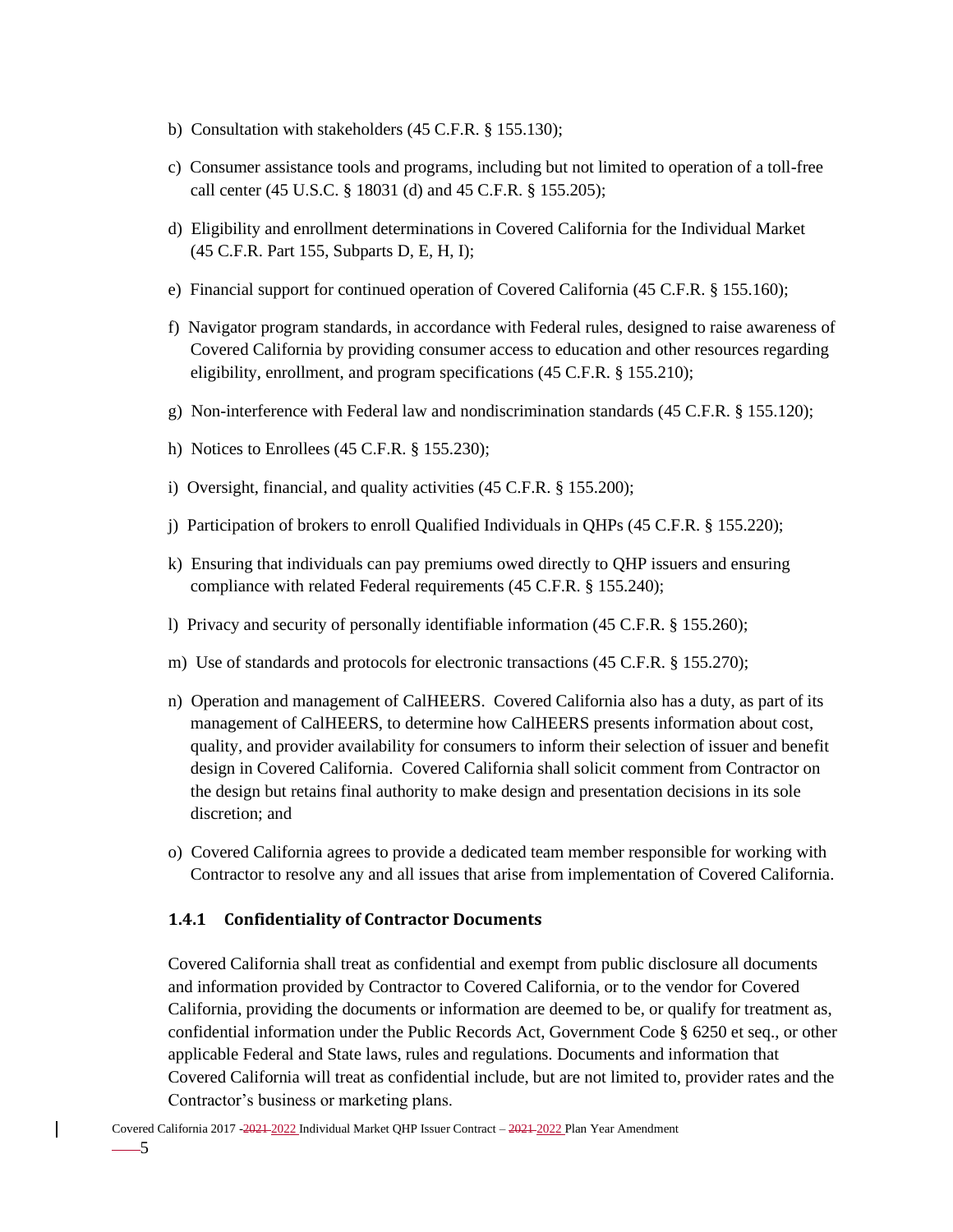## <span id="page-13-0"></span>**1.5 General Duties of the Contractor**

Contractor and Covered California acknowledge and agree that Contractor's QHPs are important to furthering the goal of Covered California with respect to delivering better care and higher value. Contractor agrees that Contractor's QHPs identified submitted and certified through the annual certification process for at Attachment 1 ("Contractor's QHP List") the current Plan Year, shall be offered through Covered California to provide access to Covered Services to Enrollees in accordance with the terms and conditions required by this Agreement and as required for designation of each health insurance plan as a QHP.

Contractor shall maintain the organization and administrative capacity to support and ensure implementation and operation of this Agreement. This requirement includes the following:

- a) Contractor maintains the legal capacity to contract with Covered California and complies with the requirements for participation in Covered California pursuant to this Agreement and applicable Federal and State laws, rules and regulations;
- b) A dedicated liaison is available as the primary contact person to coordinate and cooperate with Covered California in the implementation of this Agreement and the contact person and/or other personnel are available to Covered California as needed to fulfill Contractor's duties under this Agreement.
- c) Contractor's QHPsidentified inAttachment 1 are offered in accordance with the terms and conditions of this Agreement and compliance with the Affordable Care Act and the California Affordable Care Act and implementing regulations, and with applicable Federal and State laws, rules and regulations, as may be amended from time to time as required under applicable laws, rules and regulations, or as otherwise authorized under this Agreement;
- d) Notify Covered California of:
	- i. all routine or non-routine surveys and audits conducted by State and Federal Regulators concerning Contractor's Covered California lines of business;
	- ii. any material concerns identified by Contractor or by State and Federal Regulators that may impact Contractor's performance under this Agreement; and
- e) Provide Covered California with copies of any preliminary or final reports, findings, or orders related to Subsection (d) of this Section 1.5, within 48 hours of Contractor receiving them from State and Federal Regulators; and
- f) Participate in quarterly, in-person meetings between Covered California and Contractor at Covered California's headquarters to report and review program performance results, including all Services and components of the program, i.e., clinical, financial, contractual reporting requirements, customer service, appeals, and any other program recommendations.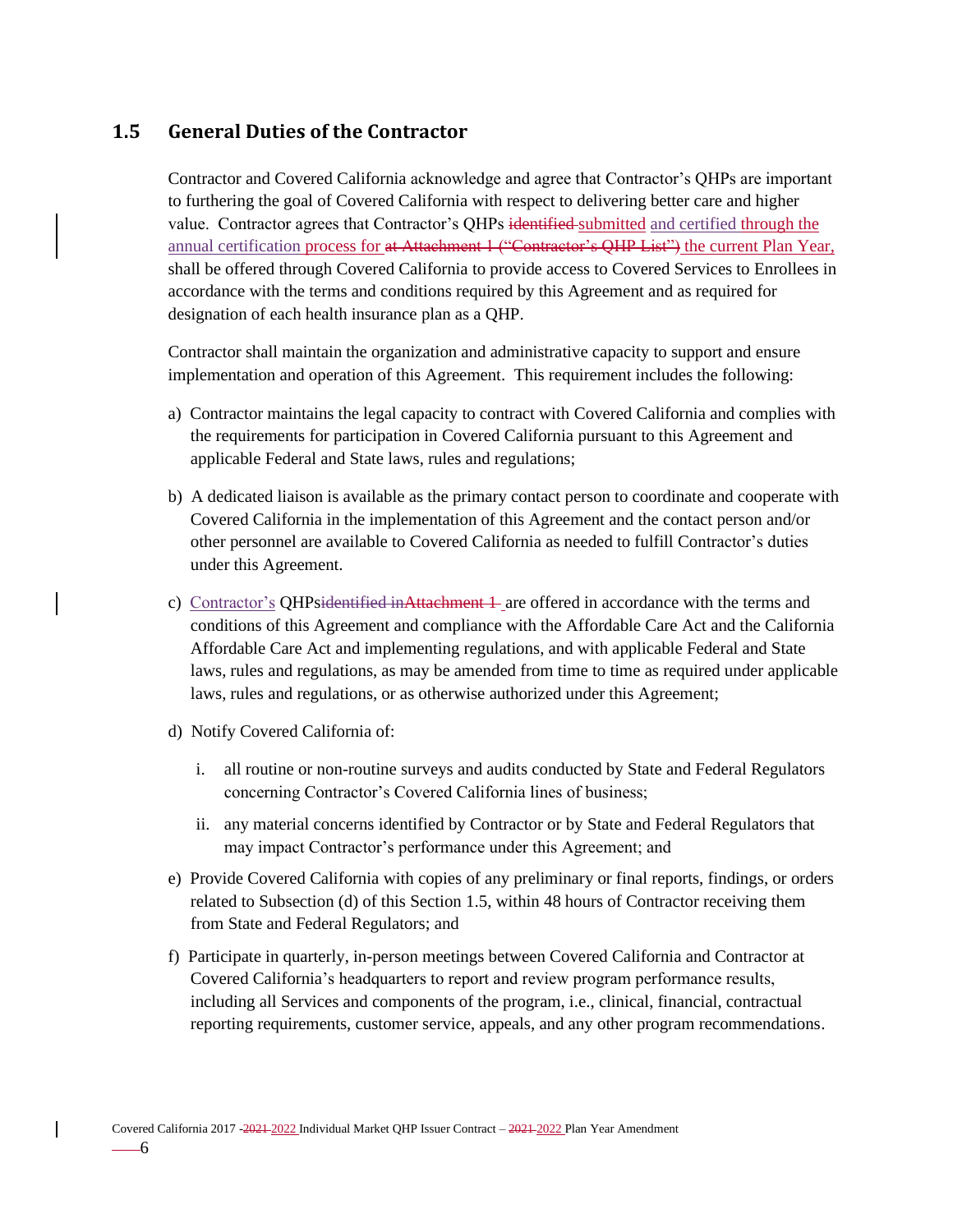# <span id="page-14-0"></span>**1.6 Transition between Covered California and Other Coverage**

In order to further Covered California's mission regarding continued access to health insurance coverage, Contractor shall establish policies and practices to maximize smooth transitions and continuous coverage for Enrollees to and from the Medi-Cal program and other governmental health care programs and coverage provided by Employers, including coverage required by the Consolidated Omnibus Budget Reconciliation Act of 1985 ("COBRA") and the California Continuation Benefits Replacement Act, Health and Safety Code § 1366.20 et seq. ("Cal-COBRA").

## <span id="page-14-1"></span>**1.7 Coordination with Other Programs**

Contractor and Covered California recognize that the performance of Services under this Agreement depends upon the joint effort of Covered California, Contractor, Participating Providers, and other authorized subcontractors of Contractor. Contractor shall coordinate and cooperate with Participating Providers and such subcontractors to the extent necessary, and as applicable, to promote compliance by Participating Providers and such subcontractors with the terms set forth in this Agreement. Contractor shall also coordinate and comply with requirements of other State agencies that affect its Enrollees, including, the Department of Health Care Services ("DHCS") (and the Medi-Cal program) regarding the development and implementation of CalHEERS with respect to eligibility and enrollment considerations or as may be required under inter-governmental agency agreements or other laws, rules, regulations, or program instructions.

The Contractor shall cooperate with Covered California and other relevant government agencies to implement coverage or subsidy programs. Such programs may provide State or Federal funding for all or a portion of Enrollee premiums or subsidies to reduce or eliminate cost-sharing charges.

### <span id="page-14-2"></span>**1.8 Changes in Requirements**

The parties agree that Covered California may make prospective changes to benefits and services during a contract year to incorporate changes in State or Federal laws, requirements imposed by State and Federal Regulators, or as mutually agreed by Covered California and Contractor. The projected cost of any such benefit or service change will be included in the cost of health care projections and changes to the Monthly Rates will be implemented after Contractor has demonstrated the cost impact of the benefit or service change in accordance with the requirements set forth in Article 5.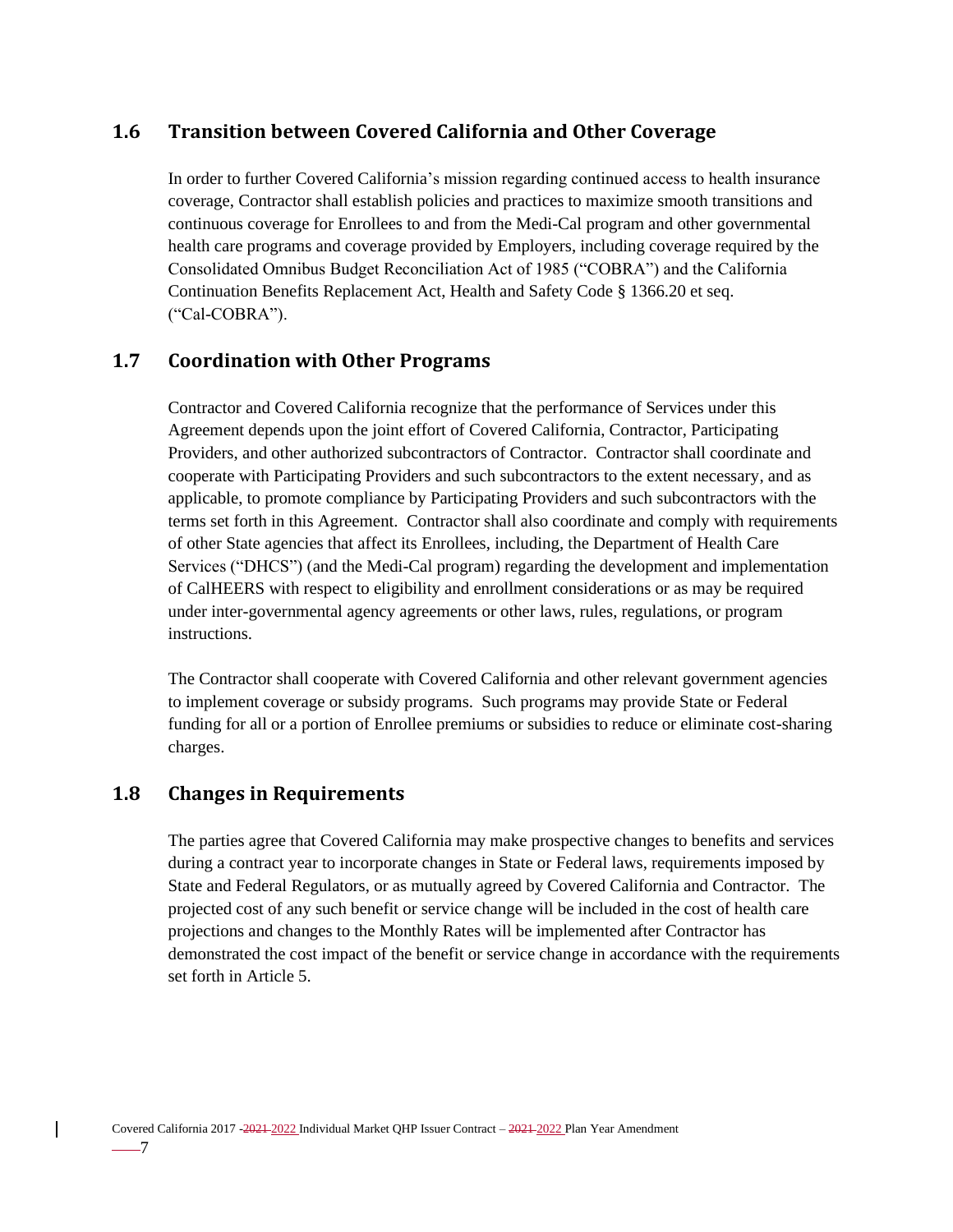## <span id="page-15-0"></span>**1.9 Evaluation of Contractor Performance**

Covered California shall evaluate Contractor's performance with respect to fulfillment of its obligations under this Agreement on an ongoing basis, including, but not limited to, during the 90-day period prior to each anniversary of the Agreement Effective Date set forth in Section 7.1 so long as the Agreement remains in effect. In the event evaluations conducted by Covered California reveal a significant problem or pattern of non-compliance with terms of this Agreement as reasonably determined and documented by Covered California, Covered California shall have the right, without limitation, to conduct reasonable additional reviews of Contractor's compliance and operational performance. Such evaluations shall also be considered in connection with decisions relating to re-certification and de-certification in accordance with the terms set forth at Article 7.

## <span id="page-15-1"></span>**1.10 Required Notice of Contractor Changes**

Except as set forth below, notices pursuant to this Section shall be provided by Contractor promptly within ten (10) days following Contractor's knowledge of such occurrence; provided, however, (i) such notice shall be provided immediately if such occurrence may reasonably be deemed to adversely affect the quality of care or safety of Enrollees, and (ii) in no event shall notice be provided by Contractor beyond the thirty (30) day period following the date of occurrence. All written notices from Contractor pursuant to this Section shall contain sufficient information to permit Covered California to evaluate the events under the same criteria that were used by Covered California in its award of this Agreement to Contractor. Contractor agrees to provide Covered California with such additional information as Covered California may request. If Contractor requests confidential treatment for any information it provides, Covered California shall treat the information as confidential, consistent with Section 1.4.1.

Contractor shall notify Covered California in writing upon the occurrence of any of the following events:

- a) Contractor is in breach of any of its obligations under this Agreement;
- b) Change in the majority ownership, control, or business structure of Contractor;
- c) Change in Contractor's business, partnership or corporate organization that may reasonably be expected to have a material impact on Contractor's performance of this Agreement or on Covered California's rights under this Agreement;
- d) Breach by Contractor of any term set forth in this Agreement or Contractor otherwise ceases to meet the requirements for a QHP Issuer, including those set forth at and 45 C.F.R. § 156.200 et seq. (Subpart C Article 3-Qualified Health Plan Minimum Certification Standards);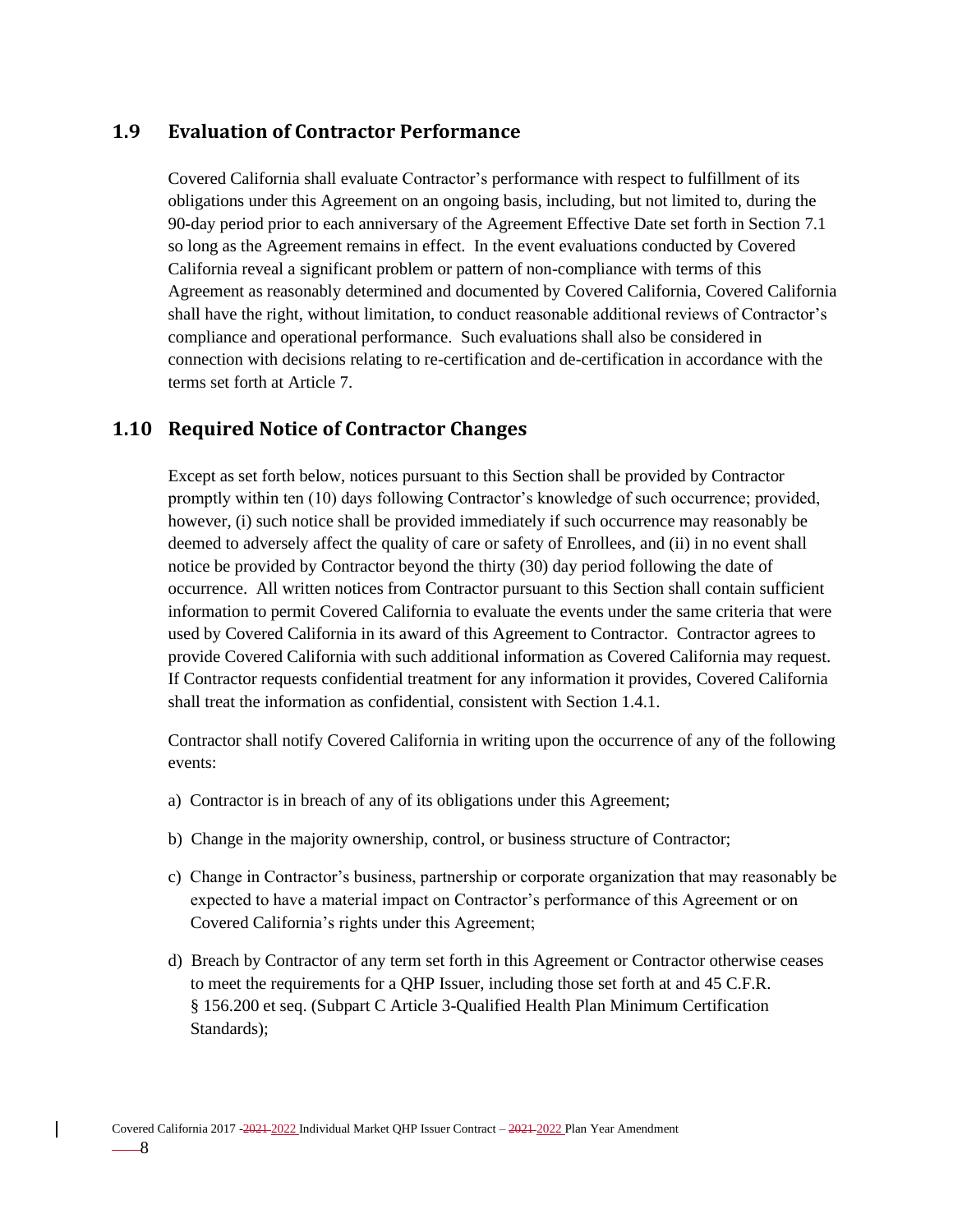- e) Immediate notice in the event that Contractor files any federal bankruptcy action or state receivership action, any federal bankruptcy or state receivership action is commenced against Contractor, Contractor is adjudicated bankrupt, or a receiver is appointed and qualifies; and
- f) Changes in Contractor's Provider Network by notice consistent with Section 3.3.
	- i. Contractor shall notify Covered California with respect to any material changes to its Essential Community Provider (ECP) contracting arrangements consistent with Section 3.3; and
	- ii. Significant changes in operations of Contractor that may reasonably be expected to significantly impair Contractor's operation of QHPs or delivery of Covered Services to Enrollees.

# <span id="page-16-0"></span>**1.11 Nondiscrimination**

- a) Services and Benefits. During the performance of this Agreement, Contractor shall not, and shall require Participating Providers and other subcontractors, as well as their agents and employees to not, in accordance with the Affordable Care Act Section 1557 (42 U.S.C. § 18116), cause an individual to be excluded on the grounds prohibited under Title VI of the Civil Rights Act of 1964 (42 U.S.C. § 2000d et seq.), Title IX of the Education Amendments of 1972 (20 U.S.C. § 1681 et seq.), the Age Discrimination Act of 1975 (42 U.S.C. § 6101 et seq.), or Section 504 of the Rehabilitation Act of 1973 (29 U.S.C. § 794), or subject to any other applicable State and Federal laws, from participation in, be denied the benefits of, or be subjected to discrimination under, any health program or activity offered through Covered California.
- b) Employment and Workplace. Contractor shall not, and shall require Participating Providers and other subcontractors, as well as their agents and employees to not, unlawfully discriminate, harass or allow harassment, against any employee or applicant for employment because of sex, race, color, ancestry, religious creed, national origin, physical disability (including Human Immunodeficiency Virus (HIV) and Acquired Immunodeficiency Syndrome (AIDS)), mental disability, medical condition (including health impairments related to or associated with a diagnosis of cancer for which a person has been rehabilitated or cured), age (40 or over), marital status, genetic information, sexual orientation, gender identity, or use of family and medical care leave. Contractor shall, and shall require Participating Providers and other subcontractors, as well as their agents and employees, to evaluate and treat employees and applicants for employment in a manner that is free from such discrimination and harassment. Contractor shall, and shall require Participating Providers and subcontractors, as well as their agents and Employees, to comply with the provisions of the Fair Employment and Housing Act (Government Code § 12900 et seq.) and the applicable regulations promulgated thereunder (2 CCR § 7285.0 et seq.). The applicable regulations of the Fair Employment and Housing Commission implementing Government Code §12990, set forth in CCR Chapter 5 of Division 4 of Title 2, including, 2 CCR § 8103 et seq., are incorporated into this Agreement by reference and made a part hereof as if set forth in full.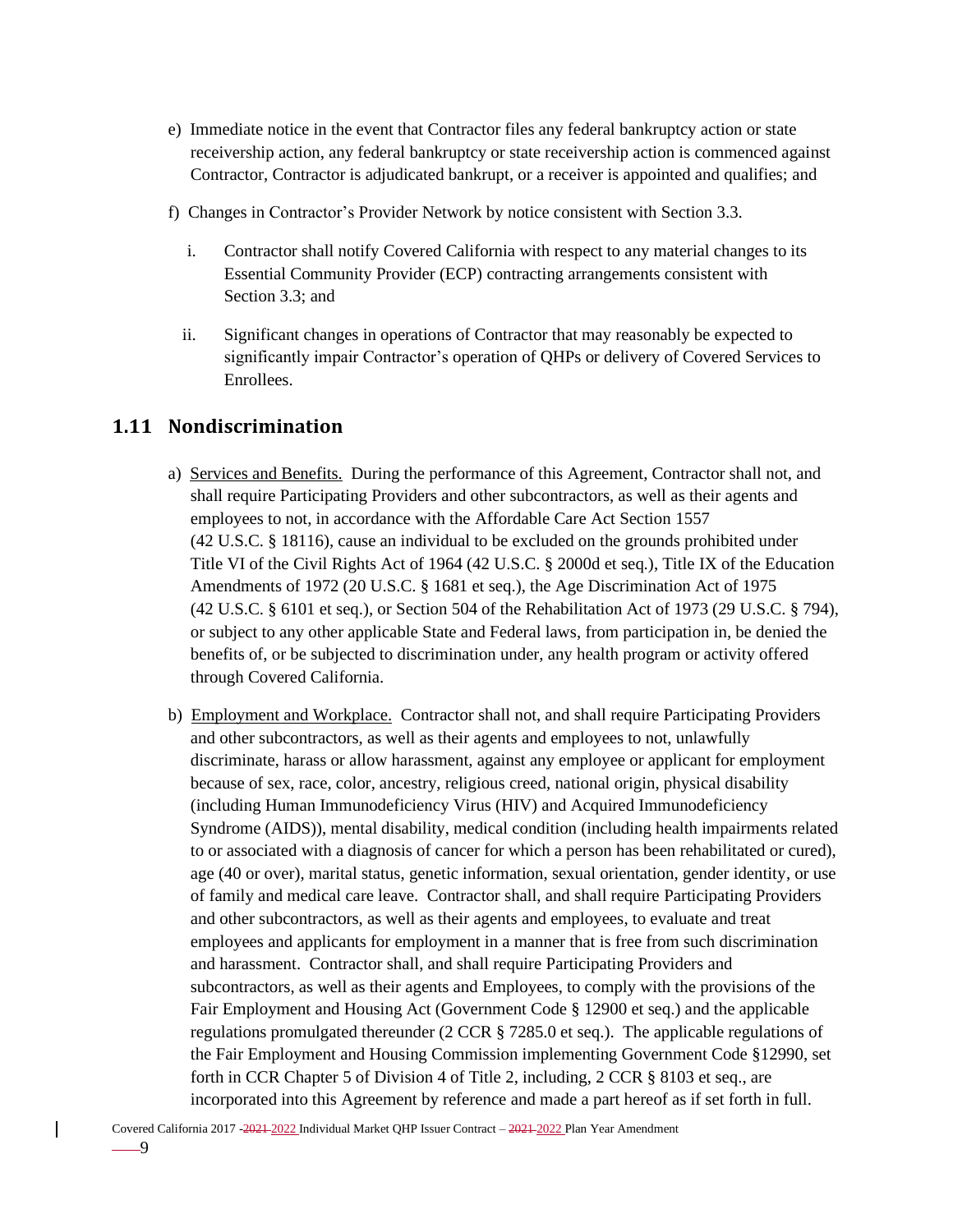Contractor shall, and shall require Participating Providers and other subcontractors to give written notice of their obligations under this clause to labor organizations with which they have a collective bargaining or other agreement. Contractor shall include the nondiscrimination and compliance provisions of this clause in all subcontracts to perform work under this Agreement.

## <span id="page-17-0"></span>**1.12 Conflict of Interest; Integrity**

Contractor shall, and shall require Participating Providers to be free from any conflicts of interest with respect to Services provided under this Agreement. Contractor represents that Contractor and its personnel do not currently have, and will not have throughout the term of the Agreement, any direct interest that may present a conflict in any manner with the performance of Services required under this Agreement. Contractor also represents that it is not aware of any conflicts of interest of any Participating Provider or any basis for potential violations of Contractor or Participating Provider with respect to laws, rules and regulations that govern referrals required for the provision of certain Covered Services, including Federal and State anti-kickback and anti-self-referral laws, rules and regulations. Contractor shall immediately (1) identify any conflict of interest that is identified during the term of the Agreement, and (2) take any necessary action to assure that any activities are not properly influenced by a conflict of interest.

Contractor shall comply with any and all other policies adopted by Covered California regarding conflicts of interest and ethical standards, copies of which shall be made available by Covered California for review and comment by the Contractor prior to implementation.

## <span id="page-17-1"></span>**1.13 Other Financial Information**

In addition to financial information to be provided to Covered California under other provisions of this Agreement or pursuant to applicable laws, rules and regulations, at the request of Covered California, Contractor shall provide Covered California with financial information that is (i) provided by Contractor to State and Federal Regulators or other regulatory bodies, or (ii) reasonable and customary information prepared by Contractor, including supporting information relating to Contractor's QHP Enrollees. Possible requests may include (but not be limited to) annual audited financial statements and annual profit and loss statements.

## <span id="page-17-2"></span>**1.14 Other Laws**

Contractor shall comply with applicable laws, rules and regulations, including the following:

a) Americans with Disabilities Act. Contractor shall comply with the Americans with Disabilities Act (ADA) of 1990, (42 U.S.C. § 12101 et seq.), which prohibits discrimination on the basis of disability, as well as all applicable regulations and guidelines issued pursuant to the ADA, unless specifically exempted.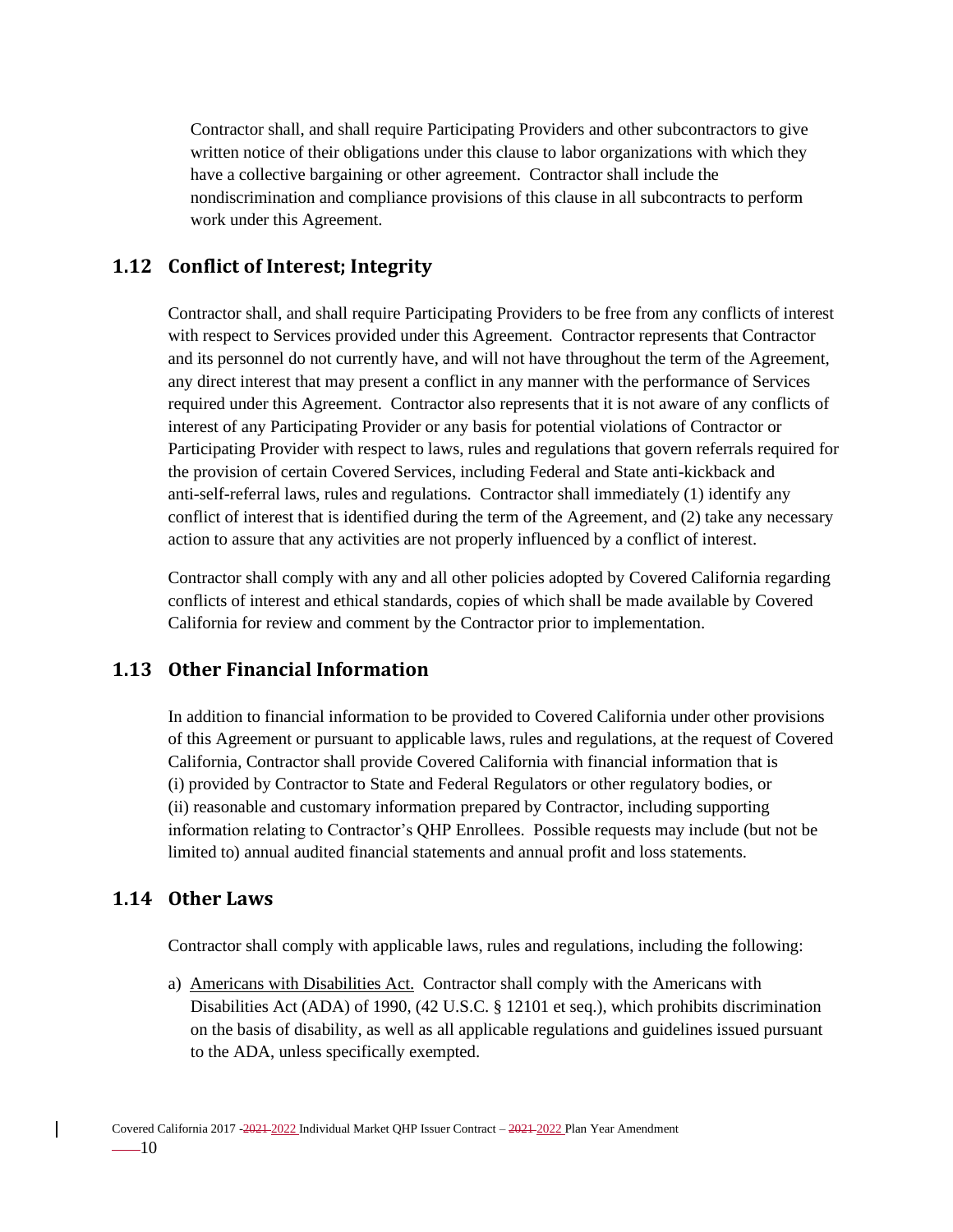- b) Drug-Free Workplace. Contractor shall comply with the requirements of the Drug-Free Workplace Act of 1990 (Government Code § 8350 et seq.).
- c) Child Support Compliance Act. Contractor shall fully comply with all applicable State and Federal laws relating to child and family support enforcement, including, but not limited to, disclosure of information and compliance with earnings assignment orders, as provided in Chapter 8 (commencing with § 5200) of Part 5 of Division 9 of the Family Code.
- d) Domestic Partners. Contractor shall fully comply with Public Contract Code § 10295.3 with regard to benefits for domestic partners.
- e) Environmental. Contractor shall comply with environmental laws, rules and regulations applicable to its operations, including, those relating to certifies compliance with the requirements of the Electronic Waste Recycling Act of 2003, Chapter 8.5, Part 3 of Division 30, commencing with § 42460 of the Public Resources Code, relating to hazardous and solid waste.
- f) Other Laws. Contractor shall comply with any and all other State and Federal laws, rules and regulations applicable to this Agreement, to the operation of Covered California, and to Contractor's provision of Services under this Agreement.

# <span id="page-18-0"></span>**1.15 Contractor's Representations and Warranties**

Contractor represents and warrants that neither the execution of this Agreement by Contractor, nor the acts contemplated hereby, nor compliance by Contractor with any provisions hereof will:

- a) Violate any provision of the charter documents of Contractor;
- b) Violate any laws, rules, regulations, or any judgment, decree, order, regulation or rule of any court or governmental authority applicable to Contractor; or
- c) Violate, or be in conflict with, or constitute a default under, or permit the termination of, or require the consent of any person under, any agreement to which Contractor may be bound, the occurrence of which in the aggregate would have a material adverse effect on the properties, business, prospects, earnings, assets, liabilities, or condition (financial or otherwise) of Contractor.

Due Organization. Contractor represents and warrants that it is duly organized, validly existing, and in good standing under the laws of the state of its incorporation or organization.

Power and Authority. Contractor represents and warrants that: (i) it has the power and authority to enter into this Agreement and to carry out its obligations hereunder; (ii) the execution of this Agreement has been duly authorized and executed by Contractor and no other internal proceeding on the part of Contractor is necessary to authorize this Agreement; and (iii) to the best of its knowledge, Contractor has completed, obtained, and performed all registrations, filings, approvals, authorizations, consents, or examinations required by any State and Federal Regulators and other government or governmental authority for its acts contemplated by this Agreement.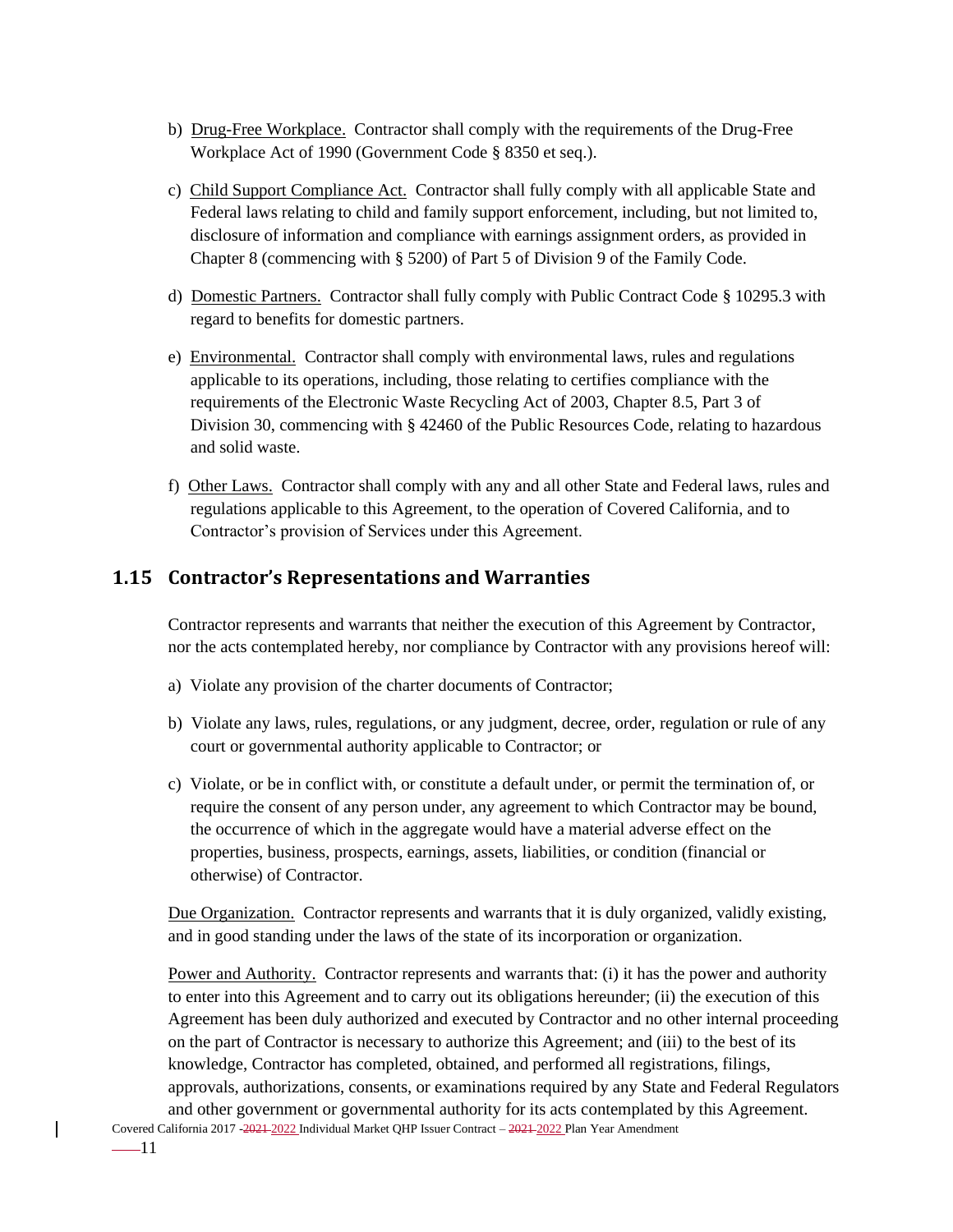# <span id="page-19-0"></span>**1.16 Fraud, Waste and Abuse; Ethical Conduct**

Contractor shall maintain and enforce policies, procedures, processes, systems, and internal controls (i) to reduce fraud, waste, and abuse, and (ii) to enhance compliance with other applicable laws, rules, and regulations in connection with the performance of Contractor's obligations under this Agreement. Contractor shall maintain an effective compliance program that meets the requirements of applicable laws, rules, and regulations. Contractor shall provide evidence of such compliance program as reasonably requested by Covered California. Contractor shall timely communicate to Covered California any material concerns identified by Contractor or by State and Federal Regulators related to regulatory compliance that may impact performance under this Agreement.

Contractor shall provide Covered California with a description of its fraud, waste, and abuse detection and prevention programs and report total monies recovered by Contractor in the most recent 12-month period for Contractor's total book of business as well as, if available, total monies recovered for Covered California business only. This description shall be provided upon the request of Covered California and will be updated upon request during each year that this Agreement is in effect and shall include an overview of fraud and abuse detection and prevention program activities conducted by Contractor, Participating Providers, other subcontractors and their authorized Agents, including a summary of key findings, relevant data analytics and fraud risk assessments to circumvent fraud, waste, and abuse, and the development, implementation, and enforcement of any corrective action plans for changing, upgrading, or improving these programs.

Contractor shall maintain and enforce a code of ethical conduct and make it available to Covered California upon request.

Contractor shall refer potential fraud activities identified through fraud detection and response measures to Covered California. Contractor shall follow the established Carrier Referral Process posted on the Contractor's extranet website provided by Covered California (Data Home, Contractor's folder, Fraud Referral folder).

Contractor shall not terminate Enrollee coverage for fraud without prior review and approval from Covered California.

## <span id="page-19-1"></span>**1.17 Current Enrollee Notification**

Contractor shall notify Contractor's individual Enrollees of the availability of Covered California coverage and potential eligibility for subsidies in Covered California as required in State and Federal law. Contractor shall identify potential subsidy-eligible individuals, educate them about Covered California coverage, and assist them in enrolling in QHPs in Covered California.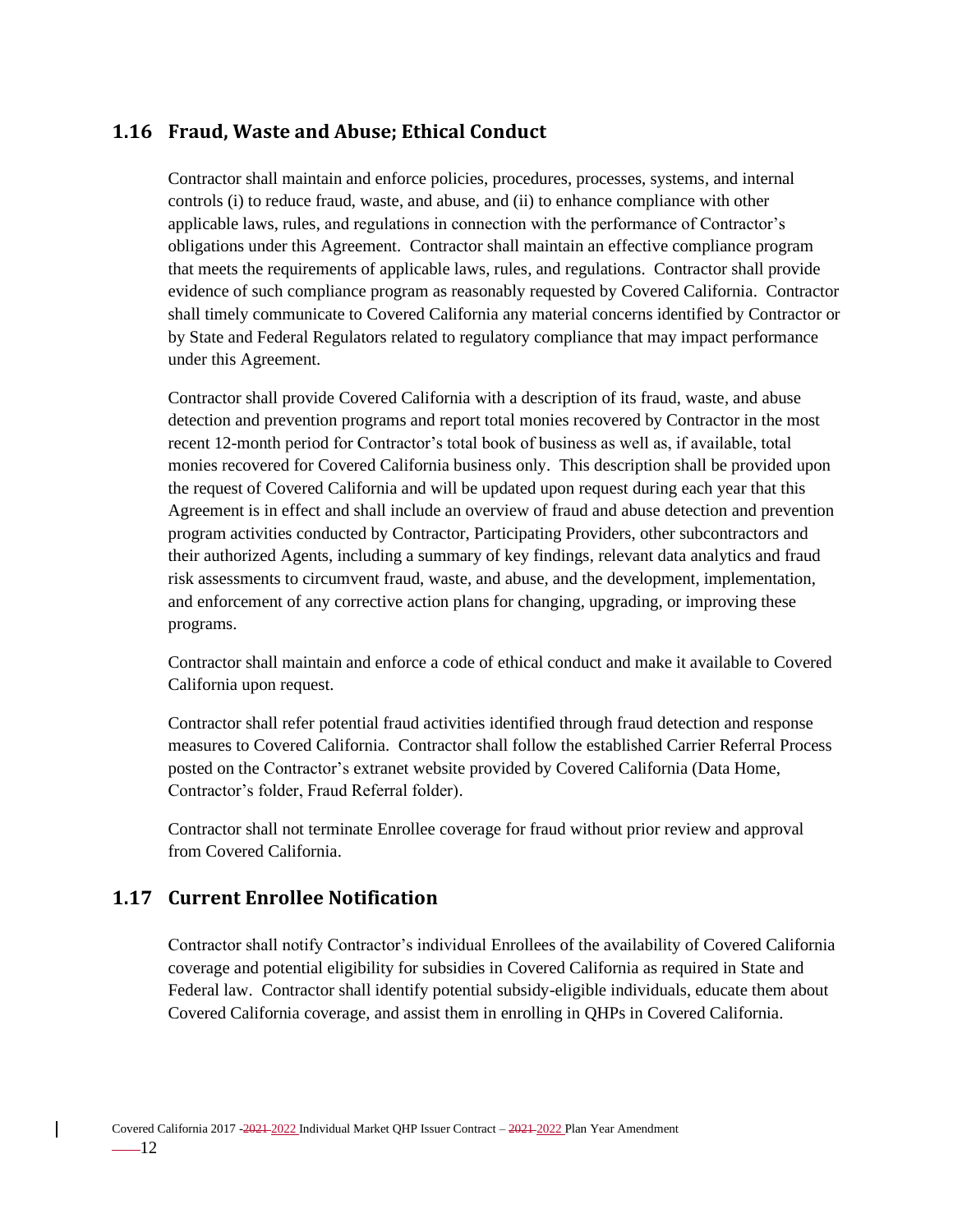# **ARTICLE 2 – ELIGIBILITY AND ENROLLMENT**

# <span id="page-20-2"></span><span id="page-20-1"></span><span id="page-20-0"></span>**2.1 Eligibility and Enrollment Responsibilities**

### **2.1.1 Covered California Responsibilities**

- a) Covered California shall be solely responsible for the determination of eligibility and enrollment of individuals in Covered California in accordance with applicable Federal and State laws, rules and regulations.
- b) Covered California shall determine eligibility and enroll eligible individuals in Covered California pursuant to its management and participation in CalHEERS, a project jointly sponsored by Covered California and DHCS with the assistance of the Office of Systems Integration. Covered California and CalHEERS shall develop, implement, and maintain processes to make the eligibility and enrollment decisions regarding Covered California and other California health care programs and submit that information to Contractor in a timely manner in accordance with Federal and State laws, rules and regulations, and the terms set forth in this Agreement.
- c) Covered California shall notify Contractor regarding each eligible applicant who has completed an application for enrollment and selected Contractor as the QHP Issuer. Covered California shall transmit information required for Contractor to enroll the applicant within five (5) business days of receipt of verification of eligibility and selection of Contractor's QHP.
- d) Covered California shall send enrollment information to Contractor on a daily basis and Contractor shall reconcile specified enrollment information received from Covered California with Contractor's enrollment data on a monthly basis through the Reconciliation Process.
- e) Covered California shall utilize the Dispute Process pursuant to Section 2.1.2 d) to resolve issues related to the Reconciliation Process.

### <span id="page-20-3"></span>**2.1.2 Contractor Responsibilities**

- a) Contractor shall comply with all Federal and State eligibility and enrollment laws and regulations, including, but not limited to, the Affordable Care Act § 1411 et seq. (42 U.S.C. § 18081 et seq.), 45 C.F.R. § 155.400 et seq., Government Code §§ 100503 and 100503.4, and 10 CCR § 6400 et seq.
- b) Contractor shall comply with all Covered California eligibility and enrollment determinations, including those made through CalHEERS and that result from an applicant's appeal of an Covered California determination. Within ten (10) days of receiving a request from Covered California to implement the appeals decision, Contractor shall implement appeals decisions and provide communication to Covered California with evidence the appeal resolution has been implemented. within ten (10) days of receiving all necessary data elements from Covered California required to implement the appeals decision. Contractor shall immediately notify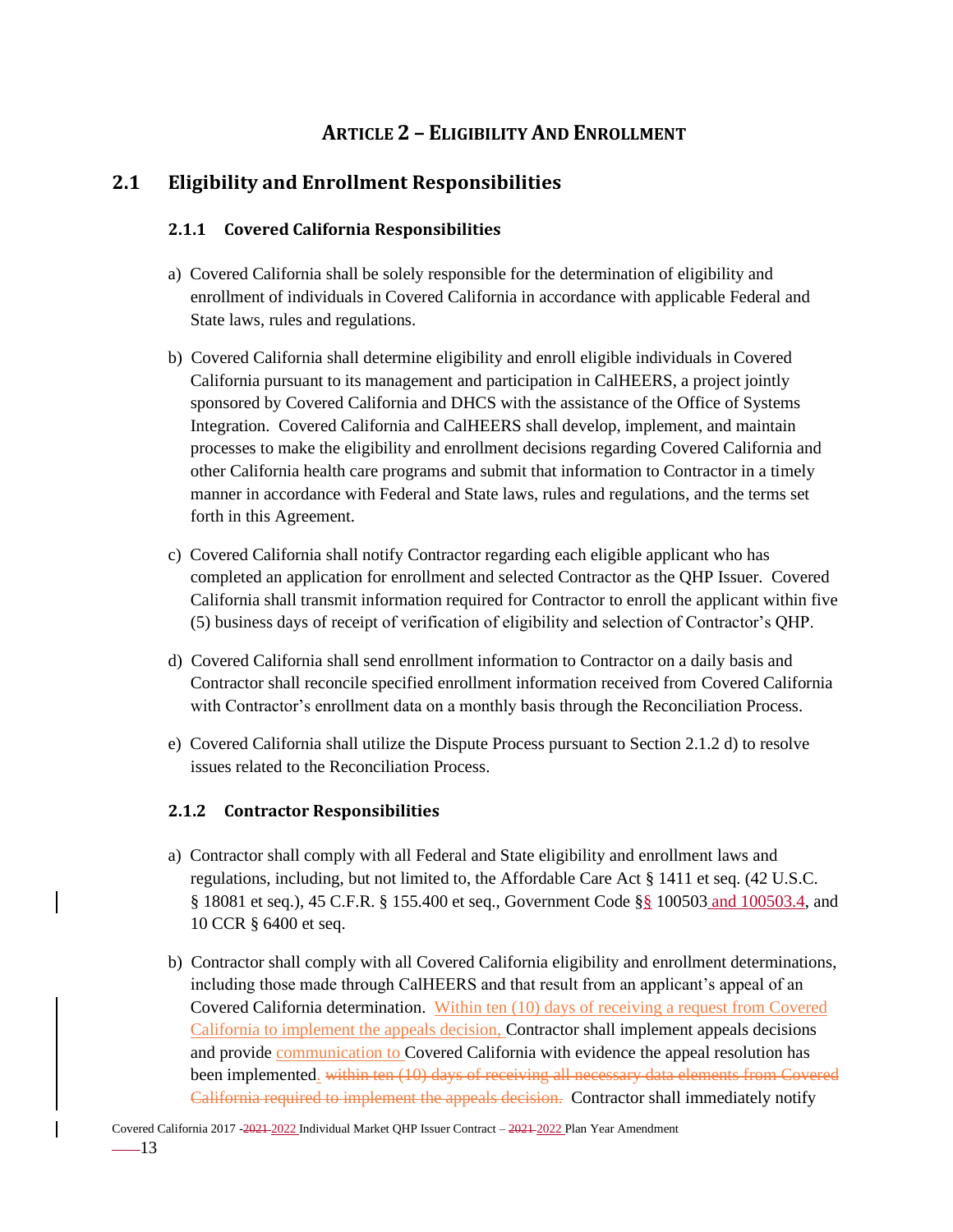Covered California <del>, within three (3) days, i</del>f it receives an appeal decision that does not have all necessary data elements required for the Contractor to implement the appeal decision. In the event that an Enrollee requires immediate care, the QHP Issuer will work closely with Covered California to implement any eligibility or enrollment changes as soon as reasonably possible. Contractor shall accept all Enrollees assigned by Covered California except as otherwise authorized by policies and procedures of Covered California or upon the approval of Covered California.

- c) Contractor shall participate in the Reconciliation Process to review and compare the Covered California enrollment reconciliation file, distributed monthly, against the Contractor's membership enrollment and financial databases. Contractor shall prepare a comparison extract in accordance with the file validations and resolution timelines, as mutually agreed upon in the "Data Integrity Reconciliation Process Guide." Contractor shall provide Covered California with evidence through email confirmation that the enrollment and financial changes identified through the Reconciliation Process have been implemented within ten (10) business days. Further evidence of implementation is provided by individual records submitted in the next reconciliation cycle. Contractors are to follow the process as stated in the "Reconciliation Process Guide"
- d) Contractor shall participate in the Dispute Process established by Covered California to resolve issues related to the Reconciliation Process. Contractor shall submit a supplemental file to dispute identified discrepancies found in the Covered California enrollment reconciliation file in accordance with the defined list of fields and technical requirements established by Covered California through the "Data Integrity Reconciliation Dispute Process Guide."

The Contractor shall utilize Covered California's Dispute Process, prior to submitting premium tax credit disputes to the Center for Medicaid and Medicare Services or the Center for Consumer Information and Health Insurance Oversight.

e) Contractor shall rely upon Covered California as the system of record for eligibility and enrollment during the term of this Agreement; provided, however, that Contractor shall: (i) reconcile premium payment information with enrollment and eligibility information received from Covered California on a monthly basis, and (ii) Contractor shall only accept changes to eligibility information submitted by Enrollees when Covered California notifies or confirms such change to Contractor.

### <span id="page-21-0"></span>**2.1.3 Collection Practices**

Contractor shall maintain fair and reasonable collection practices that comply with applicable laws, rules and regulations. Contractor shall monitor the collection activities and provide Covered California with reasonable documentation to facilitate Covered California's monitoring, tracking, or reporting with respect to Contractor's collection efforts including, policies, and procedures, and copy of any form of delinquency or termination warning, or notice sent to an Enrollee or Employer. Contractor shall not initiate collection activities if they have knowledge of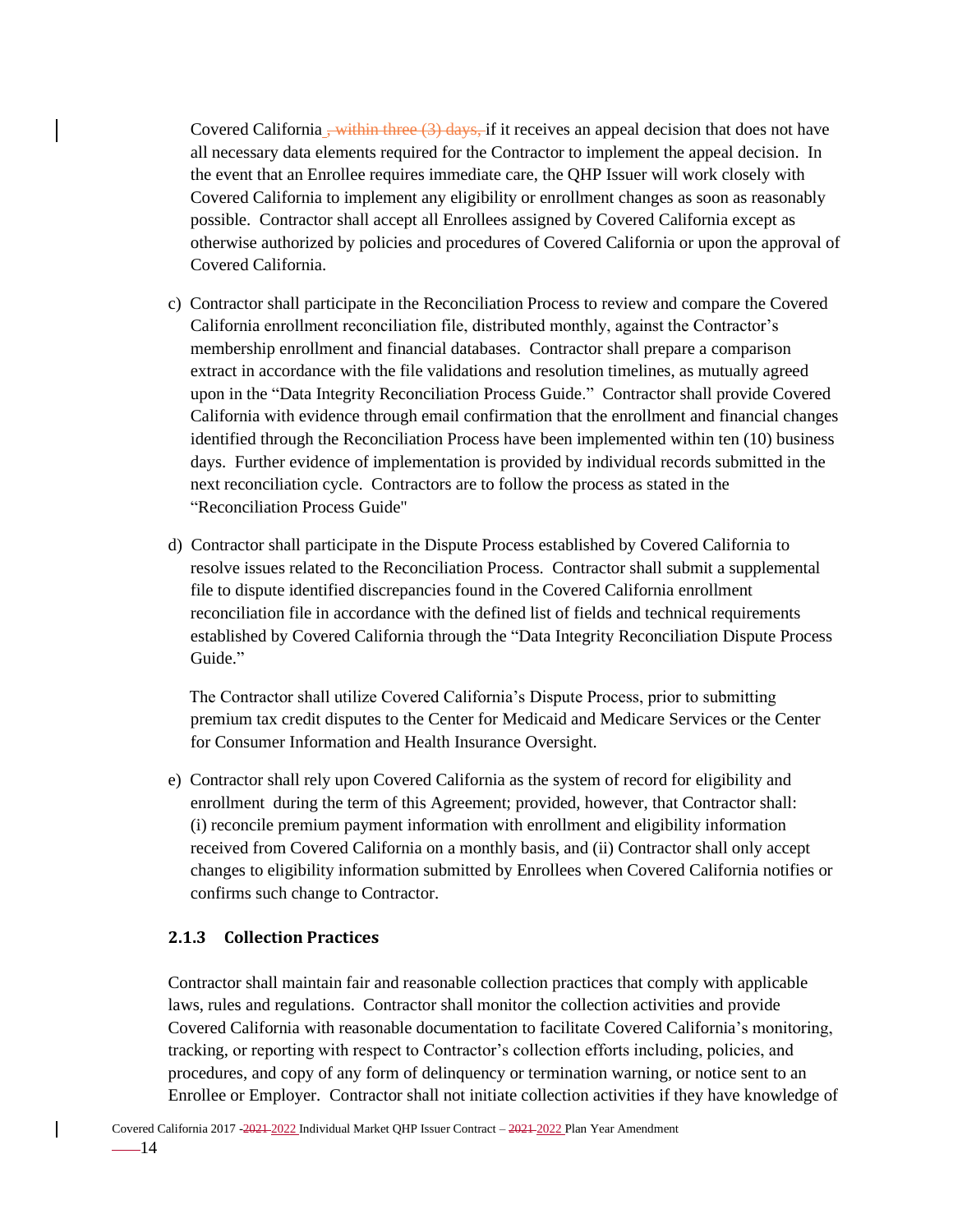a pending appeal, including notice from the consumer, Covered California, or Contractor's State Regulators.

# <span id="page-22-1"></span><span id="page-22-0"></span>**2.2 Covered California for the Individual Market**

## **2.2.1 Open Enrollment, Auto Enrollment, and Special Enrollment Periods**

Contractor acknowledges and agrees that Covered California is required to: (i) allow Qualified Individuals to enroll in a QHP or change QHPs during annual Open Enrollment Periods, (ii) automatically enroll specified qualified individuals in coverage pursuant to Government Code 100503.4, and ( $\frac{1}{1}$ iii) allow certain Qualified Individuals to enroll in or change QHPs during Special Enrollment Periods (SEP) as a result of specified triggering events per applicable Federal and State laws, rules and regulations. Contractor agrees to accept new Enrollees in Covered California who enroll during these periods and shall coordinate and participate with Covered California vendor's automated system for verification of SEP triggering events through a mutually agreed upon process.

## <span id="page-22-2"></span>**2.2.2 Covered California for the Individual Market Coverage Effective Dates**

Contingent on 2021 regulatory changes of 10 CCR § 6504 Special Enrollment Period, eContractor shall ensure a coverage effective dates for the Enrollee as of  $(1)$  the first  $(1^{st})$  day of the next subsequent month for a QHP selection notice received by Covered California consistent with applicable State law. between the first  $(1^{st})$  day and fifteenth  $(15^{th})$  day of the month, or (2) the first  $(1^{st})$  day of the second  $(2^{nd})$  following month for QHP selections received by Covered California from the sixteenth  $(16<sup>th</sup>)$  day through the last day of a month, or  $(32)$  such other applicable dates specified in 10 CCR § 6502 for the Open Enrollment Period and 10 CCR § 6504 for the Special Enrollment Period and as otherwise established by Contractor in accordance with applicable laws, rules and regulations.

Covered California and Contractor shall require payment of premium in accordance with 10 CCR § 6500 and other applicable State law. Premium payment due date shall not be earlier than the fourth  $(4<sup>th</sup>)$  remaining business day of the month prior to the month coverage begins.

Contractor shall provide Covered California with information necessary to confirm Contractor's receipt of premium payment from Enrollee that is required to commence coverage. Covered California shall establish the specific terms and conditions relating to commencement of coverage, including the administration of state advance premium assistance subsidy, advance payments of the premium tax credit and cost sharing reductions, and cancellation or postponement of the effective date of coverage in the event of nonpayment or partial payment of an initial premium, in accordance with applicable laws, rules and regulations.

The first premium binder payment shall be either paid directly to the Contractor or processed through a third-party administrator and deposited into an account owned by the third-party administrator and settled by the third-party administrator to the Contractor's own bank account.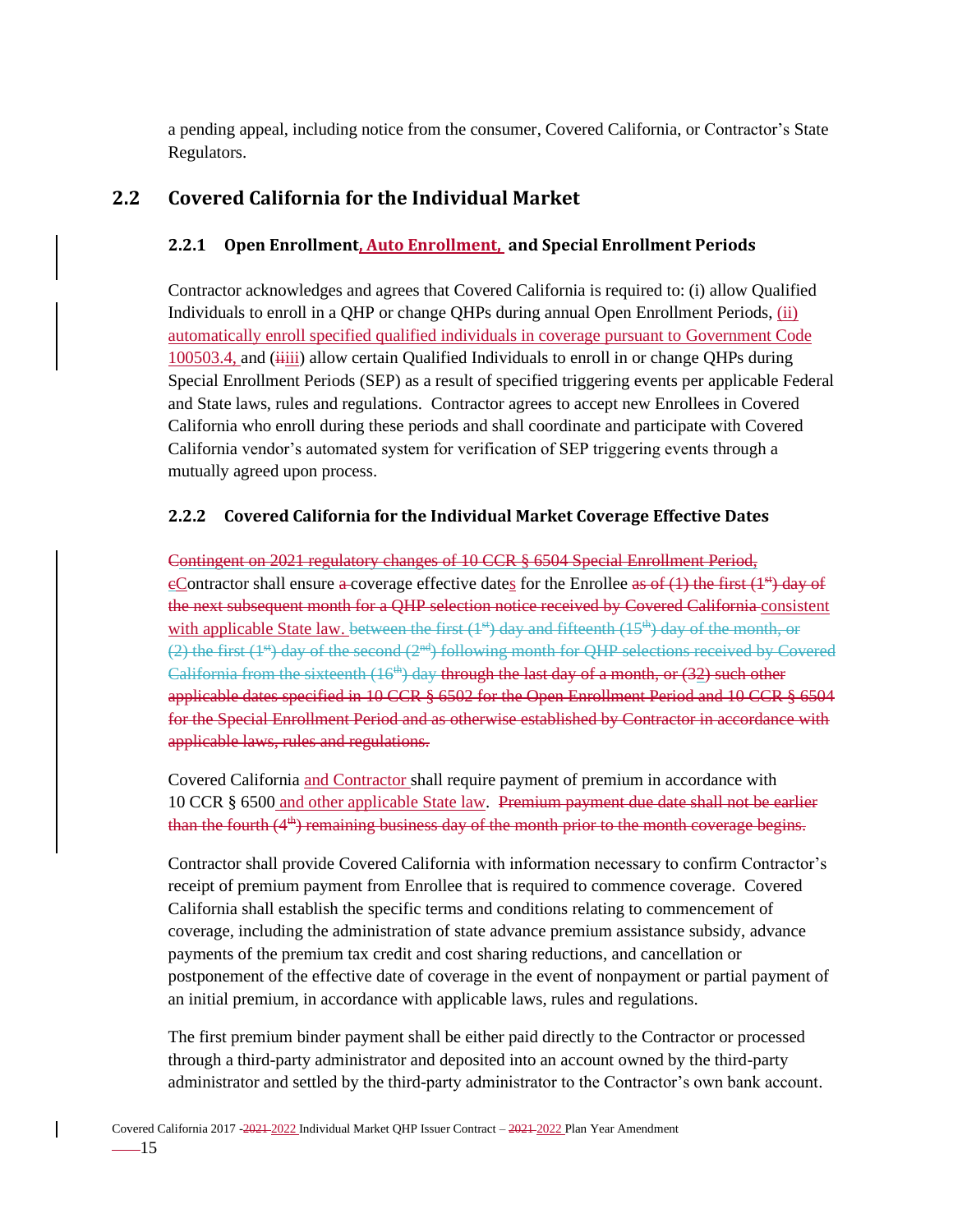### <span id="page-23-0"></span>**2.2.3 Premiums for Coverage in Covered California for the Individual Market**

Contractor shall not be entitled to collect from Enrollees or receive funds above the premium amounts except with respect to cost-sharing amounts or to the extent that such payment (i) is expressly authorized under the QHPs, such as out-of-network services that comply with the notice requirements set forth at Section 3.4.3, or (ii) relates to a charge for non-sufficient funds or transaction fees initiated by Enrollee at rates that are reasonable and customary for such transactions. Contractor shall not pursue collections of any said fees from Covered California. Contractor shall not pursue collection of any delinquent premiums from Covered California for an Enrollee enrolled in Covered California for the Individual Market who is responsible for directly paying his or her premium to Contractor.

In the case of partial month enrollments Contractor shall follow the methodology specified in 10 CCR § 6500 (i).

The premium for coverage lasting less than one month shall equal the product of:

i. The premium for one month of coverage divided by the number of days in the month; and

ii. The number of days for which coverage is being provided in the month.

The same methodology shall apply to the proration of APTC, State premium assistance payments, and CSR amounts for a coverage lasting less than one month.

Premiums charged to individuals includes the assessment of the Participation Fee.

### <span id="page-23-1"></span>**2.2.4 Terminations of Coverage**

Contractor shall terminate coverage in a Contractor's QHP in accordance with the requirements established by Covered California pursuant to 10 CCR § 6506 and other applicable State and Federal laws, rules, and regulations.

Contractor shall terminate coverage for an individual Enrollee's non-payment of premium as follows: (i) effective as of the last day of the first month of a three (3) month grace period in the event of nonpayment of premiums by individuals receiving advance payments of the premium tax credit or State premium assistance payments; or (ii) effective the last day of coverage established by grace periods under applicable State law, including requirements relating to Health and Safety Code § 1365 and Insurance Code § 10273.6 for individuals not receiving advance payments of the premium tax credit or State premium assistance.

Contractor shall notify the Agent or Agency of Record a late payment notification at the same time the Enrollee receives notification.

Covered California and Contractor must send a termination transaction to the other party within ten (10) business days of any individual Enrollee termination.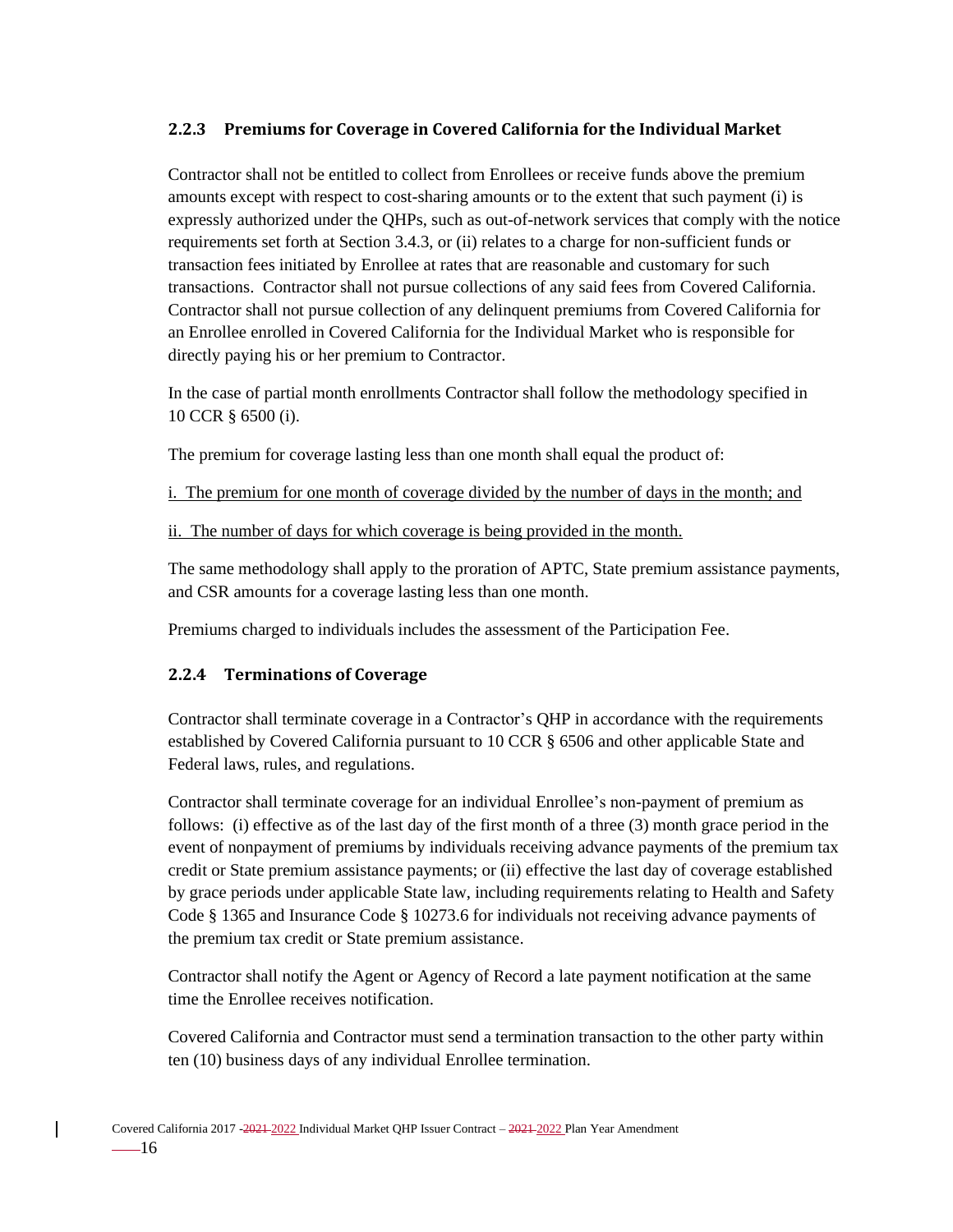Contractor shall request termination of an enrollee for fraud or misrepresentation through the Carrier Referral Process (posted on the Contractor's extranet website provided by Covered California (Data Home, Contractor's folder, Fraud Referral folder)) and provide Covered California with supporting documentation for each request to terminate. Contractor may not terminate for fraud or misrepresentation without prior approval from Covered California.

#### <span id="page-24-0"></span>**2.2.5 Notice to Provider Regarding Enrollee's Grace Period Status**

- a) In the event of nonpayment of premium by an individual Covered California Enrollee receiving advance payments of the premium tax credit or state advance premium assistance subsidy, or both, Contractor shall provide notice to its network providers in accordance with the applicable state and federal law.
- b) Notwithstanding (a) above, this notice obligation does not relieve the QHP Issuer from compliance with existing state laws governing claims payment.

#### <span id="page-24-1"></span>**2.2.6 Agents in Covered California for the Individual Market**

- a) Compensation. The provisions of this Section apply to Agents who sell Contractor's QHPs though Covered California for the Individual Market.
- b) Compensation Methodology. Contractor must pay a commission to Agents to ensure Contractor is fairly and affirmatively offering all of its products at each metal level during both Open and Special Enrollment Periods. Contractor shall be solely responsible for compensating Agents who sell Contractor's QHP through the individual market of Covered California. Contractor shall use a standardized Agent compensation program with levels and terms that shall result in the same aggregate compensation amount to Agents whether products are sold within or outside of Covered California. Contractor shall provide Covered California on an annual basis, with a document description of bing its standard Agent compensation program. This document shall, include a description of its Agent commission, and bonus or incentive programs documents, standard Agent contract, and Agent policies. On an annual basis. Agent commission descriptions willmust detail both new and renewal enrollment commission rates.
- c) Incentive Compensation Program. In order to enhance consistency in sales efforts for products offered inside and outside of Covered California, Contractor shall add the Agent's sale of Contractor's QHPs through Covered California to the Agent's sale of Contractor's individual policies outside Covered California to determine Agent's aggregate sales that are used by Contractor to determine incentive or other compensation payable by Contractor to Agent, to the extent such aggregation is necessary to determine Agent compensation under Contractor's applicable Agent agreement or compensation program. Contractor shall not change the Agent commission structure or rates during the Plan Year. Contractor must pay the same commission during the Open and Special Enrollment Periods for each Plan Year. Contractor shall not vary Agent commission levels by metal tier. Contractor shall approve and pay Agent commissions on all new Agent-of-record and change of Agent-of-record delegations as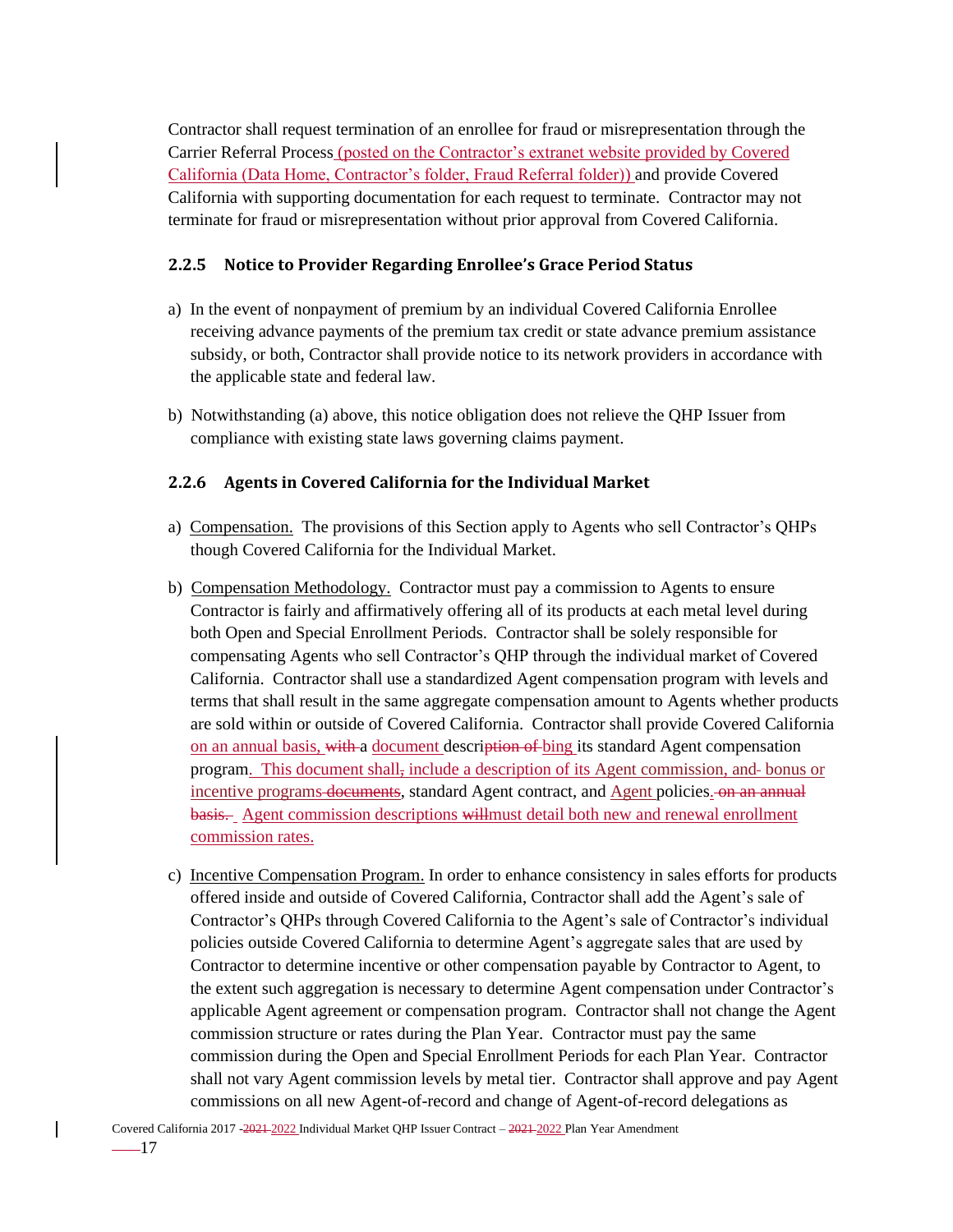outlined in contract Sections 2.2.6 (f) and 2.2.6 (g). Contractor shall provide information as may reasonably be required by Covered California from time to time to monitor Contractor's compliance with the requirements set forth in this Section. Contractor's standard Agent compensation and incentive compensation programs entered into or in effect prior to January 1, 2014 shall not be subject to the requirements of this Section.

- d) Agent Appointments. Contractor shall maintain a reasonable appointment process for appointing Agents who contract with Contractor to sell Contractor's QHPs to individuals through Covered California. Such appointment process shall include: (i) providing or arranging for education programs to assure that Agents are trained to sell Contractor's QHPs through Covered California, (ii) providing or arranging for programs that enable Agents to become certified by Covered California; provided, however, that certification by Covered California shall not be a required condition for an Agent to sell Contractor's QHPs outside of Covered California, and (iii) confirmation of Agent's compliance with State laws, rules and regulations applicable to Agents, including those relating to confidentiality and conflicts of interest, and such other qualifications as determined in Contractor's reasonable discretion. These appointment policies and procedures for both individual Agents and for Agencies should must be submitted to Covered California on an annual basis and whenever revisions are made.
- e) Agent Conduct. Contractor shall implement policies and procedures to ensure that only Agents who have been duly certified by Covered California and maintain that certification may receive compensation for enrolling individuals in Covered California.
- f) Agent of Record. At initial enrollment, individuals may notify Covered California of an Agent delegation. Covered California shall send notice of the delegation to the Contractor via the 834 enrollment file. Upon receipt of the 834 enrollment file, Contractor shall approve the delegation (unless an Agent is not licensed or not appointed) and has five (5) days to update their system. Covered California recognizes that Contractor may contract with insurance agencies who employ or contract with Agents. Covered California further understands that Contractor may delegate an employed or contracted Agent writing business for the benefit of an Agency. If requested, the Contractor shall send an Agent of Record Exception Report which includes any changes Covered California requested, but were not made.
- g) Change to Agent of Record. Individuals may notify Covered California of an Agent delegation change. Covered California shall send notice of the delegation change to the Contractor via the 834 maintenance file. Upon receipt of the notification, Contractor shall approve the delegation (unless an Agent is not licensed or not appointed) and has five (5) days to update their system to reflect this change upon receipt of all required information from Covered California. Contractor shall notify the existing agent of the delegation change within ten (10) business days. If requested, the Contractor shall send an Agent of Record Exception Report which includes any changes Covered California requested, but were not made. Covered California recognizes that Contractor may contract with insurance agencies who employ or contract with Agents. Covered California further understands that Contractor may delegate an employed or contracted Agent writing business for the benefit of an Agency.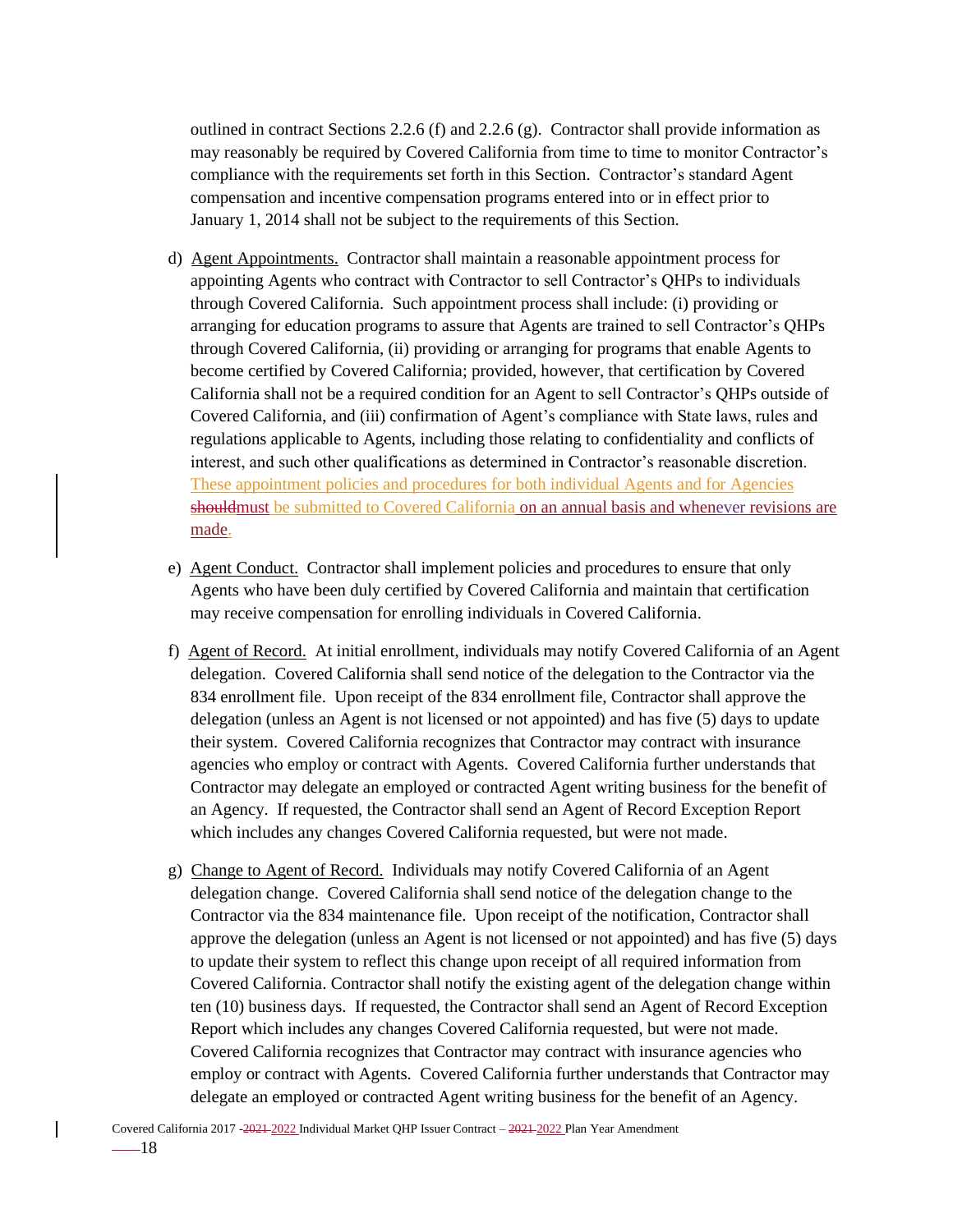h) Carrier Scorecard. Covered California will administer an annual Agent survey that rates the services Contractor provides to Agents, including those services required in this Section 2.2.6. Covered California will solicit comments from the QHP Issuers to develop the Agent Survey prior to finalization. Covered California will utilize the results of this survey to identify areas of improvement and work with QHP Issuers to improve performance.

# <span id="page-26-0"></span>**2.3 Enrollment and Marketing Coordination and Cooperation**

Covered California recognizes that the successful delivery of services to Enrollees depends on successful coordination with Contractor in all aspects including collaborative enrollment and marketing.

Covered California will take such action as it deems necessary and feasible to develop and implement programs and activities to support Contractor in its marketing and enrollment efforts, in accordance with applicable laws, rules and regulations. Such activities may include making available the following programs and resources for use by Contractor:

- a) A subsidy calculatorThe Shop and Compare Tool available by electronic means to facilitate a comparison of QHPs that is consistent with tools Covered California will use for its own eligibility screenings, to ensure that preliminary eligibility screenings use the same tool;
- b) Education, marketing, and outreach programs that will seek to increase enrollment through Covered California and inform consumers, including Contractor's current Enrollees, that there is a range of QHPs available in Covered California in addition to Contractor's QHPs;
- c) A standard interface through which Contractor mayshall electronically accept the initial binding payment (via credit card, debit card, Automated Clearing House ACH, or other mutually acceptable means of electronic funds transfer, paper checks, cashier's checks, money orders, mutually acceptable web-based payments,  $\overline{ }$  (which may include accepting online credit card payments, and all general-purpose pre-paid debit cards and credit card payment ) to effectuate coverage in Covered California for the Individual Market;
- d) Complete documentation and reasonable testing timelines for interfaces with Covered California's eligibility and enrollment system;
- e) Eligibility and enrollment training for Contractor's staff and for licensed Agents and brokers;
- f) Joint marketing programs to support renewal, retention, and enrollment in Covered California of existing members of Contractor's health insurance plans who are eligible for the Federal subsidies;
- g) Joint marketing activities of Covered California, Contractor, and other Health Insurance Issuers designed to drive awareness and enrollment in Covered California;
- h) Covered California will treat as confidential, all Contractor marketing plans, and materials, and spend reports-consistent with Section 1.4.1. The obligation of Covered California to maintain confidentiality of this information shall survive termination or expiration of this Agreement;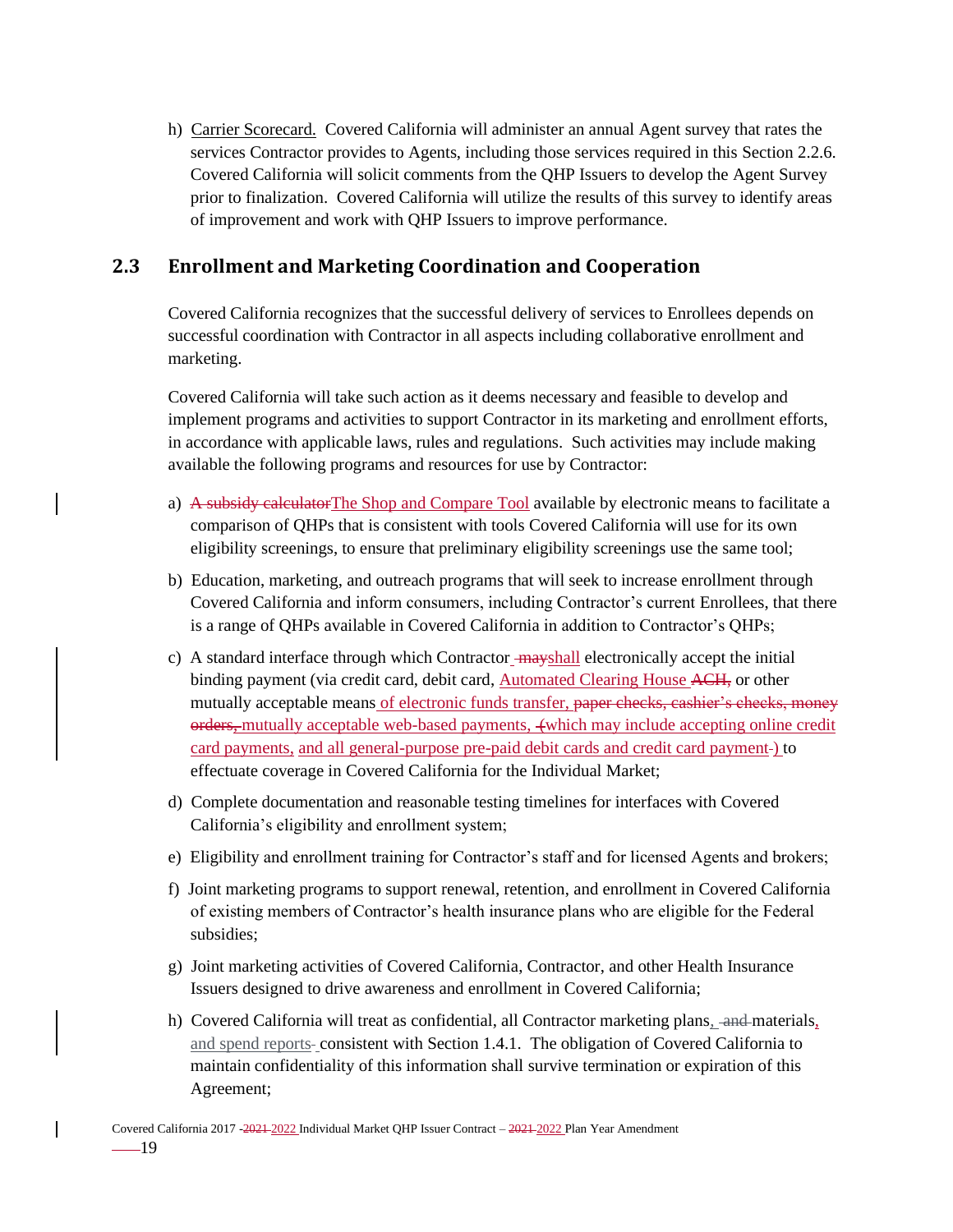- i) Covered California's annual marketing plans, including Open Enrollment Period (OEP), Special Enrollment Period (SEP), and retention and renewal efforts; and
- j) Customer service support that will include substantially extended customer service hours during Open Enrollment Periods.

To support the collaborative marketing and enrollment effort, Contractor shall:

- k) Following Covered California making the technology available and within a reasonable time after the receipt of notice from Covered California about the technology, and determination of its compatibility with Contractor's system, the Contractor shall prominently display the subsidy calculatorShop and Compare Tool on its website;
- l) Educate its Agents on Contractor's QHPs offered in Covered California, work with Covered California to efficiently educate its Agents and brokers about Covered California's individual marketplace, and inform Agents that a prospective Enrollee's health status is irrelevant to advice provided with respect to health plan selection other than informing individuals about their estimated out-of-pocket costs;
- m) Provide education and awareness regarding eligibility for Federal tax credits, plan offerings and benefits available through Covered California in connection with any applicable outreach to Contractor's existing members, as mutually agreed;
- n) Cooperate with Covered California to develop and implement an Enrollee retention plan;
- o) Submit to Covered California a marketing plan at least thirty (30) days prior to Open Enrollment that details the anticipated budget, objectives, strategy, creative messaging, and ad placement by medium promoting acquisition activities. Marketing plans for Retention and Renewal efforts should be submitted to Covered California within thirty (30) days after Open Enrollment begins;
- p) Submit to Covered California actualized spend amounts for: (1) OEP within thirty (30) days after OEP closes, and (2) SEP for the calendar year, thirty (30) days after the calendar year ends, and (3) retention and renewal, thirty (30) days after OEP begins. OEP actualized spend submissions shall include spend by media channel to include distribution by Designated Market Area (DMA), brand versus direct response spend allocation, categorization of messaging and indication of co-branding efforts. Covered California shall treat as confidential consistent with Section 1.4.1; and
- q) Have successfully tested interfaces with Covered California's eligibility and enrollment system, or system or be prepared to complete successful interface tests by dates established by Covered California.
- r) Contractor shall electronically accept the following payment types for binder and monthly premium payments: credit card, debit card, ACH,Automated Clearing House, or other mutually acceptable means of electronic funds transfer; mutually acceptable web-based payments, (which may include accepting online credit card payments, and all general-purpose pre-paid debit cards and credit card payment); as well as paper checks, cashier's checks, money orders, and cash from Enrollees for the Individual Market.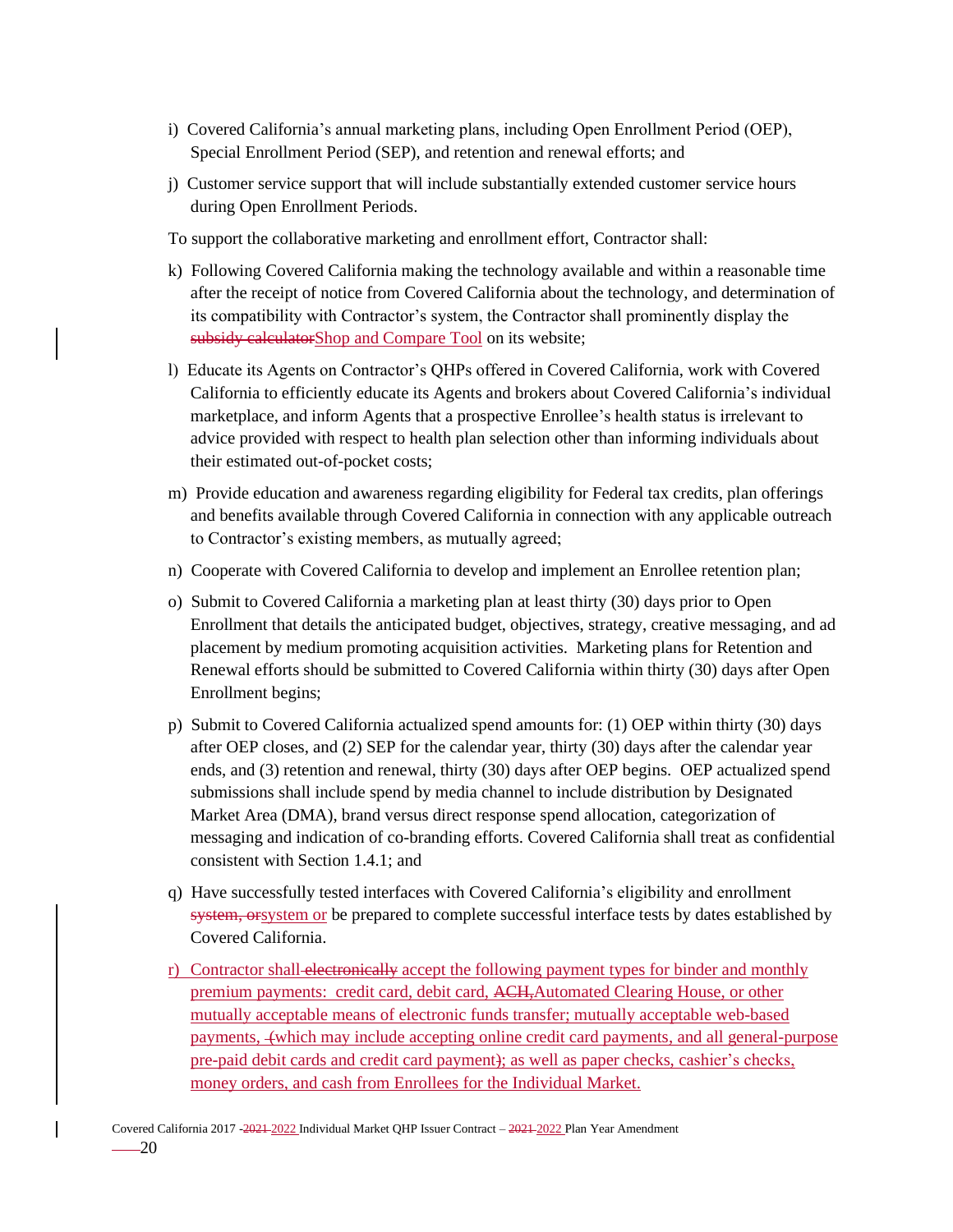# <span id="page-28-1"></span><span id="page-28-0"></span>**2.4 Enrollee Materials and Branding Documents**

## **2.4.1 Co-branded Materials**

- a) Contractor shall include the Covered California logo on premium invoices, Enrollee identification cardsidentification cards, and Enrollee termination notices. Contractor shall include the Covered California logo and other information in notices and other materials based upon the mutual agreement of Covered California and Contractor as to which materials will include the Covered California logo. The materials provided to Covered California under this Section will not require prior-approvalprior approval by Covered California before the Contractor distributes such materials; provided, however, that Contractor shall make a good faith effort to incorporate any changes proposed by Covered California with respect to such materials.
- b) Contractor shall comply with Covered California co-branding requirements related to the format and use of the Covered California logo as outlined in the Covered California Brand Style Guide. Covered California shall post the updated Brand Style Guide on the Contractors extranet website provided by Covered California (Marketing Home, in the Resources folder).
	- i. Identification Cards. Contractor shall issue identification cards to Enrollees in a form that shall be agreed to by Covered California. With the exception of Integrated Delivery System networks, identification cards should include the product name in accordance with the naming conventions on the Covered California website. Contractor shall submit proposed identification cards to Covered California annually, at least thirty (30) days prior to Open Enrollment.
- c) Contractor mayContractor may, at its discretion, co-brand other marketing materials such as TV, radio, out-of-home, print, digital, social, etc.
- d) Contractor shall comply with Covered California co-branding requirements related to the format and use of the Covered California logo as outlined in the Covered California Brand Style Guide. Covered California shall post the updated Brand Style Guide on the Contractors extranet website provided by Covered California (Marketing Home, in the Resources folder).

### <span id="page-28-2"></span>**2.4.2 Marketing Materials that Must Be Submitted to Covered California**

a) Co-branded Materials. Contractor must submit all co-branded marketing materials to Covered California at least ten (10) days prior to releasing materials publicly unless specified otherwise within this Section. The materials provided to Covered California under this Section will not require prior-approval prior approval by Covered California before the Contractor distributes such materials; provided, however, that Contractor shall make a good faith effort to incorporate any changes proposed by Covered California with respect to such materials.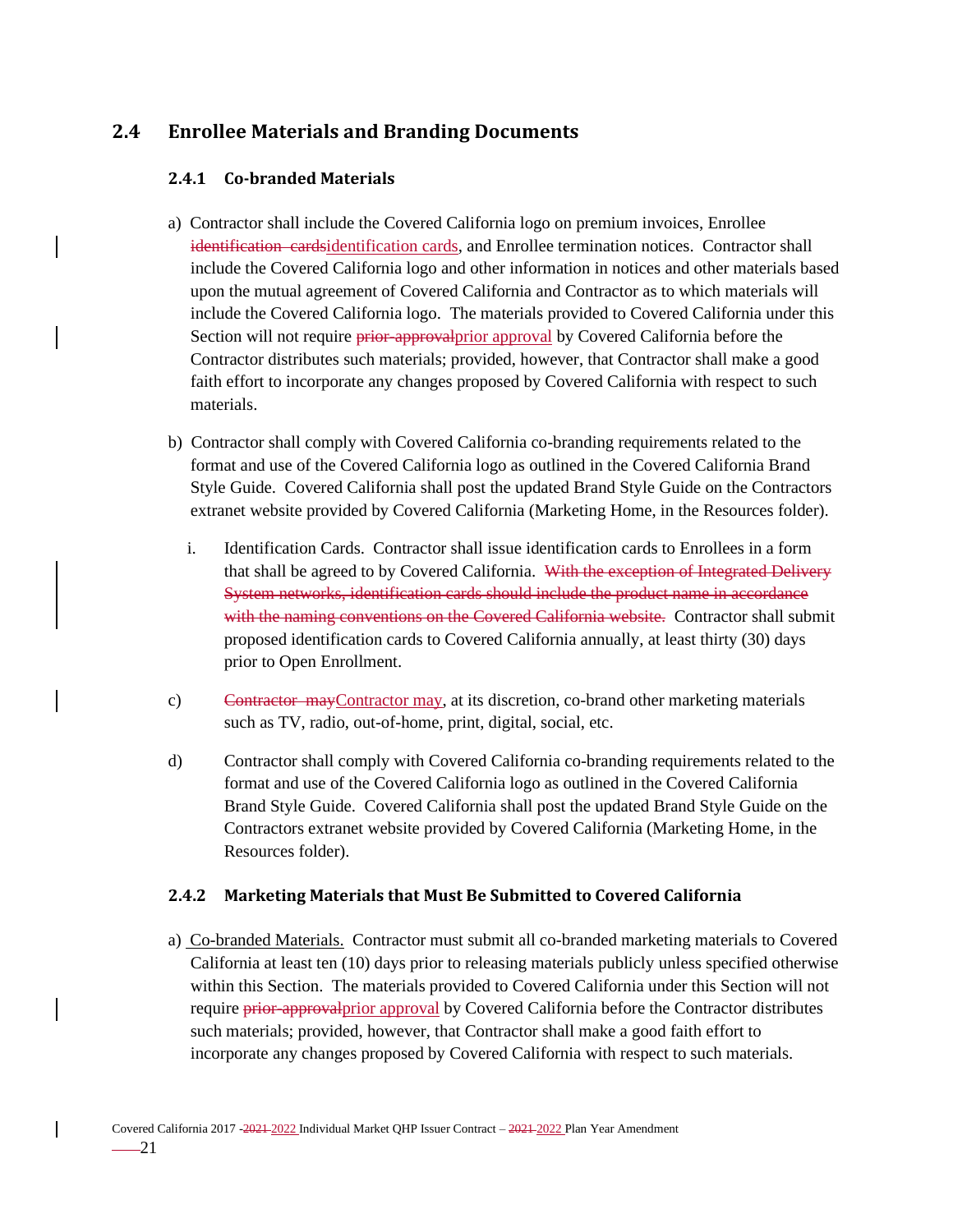- b) Acquisition Marketing Materials. Contractor shall provide Covered California with marketing materials and related collateral used by Contractor to promote enrollment of the individual market inside and outside Covered California, such as TV, radio, out-of-home, print, digital, social, or any other media channel used in the campaigns on an annual basis and at such other intervals as may be reasonably requested by Covered California. Materials submitted should be a representative sample of the larger body of work.
- c) Marketing Plans. Contractor and Covered California recognize that Enrollees and other health care consumers benefit from efforts relating to outreach activities designed to increase health awareness and encourage enrollment. The parties shall create and share marketing plans on an annual basis. The marketing plans of Covered California and Contractor shall include proposed and actual marketing approaches, spending amounts (proposed and actuals when available), messaging and channels, and provide samples of any planned marketing materials and related collateral. The Contractor shall include this information for both Covered California and the outside individual market.
- d) Contact Guidelines. Covered California creates and posts an Enrollee Contact Guideline document for Contractors on the Marketing Resources page of the Covered California extranet website. This document outlines the instances when Enrollees should contact the Contractor and when they should contact Covered California. Contractor shall provide Enrollees with information on the instances when Enrollees should contact the Contractor and when they should contact Covered California to resolve inquiries. Contractor may provide this information to Enrollees by: welcome letter or package, buck slip, insert, website or mail. Contractor shall submit to Covered California how the Enrollee Contact Guideline document was shared with Enrollees at least (30) days prior to Open Enrollment. The materials provided to Covered California under this Section will not require prior-approvalprior approval by Covered California before the Contractor distributes such materials; provided, however, that Contractor shall make a good faith effort to incorporate any changes proposed by Covered California with respect to such materials.
- e) Contractor Logo. In the event of a logo modification or rebrand, Contractor shall submit new logo to Covered California in a high-resolution design file format. Covered California shall will make a bestreasonable effort to update the Contractor logo on all platforms in a timely manner. If Covered California advertising or collateral assets are already in production or live in market, Contractor acknowledges there may be some delay with incorporating the new version of the logo across all applicable assets.

#### <span id="page-29-0"></span>**2.4.3 Member Communications Materials**

Upon request, Contractor shall provide Covered California with at least one (1) copy, unless otherwise specified, of any information Contractor intends to send or make available to all Covered California Enrollees, including, but not limited to, Evidence of Coverage and disclosure forms, Enrollee newsletters, new Enrollee materials, health education materials, and special announcements. The materials provided to Covered California under this Section will not require prior-approvalprior approval by Covered California before the Contractor distributes such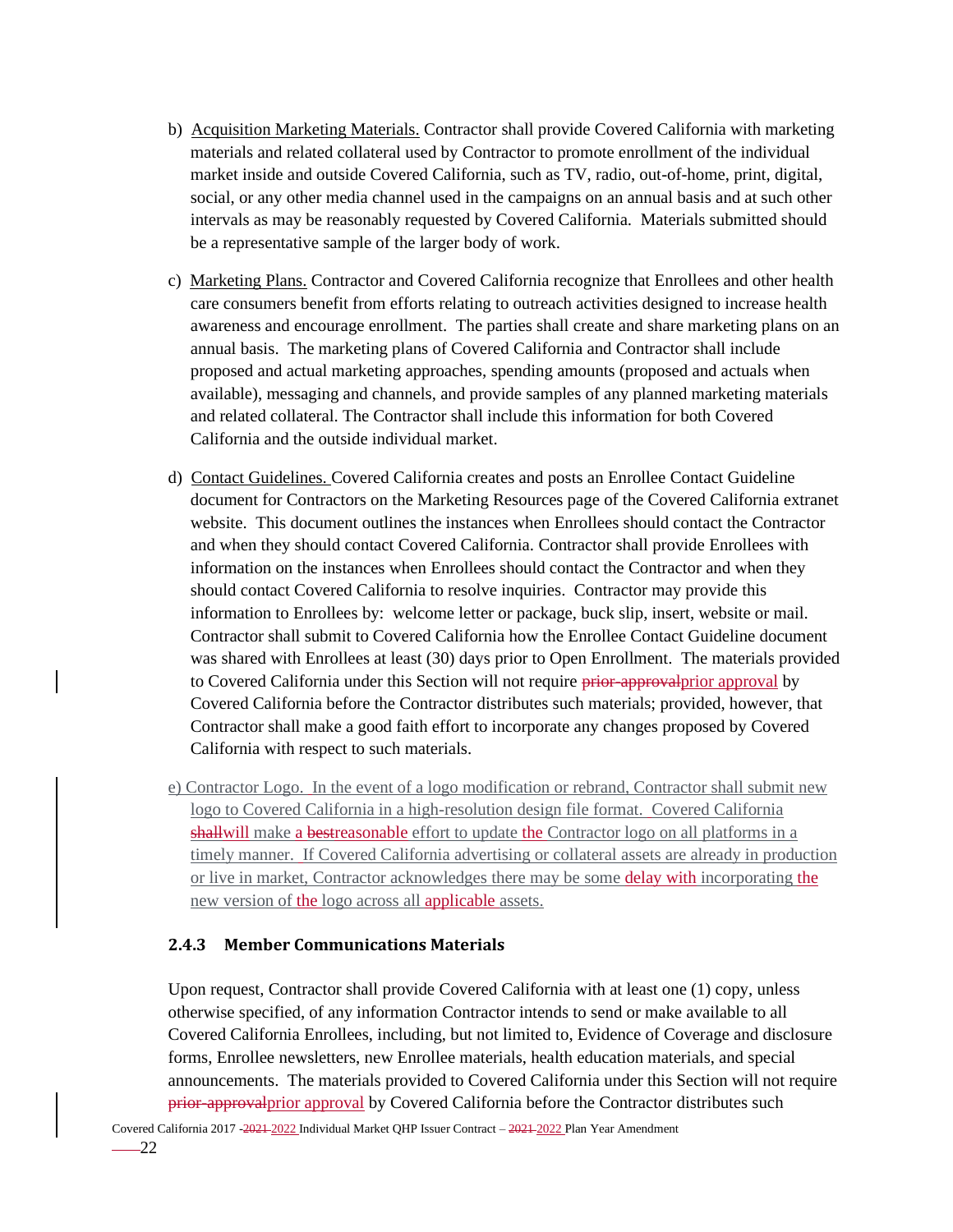materials; provided, however, that Contractor shall duly evaluate any changes proposed by Covered California with respect to such materials. Contractor shall maintain an electronic file that is open to Covered California, or email requested materials to Covered California. Such files shall be accessible by Covered California as required by applicable laws, rules and regulations, and as otherwise mutually agreed upon by the parties.

## <span id="page-30-0"></span>**2.4.4 Mailing Addresses; Other Demographic Information**

Covered California and Contractor shall coordinate with respect to the continuous update of changes in anContractor shall updateensure an Enrollee's address andor other demographic information on are a continuously updated based basis based on information Contractor receives fromreceived by Covered California and subsequently conveyed to Contractor.

## <span id="page-30-1"></span>**2.4.5 Evidence of Coverage Booklet on Contractor's Website**

During each year of this Agreement which carries over into a subsequent Plan Year, Contractor shall make the Evidence of Coverage booklet, including any documents referenced in the Evidence of Coverage, for the next benefit year available on Contractor's website no later than the first day of the Open Enrollment Period provided that Contractor has received any revisions in the material that is to be included in the Evidence of Coverage from Covered California and the State Regulators in sufficient time to allow for posting on the first day of Open Enrollment. The Evidence of Coverage booklet for the then-current benefit year shall remain on Contractor's website through December 31 of the then-current benefit year.

### <span id="page-30-2"></span>**2.4.6 Distribution of Enrollment Materials**

Contractor agrees to distribute to effectuated or pending enrollees on and off-exchange the Open Enrollment publications developed and printed by Covered California for Enrollees prior to the Open Enrollment Period at a time mutually agreed to by the Contractor and Covered California. Contractor shall be responsible for the mailing cost associated with these publications.

# <span id="page-30-3"></span>**2.5 Additional Marketing Efforts**

- a) For the 2020 Plan Year, and any year thereafter, Covered California may engage in additional marketing activities to ensure consumers are aware of new laws and new programs that could impact consumers, such as the new State premium assistance program and State mandate. As part of those activities, Covered California may conduct marketing efforts co-branded with all QHP Issuers currently participating in Covered California or branded only with Covered California, including radio, television, or print advertisements, and make additional media buys using existing or new collateral and material, on behalf of Contractor.
- b) Upon mutual agreement of the additional marketing activities, Contractor shall pay Covered California a mutually-agreed upon dollar amount to conduct those marketing activities, in accordance with Section 5.1.1 e).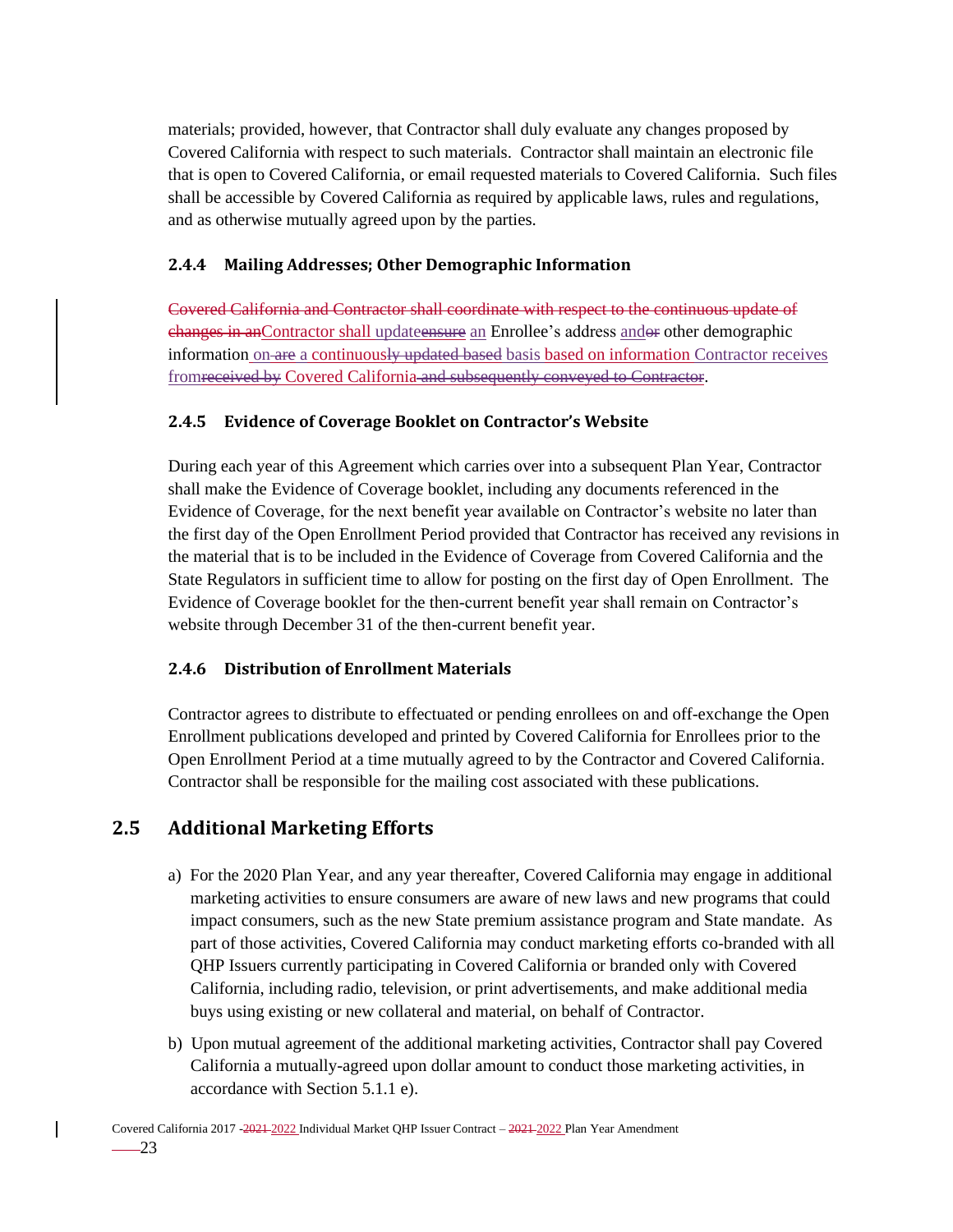# **ARTICLE 3 – QHP ISSUER PROGRAM REQUIREMENTS**

## <span id="page-31-2"></span><span id="page-31-1"></span><span id="page-31-0"></span>**3.1 Basic Requirements**

### **3.1.1 Licensed in Good Standing**

Contractor shall be licensed and in good standing to offer health insurance coverage through its QHPs offered under this Agreement. For purposes of this Agreement, each QHP Issuer must be in "good standing," which is determined by Covered California pursuant to 45 C.F.R § 156.200(b)(4) and shall require: (i) Contractor to hold a certificate of authority from CDI or a health care service plan ("HCSP") license from DMHC, as applicable, and (ii) the absence of any material statutory or State Regulatory violations, including penalties, during the year prior to the date of the Agreement and throughout the term of Agreement, with respect to the State Regulators categories identified at Table 3.1.1 below ("Good Standing"). Covered California, in its sole discretion and in consultation with the appropriate State Regulators determines what constitutes a material violation for this purpose.

 $\overline{\phantom{a}}$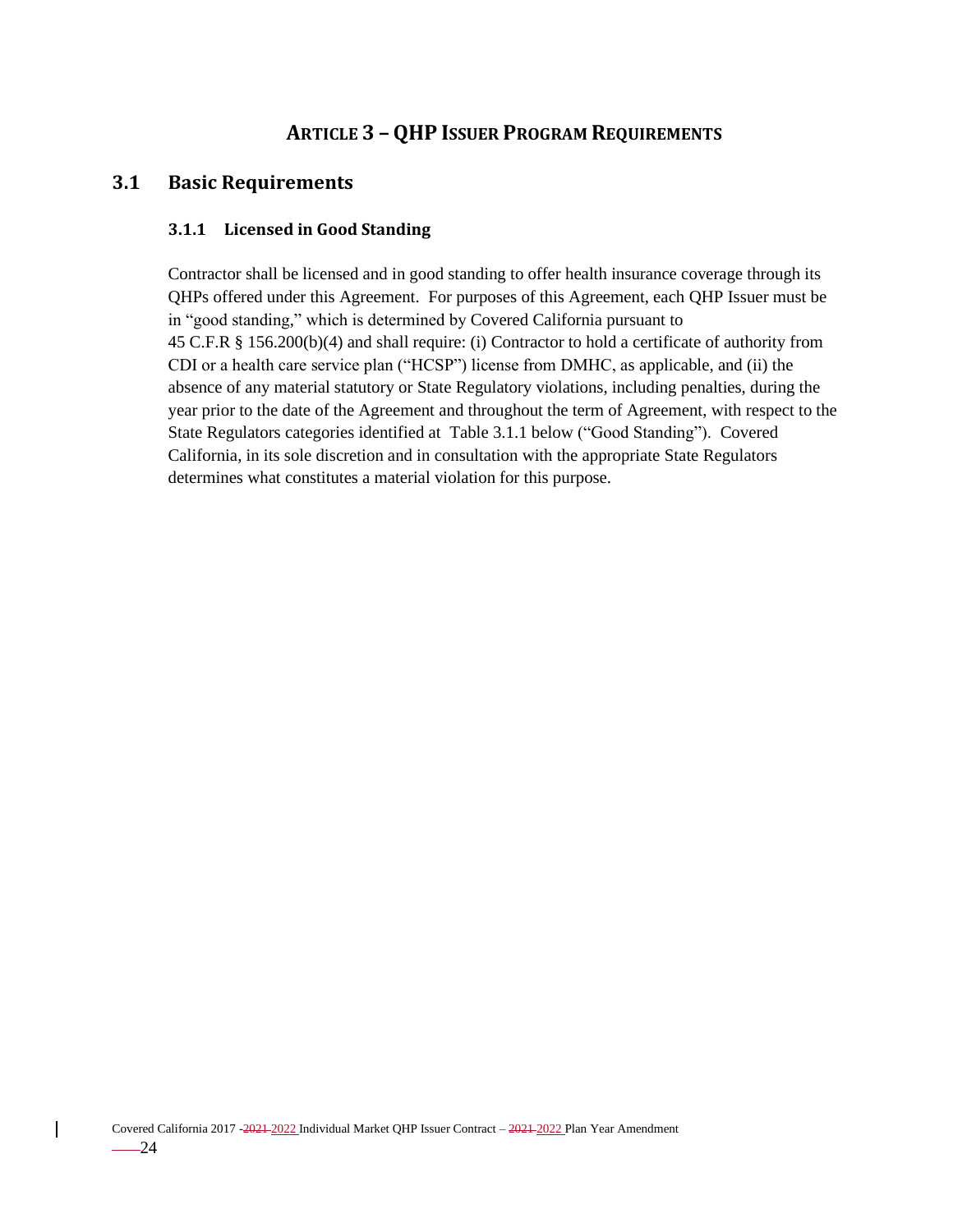| <b>Table 3.1.1</b><br><b>Definition of Good Standing</b>                                                | Agency       |
|---------------------------------------------------------------------------------------------------------|--------------|
| Verification that issuer holds a state health care service plan license or insurance                    |              |
| certificate of authority.                                                                               |              |
| • Approved for lines of business sought in Covered California (e.g. commercial,                         |              |
| small group, individual)                                                                                | DMHC and CDI |
| • Approved to operate in what geographic service areas                                                  | DMHC and CDI |
| • Most recent financial exam and medical survey report reviewed                                         | <b>DMHC</b>  |
| •Most recent market conduct exam reviewed                                                               | <b>CDI</b>   |
| Affirmation of no material <sup>1</sup> statutory or regulatory violations, including penalties levied, |              |
| during the year prior to the date of the Agreement or throughout the term of Agreement in               |              |
| relation to any of the following, where applicable:                                                     |              |
| • Financial solvency and reserves reviewed                                                              | DMHC and CDI |
| • Administrative and organizational capacity acceptable                                                 | <b>DMHC</b>  |
| • Benefit Design                                                                                        |              |
| • State mandates (to cover and to offer)                                                                | DMHC and CDI |
| • Essential health benefits (State required)                                                            | DMHC and CDI |
| • Basic health care services                                                                            | DMHC and CDI |
| • Copayments, deductibles, out-of-pocket maximums                                                       | DMHC and CDI |
| • Actuarial value confirmation (using the Federal Actuarial Value Calculator as<br>applicable.)         | DMHC and CDI |
| • Network adequacy and accessibility standards are met                                                  | DMHC and CDI |
| • Provider contracts                                                                                    | DMHC and CDI |
| • Language Access                                                                                       | DMHC and CDI |
| • Uniform disclosure (summary of benefits and coverage)                                                 | DMHC and CDI |
| • Claims payment policies and practices                                                                 | DMHC and CDI |
| • Provider complaints                                                                                   | DMHC and CDI |
| • Utilization review policies and practices                                                             | DMHC and CDI |
| • Quality assurance/management policies and practices                                                   | DMHC and CDI |
| • Enrollee/Member grievances/complaints and appeals policies and practices                              | DMHC and CDI |
| • Independent medical review                                                                            | DMHC and CDI |
| • Marketing and advertising                                                                             | DMHC and CDI |
| • Guaranteed issue individual and small group                                                           | DMHC and CDI |
| • Rating Factors                                                                                        | DMHC and CDI |
| • Medical Loss Ratio                                                                                    | DMHC and CDI |
| • Premium rate review                                                                                   | DMHC and CDI |
| • Geographic rating regions                                                                             |              |
| • Rate development and justification is consistent with ACA requirements                                | DMHC and CDI |

Covered California 2017 -2021 2022 Individual Market QHP Issuer Contract – 2021 2022 Plan Year Amendment

 $\overline{\phantom{a}}$ 

<sup>1</sup>Covered California, in its sole discretion and in consultation with the appropriate health insurance regulator, determines what constitutes a material violation for this purpose.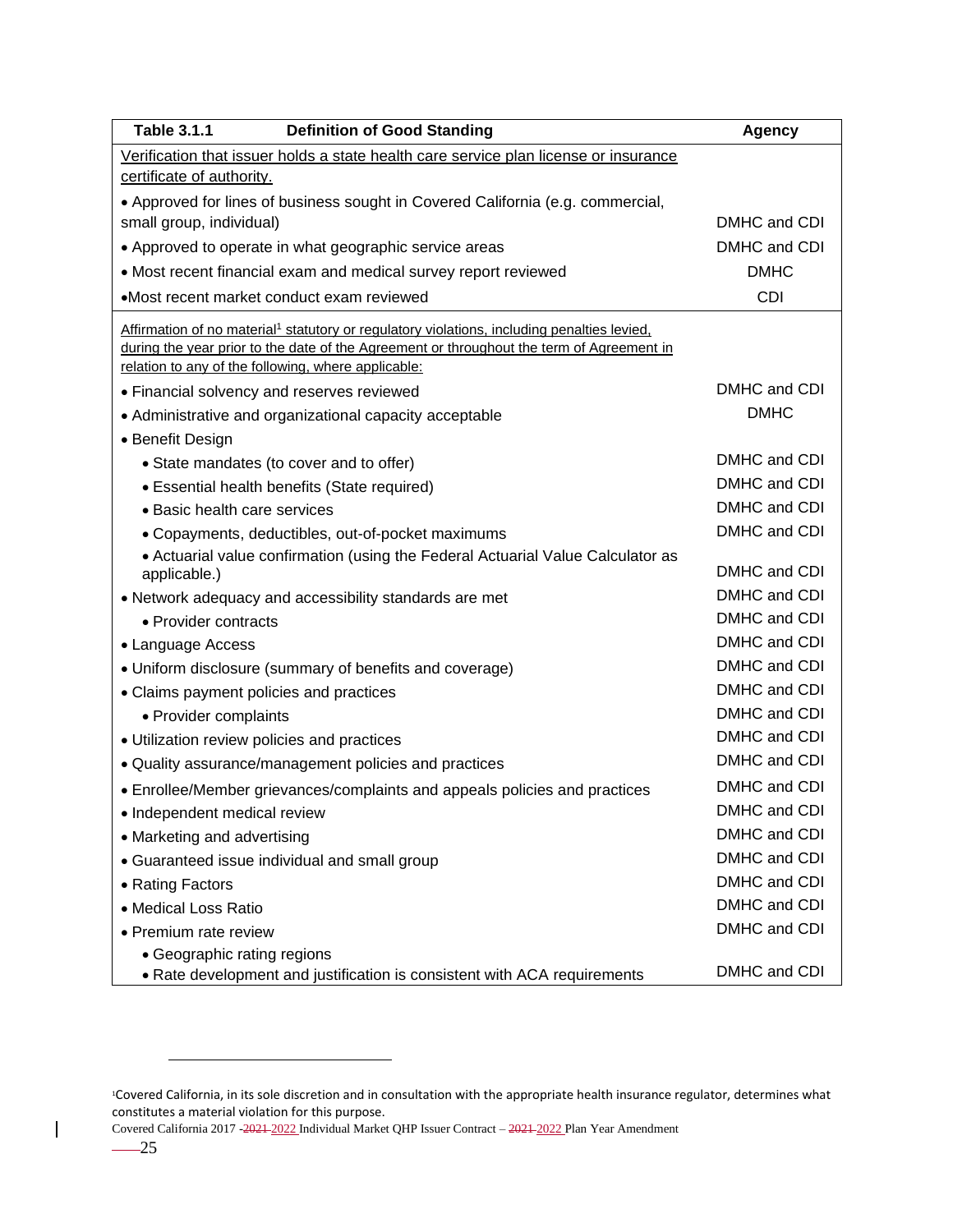#### <span id="page-33-0"></span>**3.1.2 Certification**

Contractor shall comply with requirements for QHPs set forth in this Agreement and under the California Affordable Care Act, the Affordable Care Act and other State and Federal laws, rules and regulations*.* Contractor shall maintain timely compliance with standards required for certification that are issued, adopted, or recognized by Covered California to demonstrate that each health plan it offers in Covered California qualifies as a QHP.

#### **3.1.3 Accreditation**

- a) Contractor agrees to maintain a current accreditation throughout the term of the Agreement from one of the following accrediting bodies: (i) Utilization Review Accreditation Commission (URAC); (ii) National Committee on Quality Assurance (NCQA); (iii) Accreditation Association for Ambulatory Health Care (AAAHC). Contractor shall provide a copy of the accrediting agency's certificate upon renewal. Contractor shall authorize the accrediting agency to provide information and data to Covered California relating to Contractor's accreditation, including the most recent accreditation survey and other data and information maintained by accrediting agency as required under 45 C.F.R. § 156.275.
- b) Contractor shall be currently accredited and maintain its NCQA, URAC or AAAHC health plan accreditation throughout the term of the Agreement. Contractor shall notify Covered California of the date of any accreditation review scheduled during the term of this Agreement and the results of such review. Upon completion of any health plan accreditation review conducted during the term of this Agreement, Contractor shall provide Covered California with a copy of the Assessment Report within forty-five (45) days of report receipt.
- c) If Contractor receives a rating of less than "accredited" in any category, loses an accreditation, or fails to maintain a current and up to date accreditation, Contractor shall notify Covered California within ten (10) business days of such rating(s) change. Contractor will implement strategies to raise the Contractor's rating to a level of at least "accredited" or to reinstate accreditation. Contractor will submit a written corrective action plan (CAP) to Covered California within forty-five (45) days of receiving its initial notification of the change in category ratings.
- d) Following the initial submission of the CAP(s), Contractor shall provide a written report to Covered California on at least a quarterly basis regarding the status and progress of the submitted CAP(s). Contractor shall request a follow-up review by the accreditation entity within twelve (12) months and submit a copy of the follow-up Assessment Report to Covered California within thirty (30) days of receipt, if applicable.
- e) In the event Contractor's overall accreditation is suspended, revoked, or otherwise terminated, or in the event Contractor has undergone review prior to the expiration of its current accreditation and reaccreditation is suspended, revoked, or not granted at the time of expiration, Covered California reserves the right to terminate any agreement by and between Contractor and Covered California or suspend enrollment in Contractor's QHPs, or avail itself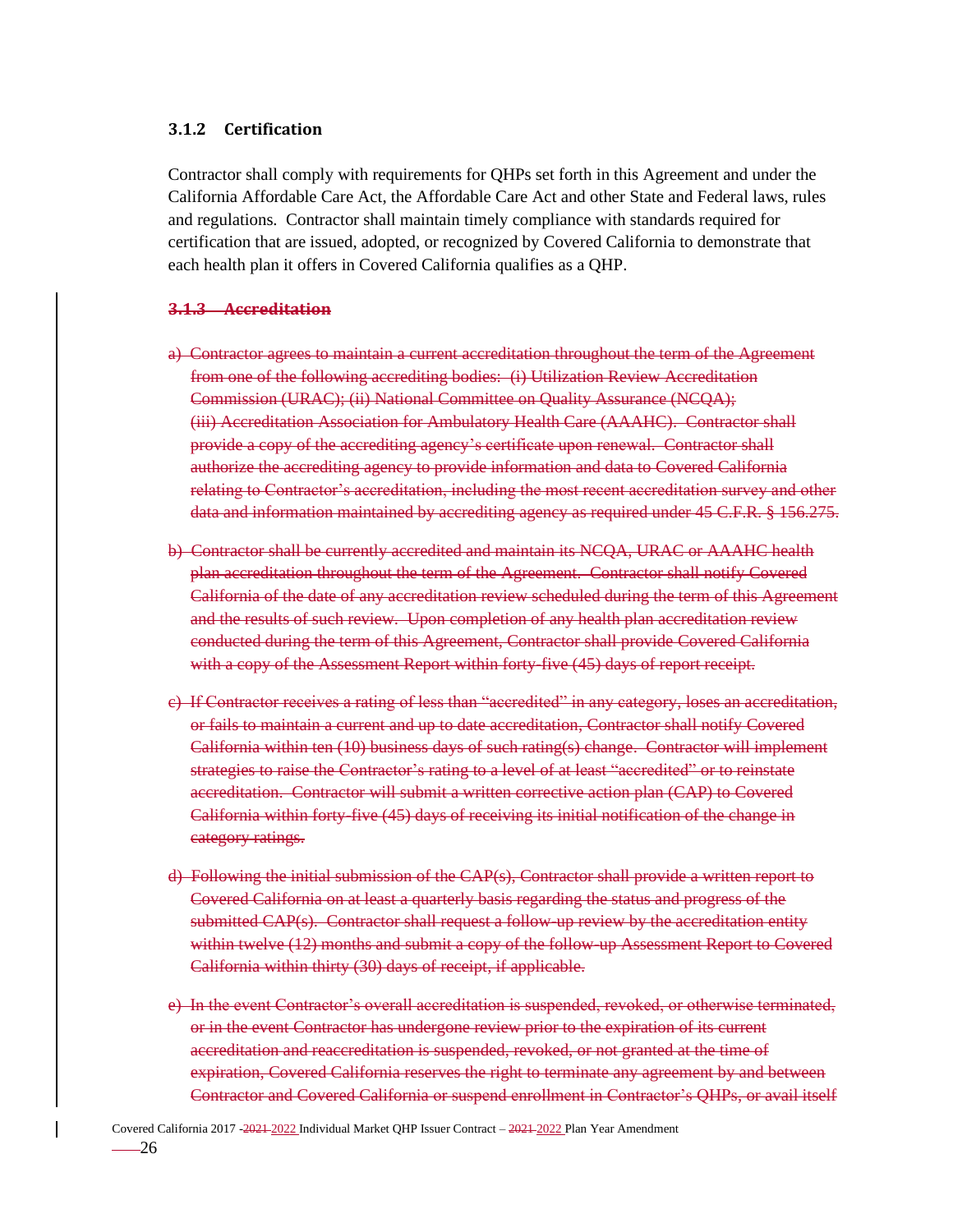of any other remedies in this Agreement, to ensure Covered California is in compliance with the federal requirement that all participating QHP Issuers maintain a current approved accreditation pursuant to 45 C.F.R. § 156.275(a).

f) Upon request by Covered California, Contractor will identify all health plan certification or accreditation programs undertaken, including any failed accreditation or certifications, and will also provide the full written report of such certification or accreditation undertakings to Covered California.

#### <span id="page-34-0"></span>**3.1.43 Plan Naming Conventions**

Contractor must adhere to Covered California's Plan Naming Conventions on all State Regulators plan filings, marketing material, Enrollee material, and SERFF submissions.

#### <span id="page-34-1"></span>**3.1.54 Operational Requirements and Liquidated Damages**

The timely and accurate submission of Contractor's QHP filings and documents to Covered California for upload into CalHEERS is critical to the successful launch of each Renewal and Open Enrollment Period. When submissions are late, or inaccurate, Covered California suffers financial harm with each resubmission and such actions put the Renewal and Open Enrollment process at risk. The parties agree that the liquidated damages below are proportional to the damages Covered California incurs from each respective error made by Contractor. Therefore, Contractor agrees to meet the following operational requirements:

#### **SERFF Template Completion**

Contractor must submit complete and accurate SERFF Templates to Covered California beginning with submissions for the 2017 Plan Year, and each year thereafter. Covered California will participate in two rounds of validation with the Contractor. Contractor agrees to pay liquidated damages in the amount of \$5,000 for each additional round of validation beyond the first two rounds. Changes to any or all of Contractor's SERFF Templates counts as one round of validation. If instructions provided by Covered California include inaccurate information which necessitates an additional round of validation, or an additional round of validation is necessary due to required changes by Covered California or Contractor's State Regulators, those rounds of validation will not be counted in the two rounds of validations.

#### **CalHEERS Test and Load Deadlines**

Contractor must participate in CalHEERS testing and provide certification of plan data and documents in the CalHEERS pre-production environment. The pre-production environment is the test environment where the parties can validate templates and documents prior to the Renewal and Open Enrollment Periods. Following Contractor's certification of the QHPs in the pre-production environment, any subsequent upload required to correct Contractor's errors in the production environment will result in liquidated damages in the amount of \$25,000 beginning with uploads for the 2017 Plan Year, and each year thereafter. One upload, for purposes of this paragraph, includes all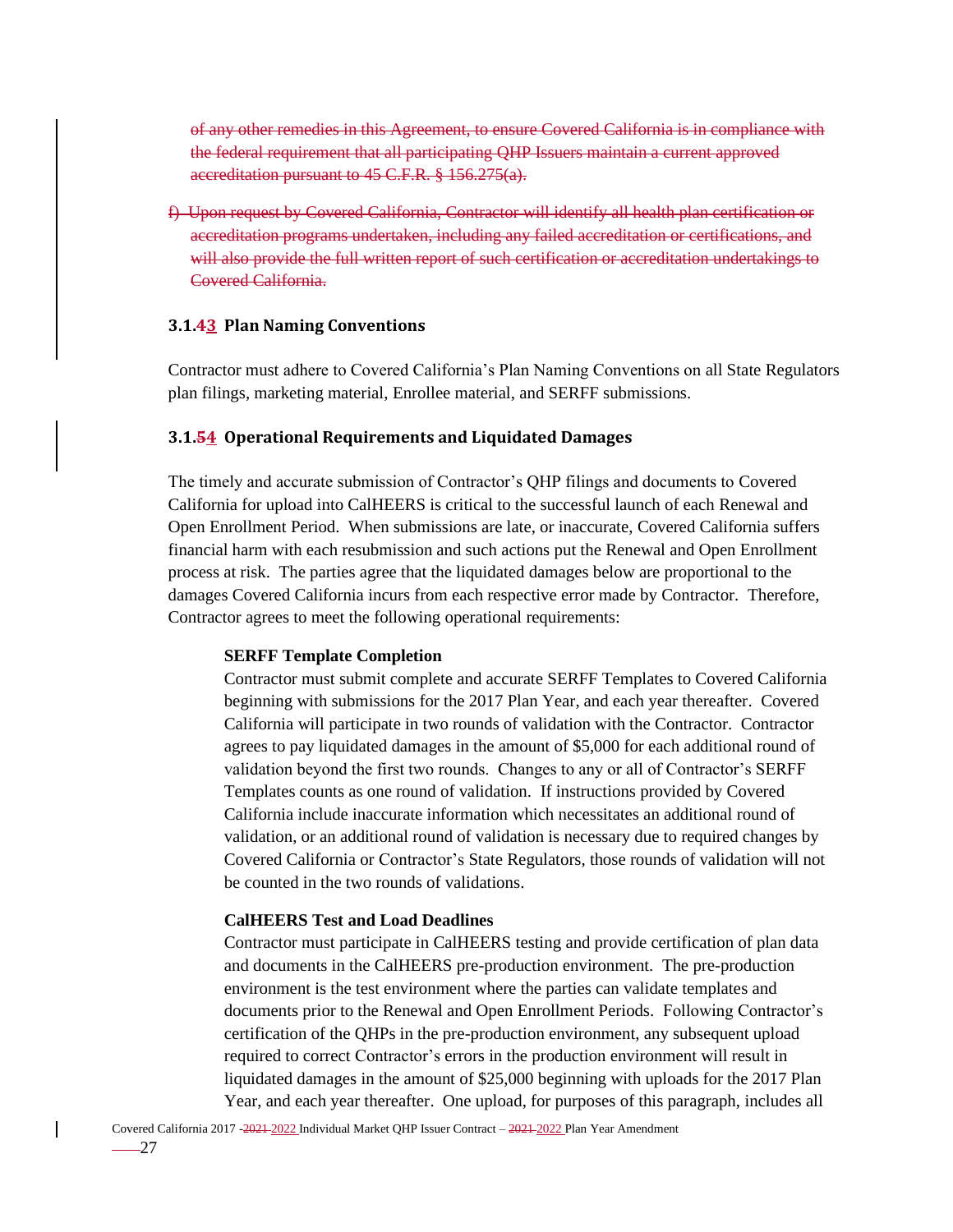plan data and documents that must be resubmitted to correct Contractor's errors including Summary of Benefits and Coverage, Evidence of Coverage documents. Liquidated damages will not apply to additional uploads resulting from errors in the instructions provided by Covered California, or changes required by Covered California or Contractor's regulator.

If liquidated damages are applied by Covered California under this section then no other remedies under Section 7.2.4 will apply to the Contractor for that same or any related action.

#### **Healthcare Evidence Initiative Data (HEI Data) Submission**

Contractor must participate in the timely and accurate submission of Contractor's monthly HEI Data (as specified in Attachment 7, Article 15, Section 15.01). In 2022, Contractors will be allowed one multi-month replacement submission (two or more months of HEI Data) without liquidated damages. If a Contractor must submit more than one multi-month replacement of HEI Data, within a calendar year, this will result in liquidated damages in the amount of \$1,000 for the second and any subsequent submission occurrence.

#### **Deadlines for Regulatory Approval**

Covered California reserves the right to require that the Contractor receive regulatory approval for Licensure, rates, products, Summary of Benefits and Coverage, Evidence of Coverage documents, policy documents, Network, and Service Area prior to participating in the CalHEERS pre-production environment.

#### **Communication with Plan Manager and Covered California**

Contractor must notify Covered California in a timely manner of changes with operational impacts to Covered California, Enrollees or CalHEERS (e.g. Contractor changes vendors that interface with CalHEERS). Contractor shall attempt to avoid making any operational changes that may impact CalHEERS thirty (30) days prior to and during each Renewal and Open Enrollment Period.

### <span id="page-35-1"></span><span id="page-35-0"></span>**3.2 Benefit Standards**

#### **3.2.1 Essential Health Benefits**

Each QHP offered by Contractor under the terms of this Agreement shall provide essential health benefits in accordance with the Benefit Plan Design requirements described in the Covered California Patient-Centered Benefit Plan Designs as approved by the Board for the applicable Plan Year, and as required under this Agreement, and applicable laws, rules and regulations, including California Health and Safety Code § 1367.005, California Insurance Code § 10112.27, California Government Code § 100503(e), and as applicable, 45 C.F.R. § 156.200(b).

#### <span id="page-35-2"></span>**3.2.2 Patient-Centered Standard Benefit Designs**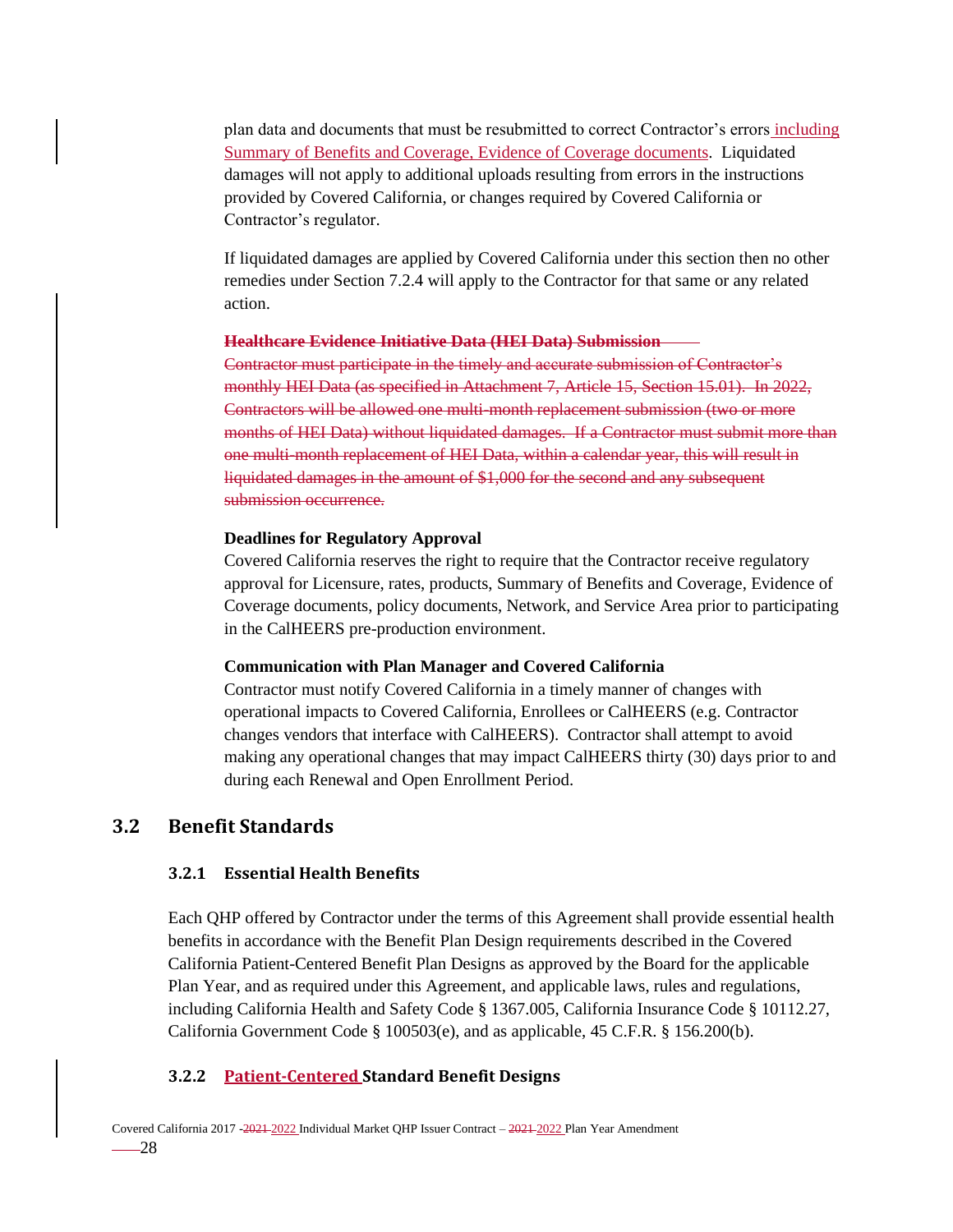- a) During the term of this Agreement, Contractor shall ensure its offer the QHPs-identified in Attachment  $11.5$  c)  $-$  "Contractor's QHP List" and provide the benefits and services at the cost-sharing and actuarial cost levels described in the Covered California Patient-Centered Benefit Plan Designs as approved by the Board for the applicable Plan Year. <del>, and .Contractor</del> is responsible for notifying and receivingmust notify and receive approval from Covered California for deviations from the Patient-Centered Benefit Plan Designs during the annual certification process. shall notify Covered California when seeking approval for a standard deviationCovered California may approve, on a case-by-case basis, Contractor's request to deviate from the Board approved Patient-Centered Standard Benefit Plan Designs during the term of this Agreement.
- b) During the term of this Agreement, for any Plan Year that the cost of the cost-sharing reduction program is built into the premium for Contractor's Silver-level QHPs, Contractor shall offer a non-mirrored Silver-level plan, that is not a QHP, outside of Covered California that complies with the benefits and services at the cost-sharing and actuarial cost level described in the plan design at Attachment 3 ("Silver 70 Off-Exchange Plan, Non-Mirrored Silver Plan Design"). This plan must not have any rate increase or cost attributable to the cost of the cost-sharing reduction program.

### **3.2.3 Offerings Outside of Covered California**

- a) Contractor acknowledges and agrees that as required under State and Federal law, QHPs and plans that are identical in benefits, service area, and cost sharing structure offered by Contractor outside Covered California must be offered at the same premium rate whether offered inside Covered California or outside Covered California directly from the Contractor or through an Agent.
- b) In the event that Contractor sells products outside Covered California, Contractor shall fairly and affirmatively offer, market, and sell all products made available to individuals in Covered California to individuals seeking coverage outside Covered California consistent with California law.
- c) For purposes of this section, "product" does not include contracts entered into pursuant to Part 6.2 (commencing with § 12693) of Division 2 of the Insurance Code between the Department of Health Care Services (DHCS) and health care service plans for Healthy Families beneficiaries or to contracts entered into pursuant to Chapter 7 (commencing with § 14000) of, or Chapter 8 (commencing with §14200) of, Part 3 of Division 9 of the Welfare and Institutions Code between the DHCS and health care service plans for enrolled Medi-Cal beneficiaries.

#### **3.2.4 Pediatric Dental Benefits**

When Contractor elects to embed and offer Pediatric Dental Essential Health Benefit services either directly, or through a subcontract with a dental plan issuer authorized to provide Specialized Health Care Services, Contractor shall require its dental plan subcontractor to comply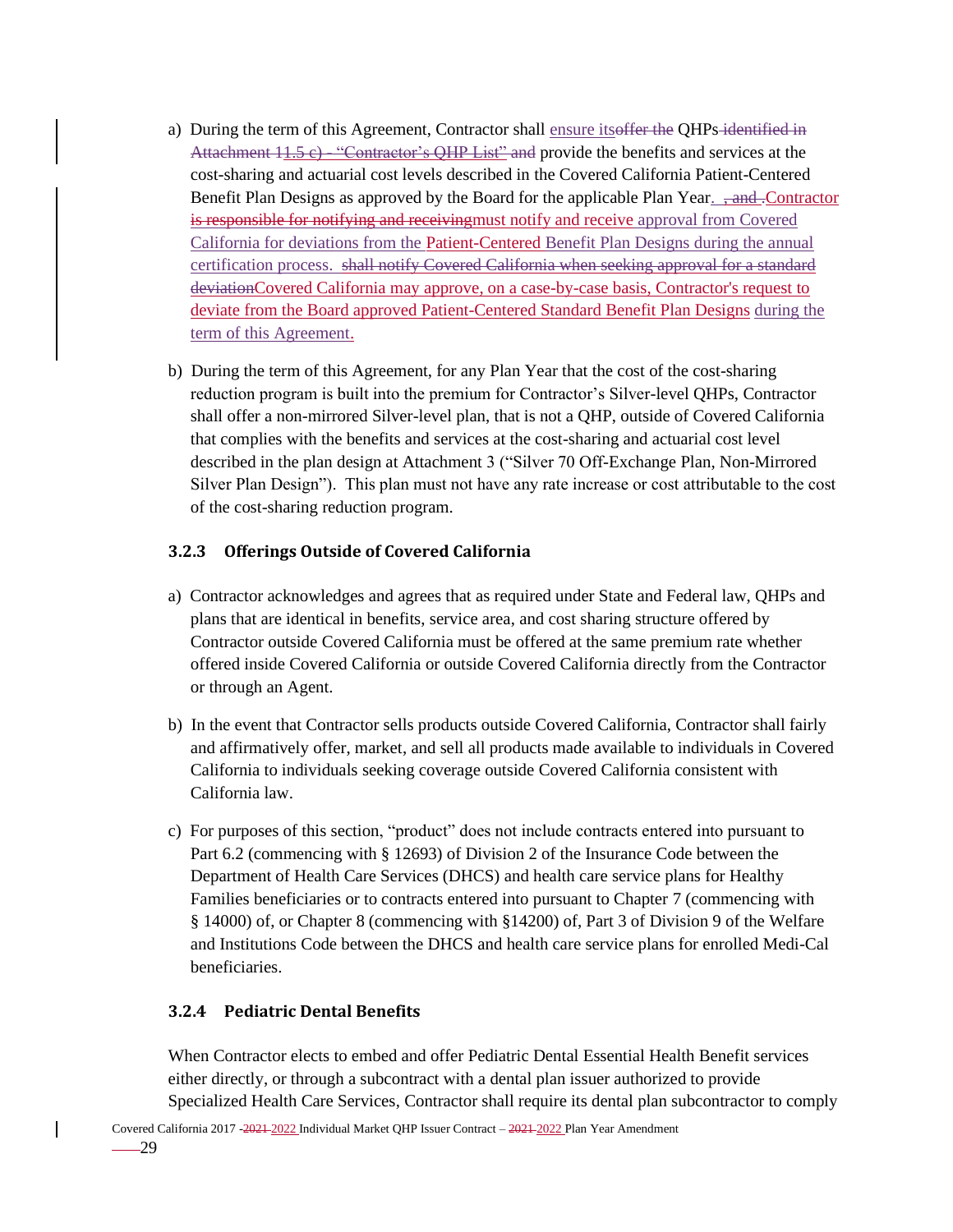with all applicable provisions of this Agreement, including, but not limited to, standard benefit designs for the embedded pediatric dental benefit, as well as any network adequacy standards applicable to dental provider networks and any pediatric dental quality measures as determined by Covered California.

Coordination of Benefits. If a Contractor's QHP provides coverage for the Pediatric Dental Essential Health Benefit, Contractor shall include a Coordination of Benefits (COB) provision in its Evidence of Coverage or Policy Form that (i) is consistent with Health and Safety Code § 1374.19 or Insurance Code § 10120.2, and (ii) provides that the QHP is the primary dental benefit plan or policy under that COB provision. This provision shall apply to Contractor's QHPs offered both inside and outside of Covered California for the Individual Market, except where 28 CCR § 1300.67.13 or 10 CCR § 2232.56 provides for a different order of determination for COB in the small group market.

 $\mathbf{I}$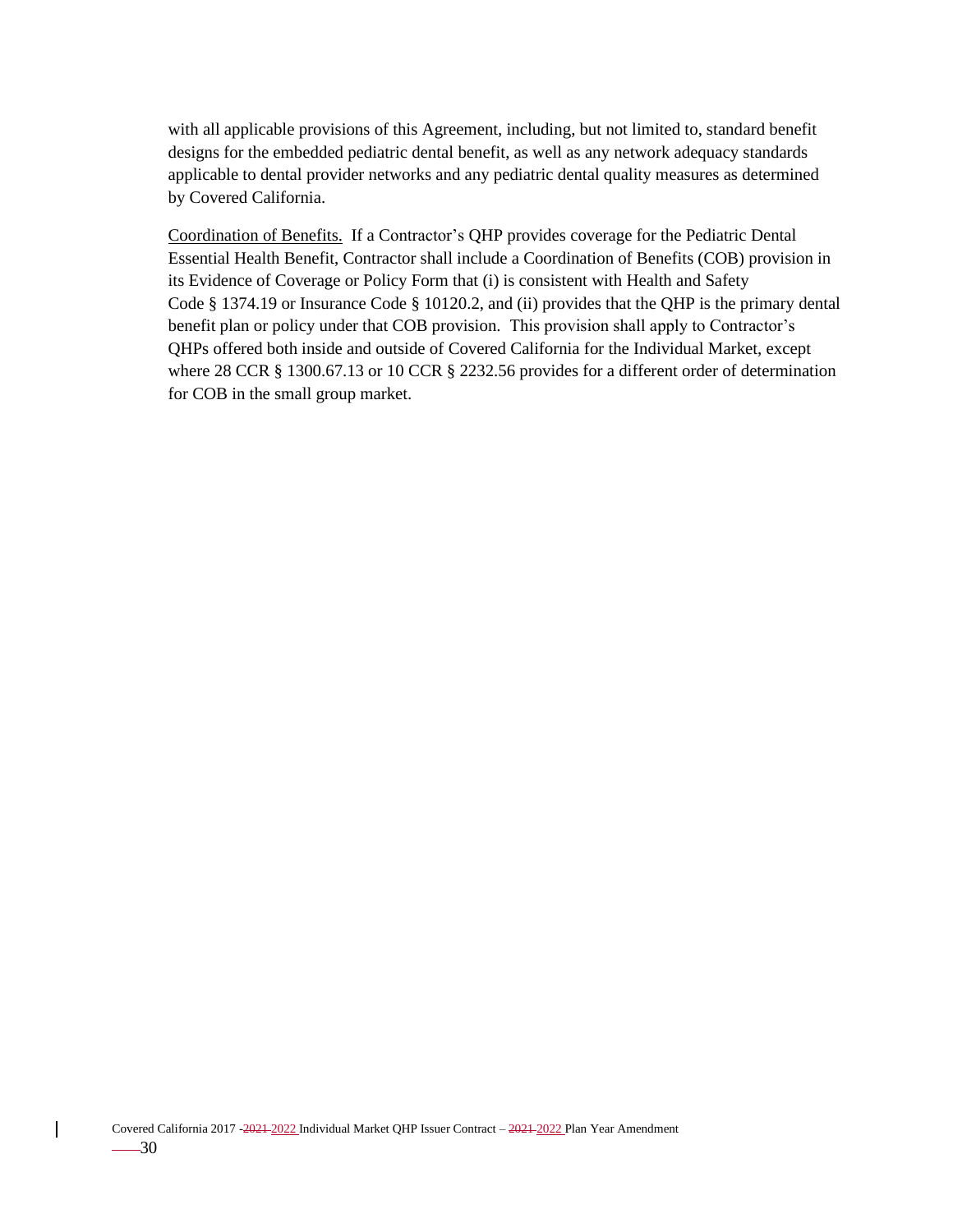#### **3.2.5 Segregation of Funds**

Contractor shall comply with federal requirements relating to the required segregation of funds received for abortion services in accordance with the Affordable Care Act Section 1303 and 45 C.F.R. § 156.280.

#### **3.2.6 Prescription Drugs**

- a) Formulary changes. Except in cases where patient safety is an issue, Contractor shall give affected Covered California Enrollees, and their prescribing physician(s), sixty (60) days written notice prior to the removal of a drug from formulary status, unless it is determined that a drug must be removed for safety purposes more quickly. If Contractor is not reasonably able to provide sixty (60) days written notice, the Contractor must provide affected Enrollees with a sixty (60) day period to access the drug as if was still on the formulary, that begins on the date the drug is removed from the formulary. This notice requirement shall apply only to single source brand drugs and the notice shall include information related to the appropriate  $substitute(s)$ . The notice shall also comply with all requirements of the Health and Safety Code and Insurance Code, including provisions prohibiting Contractor from limiting or excluding coverage for a drug to a Plan Enrollee in cases where the drug had been previously approved for coverage by Contractor for a medical condition of the Plan Enrollee, except under specified conditions. To the extent permitted in State and Federal law, an exception to the notice requirement will be allowed when Contractor continues to cover a drug prescribed for a Plan Enrollee without interruption and under the same conditions, including copayment and limits that existed prior to the removal of the drug from formulary status.
- b) Internet Link to Formularies. Contractor shall comply with applicable State and Federal laws relating to prescription drug formularies, including posting the formularies for each product offered on the Contractor's website as required by Health and Safety Code § 1367.205 and Insurance Code § 10123.192. Contractor shall provide to Covered California and regularly update information necessary for Covered California to link to the Contractor's drug formularies for each of the QHPs Contractor offers so that Covered California can ensure it complies with its obligation under Government Code § 100503.1.
- c) Contractor shall have an opt-out retail option for mail order drugs to allow consumers to receive in-person assistance, and this option shall have no additional cost. However, as specified in the standard benefit designs, Contractor may offer mail order prescriptions at a reduced cost-share.
- d) Contractor shall provide consumers with an estimate of the range of costs for specific drugs.
- e) Contractor shall have a sufficient number of customer service representatives available during call center hours for consumers and advocates to obtain clarification on formularies and consumer cost-shares for drug benefits.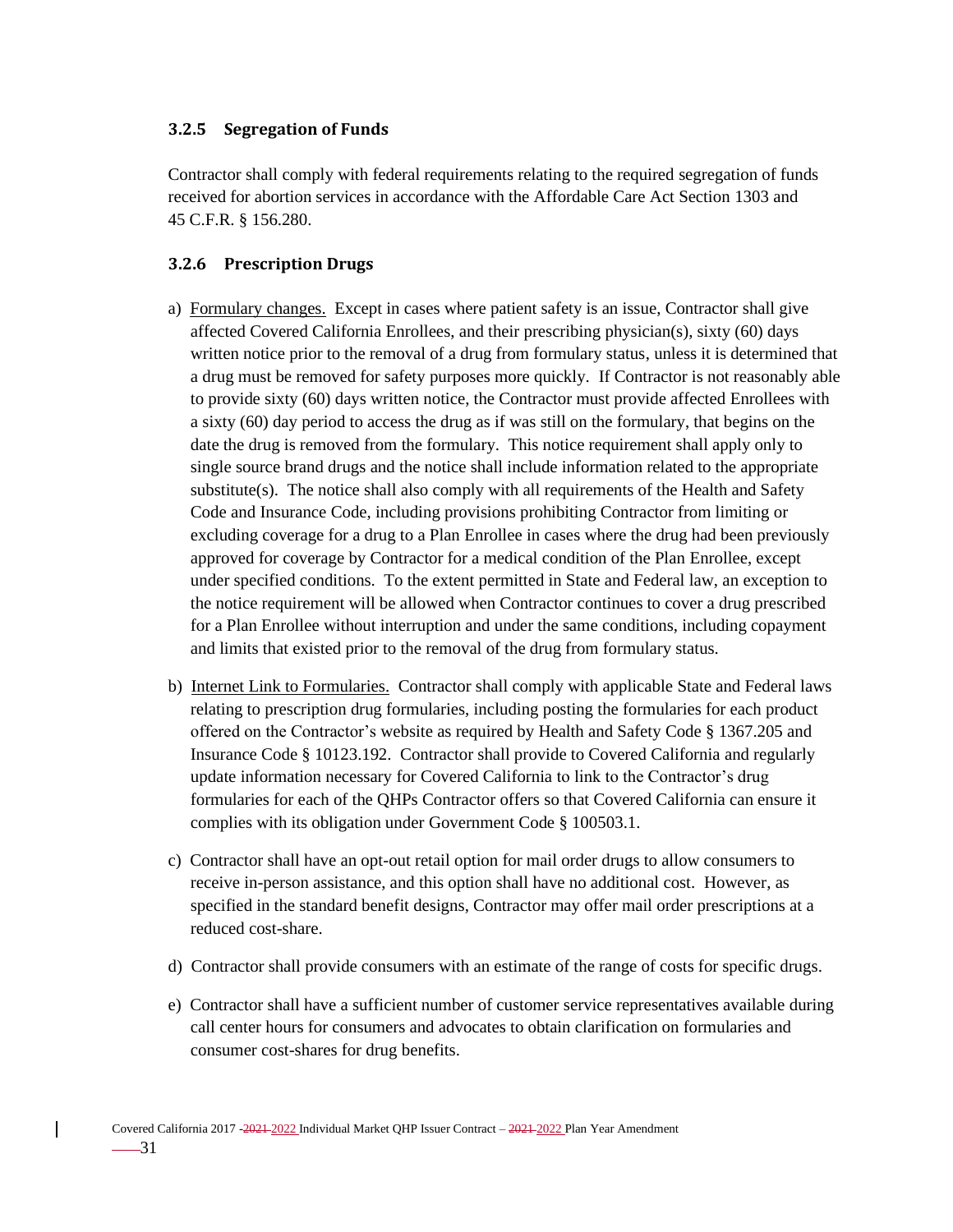### **3.3 Network Requirements**

#### **3.3.1 Service Areas**

a) Service Area Listing. During each year of this Agreement, Contractor agrees to offer QHPs in in conjunction with the establishment of Monthly Rates payable to Contractor under Article 5 below for each of the Contract Years, the Service Area listing set forth in the applicable Plan Year SERFF templates subsequently tested and validated by the Contractor as directed by Covered CaliforniaAttachment 4 ("Service Area Listing") shall be amended to reflect any changes in the Service Area of Contractor's QHPs. Any such changes to Contractor's previous year's Service Areas shall be effective as of January 1 of the applicable Contract Year. In the event ZIP codes are added to the current Service Area by the United States Postal Service, the parties agree such added ZIP codes shall be automatically included in the Service Area and shall be reflected in the next scheduled update of the Service Area Listing.

Contractor shall comply with Covered California's standards, developed in consultation with Health Insurance Issuers, regarding the development of Service Area listings based on ZIP code, including, those relating to: (i) the timing of such submissions prior to the Open Enrollment Period, (ii) the assignment of Enrollees residing in ZIP codes split across two rating regions, and (iii) required updates and notice of changes in ZIP Codes within Contractor's region.

- b) Withdrawal. Contractor shall not withdraw from any geographic region (as defined in Health and Safety Code § 1357.512 and California Insurance Code § 10753.14) for the individual market or modify any portion of its Service Area where Contractor provides Covered Services to Enrollees without providing prior written notice to, and obtaining prior written approval from Covered California, which shall not be unreasonably denied, and to the extent required, the State Regulators with jurisdiction over Contractor.
- c) Service Area Eligibility. In order to facilitate Covered California's compliance with State and Federal law, Contractor shall monitor information it receives directly, or indirectly or through its subcontractors to assure continued compliance with eligibility requirements related to participation of Qualified Individuals in Covered California for the Individual Market, including requirements related to residency in the Contractor's service area.

Contractor shall notify Covered California if it becomes aware that an individual Enrollee enrolled in a QHP of Contractor no longer meets the requirements for eligibility, based on place of residence. Covered California will evaluate, or cause CalHEERS to evaluate, such information to determine Enrollee's continuing enrollment in the Contractor's Service Area under Covered California's policies which shall be established in accordance with applicable laws, rules and regulations.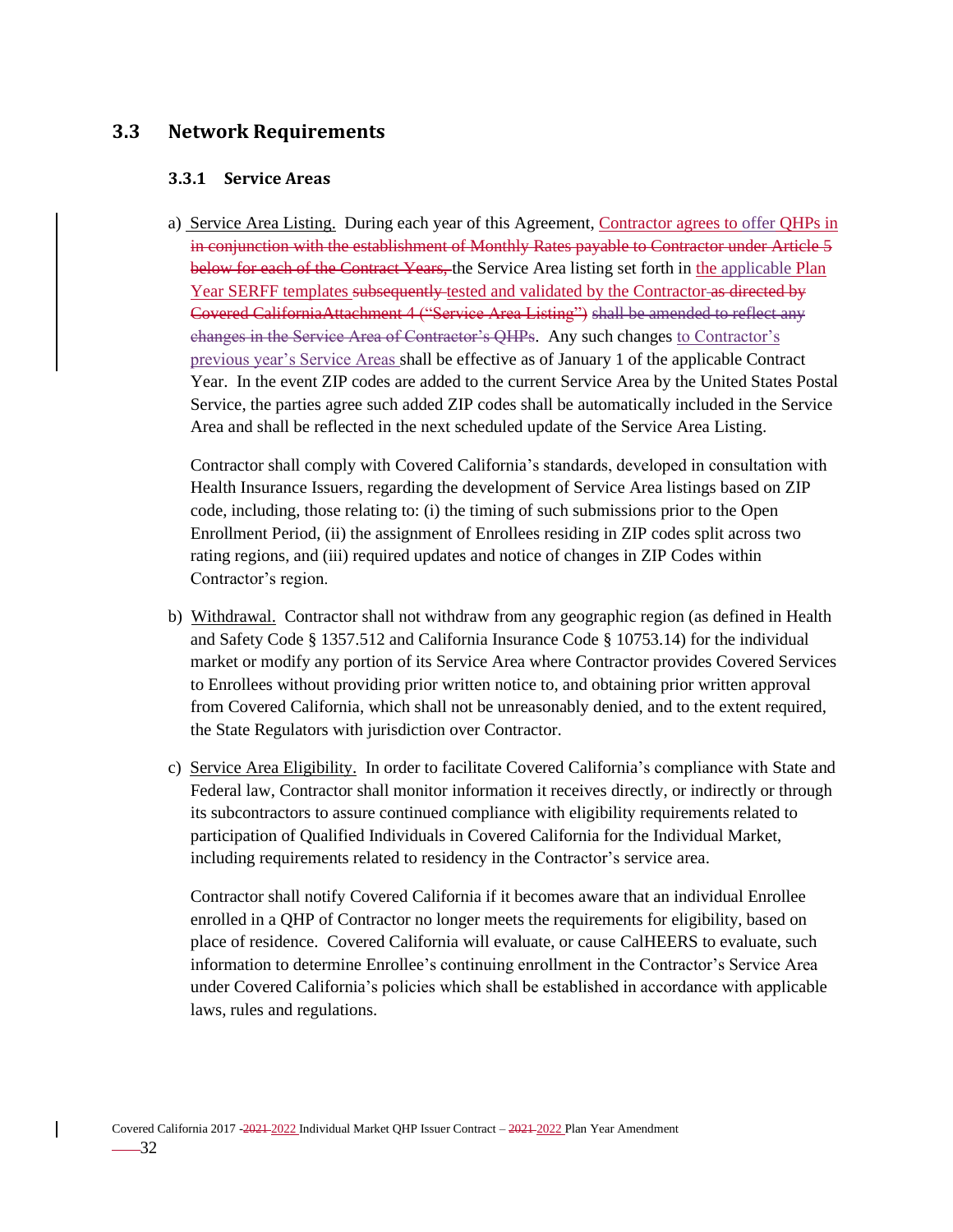#### **3.3.2 Network Adequacy**

- a) Network standards. Contractor's QHPs shall comply with the network adequacy standards established by the applicable State Regulators responsible for oversight of Contractor, including, those set forth at Health and Safety Code § 1367.03 and 28 CCR § 1300.67.2 (if Contractor is a licensed health care service plan) or Insurance Code § 10133.5 and 10 CCR § 2240 et seq. (if Contractor is regulated by CDI), and, as applicable, other laws, rules, and regulations, including, those set forth at 45 C.F.R. § 156.230. Contractor shall cooperate with Covered California to implement network changes as necessary to address concerns identified by Covered California.
- b) Participating Provider Stability. Contractor shall maintain policies and procedures that are designed to preserve and enhance Contractor's network development by facilitating the recruitment and retention of Participating Providers necessary to provide access to Covered Services. Such policies and procedures shall be consistent with applicable laws, rules and regulations, and will include an ongoing assessment of turnover rates of its Participating Providers to ensure that the turnover rates do not disrupt the delivery of quality care.

#### c) Notice of material network changes.

Contractor shall notify Covered California with respect to changes in its provider network as follows:

- i. Contractor shall notify Covered California of any pending material change in the composition of its provider network within any of the regions it covers, or its participating provider contracts, of and throughout the term of this Agreement at least 60 days prior to any change or immediately upon Contractor's knowledge of the change if knowledge is acquired less than 60 days prior to the change, and cooperate with Covered California in planning for the orderly transfer of plan members; and
- ii. Contractor shall ensure that Covered California Enrollees have access to care when there are changes in the provider network, including but not limited to, mid-year contract terminations between Contractor and Participating Providers.

#### **3.3.3 Essential Community Providers**

a) ECP standard. Unless Covered California determines that Contractor has qualified under the alternate standard for essential community providers pursuant to the Affordable Care Act, Contractor shall maintain a network that includes a sufficient geographic distribution of care, including essential community providers ("ECP"), and other providers available to provide reasonable and timely access to Covered Services for low-income, vulnerable, or medically underserved populations in each geographic region where Contractor's QHPs provide services to Enrollees. Contractor shall comply with other laws, rules and regulations relating to arrangements with ECPs, as applicable, including, those rules set forth at 45 C.F.R. § 156.235.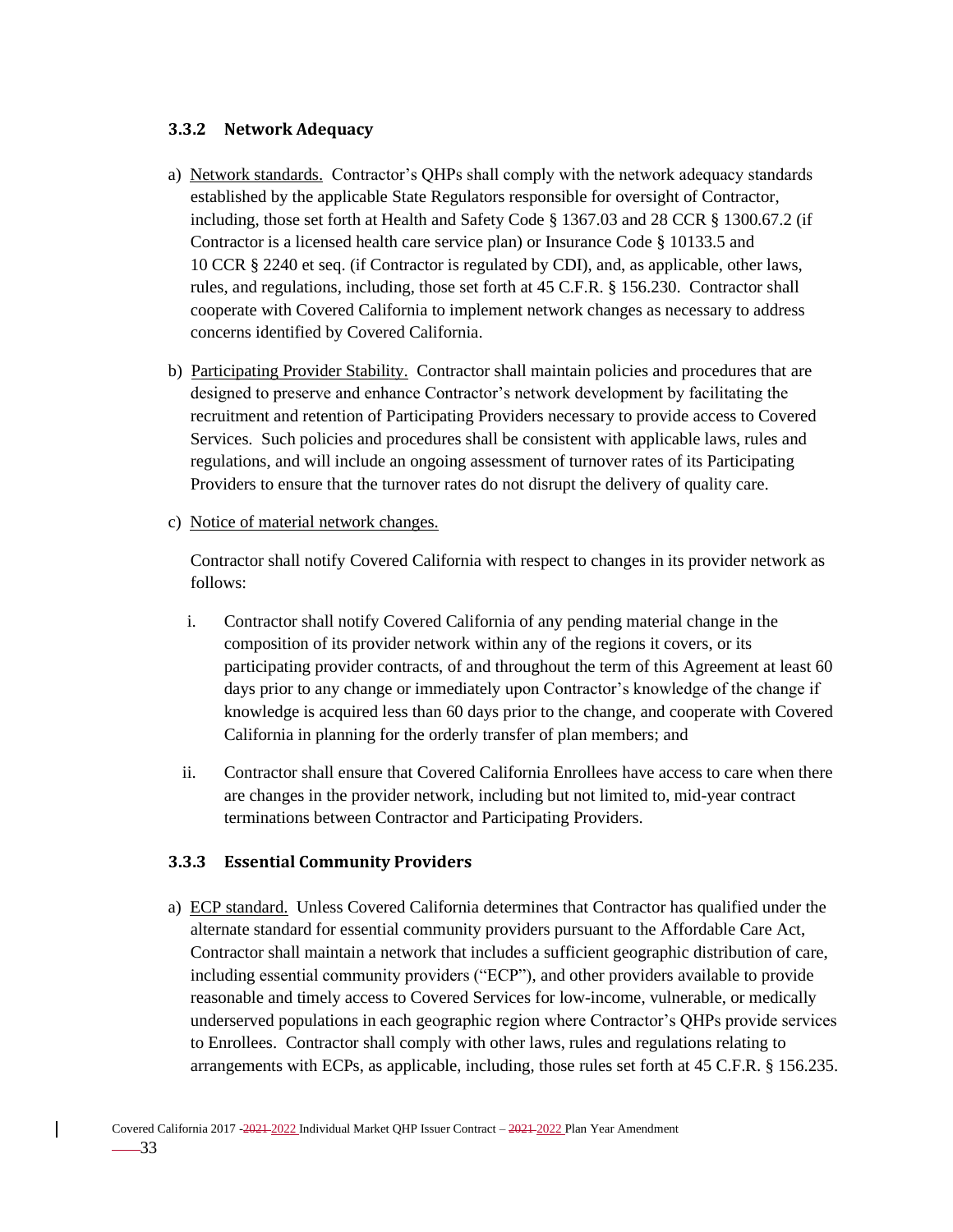- i. Reporting requirements for the ECP standard are contained within the required monthly provider data submission pursuant to Section 3.4.4. The Contractor must provide a provider data file to Covered California upon request for the purpose of determining compliance with the ECP standard. This file is separate and distinct from the files provided to the Integrated Health Care Association's Symphony Provider Directory as described in Section 3.4.5. Reporting requirements for the ECP standard and are as follows:
	- 1. Contractor to demonstrate provider agreements with at least 15% of 340B non-hospital providers in each applicable rating region.
	- 2. Contractor to demonstrate provider agreements that reflect a mix of essential community providers (hospital and non-hospital) reasonably distributed to serve the low-income, vulnerable, or medically underserved populations.
- ii. Reporting requirements for Covered California qualified Alternate Standard Contractors are contained within the annual Application for certification and are as follows:
	- 1. Contractor to produce access map to demonstrate low income, medically underserved enrollee access to health care services. Low income, vulnerable, or medically underserved individuals shall be defined as those Covered California enrollees who fall below 200 percent of the Federal Poverty Level (FPL). Maps shall demonstrate the extent to which provider sites are accessible to and have services that meet the needs of specific underserved populations, including:
		- a. Individuals with HIV/AIDS
		- b. American Indians and Alaska Natives
		- c. Low income and underserved individuals seeking women's health and reproductive health services
		- d. Other specific populations served by Essential Community Providers in the service area such as STD Clinics, Tuberculosis Clinics, Hemophilia Treatment Centers, Black Lung Clinics, and other entities that serve predominantly low income, medically underserved individuals.
- b) Sufficient geographic distribution. Covered California shall determine whether Contractor meets the requirement of a sufficient geographic distribution of care, including ECPs, and other providers in its reasonable discretion, in accordance with the conditions set forth in the Application, and based on a consideration of various factors, including: (i) the nature, type, and distribution of Contractor's ECP contracting arrangements in each geographic rating region in which Contractor's QHPs provides Covered Services to Enrollees, (ii) the balance of hospital and non-hospital ECPs in each geographic rating region, (iii) the inclusion in Contractor's provider contracting network of at least 15% of entities in each applicable geographic rating region that participate in the program for limitation on prices of drugs purchased by covered entities under Section 340B of the Public Health Service Act (42 U.S.C. § 256B) ("340B Entity"), (iv) the inclusion of at least one ECP hospital in each region, (v) the inclusion of Federally Qualified Health Centers, and county hospitals, and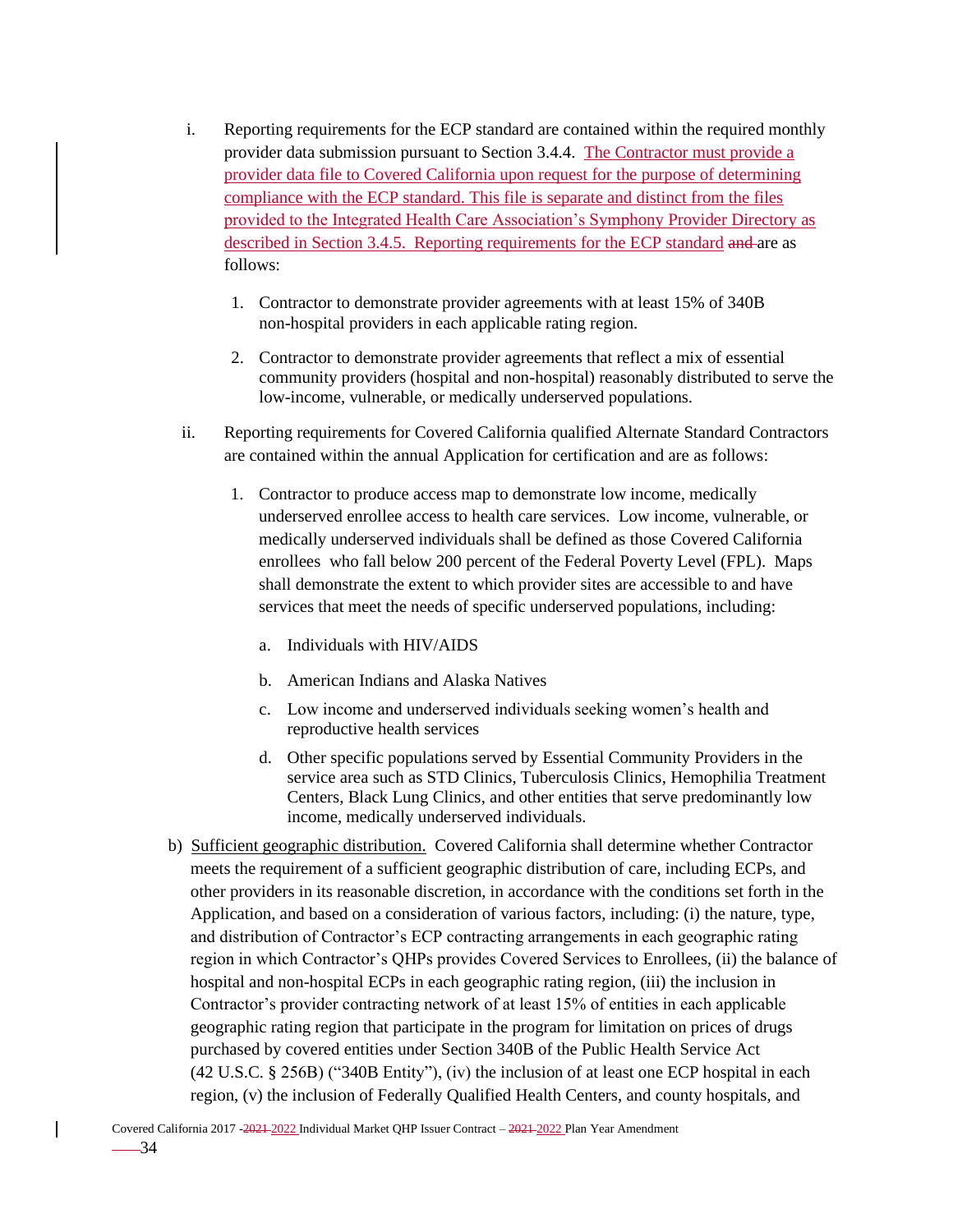(vi) other factors as mutually agreed upon by Covered California and the Contractor regarding Contractor's ability to serve the low income population.

- c) Low-income populations shall be defined for purposes of the ECP requirements as families living at or below 200% of Federal Poverty Level. ECPs shall consist of participating entities in the following programs: (i) 340B Entity, (ii) California Disproportionate Share Hospital Program, per the Final DSH Eligibility List for the current fiscal year, (iii) Federally designated 638 Tribal Health Programs and Title V Urban Indian Health Programs, (iv) Community Clinic or health centers licensed as either a "community clinic" or "free clinic", by the State under Health and Safety Code § 1204(a), or is a community clinic or free clinic exempt from licensure under Health and Safety Code § 1206, and (v) Providers with approved applications for the HI-TECH Medi-Cal Electronic Health Record Incentive Program. Covered California will post a non-exhaustive essential community provider list annually.
- d) Notice of changes to ECP network. Contractor shall notify Covered California with respect to any material change as of and throughout the term of this Agreement to its ECP contracting arrangements, geographic distribution, percentage coverage, ECP classification type (e.g. 340B), and other information relating to ECPs within thirty (30) business days of any change in ECP contracts.

Contractor shall notify Covered California of any pending material change in its ECP contracting arrangements at least 60 days prior to any change or immediately upon Contractor's knowledge of the change if knowledge is acquired less than 60 days prior to the change, and cooperate with Covered California in planning for the orderly transfer of plan members.

e) Indian Health Care Providers. For Contractor's provider contracts entered into on or after January 1, 2015, Contractor shall reference the Centers for Medicare & Medicaid Services "Model QHP Addendum for Indian Health Care Providers" ("Addendum") available by search at: <https://www.cms.gov/CCIIO/Programs-and-Initiatives/Health-Insurance-Marketplaces> . Contractor is encouraged to adopt the Addendum whenever it contracts with those Indian health care providers specified in the Addendum. Adoption of the Addendum is not required; it is offered as a resource to assist Contractor in including specified Indian providers in its provider networks.

### **3.3.4 Special Rules Governing American Indians and Alaskan Natives**

Contractor shall comply with applicable laws, rules and regulations relating to the provision of Covered Services to any individual enrolled in Contractor's QHP in Covered California for the Individual Market who is determined by Covered California to be an eligible American Indian or Alaskan Native as defined in Section 4(d) of the Indian Self-Determination and Education Assistance Act (25 U.S.C. 450b(d). Such requirements include the following: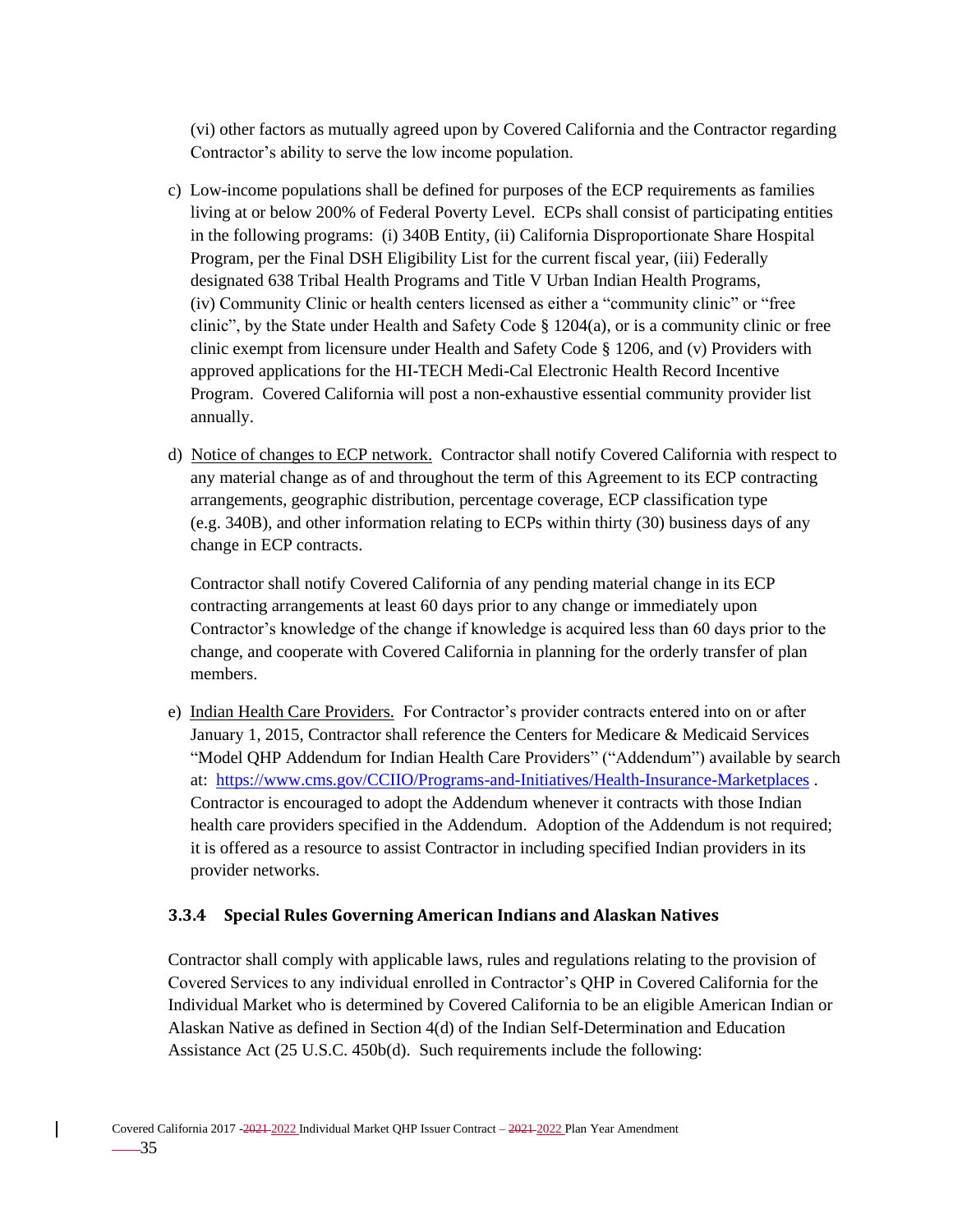- a) Contractor shall cover Covered Services furnished through a health care provider pursuant to a referral under contract for directly furnishing an item or service to an American Indian with no cost-sharing as described in the Affordable Care Act § 1402(d)(2).
- b) Contractor shall not impose any cost-sharing on such individuals under three hundred (300) percent of federal poverty level ("FPL") in accordance with the Affordable Care Act  $\S$  1401(d)(1). Covered California will have a transparent process to identify Alaskan Natives and American Indians, including a specific identification of those under 300% of FPL so the Contractor has information necessary to comply with Federal law.
- c) Contractor shall provide monthly Special Enrollment Periods for American Indians or Alaskan Natives enrolled through Covered California.
- d) Contractor shall comply with other applicable laws, rules and regulations relating to the provision of Covered Services to American Indians, including, the Indian Health Care Improvement Act Sections 206 (25 U.S.C. 1621e) and 408 (25 U.S.C. 1647a).

### **3.3.5 Network Stability**

- a) Contractor shall implement policies and practices designed (i) to reduce the potential for disruptions in Contractor's provider networks, and (ii) to minimize the amount of uncertainty, disruption, and inconvenience of Enrollees in the execution of the transition of care as required under State laws, rules and regulations in connection with any such disruption. Contractor agrees to maintain adequate records, reasonably satisfactory to Covered California, documenting its policies and its compliance with these requirements by Contractor and Participating Providers.
- b) Block Transfers. If Contractor experiences a termination of a Provider Group(s) or hospital(s) that constitutes a block transfer as defined in Health and Safety Code § 1373.65 and Title 28, C.C.R. § 1300.67.1.3, Contractor shall provide Covered California with copies of the written notices the Contractor proposes to send to affected Enrollees, in compliance with the notice requirements of Health and Safety Code § 1373.65, prior to mailing the notices to Enrollees.
- c) Network Disruptions. If Contractor experiences provider network disruptions or other similar circumstances that make it necessary for Enrollees to change QHPs or Participating Providers, Contractor agrees to provide prior notice to Covered California and State Regulators, in accordance with advance notice, meeting, and other requirements set forth in applicable laws, rules, and regulations, including Insurance Code § 10199.1 and Health and Safety Code §§ 1367.23 and 1366.1.
- d) Enrollee transfers. In the event of a change in Participating Providers or QHPs related to network disruption, block transfers, or other similar circumstances, Contractor shall, and shall require Participating Providers to, cooperate with Covered California in planning for the orderly transfer of Enrollees as necessary and as required under applicable laws, rules and regulations including, those relating to continuity of care.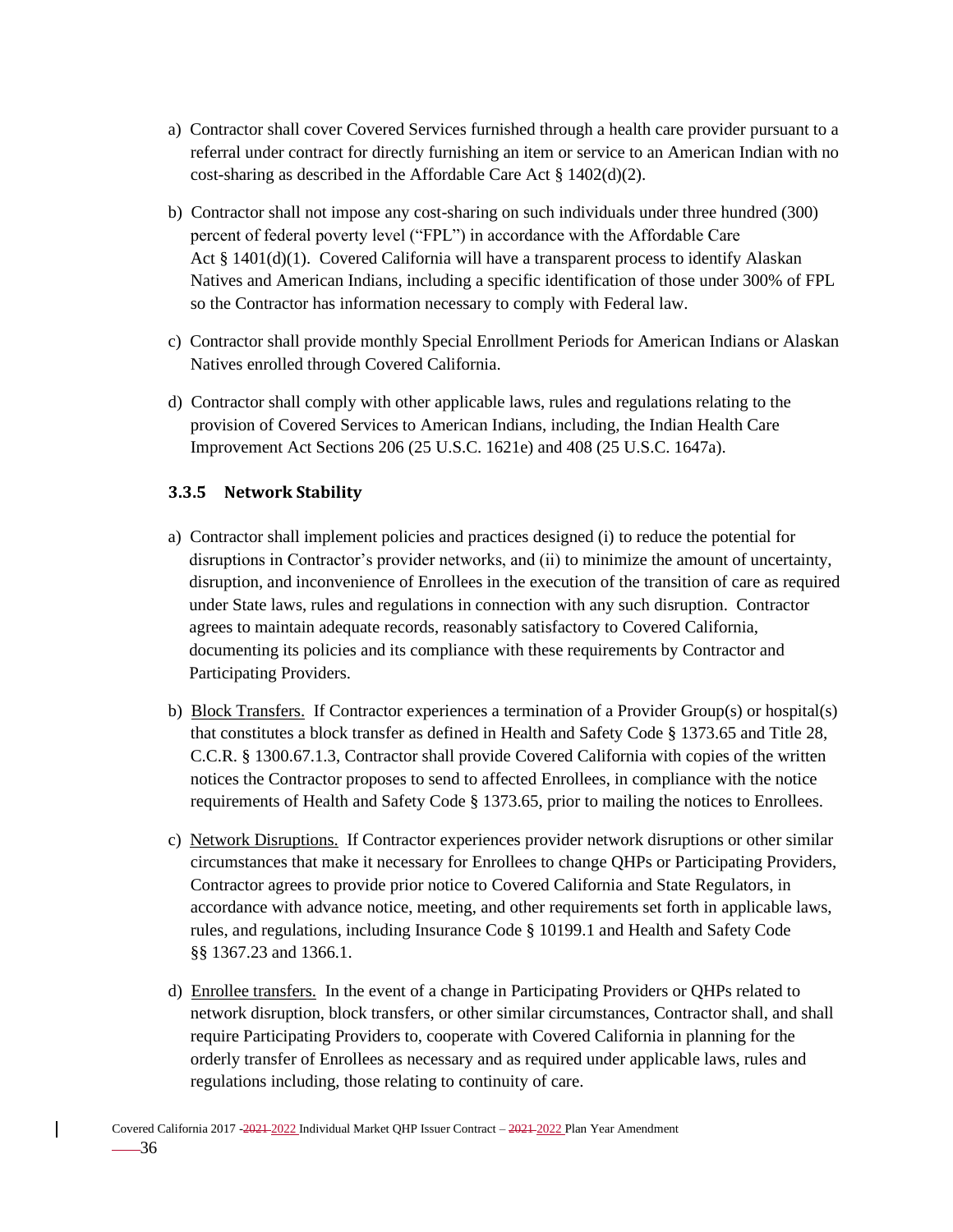# **3.4 Participating Providers**

### **3.4.1 Provider Contracts**

- a) Contractor shall include in all of its contracts with Participating Providers the requirement for all Covered Services to be provided by duly licensed, certified or accredited Participating Providers consistent with the scope of their license, certification or accreditation and in accordance with applicable laws, rules, regulations, the standards of medical practice in the community, and the terms set forth in agreements entered into by and between Contractor and Participating Providers ("Provider Agreement").
- b) Contractor shall include in each Provider Agreement a requirement that Participating Providers comply with all other applicable laws, rules and regulations.
- c) Contractor shall use commercially reasonable efforts to require the provisions of Subsection (d) to be included in each: (i) Provider Agreement entered into by and between Contractor and a Participating Provider, and (ii) any subcontracting arrangement entered into by a Participating Provider.
- d) Provision of Covered Services. Contractor shall undertake commercially reasonable efforts to ensure that each Participating Provider Agreement and each subcontracting arrangement entered into by each Participating Provider complies with the applicable terms and conditions set forth in this Agreement, as mutually agreed upon by Covered California and Contractor, and which may include the following:
	- i. Coordination with Covered California and other programs and stakeholders;
	- ii. Relationship of the parties as independent contractors (Section 1.3(a)) and Contractor's exclusive responsibility for obligations under the Agreement (Section 1.3(b));
	- iii. Participating Provider directory Directory requirements (Section 3.4.4);
- iii.iv. Symphony Provider Directory requirements (Section 3.4.5);
- iv.v. Implementation of processes to enhance stability and minimize disruption to provider network (Section 3.3.5);
- $v$ . Notices, network requirements, and other obligations relating to costs of out-of-network services and other benefits (Section 3.4.3);
- $\overrightarrow{vi}$ . Provider credentialing, including, maintenance of licensure and insurance (Section 3.4.2);
- vii. Customer service standards (Section 3.6);

 $viii.$  Utilization review and appeal processes (Section 4.3);

- $\frac{1}{1}x$ . Maintenance of a corporate compliance program (Section 1.2);
- Covered California 2017 -2021-2022 Individual Market QHP Issuer Contract 2021-2022 Plan Year Amendment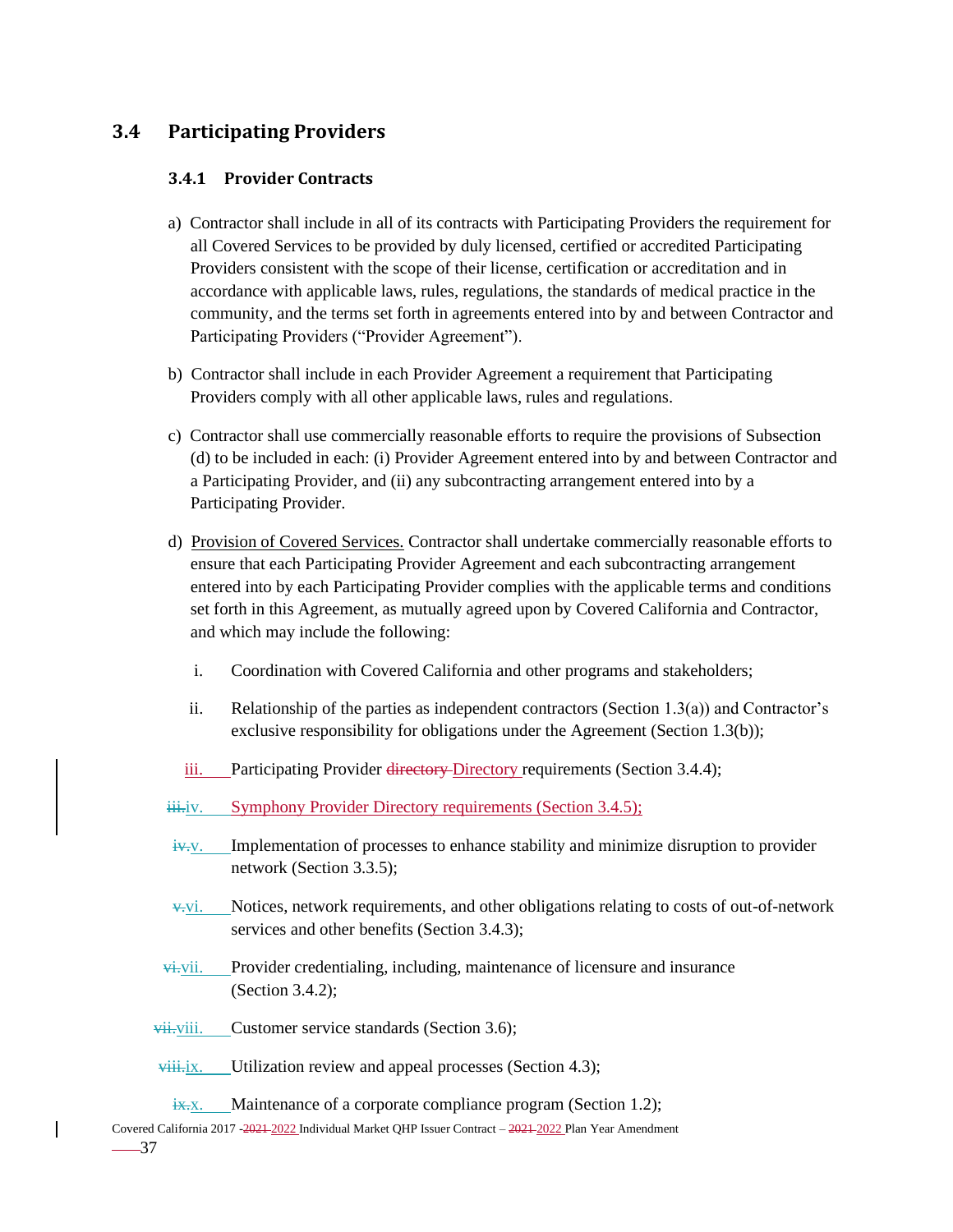- x.xi. Enrollment and eligibility determinations and collection practices (Article 2);
- $\frac{\overline{x} + \overline{x}i}{\overline{x}i}$ . Appeals and grievances (Section 3.6.2);
- xii.xiii. Enrollee and marketing materials (Section 2.4);
- xiii.xiv. Disclosure of information required by Covered California, including, financial and clinical (Section 1.13), Quality, Network Management and Delivery System Standards (Article 4), and other data, books, and records (Article 10));
- $x$ iv.xv. Nondiscrimination (Section 1.11);
- xv.xvi. Conflict of interest and integrity (Section 1.12);
- $x\overrightarrow{v}$ . Other laws (Section 1.14);
- $\overline{x}$ vii. Quality, Network Management and Delivery System Standards to the extent applicable to Participating Providers (Article 4), including, disclosure of contracting arrangements with Participating Providers as required pursuant to Attachment 7 ("Quality, Network Management and Delivery System Standards");
- $\overline{x}$ viii.xix. Performance Measures, to the extent applicable to Participating Providers (Article 6);
	- $x$ i $x$ <sub>xi</sub> $x$ . Continuity of care, coordination and cooperation upon termination of Agreement and transition of Enrollees (Section 3.3.5 and Article 7);
	- xx.xxi. Security and privacy requirements, including compliance with HIPAA (Article 9); and
- xxi.xxii. Maintenance of books and records (Article 10).

### **3.4.2 Provider Credentialing**

Contractor shall perform, or may delegate activities related to, credentialing and re-credentialing Participating Providers in accordance with a process reviewed and approved by State Regulators.

### **3.4.3 Enrollee Costs; Disclosure**

Contractor shall, and shall require Participating Providers to, comply with applicable laws, rules and regulations governing liability of Enrollees for Covered Services provided to Enrollees, including, those relating to holding an Enrollee harmless from liability in the event Contractor fails to pay an amount owing by Contractor to a Participating Provider as required by Federal and State laws, rules and regulations.

To the extent that Contractor's QHPs either (i) provide coverage for out-of-network services, or (ii) impose additional fees for such services, Contractor shall disclose to the Enrollee, at the Enrollee's request, the amount Contractor will pay for covered proposed non-emergency out-of-network services.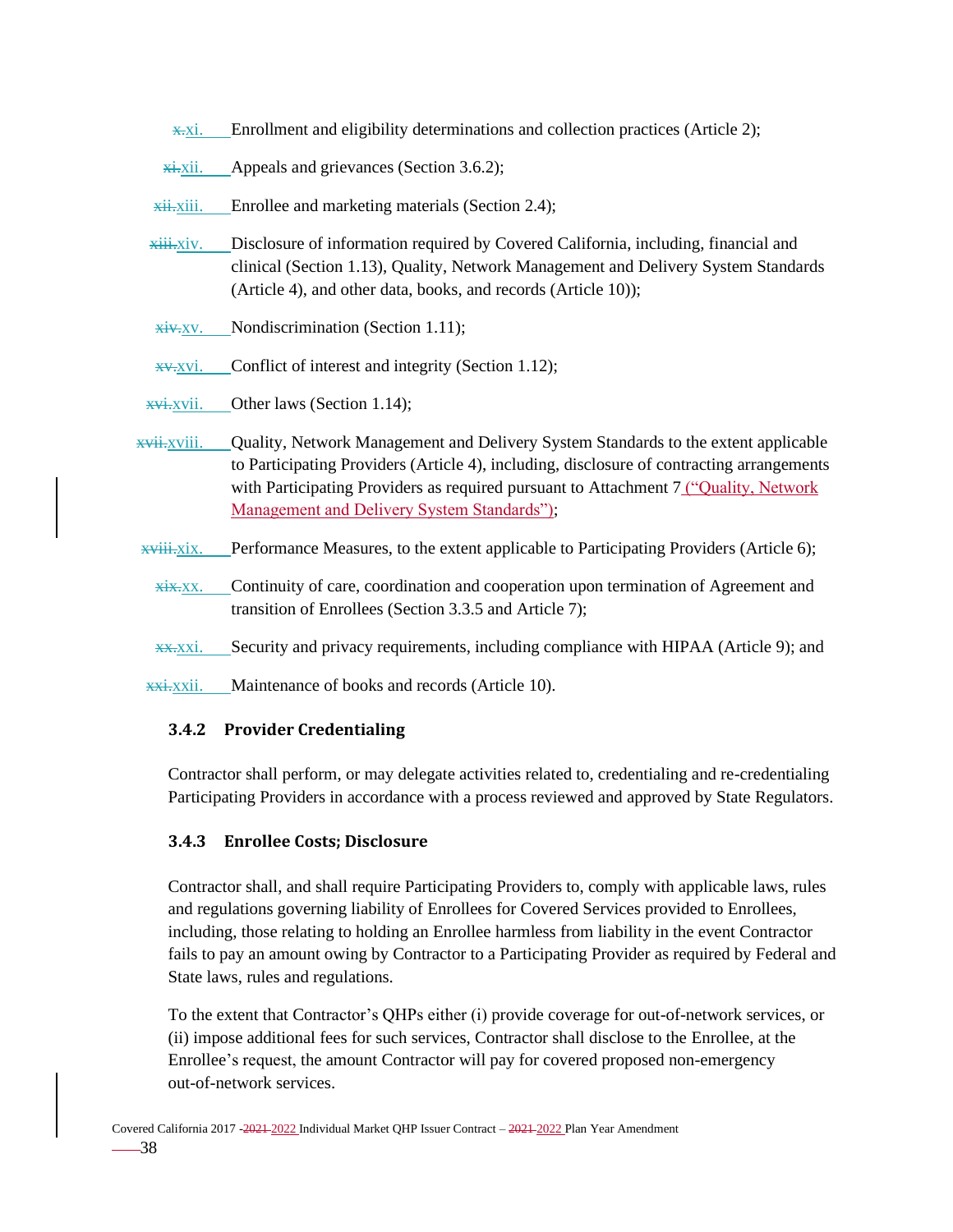Contractor shall require its Participating Providers to inform every Enrollee in a manner that allows the Enrollee the opportunity to act upon a Participating Provider's proposal or recommendation regarding (i) the use of a non-network provider or facility, or (ii) the referral of an Enrollee to a non-network provider or facility for proposed non-emergency Covered Services. Contractor shall require Participating Providers to disclose to an Enrollee considering accessing non-emergency services from a network provider if a non-network provider or facility will be used as part of the network provider's plan of care. The Contractor's obligation for this provision can be met through routine updates to its provider manual. Participating Providers may rely on Contractor's provider directory in fulfilling their obligation under this provision.

### **3.4.4 Covered California Provider Directory**

Contractor shall make its provider directory available to (i) Covered California electronically for publication online in accordance with guidance from Covered California, and (ii) in hard copy when potential Enrollees make such request. Unless otherwise agreed to by Covered California, Contractor shall continue to provide information describing all Participating Providers in its QHP networks in a format prescribed by Covered California on a monthly basis to support Covered California's centralized provider directory containing every QHP's network providers, this includes testing, implementation, and continued evaluation. Contractor acknowledges that Covered California may use Contractor's Participating Provider data for any non-commercial purposes. If Covered California's centralized provider directory is not operational, Contractor shall continue to provide Participating Provider information to Covered California on a monthly basis.

The network and directory information provided to Covered California shall take into consideration the ethnic and language diversity of providers available to serve Enrollees of Covered California.

Once the Symphony Provider Directory is fully operational, Covered California will utilize it to populate Covered California's centralized provider directory as detailed in Article 3, Section 3.4.5.

### **3.4.5 Use of Symphony Provider Directory**

1) In order to fulfill its obligation to assist Enrollees in making informed decisions when considering health care coverage choices and in choosing QHP Issuers and their associated network of Providers, Covered California is committed to implementing and participating in the Symphony Provider Directory, formerly known as the California Provider Directory Utility, being developed by the Integrated Health Care Association (IHA). Once fully operational, Covered California will utilize the Symphony Provider Directory to populate the Covered California Provider Directory.

All QHP Issuers shall utilize the Symphony Provider Directory to populate, maintain, and continually update, provider network data including demographic, licensure, and other relevant information with respect to all their QHPs, as well as to provide information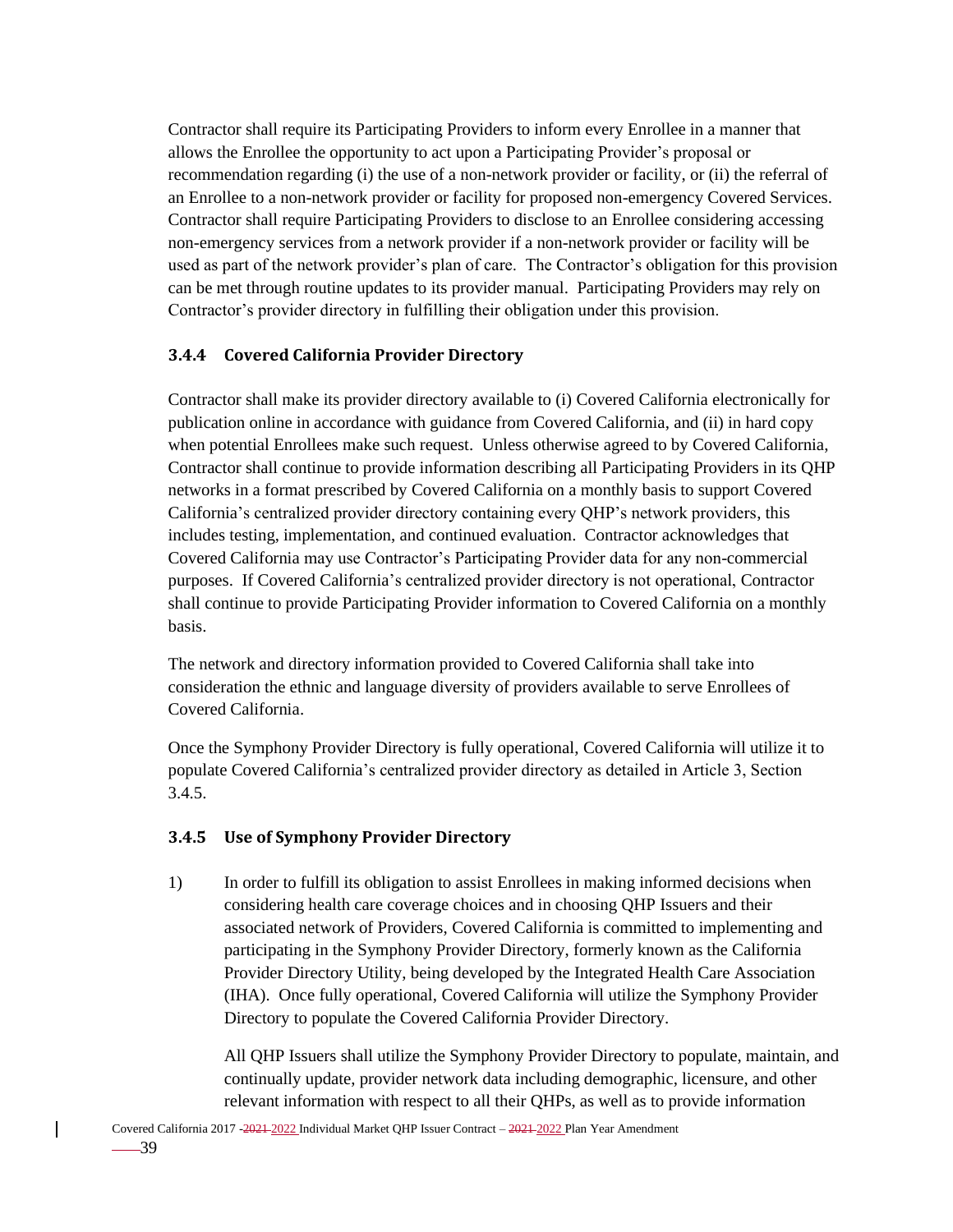regarding the terms and restrictions governing such Providers' participation in the QHPs offered by Contractor through Covered California.

- 2) Contractor agrees to participate in the Symphony Provider Directory, beginning on the first day of the first month of the full calendar quarter immediately following IHA's launch of the Symphony Provider Directory. In connection with such participation, Contractor shall:
	- (a) Execute such reasonable participation, subscription, or other agreements required by Covered California or IHA or their vendors to participate in the Symphony Provider Directory;
	- (b) Populate, maintain, and continually update the Symphony Provider Directory with all relevant information with respect to its contracted Providers' participation in its QHPs, including all information regarding the terms and restrictions governing such Providers' participation in the QHPs offered through Covered California, identifiers for Covered California providers, and provider network data for Contractor's embedded dental plans;
	- (c) Once fully operational with sufficient health plan and provider participation, use the Symphony Provider Directory as the exclusive platform to populate and maintain the information published in the Covered California Online Provider Directory concerning its QHPs; and
	- (d) Work with Covered California, IHA and their respective vendors to ensure that the Symphony Provider Directory serves its primary purpose of effectively and efficiently assisting Enrollees in making informed decisions in selecting QHPs and Providers.
- 3) At a time and manner mutually agreed upon by Covered California and Contractor, Contractor agrees to report on its strategies to ensure that Contractor, and its contracted Providers, maintain compliance with the provisions of this Section 3.4.5.

# **3.5 Premium Rate Setting**

### **3.5.1 Rating Variations**

Contractor shall charge the premium rate in each geographic rating area for each of Contractor's QHPs as agreed upon with Covered California. Contractor may vary premiums by geographic area as permitted by State law, including the requirements of State Regulators regarding rate setting and rate variation set forth at Health and Safety Code §§ 1357.512 and 1399.855, Insurance Code §§ 10753.14 and 10965.9, 10 CCR § 2222.12 and, as applicable, other laws, rules and regulations, including, 45 C.F.R. § 156.255(b).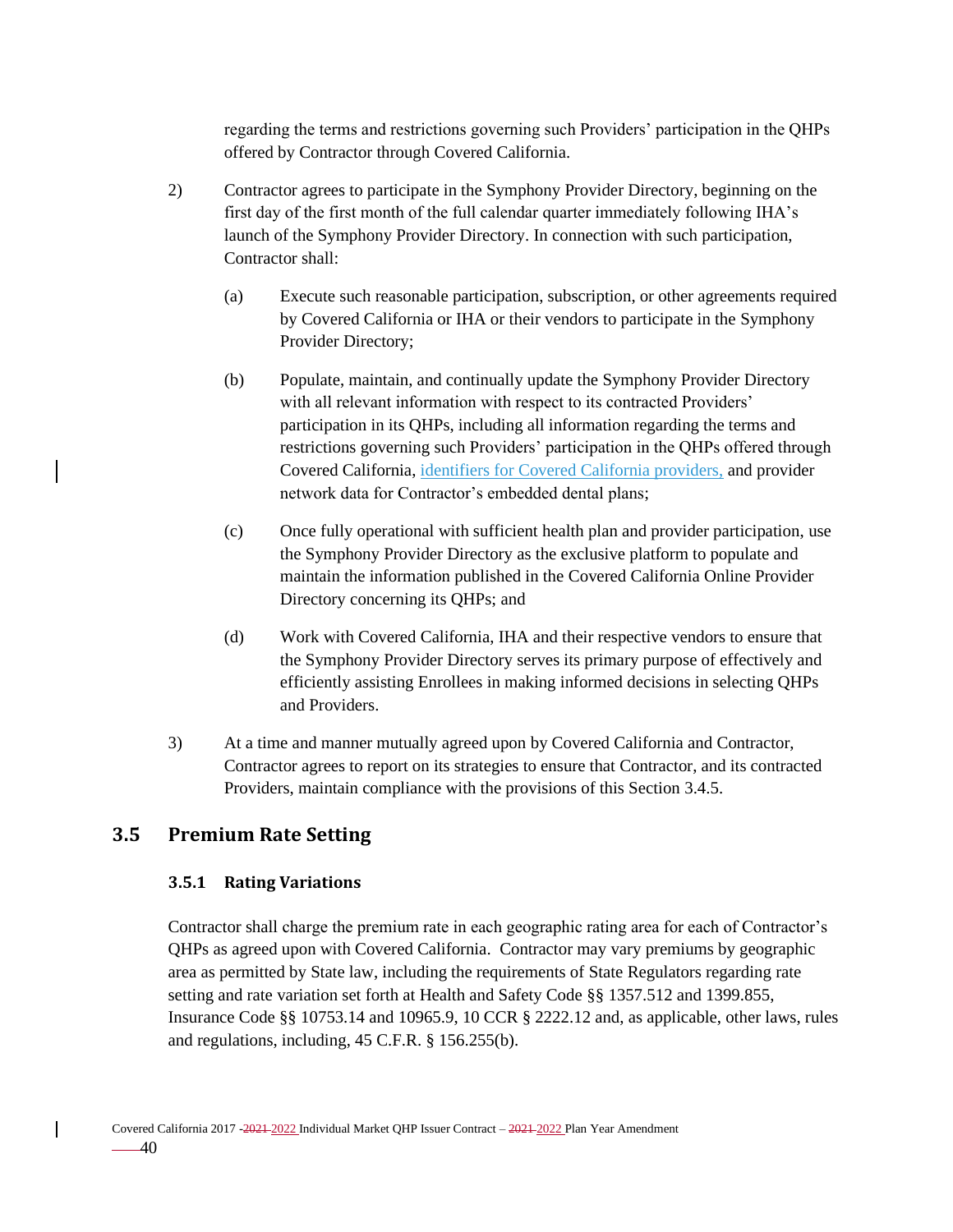Contractor shall comply with rate filing requirements imposed by State Regulators, including, those set forth under Insurance Code § 10181 et seq. (if Contractor is an insurer regulated by CDI) or Health and Safety Code § 1385 et seq. (if Contractor is a licensed HCSP regulated by DMHC) and as applicable, other laws, rules and regulations.

#### **3.5.2 Covered California for the Individual Market Rates**

For Covered California for the Individual Market, rates shall be established through an annual negotiation process between the Contractor and Covered California for the following calendar year. The parties acknowledge that: (1) the Agreement does not contemplate any mid-year rate changes for Covered California for the Individual Market in the ordinary course of business, and (2) the annual negotiation process must be supported by Contractor through the submission of information in such form and at such date as shall be established by Covered California to provide Covered California with sufficient time for necessary analysis and actuarial certification.

In Covered California's review of the detailed rationale for each plan's rate development, it has generally taken the view that absent extraordinary circumstances, as determined by Covered California, profit margins over the range that have historically been considered to be reasonable would be unacceptable. Covered California understands that considerable uncertainty exists with respect to potential enrollment changes and certain Federal laws and policies that may impact premium rates for the 2018 Plan Year. Covered California recognizes that "pricing for this uncertainty" could lead health plans to increase premiums in amounts that would have immediate and significant harmful impacts on consumers. In the context of this uncertainty and in recognition of Contractor's establishing prices for the 2018 year to allow for that heighteneuncertainty, should Contractor incur additional losses in Plan Year 2018 due to shifts in Federal policy and other uncertainties, Covered California may allow Contractor, over the course of the next three four years to increase its profit margin to recoup such losses. Likewise, Therefore, for future Plan Years should Contractor receive profits or incur losses due to shifts in Federal policy or, ACA-related judgements favorable to the Contractor, and other uncertainties, Contractor should factor such profits into a reduction of its premium rates, or increase its profit margin to recoup losses. for future Plan Years over the next one to three four Plan Years. These adjustments shall be consistent with applicable State and Federal laws, including the medical-loss ratio laws. Covered California will utilize the annual negotiation process in future years to consider how such profits or losses should be factored into future premium ratesthe duration and amount to supplement Contractor's profit margins that may be appropriate to recoup such losses for the purpose of building or maintaining adequate reserves; or to deduct the unanticipated profits for the 2018 Plan Year from Contractor's profit margins. In doing so, Covered California will consider the Contractor's documented historic profit margin with Covered California and the need for Contractor to maintain sufficient regulatory reserves. The parties understand that California's State Regulators conduct their own independent review of rates subsequent to the parties' negotiation. In the event the Contractor seeks to invoke this contract provision, Covered California would convey to the regulator its perspective on the reasonableness of profit margins and reserves given the exceptional circumstances.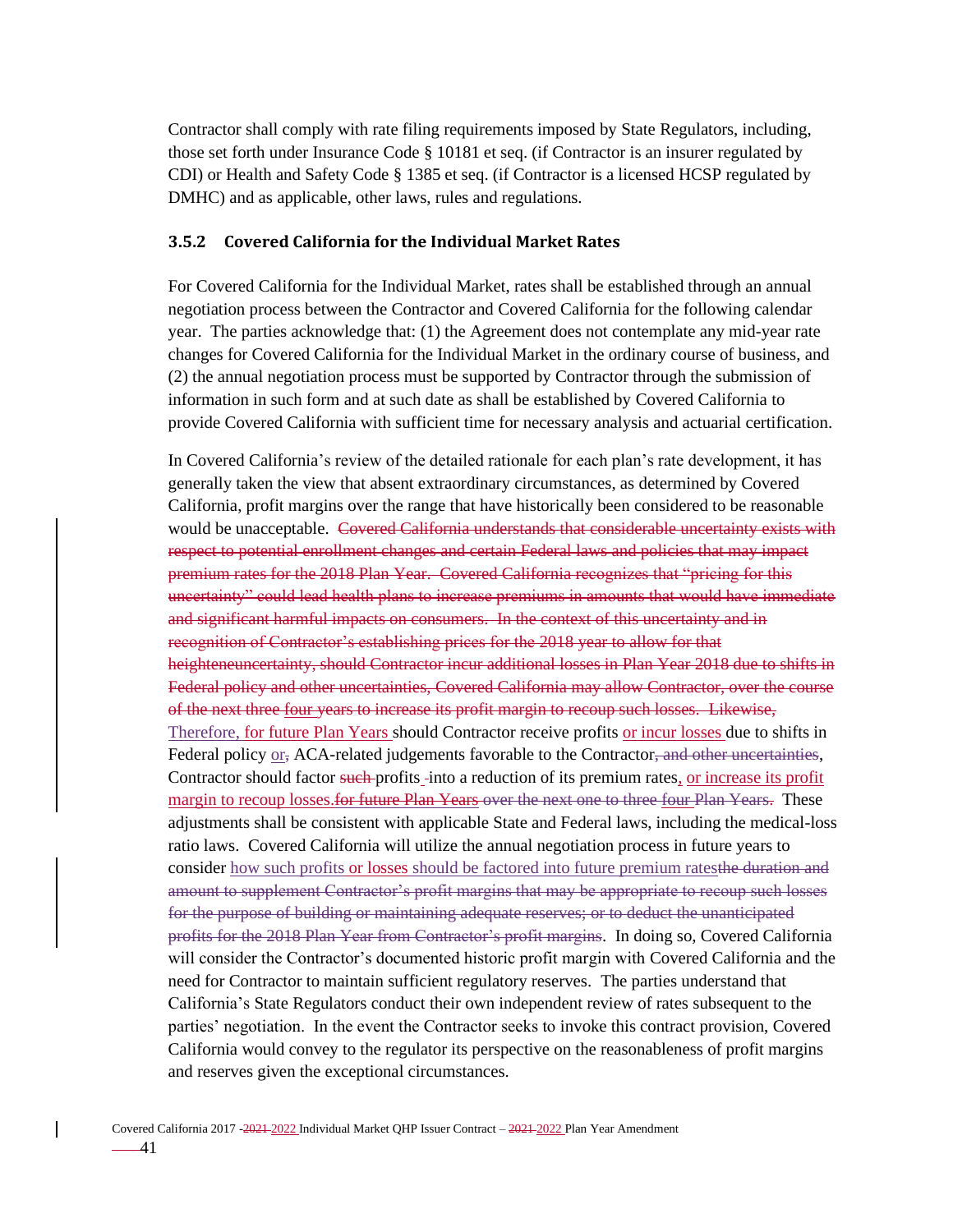#### **3.5.3 Rate Methodology**

Contractor shall provide, upon Covered California's request, in connection with any contract negotiation or recertification process as reasonably requested by Covered California, detailed documentation on Covered California-specific rate development methodology. Contractor shall provide justification, documentation, and support used to determine rate changes, including providing adequately supported cost projections. Cost projections include factors impacting rate changes, assumptions, transactions, and other information that affects the Covered California specific rate development process. Information pertaining to the key indicators driving the medical factors on trends in medical, pharmacy, or other healthcare Provider costs may also be requested to support the assumptions made in forecasting and may be supported by information from the Plan's actuarial systems pertaining to the Covered California-specific account.

### **3.6 Customer Service Standards**

#### **3.6.1 Basic Customer Service Requirements**

Contractor acknowledges that superior customer service is a priority of Covered California. Contractor shall work closely with Covered California in an effort to ensure that the needs of Covered California Enrollees are met. Contractor shall provide and maintain all processes and systems required to ensure customer service, record protection and uninterrupted service to Covered California and Contractor's Enrollees in Covered California in accordance with the standards set forth in this Section 3.6, applicable laws, rules and regulations, including, those consumer assistance tools and programs required to be offered through Covered California as set forth at 45 C.F.R. § 155.205 and 45 C.F.R. § 155.210.

800 Numbers: Contractor shall make information available regarding Covered California pursuant to Contractor's toll-free hotline (i.e. 1-800 number) that shall be available to Enrollees of Contractor both inside and outside Covered California. The hotline and information services shall be staffed and operated in accordance with the Customer Service Standards set forth in this Section 3.6 to provide support to Covered California Enrollees and in a manner designed to assure compliance with these Performance Standards. Contractor shall meet all State requirements for language assistance services applicable to its commercial lines of business. Covered California and Contractor will continue to evaluate on an ongoing basis the adequacy of language services provided for verbal and written communications and consider the adoption of additional standards as appropriate. Contractor shall maintain call statistics for languages other than English similar to 1.4 and 1.5 in Group 1 of Attachment 14 ("Performance Measurement Standards"). The Contractor shall provide this information to Covered California upon request.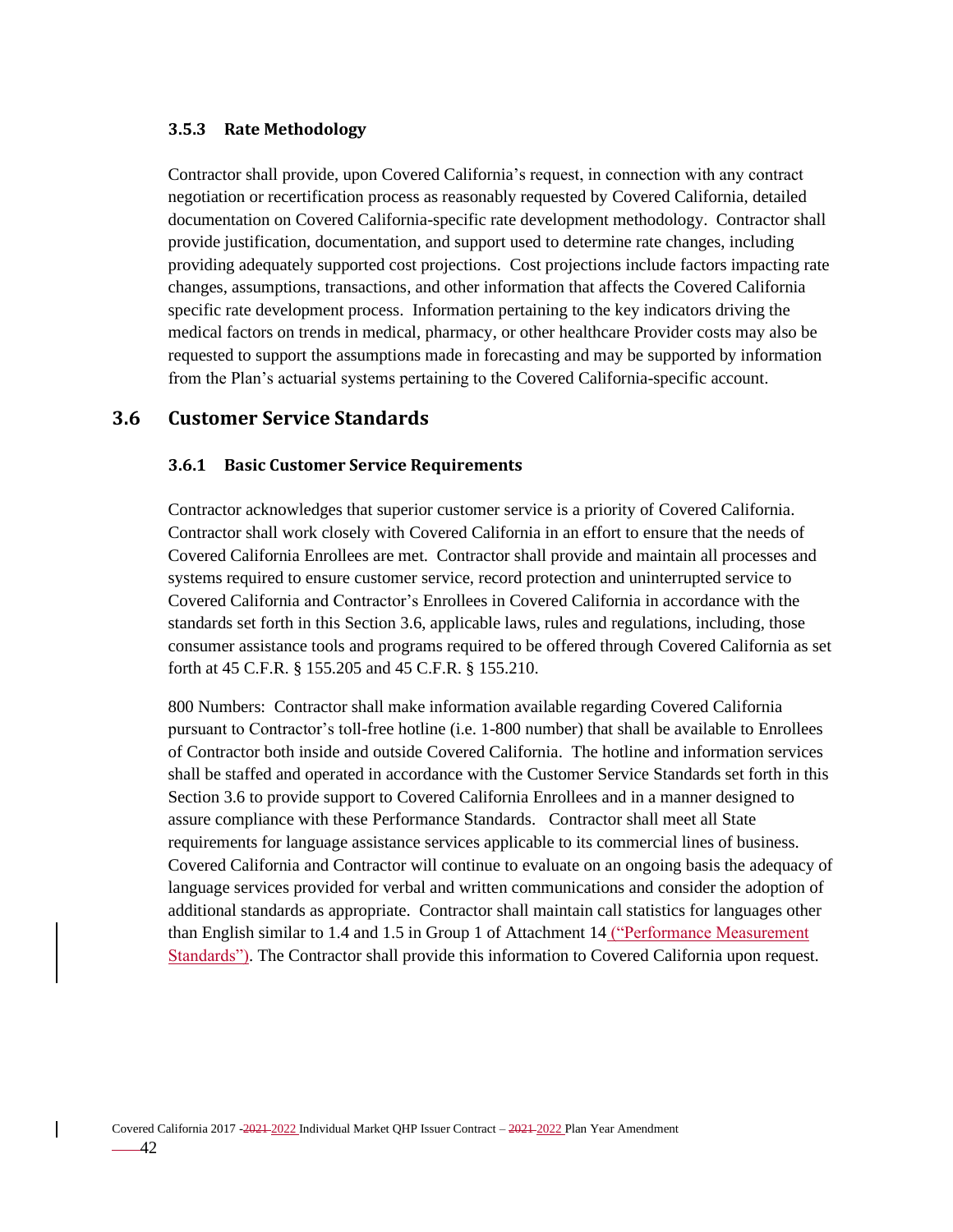#### **3.6.2 Enrollee Appeals and Grievances**

- a) Internal Grievances and Appeals. Contractor shall maintain an internal review process to resolve an Enrollee's written or oral expression of dissatisfaction regarding the Contractor and Participating Providers, including appeals of claim and benefit determinations, and complaints relating to the scope of Covered Services required to be covered under the QHP. Contractor's processes shall comply with State and Federal laws, rules and regulations relating to Enrollee rights and appeals processes, specifically including grievance requirements set forth at Health and Safety Code § 1368, regardless of the State Regulator for the Contractor's QHPs.
- b) External Review. Contractor shall comply with State and Federal laws, rules and regulations relating to the external review process, including independent medical review, available to Enrollees for Covered Services.

#### **3.6.3 Applications and Notices**

- a) Contractor shall provide applications, forms, and notices to applicants and Enrollees in plain language and in a manner that is accessible and timely to individuals: (1) living with disabilities, including accessible websites and the provision of auxiliary aids and services at no cost to the individual in accordance with the Americans with Disabilities Act and Section 504 of the Rehabilitation Act, or (2) with limited English language proficiency.
- b) Contractor shall provide applications, forms, and notices, including correspondence, in a manner that is accessible and timely to individuals who are limited English proficient as required by Health and Safety Code §§ 1367.04, 1367.041, 1367.042, and Insurance Code §§ 10133.8, and 10133.11. Contractor shall inform individuals of the availability of the services described in this section and otherwise comply with notice requirements imposed under applicable laws, rules and regulations, including, those set forth at 45 C.F.R. § 156.250 and Government Code § 100503(k).

### **3.6.4 Customer Service Call Center**

a) During Open Enrollment Period, Contractor's call center hours shall be, unless otherwise agreed by Covered California, Monday through Friday eight o'clock (8:00) a.m. to eight o'clock (8:00) p.m., and Saturday eight o'clock (8:00) a.m. to six o'clock (6:00) p.m. (Pacific Standard Time), except on holidays observed by Covered California. During non-Open Enrollment Periods, the Contractor shall maintain call center hours Monday through Friday eight o'clock (8:00) a.m. to six o'clock (6:00) p.m., and Saturday eight o'clock (8:00) a.m. to five o'clock (5:00) p.m. (Pacific Standard Time), however, Contractor may adjust hours as required by customer demand with prior agreement of Covered California. Contractor shall inform Covered California of its standard call center hours and any changes to the call center hours during non-Open-Enrollment Periods.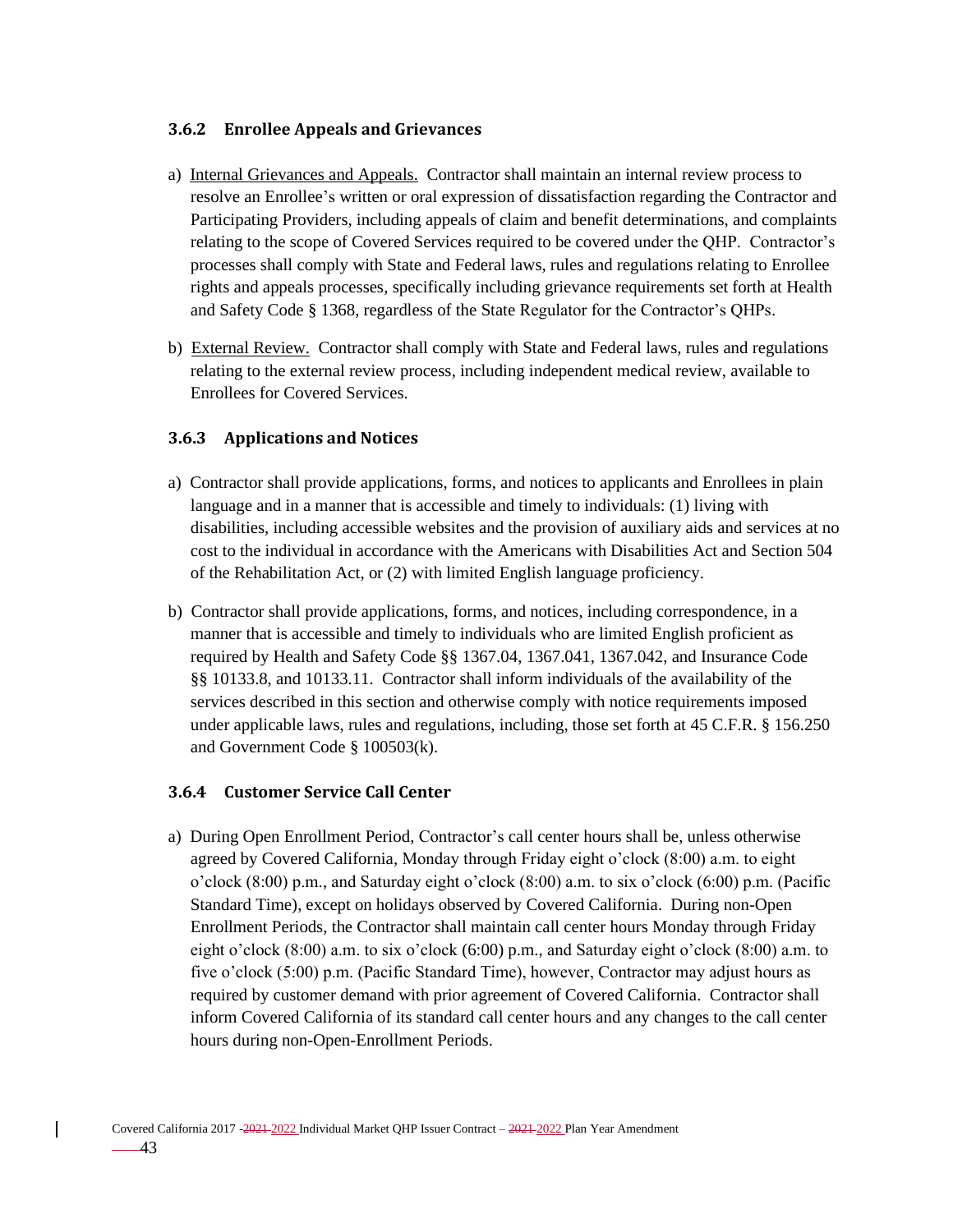- b) Contractor's call center shall be staffed at levels reasonably necessary to handle call volume and achieve compliance with Performance Standards set forth in Article 6. Contractor shall staff the Call Center with highly trained individuals to provide detailed benefit information, answer Enrollee questions about QHP benefits and coverage, and to resolve claim and benefit issues.
- c) Contractor shall use a telephone system that includes welcome messages in English, Spanish, and other languages as required by State and Federal laws, rules, and regulations.
- d) Contractor shall make oral interpreter services available at no cost for non-English speaking or hearing-impaired Enrollees during regular business hours as required by Federal and State law. Contractor shall monitor the quality and accessibility of call center services on an ongoing basis. Contractor shall report to Covered California monthly, in a format determined by Covered California, on the volume of calls received by the call center and Contractor's rate of compliance with related Performance Standards as outlined in Attachment 14 ("Performance Measurement Standards").
- e) Contractor shall meet all State requirements for language assistance services for all of its commercial lines of business.

### **3.6.5 Customer Service Transfers**

- a) During Contractor's regularly scheduled customer service hours, Contractor shall have the capability to accept and handle calls transferred from Covered California and respond to callers requesting additional information from Contractor. Contractor shall maintain staff resources to comply with Performance Standards and sufficient to facilitate a live transfer (from Covered California to Contractor) of customers who call Covered California with escalated issues or complaints that need to be addressed by Contractor. Covered California shall maintain staff resources sufficient to facilitate a live transfer (from Contactor to Covered California) of customers who call Contractor with escalated issues, complaints, or address changes that need to be addressed by Covered California. Contractor and Covered California shall establish a designated customer service team available to handle the live transfer of escalated calls.
- b) Examples of issues or complaints include but are not limited to premium billing or claims issues; benefit coverage questions (before and after enrollment); complaints; network or provider details; and Contractor-specific questions or issues.
- c) Contractor shall refer Enrollees and applicants with questions regarding premium tax credits and Covered California eligibility determinations to Covered California's website or Service Center, as appropriate.
- d) Contractor shall work with Covered California to develop a mechanism to track handling and resolution of calls referred from Covered California to Contractor (such as through the use of call reference numbers).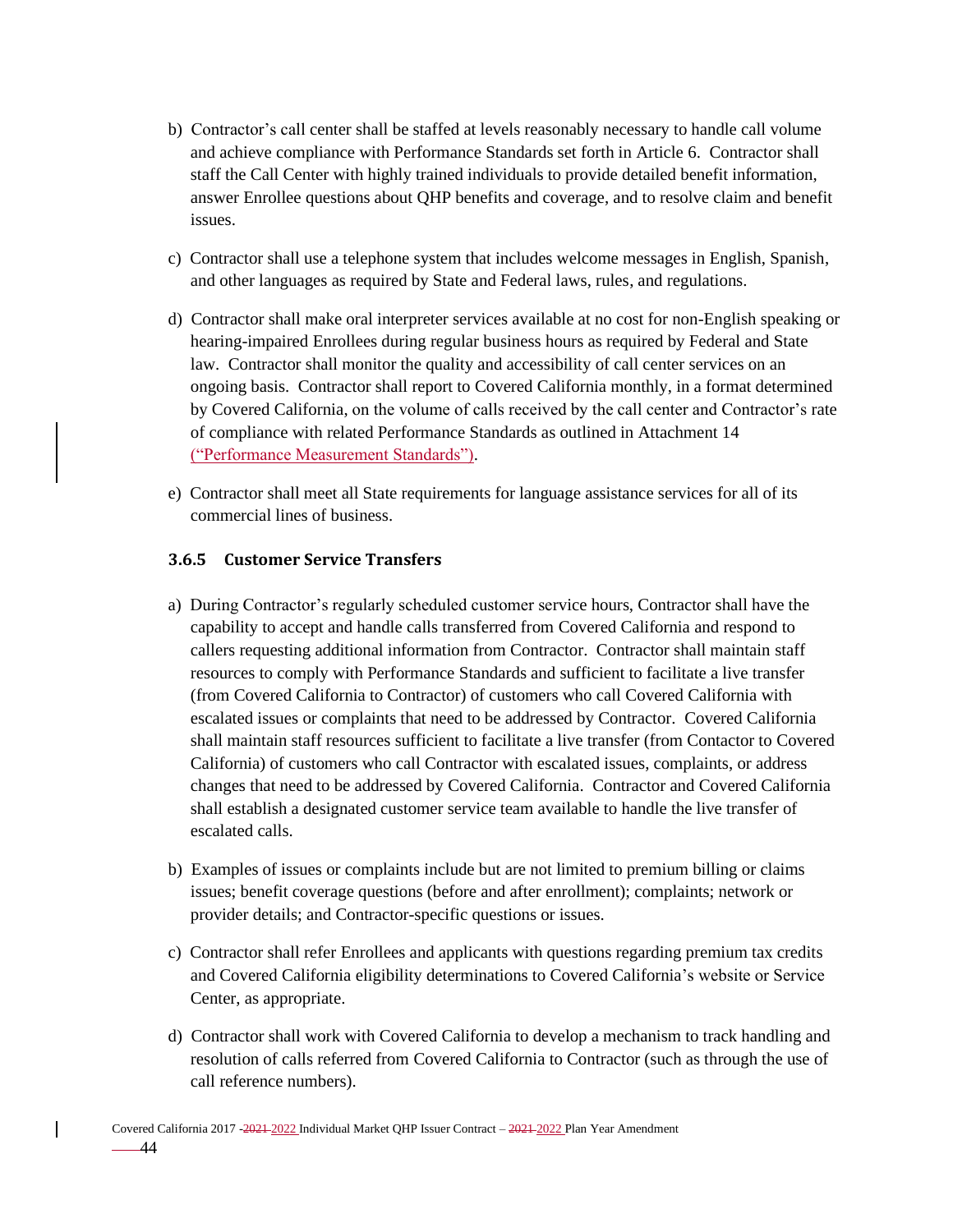#### **3.6.6 Customer Care**

- a) Contractor shall comply with the applicable requirements of the Americans with Disabilities Act and provide culturally competent customer service to all Covered California Enrollees in accordance with the applicable provisions of 45 C.F.R. § 155.205 and § 155.210, which refer to consumer assistance tools and the provision of culturally and linguistically appropriate information and related products.
- b) Contractor shall comply with HIPAA rules and other laws, rules and regulations respecting privacy and security.

#### **3.6.7 Notices**

- a) For all forms of notices required under Federal and State law to be sent to Enrollees regarding rates, benefit design, network changes, or security/HIPAA references, Contractor shall submit an electronic copy to Covered California at least five (5) business days in advance of the message transaction. If Contractor is unable to notify Covered California in advance due to Federal or State notice requirements, Contractor shall send Covered California notification simultaneously.
- b) Contractor shall provide a link to the Covered California website on its website.
- c) When Contractor provides direct contacts for getting membership assistance, Contractor shall also include the Covered California website for Covered California-related issues.
- d) Contractor shall use standardized member renewal language, developed by Covered California, and approved by DMHC and CDI for all Enrollee renewal notices.
- e) All legally required notices sent by Contractor to Enrollees shall be translated into and available in languages other than English as required under applicable Federal and State laws, rules and regulations, including, Health and Safety Code §§ 1367.04, 1367.041, 1367.042, and Insurance Code §§ 10133.8, 10133.10, 10133.11.
- f) Contractor shall release notices in accordance with Federal and State law. All such notices shall meet the accessibility and readability standards in Covered California regulations (45 C.F.R. Parts 155 and 156) located in 10 CCR §§ 6400 et seq.

#### **3.6.8 Contractor-Specific Information**

Upon request, Contractor shall provide training materials and participate in Covered California customer service staff training.

Contractor shall provide summary information about its administrative structure and the QHPs offered on Covered California. This summary information will be used by Covered California customer service staff when referencing Contractor or QHP information.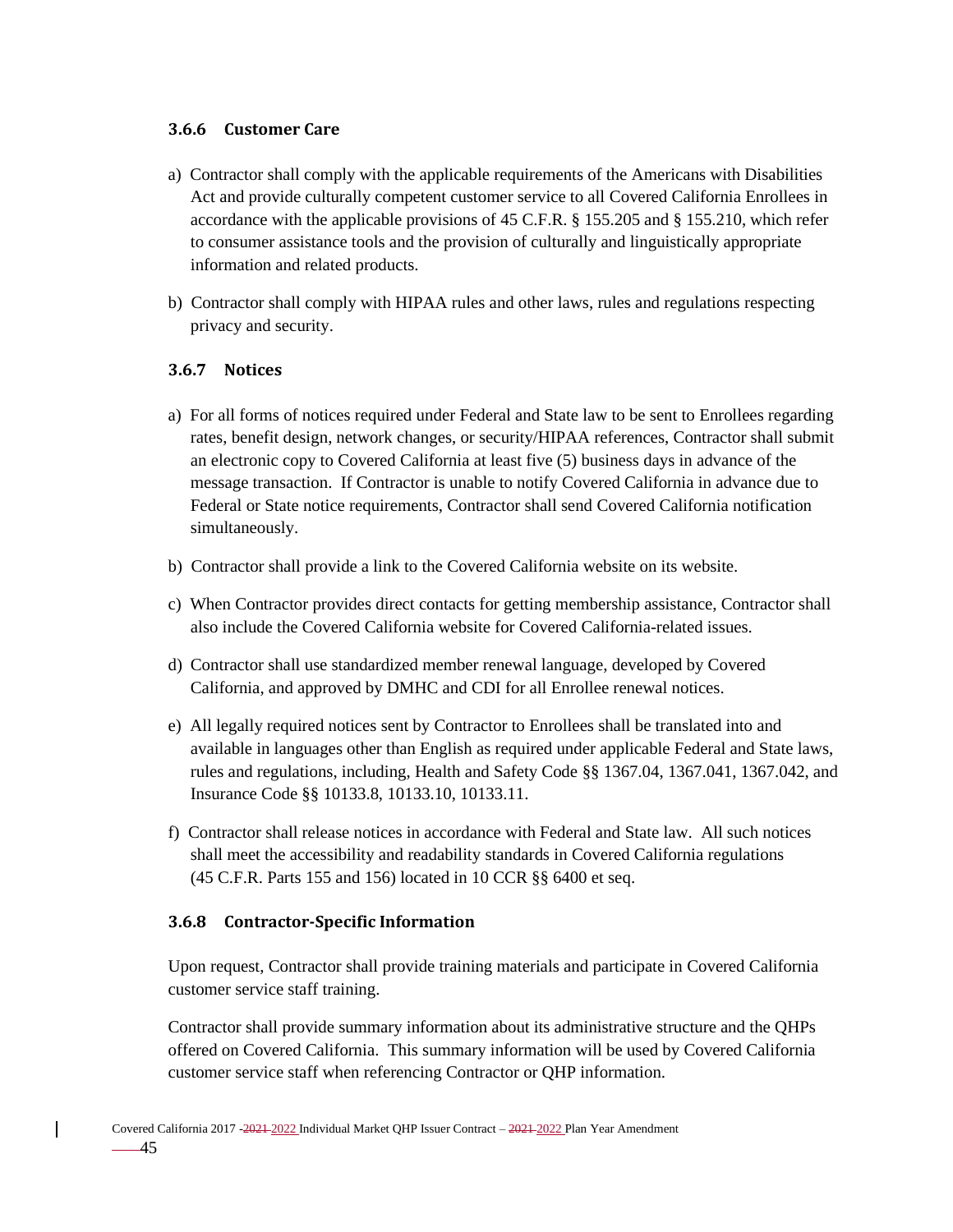#### **3.6.9 Enrollee Materials: Basic Requirements**

- a) Contractor shall provide or make available to Enrollees Plan materials required under the terms of the Agreement and applicable laws, rules and regulations. Such materials shall be available in languages as required by Federal and State law and receive any necessary regulatory approvals from the relevant State Regulators, be provided to Covered California as directed by Covered California, and shall include information brochures, a summary of the Plan that accurately reflects the coverage available under the Plan (a Summary of Benefits and Coverage), and related communication materials. Contractor shall, upon request by Covered California, provide copies of Enrollee communications and give Covered California the opportunity to comment and suggest changes in such material.
- b) Enrollee materials shall be available in English, Spanish and other languages as required by applicable laws, rules and regulations. Contractor shall comply with Federal and State laws, rules and regulations regarding language access. To the extent possible, Enrollee materials shall be written in plain language, as that term is defined in applicable laws, rules and regulations. Plan materials that require Covered California notification before usage are those that communicate specific eligibility and enrollment and other key information to Enrollees. Such materials may include, but are not limited to:
	- i. Welcome letters;
	- ii. Enrollee ID card with the same product name as used in the Covered California and QHP Issuer websites;
- iii. Billing notices and statements;
- iv. Notices of actions to be taken by QHP Issuer that may impact coverage or benefit letters;
- v. Termination Grievance process materials;
- vi. Drug formulary information;
- vii. Uniform Summary of Benefits and Coverage; and
- viii. Other materials required by Covered California.

#### **3.6.10 New Enrollee Enrollment Packets**

a) Contractor shall mail or provide online enrollment packets to all new Covered California for the Individual Market Enrollees in Covered California for the Individual Market QHPs within ten (10) business days of receiving complete and accurate enrollment information from Covered California and the binder payment. Contractor may deliver Enrollee materials pursuant to other methods that are consistent with: (1) Contractor's submission of materials to Enrollees of its other plans; (2) the needs of Enrollees; (3) the consent of the Enrollee; and (4) with applicable laws, rules and regulations. Contractor shall report to Covered California monthly, in a format mutually agreed upon by Covered California and Contractor, on the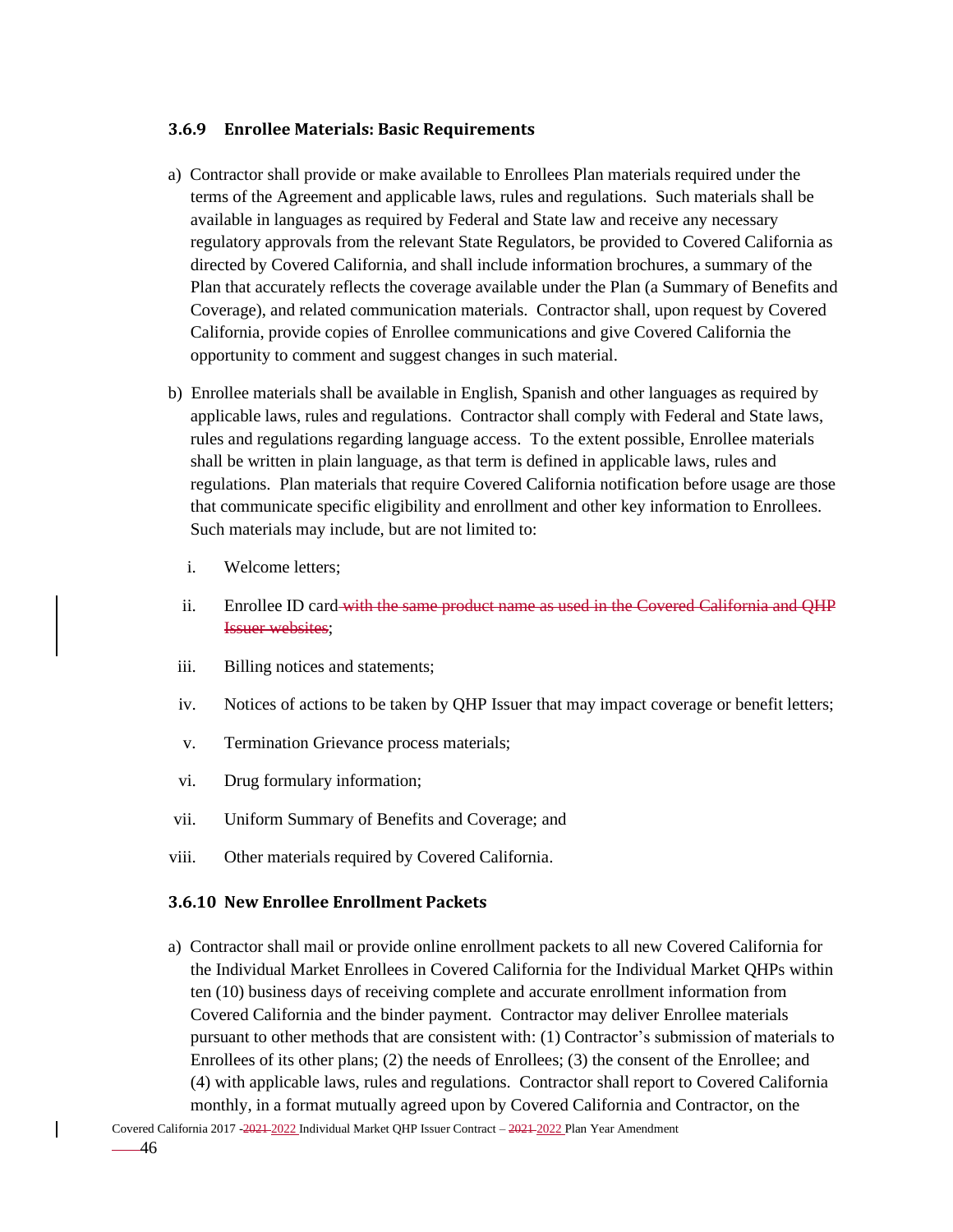number and accuracy rate of identification cards that were sent to new Enrollees and Contractor's compliance with the Performance Standards set forth in this Agreement. The enrollment packet shall include, at the minimum, the following:

- i. Welcome letter;
- ii. Enrollee ID card, in a form approved by Covered California;
- iii. If Enrollee ID card is not included in the enrollment packet, Contractor must send a notice to the Enrollee that states the ID card will be sent separately, when the Enrollee should expect to receive it, and provide the information necessary for the Enrollee to receive services and for providers to file claims;
- iv. Summary of Benefits and Coverage;
- v. Pharmacy benefit information;
- vi. Nurse advice line information; and
- vii. Other materials required by Covered California.
- b) Contractor shall maintain access to enrollment packet materials; Summary of Benefits and Coverage; claim forms and other Plan-related documents in both English and Spanish and any other languages required by State and Federal laws, rules and regulations to the extent required to timely meet all requirements of this Agreement for timely mailing and delivery of Plan materials to Enrollees. Contractor shall be responsible for printing, storing, and stocking, as applicable, all materials.

#### **3.6.11 Summary of Benefits and Coverage**

Contractor shall develop and maintain a Summary of Benefits and Coverage as required by Federal and State laws, rules, and regulations. The Summary of Benefits and Coverage must be available online and the hard copy sent to Enrollees on request shall be available to Enrollees in English, Spanish, and other languages as required by Federal and State laws, rules, and regulations. Contractor shall update the Summary of Benefits and Coverage annually and Contractor shall make the Summary of Benefits and Coverage available to Enrollees pursuant to Federal and State laws, rules, and regulations.

#### **3.6.12 Electronic Listing of Participating Providers**

Contractor shall create and maintain a continually updated electronic listing of all Participating Providers and make it available online for Enrollees, potential Enrollees, and Participating Providers, 24 hours a day, 7 days a week as required by Federal and State laws, rules, and regulations, including requirements to identify Providers who are not accepting new Enrollees.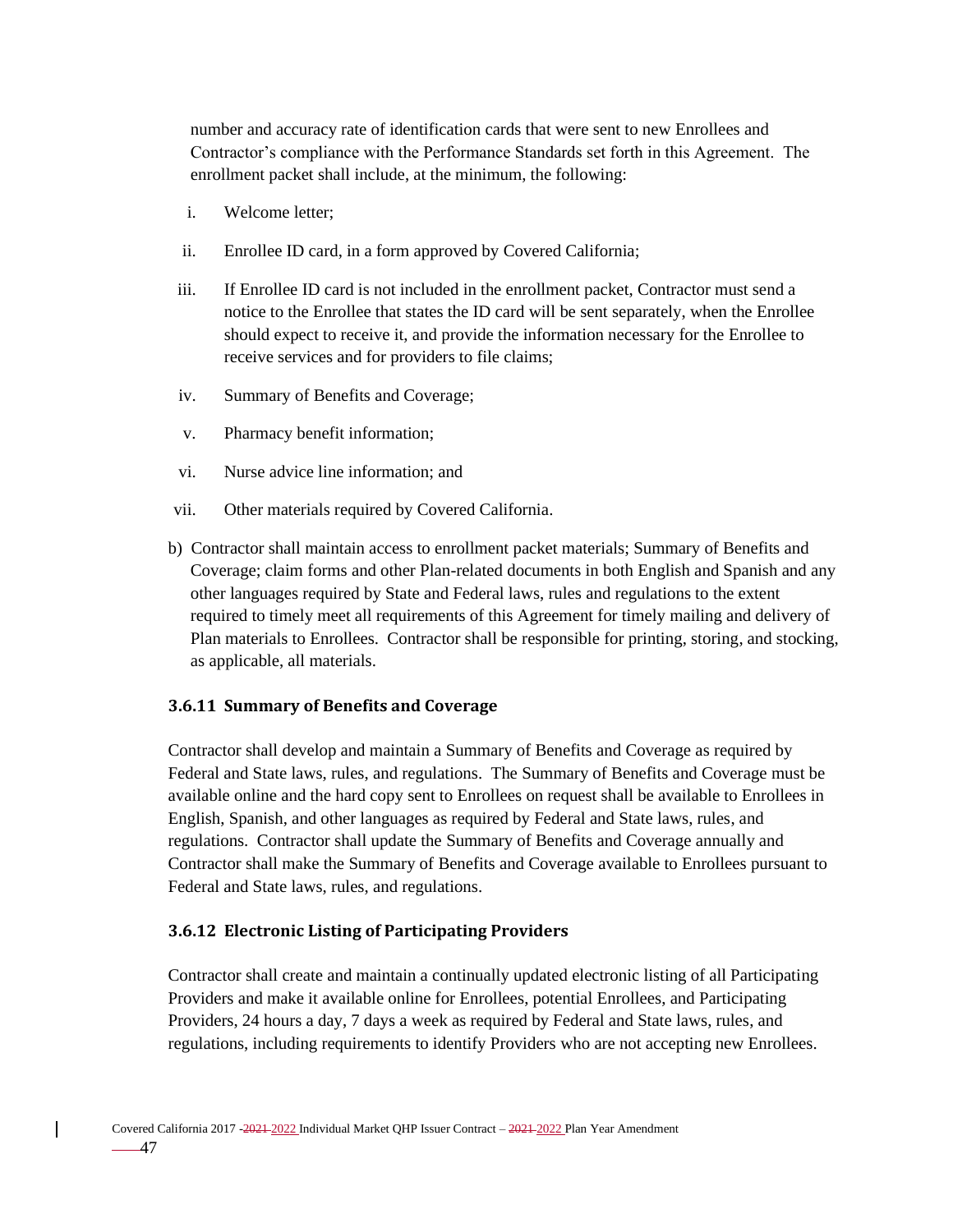### **3.6.13 Access to Medical Services Pending ID Card Receipt**

Contractor shall promptly coordinate and ensure access to medical services for Enrollees who have not received ID cards but are eligible for services.

### **3.6.14 Explanation of Benefits**

Contractor shall send each Enrollee an Explanation of Benefits to Enrollees in Plans that issue Explanation of Benefits or similar documents as required by Federal and State laws, rules, and regulations. The Explanation of Benefits and other documents shall be in a form that is consistent with industry standards.

### **3.6.15 Secure Plan Website for Enrollees and Providers**

Contractor shall maintain a secure website, 24 hours, 7 days a week. All content on the secure Enrollee website shall be available in English and Spanish and any other languages required under State and Federal law. If Contractor is new to offering coverage on Covered California, Contractor shall meet the requirements of this section within ninety (90) days after the Effective Date of this Agreement. The secure website shall contain information about the Plan, including, but not limited to, the following:

- a) Upon implementation by Contractor, benefit descriptions, information relating to Covered Services, cost sharing, and other information available;
- b) Ability for Enrollees to view their claims status such as denied, paid, unpaid;
- c) Ability to respond via e-mail to customer service issues posed by Enrollees and Participating Providers;
- d) Ability to provide online eligibility and coverage information for Participating Providers;
- e) Support for Enrollees to receive Plan information by e-mail; and
- f) Enrollee education tools and literature to help Enrollees understand health costs and research condition information.

### **3.6.16 Required Reports**

Contractor shall submit required reports as defined in this contract. For the contractor's convenience, all required reports are listed in the "Contract Reporting Requirements" table posted on the Contractors extranet website provided by Covered California (Plan Home, in the Resources folder, Contract Reporting Compliance subfolder).

Upon request, Contractor shall submit standard reports as described below in a mutually agreed upon manner and time: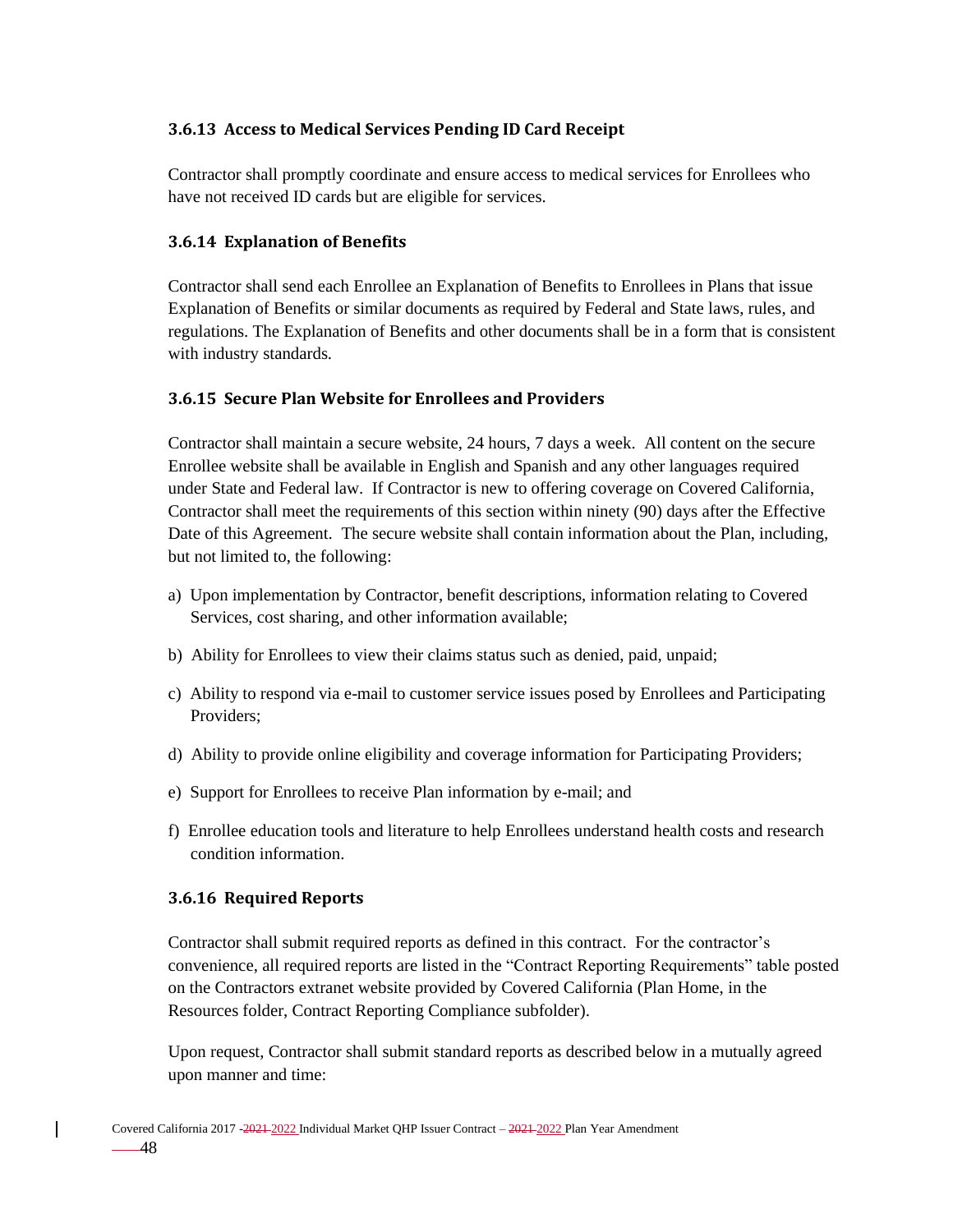- a) Enrollee customer service reports including phone demand and responsiveness, initial call resolution, response to written correspondence, and number/accuracy/timeliness of ID card distribution;
- b) Use of Plan website;
- c) Enrollment reports; and
- d) Premiums collected.

### **3.6.17 Contractor Staff Training about Covered California**

Contractor shall arrange for and conduct staff training regarding the relevant laws, mission, administrative functions and operations of Covered California, including Covered California program information and products in accordance with Federal and State laws, rules and regulations, using training materials developed by Covered California.

Upon request by Covered California, Contractor shall provide Covered California with a list of upcoming staff trainings and make available training slots for Covered California staff to attend upon request.

### **3.6.18 Customer Service Training Process**

Contractor shall demonstrate to Covered California that it has in place initial and ongoing customer service protocols, training, and processes to appropriately interface with and participate in Covered California. As part of this demonstration, Contractor shall permit Covered California to inspect and review its training materials. Covered California will share its customer service training modules with Contractor.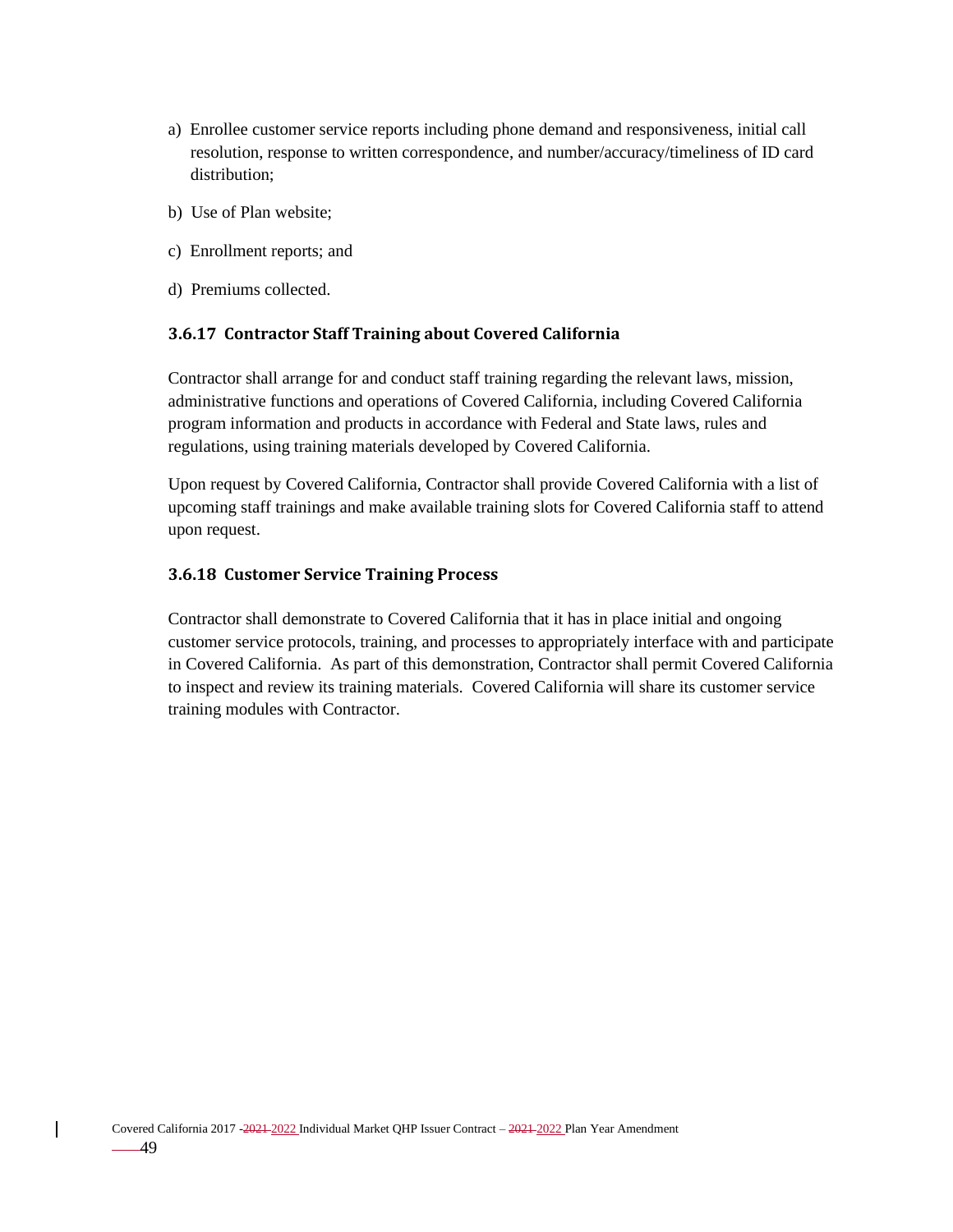# **ARTICLE 4 - QUALITY, NETWORK MANAGEMENT AND DELIVERY SYSTEM STANDARDS**

# **4.1 Covered California Quality Initiatives**

The parties acknowledge and agree that furthering the goals of Covered California require Contractor to work with the other QHP Issuers and its contracted providers to play an active role in building and supporting models of care to meet consumer and social needs for providing better care, promoting health and lowering per capita costs through improvement.

Contractor agrees to work with Covered California to develop or participate in initiatives to promote models of care that (i) target excessive costs, (ii) minimize unpredictable quality, (iii) reduce inefficiencies of the current system, and (iv) promote a culture of continuous quality and value improvement, health promotion, and the reduction of health disparities to the benefit of all Enrollees and, to the extent feasible, other health care consumers.

In order to further the mission of Covered California with respect to these objectives and provide the Covered Services required by Enrollees, Covered California and Contractor shall coordinate and cooperate with respect to quality activities conducted by Covered California in accordance with the mutually agreeable terms set forth in this section and in Covered California's Quality, Network Management and Delivery System Standards set forth at Attachment 7 ("Quality, Network Management and Delivery System Standards").

# **4.2 Quality Management Program**

Contractor shall maintain a quality management program to review the quality of Covered Services provided by Participating Providers and other subcontractors. Contractor's quality management program shall be subject to review by Covered California annually to evaluate Contractor's compliance with requirements set forth in the Quality, Network Management and Delivery System Standards.

Contractor shall coordinate and cooperate with Covered California in developing the Quality, Network Management and Delivery System Standards, including (i) participating in meetings and other programs as reasonably requested from time to time by Covered California, (ii) providing mutually agreed upon data and other information required under the Quality, Network Management and Delivery System Standards, and (iii) as otherwise reasonably requested by Covered California. The parties acknowledge and agree that quality related activities contemplated under this Article 4 will be subject to and conducted in compliance with any and all applicable laws, rules and regulations including those relating the confidentiality of medical information and will preserve all privileges set forth at Health and Safety Code § 1370.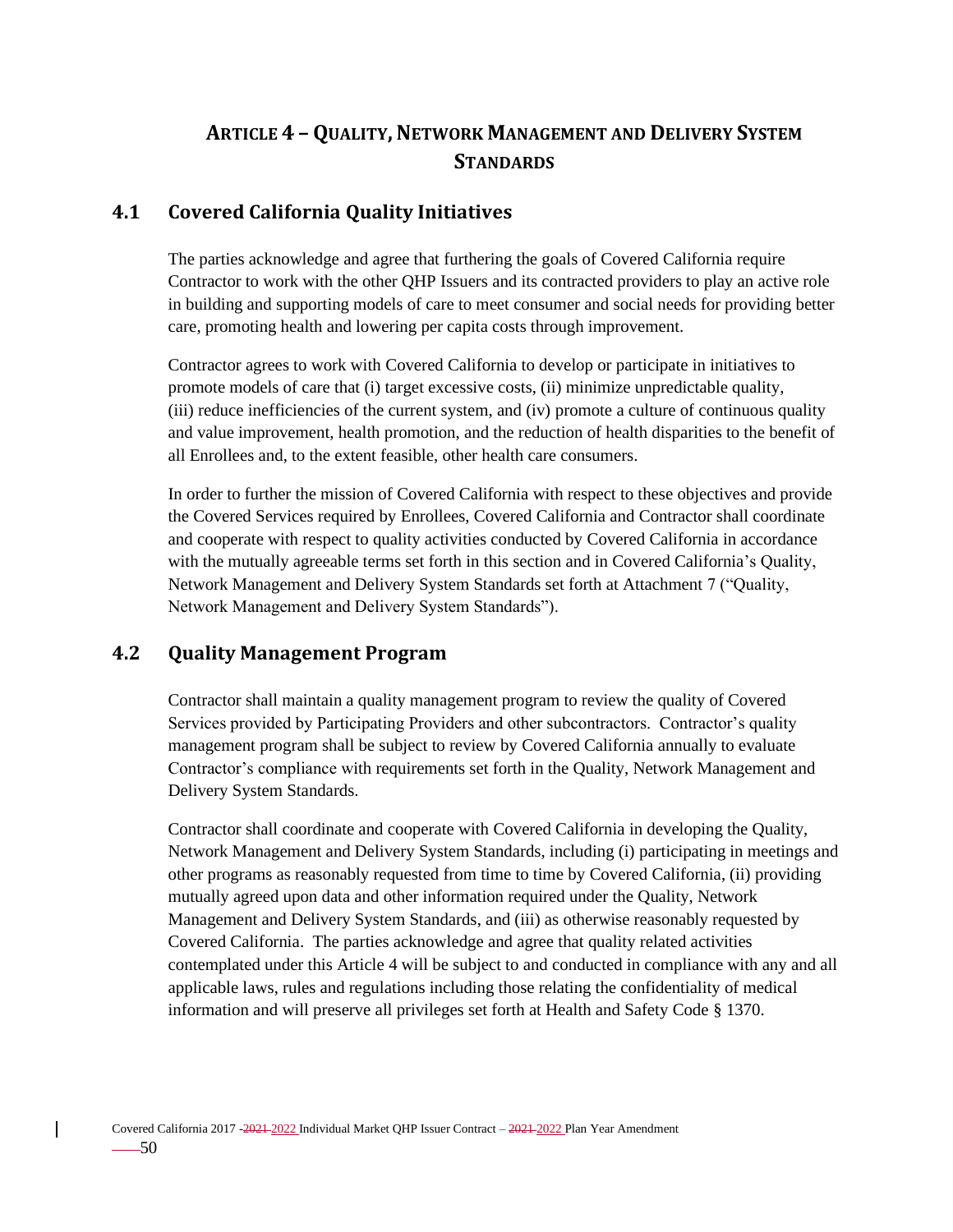# **4.3 Utilization Management**

Contractor shall maintain a utilization management program that complies with applicable laws, rules and regulations, including Health and Safety Code § 1367.01 and other requirements established by the applicable State Regulators responsible for oversight of Contractor.

# **4.4 Transparency and Quality Reporting**

- a) Pursuant to 45 C.F.R. § 156.220 and Centers for Medicare & Medicaid Services Transparency in Coverage requirements, Contractor shall provide Covered California and Enrollees with information reasonably necessary to provide transparency in Contractor's coverage, and report to Covered California and Enrollees, the data as required by Covered California. This includes information relating to claims payment policies and practices, periodic financial disclosures, enrollment, disenrollment, claims denials, appeals, rating practices, cost-sharing, payments with respect to any out-of-network coverage, and Enrollee rights. Contractor shall provide information required under this Section to Covered California and Enrollees in plain language.
- b) Contractor shall timely respond to an Enrollee's request for cost sharing information and shall make cost sharing information available to individuals through the internet and pursuant to other means for individuals without internet access in a timely manner.

### **4.5 Quality Rating System**

Contractor shall collect and annually report to Covered California, for each QHP Product Type, its Health Care Effectiveness Data and Information Set (HEDIS), Consumer Assessment of Health Care Providers and Systems (CAHPS) data, and other performance data (numerators, denominators, and rates) as required for the federal Quality Rating System and as outlined in Attachments 7 ("Quality, Network Management and Delivery System Standards") and 14 ("Performance Measurement Standards") of this Agreement.

### **4.6 Quality Improvement Strategy**

As part of a new federal requirement in 2017, all health plans with two (2) years of state-based Covered California experience will participate in a Quality Improvement Strategy. (For more information, visit: [https://www.cms.gov/Medicare/Quality-Initiatives-Patient-Assessment-](https://www.cms.gov/Medicare/Quality-Initiatives-Patient-Assessment-Instruments/QualityInitiativesGenInfo/Downloads/QIS-Technical-Guidance-and-User-Guide.pdf)[Instruments/QualityInitiativesGenInfo/Downloads/QIS-Technical-Guidance-and-User-](https://www.cms.gov/Medicare/Quality-Initiatives-Patient-Assessment-Instruments/QualityInitiativesGenInfo/Downloads/QIS-Technical-Guidance-and-User-Guide.pdf)[Guide.pdf.](https://www.cms.gov/Medicare/Quality-Initiatives-Patient-Assessment-Instruments/QualityInitiativesGenInfo/Downloads/QIS-Technical-Guidance-and-User-Guide.pdf))

Covered California has harmonized federal Quality Improvement Strategy requirements to align with 2017 quality strategy and direction. As part of a federally mandated Quality Improvement Strategy, Contractor must identify the mechanisms planned to promote improvements in health care quality and access to care, population health outcomes, and making care more affordable for each Quality Improvement Strategy initiative listed in the Covered California Quality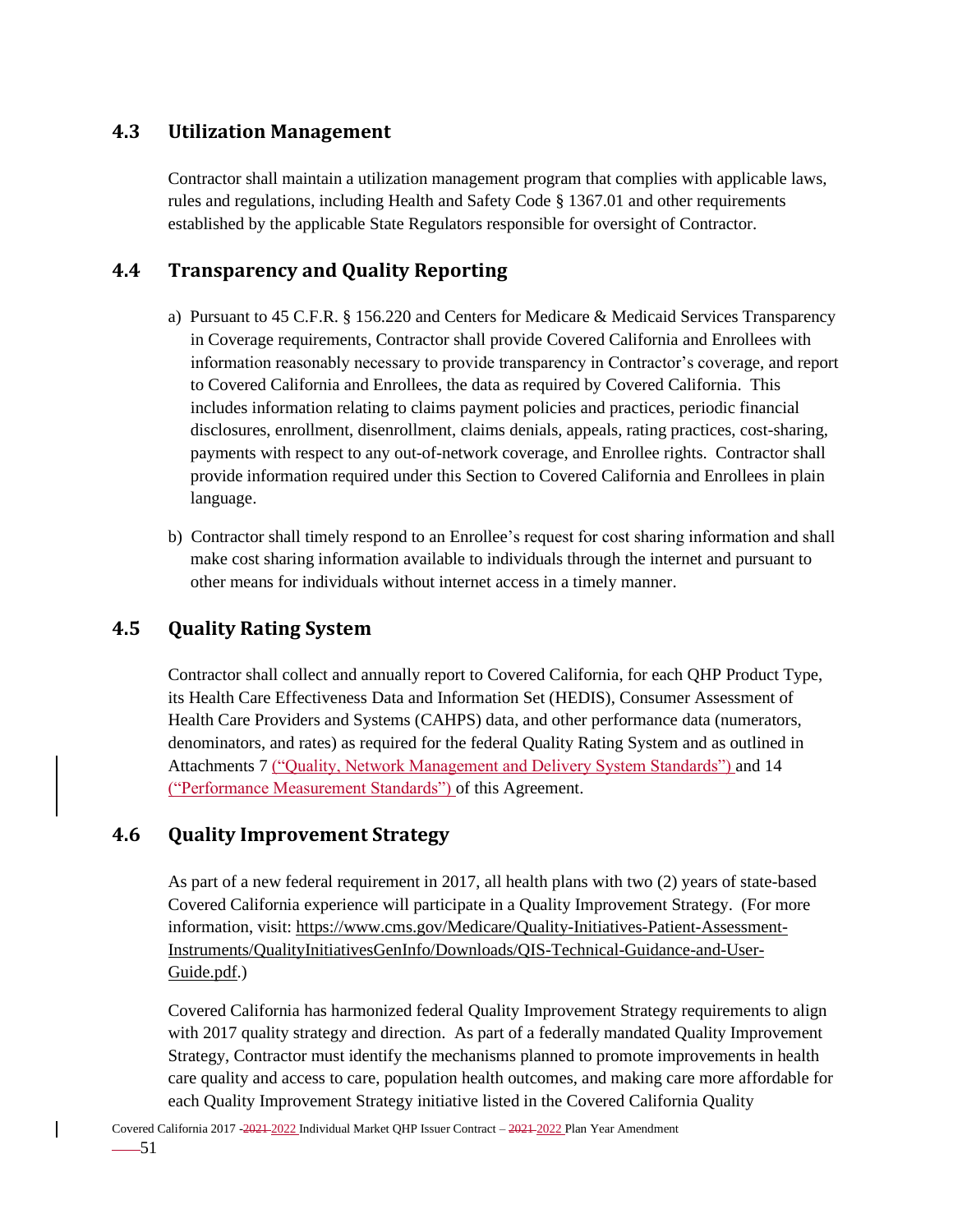Improvement Strategy (QIS) Section of the Qualified Health Plan Certification Applications. Contractor shall annually report to Covered California its Quality Improvement Strategy as part of the Application for Certification.

# **4.7 Data Submission Requirements**

Contractor shall provide to Covered California information regarding Contractor's membership through Covered California in a manner consistent with applicable federal and California State law, as well as the terms and conditions of this Agreement as detailed in Attachment 7, Article 15, Section 15.01 Data Submission .

 $\mathbf{I}$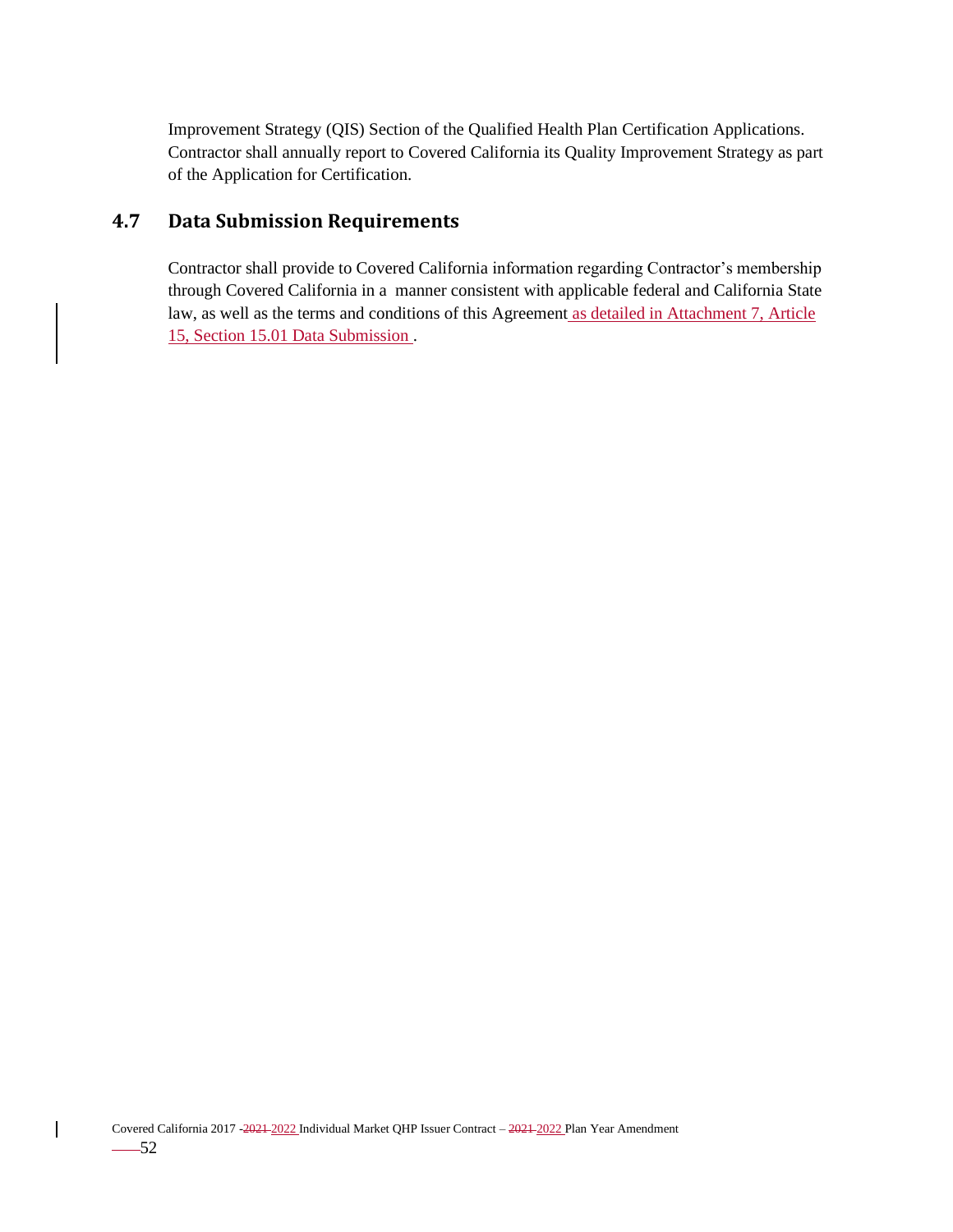# **ARTICLE 5 – FINANCIAL PROVISIONS**

## **5.1 Covered California for the Individual Market**

#### **5.1.1 Rates and Payments**

- a) Schedule of Rates. Covered California and Contractor have agreed upon monthly premium rates ("Monthly Rates") payable to Contractor as compensation for Services provided under this Agreement. The Monthly Rates for the Individual Exchange for Plan Year 2017 are set forth at Attachment 8 ("Monthly Rates - Individual Exchange") and will be updated annually for Plan Years 2018, 2019, 2020, and 2021 in Attachment 9 (Updated Rates – Covered California for the Individual Market). The Monthly Rates for Plan Year 2022 are those rates submitted by Contractor during the Certification Process and subsequently uploaded and validated by Contractor through the SERFF Templates for the 2022 Plan Year. The parties acknowledge and agree that the premium amounts set forth under the Monthly Rates are actuarially determined to ensure that premium revenues and cost sharing contributions will provide the total dollar amount necessary to support (i) the provision of Covered Services by Contractor through its QHPs, (ii) administrative expenses and reasonable reserves required by Contractor to meet the requirements outlined in this Agreement and in accordance with applicable laws, rules, and regulations, and (iii) the payment by Contractor of the Participation Fee, as further described in Section 5.1.3.
- b) Updates. If the Term of this Agreement is longer than one year and Contractor's QHPs are certified for another year, the Monthly Rates for each subsequent year of the Agreement will be established no more frequently than annually during the Certification Process and in accordance with the procedures set forth at and Section 3.5 and Attachment 9 ("Updated Rates - Covered California for the Individual Market").
- c) Collection and Remittance. Contractor understands that Contractor is responsible for collection and the Enrollee is responsible for remittance of the agreed-upon premium rates to Contractor in a timely manner. Contractor understands that individual Enrollees will remit their monthly premium payments directly to Contractor and Covered California will not aggregate premiums. The failure by an Enrollee to timely pay premiums may result in a termination of coverage pursuant to the terms set forth at Section 2.2.4. Contractor further understands that the premium payment collected by Contractor includes amounts allocated to the Participation Fee due to Covered California. The Participation Fees shall be billed by Covered California to Contractor and payable by Contractor to Covered California in accordance with the requirements set forth at Section 5.1.3.
- d) Advanceable Payments. Covered California will administer a State premium assistance program in accordance with Title 25 of the Government Code, commencing at Section 100800 et seq. Covered California shall remit advanceable State premium assistance payments to Contractor in accordance with the State premium assistance program design adopted by the Covered California Board for the applicable plan year. This subsidy payment will be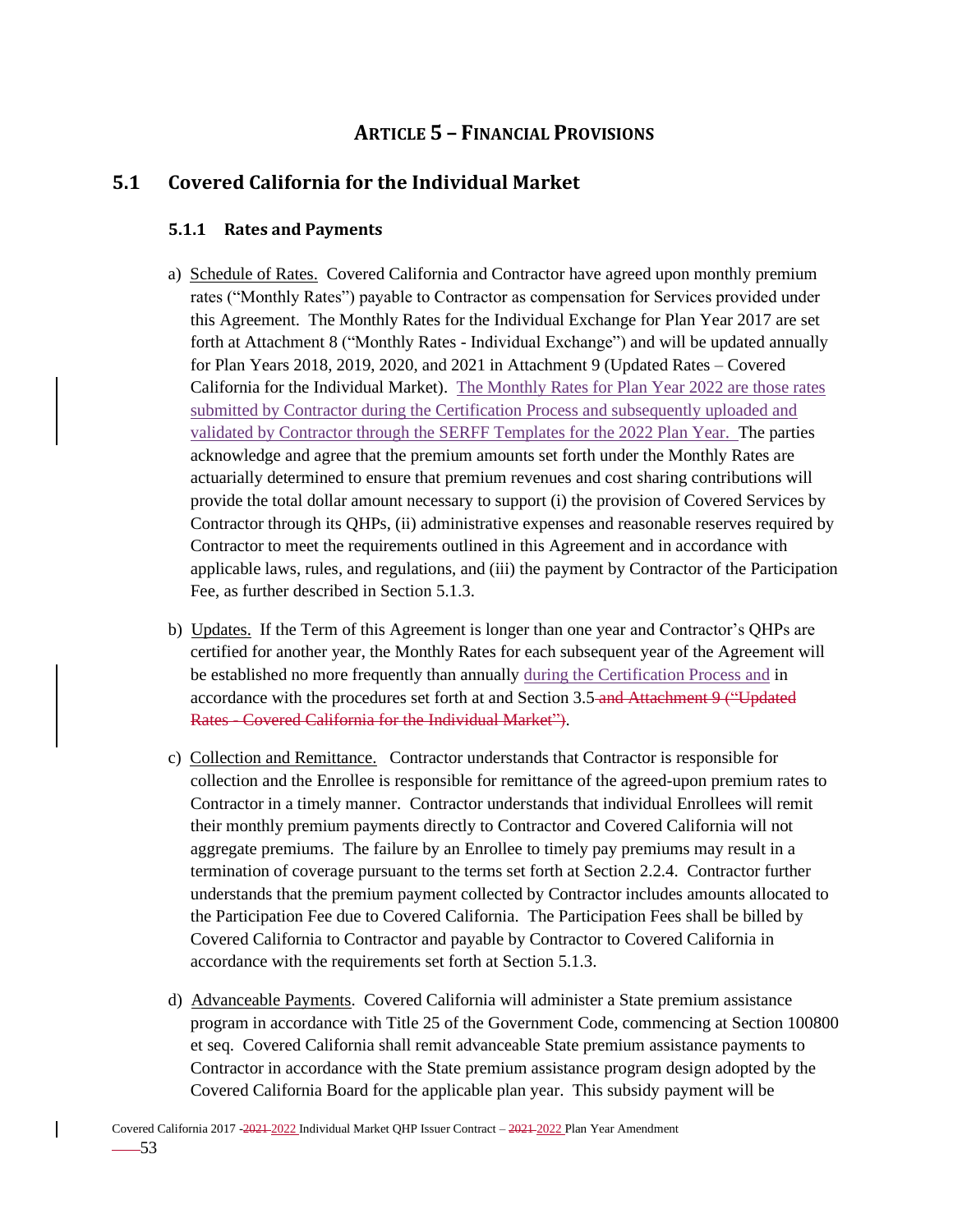calculated and delivered by Covered California separate from the Participation Fee invoices set forth in Section 5.1.3.

e) Payment for Additional Marketing Activities. Should Covered California engage in additional marketing activities in accordance with Section 2.5, Covered California will invoice Contractor for the mutually-agreed upon dollar amount. This invoice will be billed by Covered California to Contractor and payable by Contractor separate from the Participation Fee invoices set forth in Section 5.1.3. If, after Covered California completes the additional marketing activities, Covered California has not expended the full amount paid by Contractor pursuant to this Section 5.1.1e), Covered California shall pay any such unexpended funds back to Contractor.

### **5.1.2 Financial Consequences of Non-Payment of Premium**

- a) Premium payment rules. Contractor is responsible for enforcement of premium payment rules at its own expense, as outlined in the terms set forth in the Evidence of Coverage regarding the failure by Enrollee to pay the premium in a timely manner as directed by the Enrollee policy agreement and in accordance with applicable laws, rules and regulations. Enforcement by Contractor shall include, but not be limited to, chargebacks, delinquency and termination actions and notices, grace period requirements, and partial payment rules. Such enforcement shall be conducted in accordance with requirements in this Agreement consistent with applicable laws, rules and regulations.
- b) Enrollee Terminations. In the event Contractor terminates an Enrollee's coverage in a QHP due to non-payment of premiums, loss of eligibility, fraud or misrepresentation, change in Enrollees selection of QHP, decertification of Contractor's QHP or as otherwise authorized under Section 2.2.4, Contractor must include the applicable State Regulator-approved appeals language, and any Covered California-required appeals language, in its notice of termination of coverage to the Enrollee.
- c) Enrollee Disenrollment. In the event an enrollee terminates coverage with a QHP for any reason, including termination due to non-payment of premium, Contractor may not charge the Enrollee any type of termination or disenrollment fee and the consumer must be allowed to re-enroll pursuant to federal and State open enrollment and special enrollment regulations.
- d) Grace Period. Contractor acknowledges and agrees that applicable laws, rules, and regulations, including the Affordable Care Act and implementing regulations specify a grace period for individuals who receive advance payments of the premium tax credit through Covered California and that the Knox-Keene Act and Insurance Code set a grace period for other individuals with respect to delinquent payments. Contractor agrees to abide by the requirements set forth at Section 2.2.4 and required under applicable laws, rules, and regulations with respect to these grace periods.
- e) Offsets. Pursuant to Section 1365 (a) of the Health and Safety Code, Contractor shall return the advanced State premium assistance paid to Contractor on behalf of an enrollee who is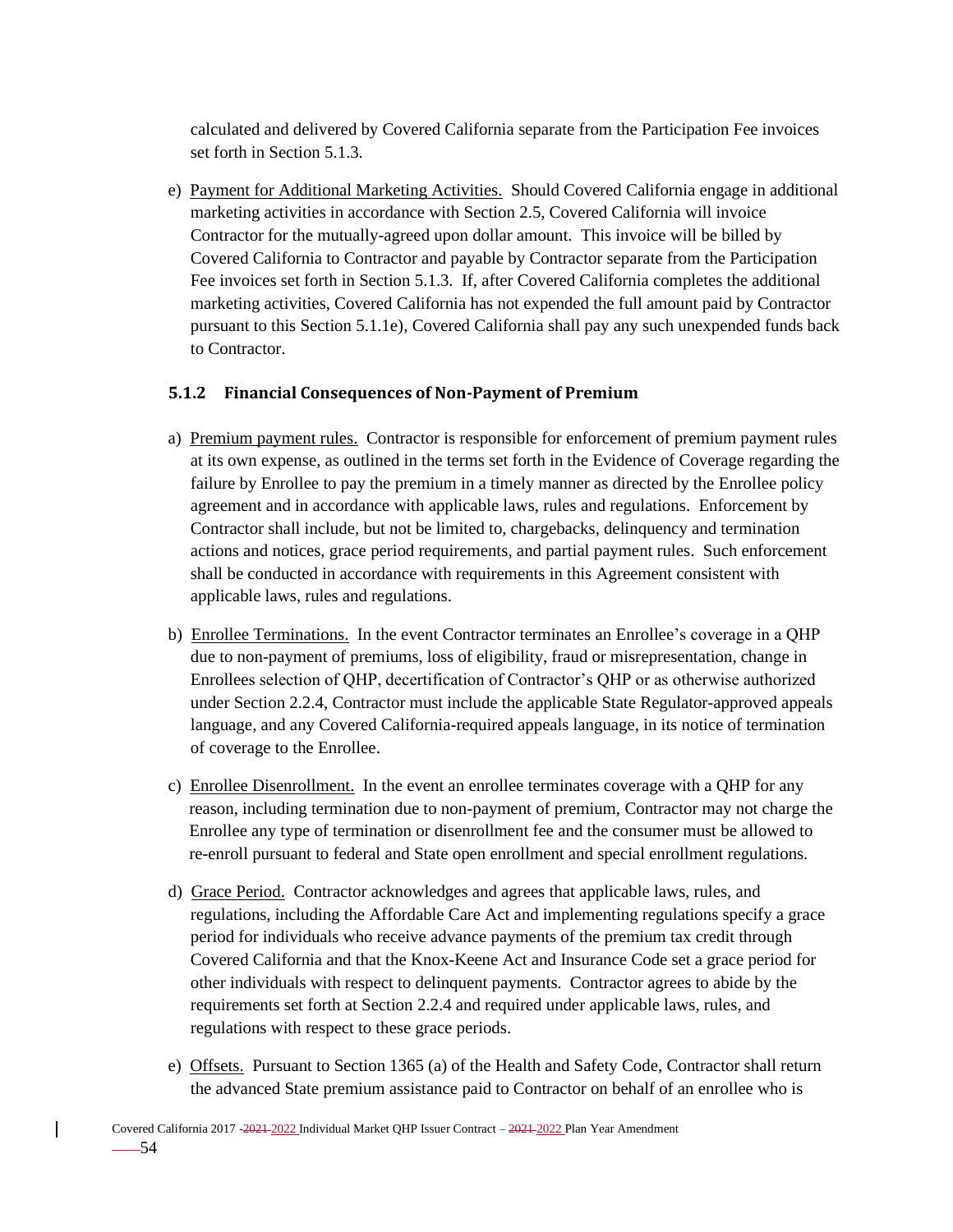terminated for nonpayment of premiums for the second and third months of the three-month grace period. Such repayments will be calculated by Covered California and offset from future payments of the advanced State premium assistance paid pursuant to Section 5.1.1(d). In the event that an issuer is no longer contracted with Covered California, Covered California will bill the issuer for any repayments due.

### **5.1.3 Covered California for the Individual Market Participation Fees**

- a) Contractor understands and agrees that: (i) under the Affordable Care Act and the California Affordable Care Act, Covered California may generate funds through a participation fee ("Participation Fees") on Contractor's QHPs, and (ii) Contractor is responsible for the timely payment of any Participation Fees to Covered California.
- b) Contractor recognizes that the total cost of all Participation Fees for Covered California must be spread across Contractor's entire book of business in the single risk pool (both inside and outside Covered California) for the Individual Market.
- c) The Participation Fee payable to Covered California during each month of this Agreement shall be equal to three point twenty-five (3.25) percent of the gross premium attributable to each Enrollee in Contractor's QHPs for such month. The Participation Fee will be assessed by Covered California and payable monthly by Contractor based on Covered California's gross premium records attributable to effectuated Enrollees in Contractor's QHPs sold through Covered California for the Individual Market for 2017-2024-2022.

The Participation Fee will be reviewed each year as part of Covered California's annual budget process. Should Covered California need to record any positive or negative adjustments to enrollment activity for prior years, the Participation Fee shall be calculated pursuant to the Contractor's Agreement that was in place during the applicable Plan Year or years.

d) Participation Fee invoices will be issued by Covered California to Contractor on the 15th of the month. Contractor's Participation Fee obligation will be determined and billed by evaluating Contractor's then-current QHP effectuated enrollment and may be subject to adjustment to reflect changes in enrollment that may have occurred in prior months (including additions, terminations and cancellations of enrollment). Covered California may reduce Contractor's Participation Fee in specified months as a result of such changes in enrollment. In situations where Covered California has previously authorized and agreed to reimburse Contractor in writing for specified activities, such as additional marketing activities, Covered California may also reduce the Participation Fee to offset Contractor's expenses. Participation Fee payments will be due 15 days from the date the invoice is emailed to Contractor. For invoices paid after 15 days from the date the invoice is emailed, Contractor may be assessed a 1% per month late fee on the unpaid balance as of that date. Covered California, in its sole discretion, may assess the late fee for any month that Contractor fails to make the payment by the due date. Participation Fee payments will be applied to the oldest outstanding invoice or overall balance, including prior month late fees, whichever is greater.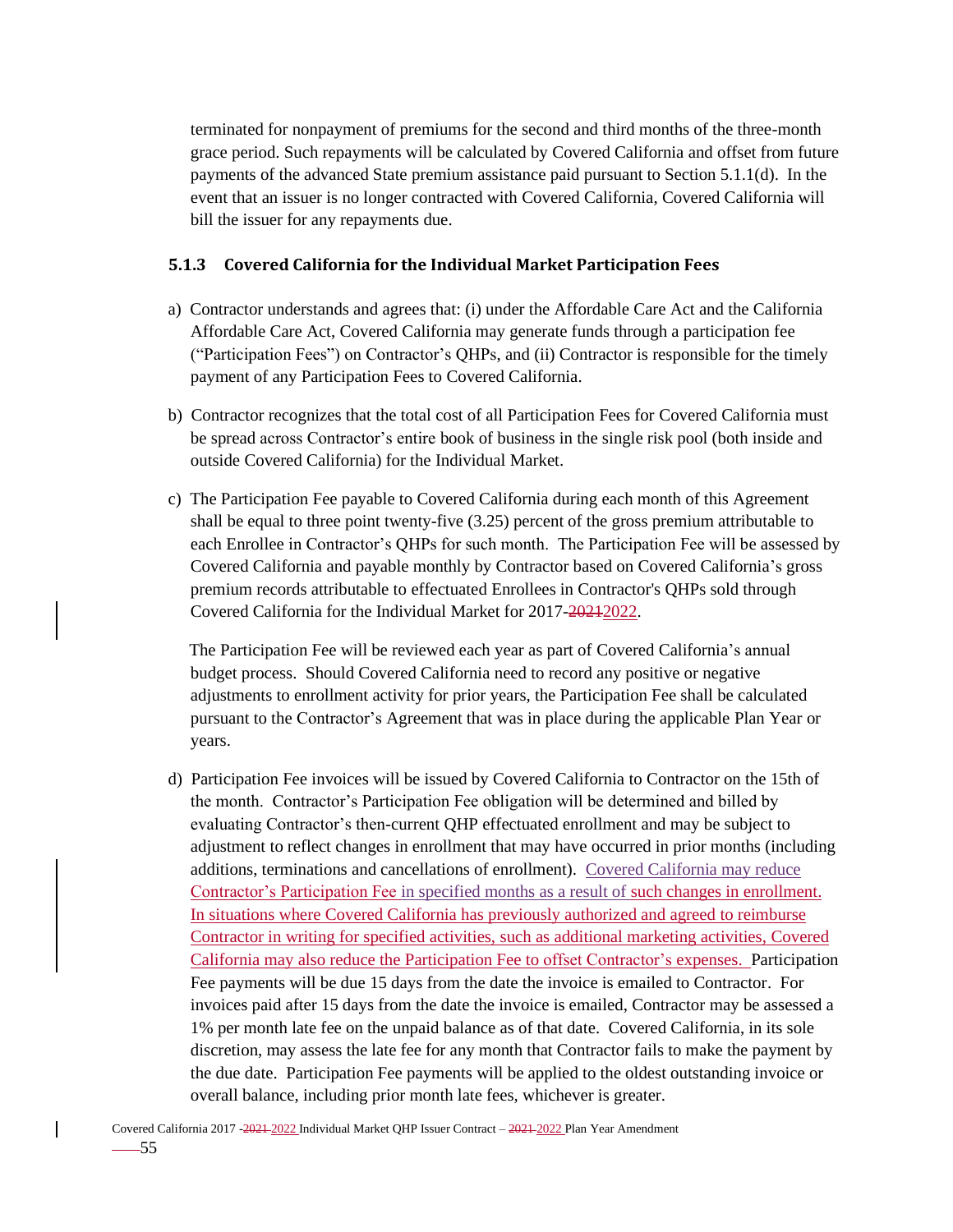- e) In the event that Contractor disputes the amount of Participation Fees billed or deducted by Covered California, Contractor shall submit a written notice of such dispute to Covered California within thirty (30) days following receipt of such bill or deduction by Covered California. Contractor's notice will document the nature of the discrepancies, including, reconciliation of any differences identified by Contractor in enrollment or premiums collected. Covered California will respond to Contractor within forty-five (45) days of receipt of the notice by either (i) paying the amount claimed by Contractor or (ii) providing a detailed explanation for the denial of the refund. If the Contractor still disputes the findings of Covered California, Contractor may pursue additional remedies in accordance with Section 12.1.
- f) Subject to the provisions of Section 10.5, Contractor agrees to a periodic audit or other examination by Covered California or its designee regarding the computation and payment of Participation Fees. In the case of material non-compliance with Participation Fee payments, Contractor shall implement any necessary corrective action. Covered California may perform follow up audits or examinations more frequently than annually to monitor Contractor's implementation of such corrective actions.
- g) Contractor acknowledges that Covered California is required under Government Code § 100520(c) to maintain a prudent reserve as determined by Covered California.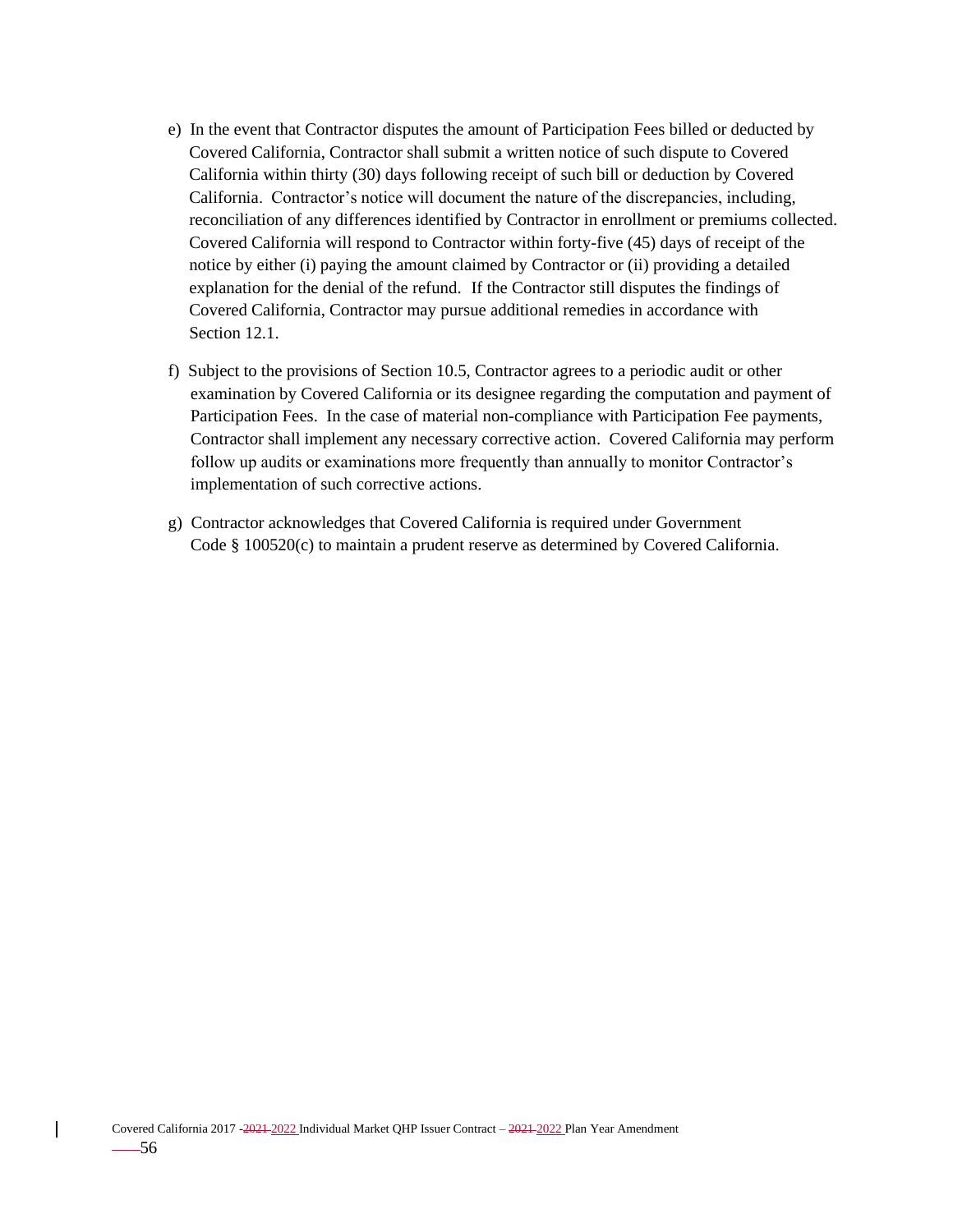## **ARTICLE 6 – PERFORMANCE STANDARDS**

# **6.1 Standards**

Contractor shall comply with the performance standards set forth in Attachment 14 ("Performance Measurement Standards"). Covered California shall conduct or arrange for the conduct of a review of Contractor's performance under the Performance Measures. Covered California shall be responsible for the actual and reasonable costs of the review, including the costs of any third-party designated by Covered California to perform such review. The review shall be in addition to any ongoing monitoring that may be performed by Covered California with respect to the Performance Measures.

Covered California and Contractor shall agree to performance standards for Covered California, which, if not satisfied, will provide credits to Contractor which can be applied to any penalties accrued to Contractor. Such credits may reduce up to 15% of Contractor's performance penalties that may be assessed under Section 6.2 below.

### **6.2 Penalties and Credits**

Covered California may impose penalties ("penalties") in the event that Contractor fails to comply or otherwise act in accordance with the Performance Measures. Covered California shall may also administer and calculate credits ("credits") that may offset or reduce the amount of any performance penalties, but in no event shall such credits exceed the total amount of the penalty levied. Penalties and credits will be calculated in accordance with Attachment 14 ("Performance Measurement Standards").

#### **6.3 No Waiver**

Covered California and Contractor agree that the failure to comply with the Performance Standards may cause damages to Covered California and its Enrollees which may be uncertain and impractical or difficult to ascertain. The parties agree that Covered California shall assess, and Contractor promises to pay Covered California, in the event of such delayed, or failed performance that does not meet the Performance Standards, the amounts to be determined in accordance with the Performance Standards set forth at Attachment 14 ("Performance Measurement Standards").

The assessment of fees relating to the failure to meet Performance Standards shall be subject to the following: (1) be determined in accordance with the amounts and other terms set forth in the Performance Standards, (2) be cumulative with other remedies available to Covered California under the Agreement, (3) not be deemed an election of remedies, and (4) not constitute a waiver or release of any other remedy Covered California may have under this Agreement for Contractor's breach of this Agreement, including, without limitation, Covered California's right to terminate this Agreement. Covered California shall be entitled, in its discretion, to recover actual damages caused by Contractor's failure to perform its obligations under this Agreement.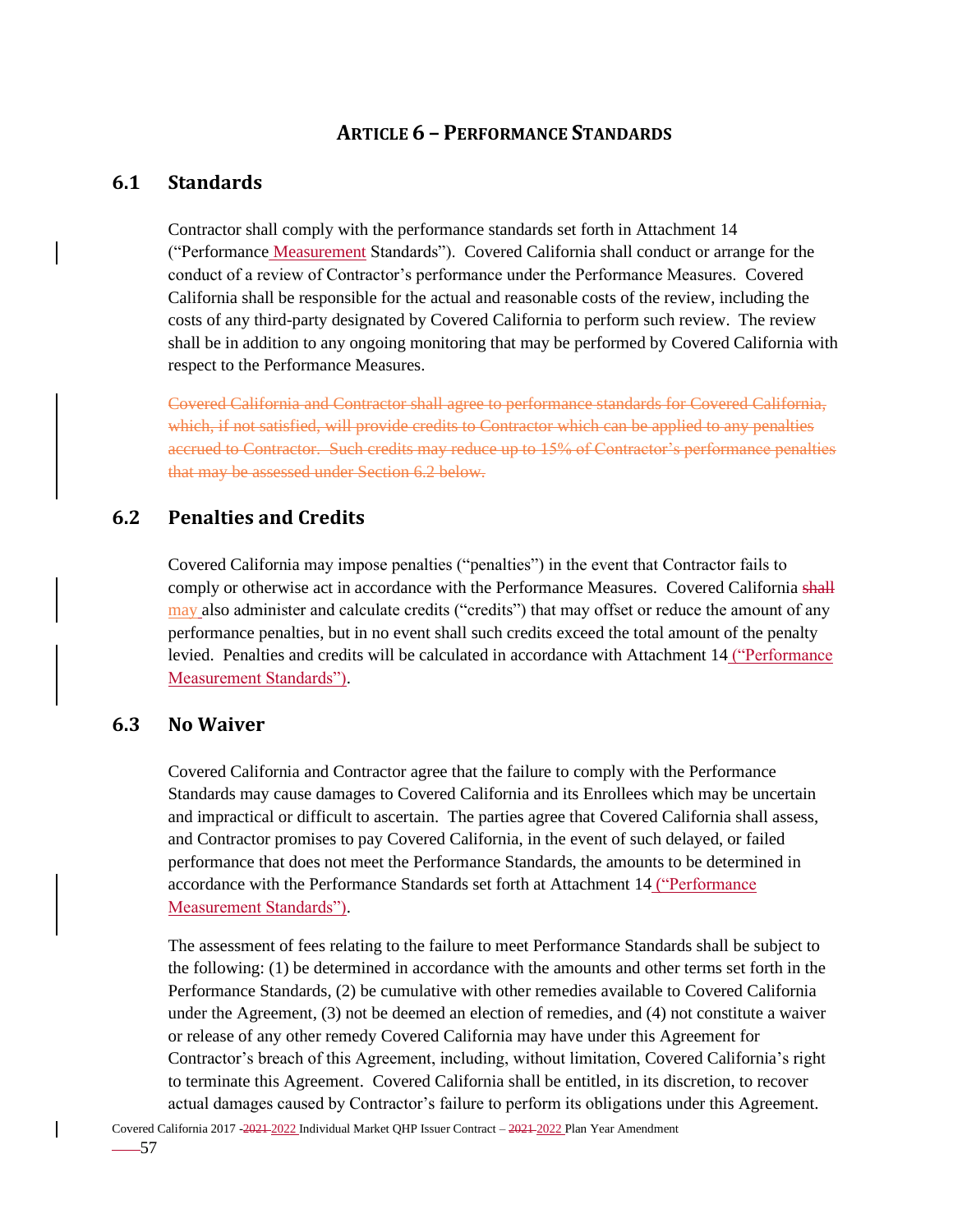# **ARTICLE 7 – CONTRACT TERM; RECERTIFICATION AND DECERTIFICATION**

## **7.1 Agreement Term**

The term of this Agreement is specified on the STD 213, which is the signature page of this Agreement.

# **7.2 Agreement Termination**

### **7.2.1 Covered California Termination**

Covered California may, by ninety (90) days' written notice to Contractor, and without prejudice to any other of the Covered California remedies, terminate this Agreement for cause based on one or more of the following occurrences:

- a) Contractor fails to fulfill an obligation that is material to its status as a QHP Issuer or its performance under the Agreement;
- b) Contractor no longer holds a license or certificate that is required for Contractor to perform its obligations under this Agreement or Contractor otherwise fails to maintain compliance with the "good standing" requirements pursuant to Section 3.1.1 and which impairs Contractor's ability to provide Services under the Agreement;
- c) Contractor breaches any material term, covenant, warranty, or obligation under this Agreement that is not cured or substantially cured to the reasonable satisfaction of Covered California within forty-five (45) days after receipt of notice of default from Covered California; provided, however, that such cure period may not be required and Covered California may terminate the Agreement immediately if Covered California determines pursuant to subparagraph (e) below that Contractor's breach threatens the health and safety of Enrollees;
- d) Contractor knowingly has a director, officer, partner, or person with a beneficial ownership of more than five percent (5%) of Contractor's equity or has an employment, consulting, or other subcontractor agreement for the provision of Services under this Agreement who is, or has been: (A) excluded, debarred, or suspended from participating in any federally funded health care program, (B) suspended, or debarred from participation in any state contract or procurement process, or (C) convicted of a felony or misdemeanor (or entered a plea of nolo contendere) related to a crime or violation involving the acquisition or dispersal of funds or delivery of Covered Services to beneficiaries of any State or Federal health care program;
- e) Covered California reasonably determines that (i) the welfare of Enrollees is in jeopardy if this Agreement continues, as such determination shall be made in the reasonable discretion of Covered California based on consideration of professionally recognized standards and benchmarks, requirements imposed by accreditation agencies, and applicable laws, rules, and regulations; or (ii) Contractor fails to comply with a change in laws, rules or regulations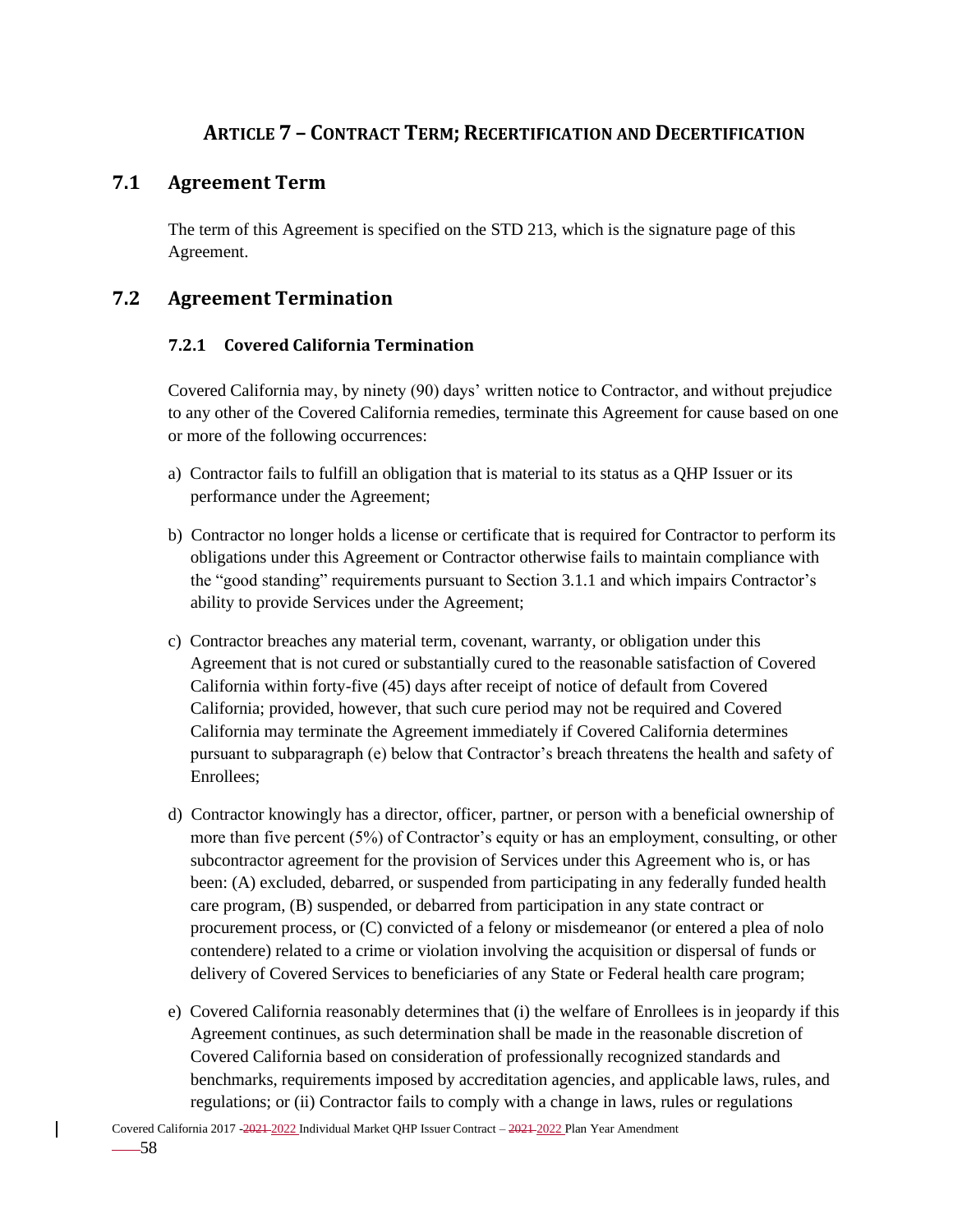occurring during the term of this Agreement and/or does not take any and all actions that may be required to amend the Agreement and otherwise establish and document compliance with any such changes; and (iii) Covered California reasonably determines, based on consultation with legal counsel and/or State and Federal Regulators and/or other State-based or Federal health benefit exchanges, that it may be at risk of being found noncompliant with Federal or State laws, rules, or regulations.

### **7.2.2 Contractor Termination**

Contractor may, by ninety (90) days' written notice to Covered California, and without prejudice to any other of the remedies, terminate this Agreement for cause based on one or more of the following occurrences:

- a) Covered California breaches any material term, covenant, warranty, or obligation under this Agreement that is not cured or substantially cured to the reasonable satisfaction of the Contractor within forty-five (45) days after receipt by Covered California of notice from the Contractor; or
- b) Covered California fails to comply with a change in laws, rules or regulations occurring during the term of this Agreement or does not take any and all actions that may be required to amend the Agreement and otherwise establish and document compliance with any such changes, and Contractor reasonably determines, based on consultation with legal counsel and/or other State and Federal regulators and/or other State-based or Federal health benefit exchanges, that it may be at risk of being found noncompliant with Federal or State laws, rules, or regulations.

### **7.2.3 Notice of Termination**

If Covered California determines, based on reliable information, that there is a substantial probability that Contractor will be unable to continue performance under this Agreement or Contractor will be in material breach of this Agreement in the next thirty (30) days, then Covered California shall have the option to demand that Contractor provide Covered California with a reasonable assurance of performance. Upon Contractor's receipt of such a demand from Covered California, Contractor shall provide to Covered California a reasonable assurance of performance responsive to Covered California's demand. If Contractor fails to provide assurance within ten (10) days of Covered California's demand that demonstrates Contractor's reasonable ability to avoid such default or cure within a reasonable time period not to exceed thirty (30) days, the failure shall constitute a breach by Contractor justifying termination of the Agreement by Covered California.

In case a party elects to terminate this Agreement in whole or in part under Section 7.2, the notifying party shall give the other party ninety (90) days written notice of termination for default, specifying the default or defaults justifying the termination. The termination shall become effective after the expiration of such notice period if the defaults specified by the notifying party in its notice remain uncured at that time; provided, however, that Covered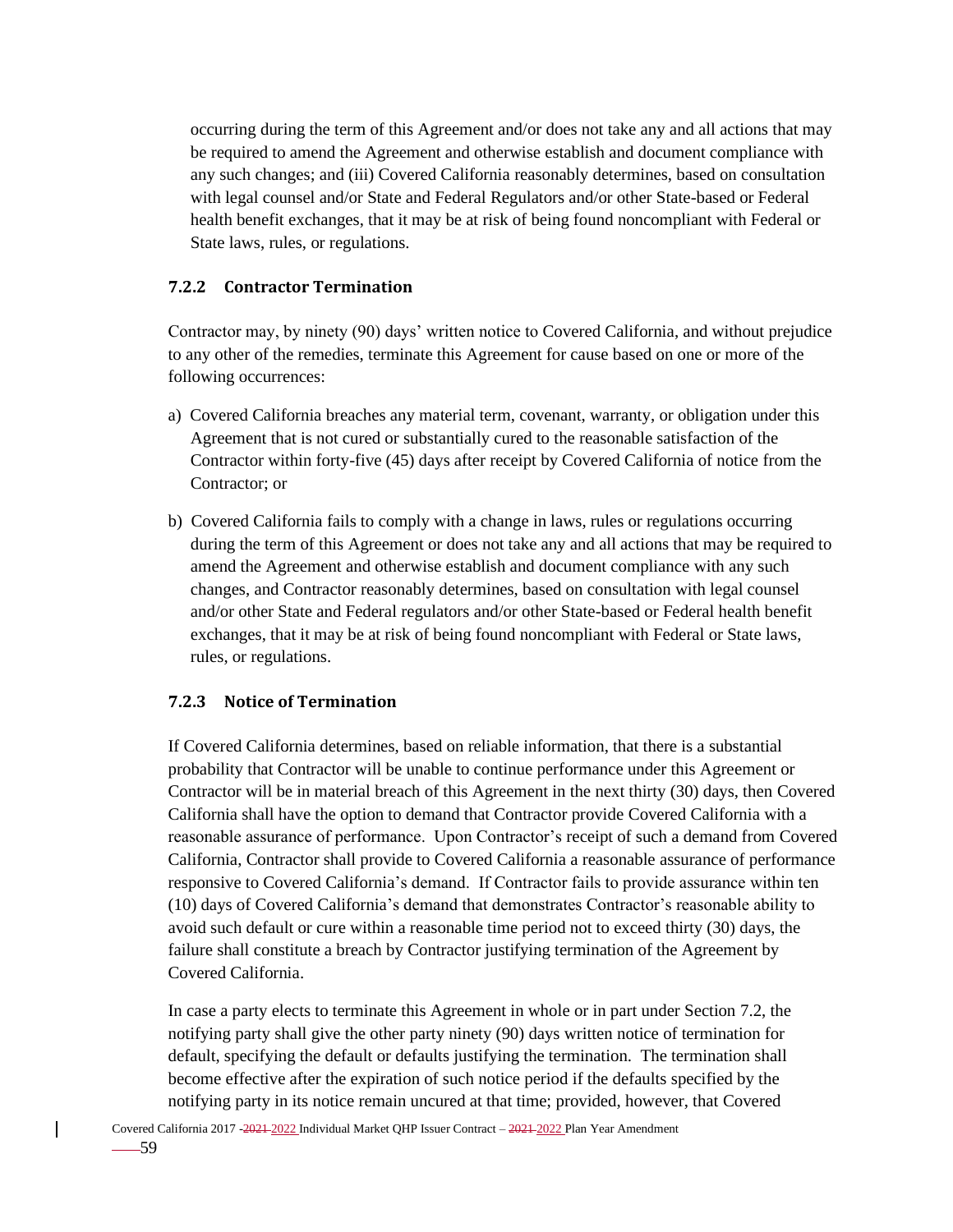California may require Contractor to discontinue the provision of certain Services if Covered California determines that the continuing provision of services may cause harm to Enrollees, Participating Providers, or other stakeholders.

Covered California shall be entitled to retain any disputed amounts that remain in the possession of Covered California until final resolution of all claims by the parties against each other arising out of any Contractor default alleged by Covered California.

#### **7.2.4 Remedies in Case of Contractor Default or Breach**

- a) In addition to the termination provisions in Section 7.2.1, Covered California shall have full discretion to institute any of the following remedies, in accordance with Subsection (b) of this Section, in case of Contractor's breach, whether material or not, or default:
	- i. Changing the order in which Contractor's QHPs are displayed in CalHEERS;
	- ii. Removing Contractor's provider directory from the Covered California website;
- iii. Freezing Contractor's Enrollment during Open or Special Enrollment Periods;
- iv. Recovery of damages to Covered California caused by the breach or default; and
- v. Specific performance of particular covenants made by Contractor hereunder.
- b) Prior to instituting any of the remedies in Subsection (a), Covered California shall provide written notice to Contractor that Contractor is in breach or default of this Agreement, identify the basis for such breach or default, and provide Contractor with a thirty (30) day period to cure. During the cure period, the parties agree to meet and confer in an effort to informally resolve the breach or default. Contractor shall have thirty (30) days from the date Contractor received notice of the breach or default to fully cure the breach or default, unless the parties mutually agree to a longer cure period. If Contractor has not cured the breach or default within the thirty (30) day period, or a longer cure period that has been mutually agreed upon, Covered California may institute any of the remedies identified in Subsection (a) of this section. All remedies of Covered California under this Agreement for Contractor default or breach are cumulative to the extent permitted by law.
- c) This section shall not apply to any contractual requirements that are associated with a performance guarantee in Attachment 14 ("Performance Measurement Standards") or for failure to meet any quality targets in Attachment 7 ("Quality, Network Management and Delivery System Standards").

#### **7.2.5 Contractor Insolvency**

Contractor shall notify Covered California immediately in writing in the event that Contractor files any federal bankruptcy action or state receivership action, any federal bankruptcy or state receivership action is commenced against Contractor, Contractor is adjudicated bankrupt, or a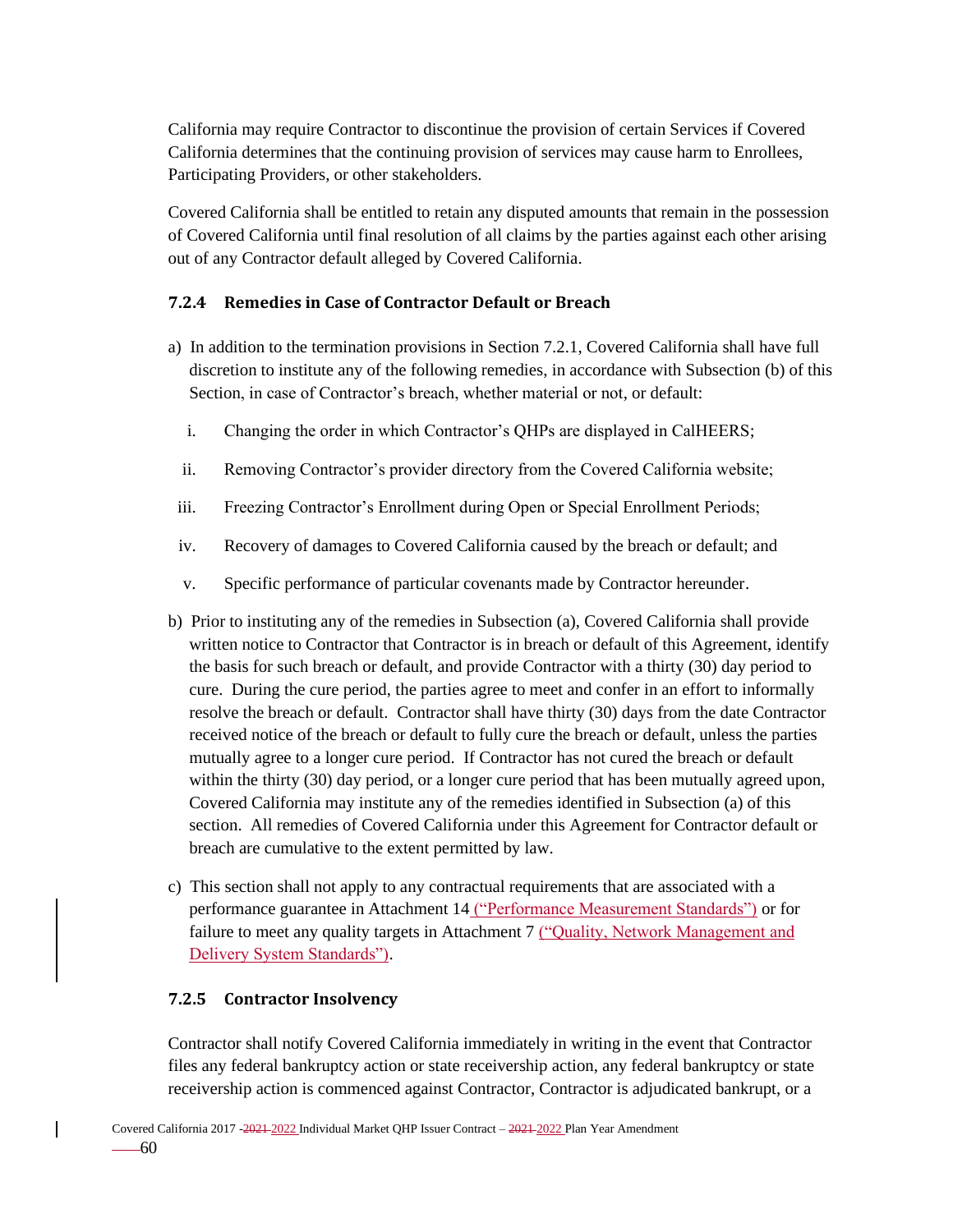receiver is appointed and qualifies. In case any of the foregoing events occurs, Covered California may terminate this Agreement upon five (5) days written notice. If Covered California does so, Covered California shall have the right to recover damages from Contractor as though the Agreement had been terminated for Contractor default.

# **7.3 Recertification**

#### **7.3.1 Recertification Process**

During each year of this Agreement, Covered California will evaluate Contractor for recertification based on an assessment process conducted by Covered California in accordance with its procedures and on a basis consistent with applicable laws, rules and regulations, including, the requirements set forth under the California Affordable Care Act, 10 CCR § 6400 et seq., and the Affordable Care Act. Covered California shall consider the Contractor for recertification unless (i) the Agreement is terminated sooner than the Expiration Date by Covered California in accordance with the requirements set forth at Section 7.2 or pursuant to other terms set forth in the Agreement, or (ii) Contractor makes a Non-Recertification Election pursuant to Section 7.3.2.

#### **7.3.2 Non-Recertification Election**

- a) Contractor election. Contractor shall provide Covered California with notice on or before February 15<sup>th</sup> July 1 of each Plan Year whether Contractor will elect to not seek recertification of its QHPs for the following Plan Year ("Non-Recertification Election"). Contractor shall comply with conditions set forth in this Section 7.3.2 with respect to continuation of coverage and transition of Enrollees to new QHPs following Covered California's receipt of Contractor's Non-Recertification Election.
- b) Continuation and Transition of Care. Except as otherwise set forth in this Section 7.3.2, Contractor shall continue to provide Covered Services to Enrollees in accordance with the terms set forth in the Agreement from and after Contractor's Non-Recertification Election up through the termination of coverage for Enrollees, as such termination of coverage shall be determined in accordance with the requirements of this section.

Contractor shall take any further action reasonably required by Covered California to provide Covered Services to Enrollees and transition care following the Non-Recertification Election.

Contractor shall coordinate and cooperate with respect to communications to Enrollees in Covered California for the Individual Market and other stakeholders regarding the transition of Enrollees to another QHP.

c) Covered California for the Individual Market. The following provisions shall apply to Covered California for the Individual Market: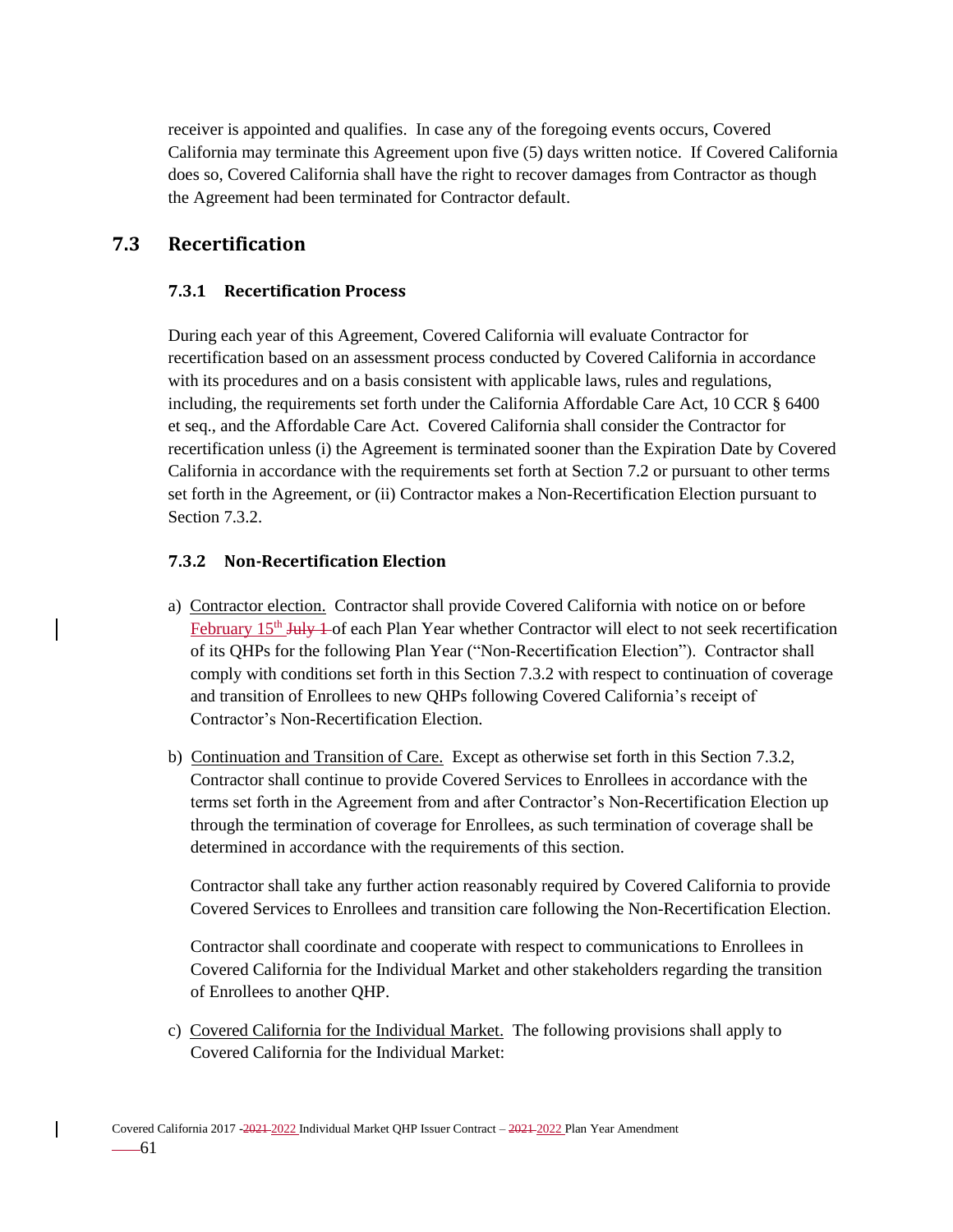- i. Following Covered California's receipt of the Non-Recertification Election, Contractor must continue to participate in the enrollment and eligibility assignment process, and may be assigned new Enrollees through the end of the calendar year;
- ii. Contractor will provide coverage for Enrollees assigned to Contractor until the earlier of (i) the end of the calendar year, or (ii) the Enrollee's transition to another QHP during a Special Enrollment Period.

# **7.4 Decertification**

Notwithstanding any other language set forth in this Section 7.4, the Agreement shall expire on the Expiration Date set forth in Section 7.1 in the event that Covered California elects to decertify Contractor's QHP based on Covered California's evaluation of Contractor's QHP during the recertification process that shall be conducted by Covered California pursuant to Section 7.2.

### **7.5 Effect of Termination**

- a) This Agreement shall terminate on the Expiration Date unless otherwise terminated earlier in accordance with the provisions set forth in this Agreement.
- b) Contractor's QHPs shall be deemed decertified and shall cease to operate as QHPs as defined at 10 CCR § 6410 immediately upon termination or expiration of this Agreement in the event uninterrupted continuation of agreement between Covered California and Contractor is not achieved pursuant to either: (i) an extension of the term of the Agreement based upon the mutual agreement of the parties that is documented pursuant to a written amendment, or (ii) Contractor and Covered California enter into a new agreement that is effective immediately upon the expiration of this Agreement. There shall be no automatic renewal of this Agreement or recertification of Contractor's QHPs upon expiration of the term of this Agreement. Contractor may appeal the decertification of its QHP that will result in connection with the termination of this Agreement and such appeal shall be conducted pursuant to Covered California's process and in accordance with applicable laws, rules and regulations.
- c) All duties and obligations of Covered California and Contractor shall cease upon termination of the Agreement and the decertification of Contractor's QHPs that shall occur upon the termination of this Agreement, except as set forth below or otherwise provided in the Agreement:
	- i. Each party shall remain liable for any rights, obligations, or liabilities that have accrued or arise from activities carried on by it under this Agreement prior to the effective date of termination.
	- ii. Any information of the other party that is in the possession of the other party will be returned promptly, or upon the request of owner of such property, destroyed using reasonable measures to protect against unauthorized access to or use of the information in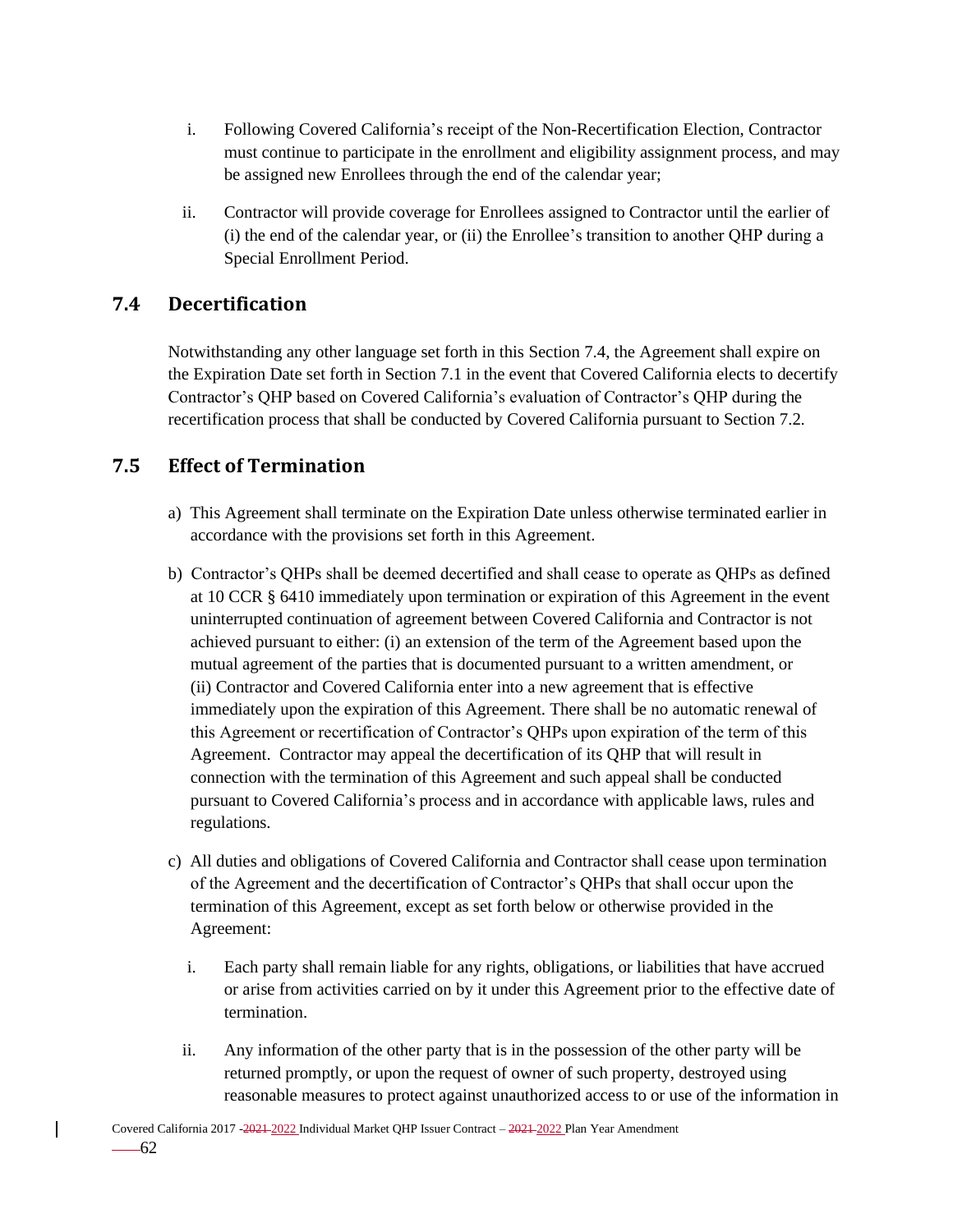connection with its destruction, following the earlier of: (i) the termination of this Agreement, (ii) receipt of a written request to return or destroy the Information Assets, or (iii) the termination of the business relationship between the parties. If both parties agree that return or destruction of information is not feasible or necessary, the receiving party will continue to extend the protections outlined in this Agreement to all assets in its possession and will limit further use of that information to those purposes that make the return or destruction of the information or assets. Covered California reserves the right to inspect the storage, processes, and destruction of any Information Assets provided under this Agreement.

- d) Contractor shall comply with the requirements set forth at Section 7.3.2 in the event that Contractor makes a Non-Recertification Election.
- e) Contractor shall cooperate fully to effect an orderly transfer of Covered Services to another QHP during (i) any notice period set forth at Sections 7.2.3, 7.2.5, or 7.3.2, and (ii) if requested by Covered California to facilitate the transition of care or otherwise required under Section 7.6, following the termination of this Agreement. Such cooperation shall include the following:
	- i. Upon termination, Contractor, if offering a HMO, shall complete the processing of all claims for benefit payments under the QHP for Covered Services other than Capitated Services, and if offering a PPO, shall complete the processing of all medical claims for benefit payments under Contractor's QHP for Covered Services rendered on or before the termination date.
	- ii. Contractor will provide communications developed or otherwise approved by Covered California to communicate new QHP information to Enrollees in accordance with a timeline to be established by Covered California.
- iii. In order to ensure the proper transition of Services provided prior to, and subsequent to, termination, Contractor will forward to any new QHP Issuer the electronic and direct paper claims that are received by Contractor, but which relate to Services provided by new contractor. Any such information shall be subject to compliance with applicable laws, rules and regulations and shall be sent at such time periods and in the manner requested by Covered California for a period of up to three (3) months following the termination date.
- iv. Contractor shall provide customer service to support the processing of claims for Covered Services rendered on or before the termination date for a period of two (2) months or such other longer period reasonably requested by Covered California at a cost to be mutually agreed upon per Enrollee.
- v. If so instructed by Covered California in the termination notice, Contractor shall promptly discontinue the provision of Services requested by Covered California to be discontinued as of the date requested by Covered California.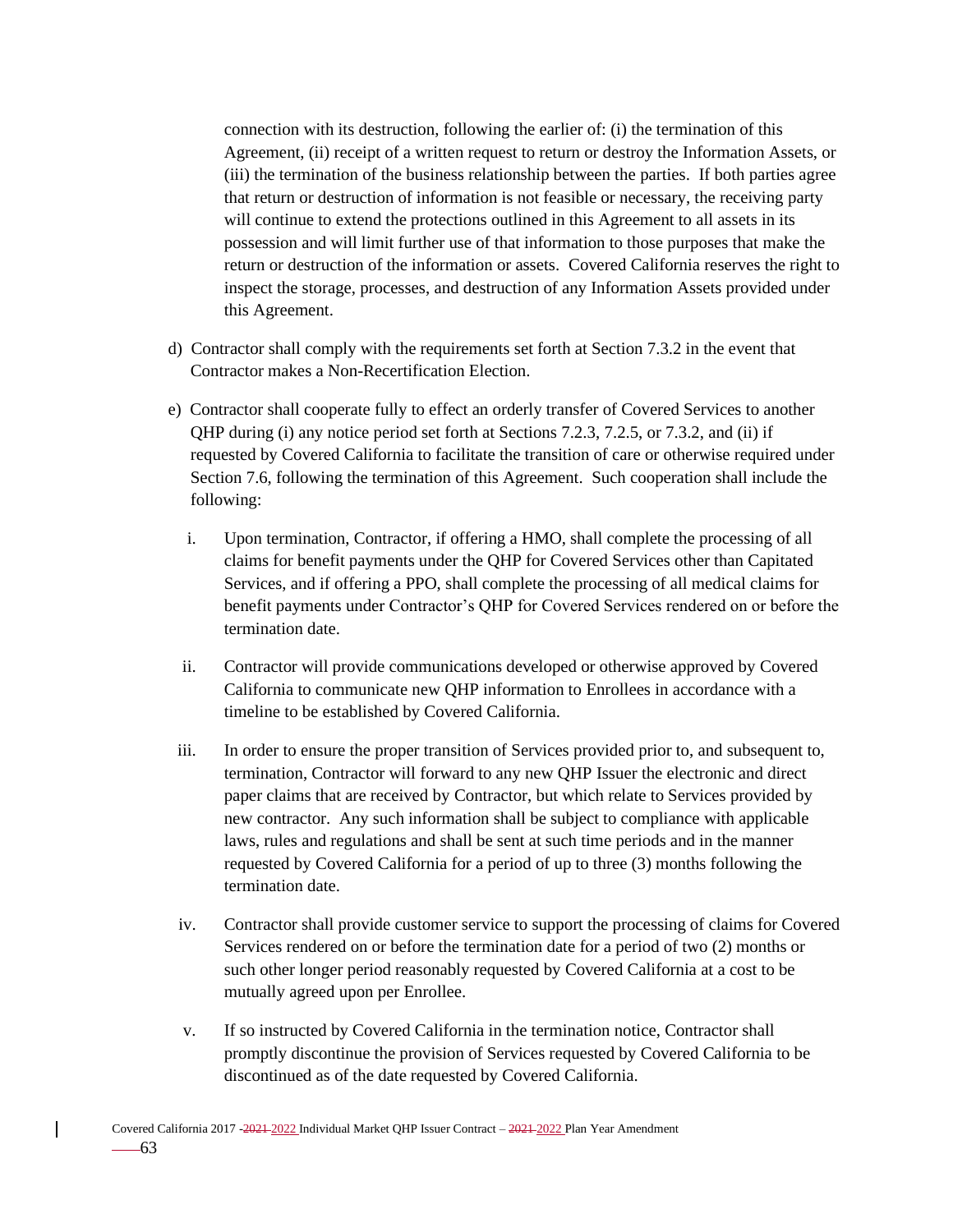- vi. Contractor will perform reasonable and necessary acts requested by Covered California and as required under applicable laws, rules, regulations, consistent with industry standards to facilitate transfer of Covered Services herewith to a succeeding Contractor. Contractor shall comply with requirements reasonably imposed by Covered California relating to (i) the discontinuation of new enrollment or re-enrollment in Contractor's QHP, (ii) the transfer of Enrollee coverages to another QHP prior to the commencement date, (iii) the expiration of existing quotes, and (iv) such other protocols that may reasonably be established by Covered California.
- vii. Contractor will reasonably cooperate with Covered California and any successor QHP Issuer in good faith with respect to taking such actions that are reasonably determined to be the best interest of the QHP Issuer, and Enrollees.
- f) Contractor shall cooperate with Covered California's conduct of an accounting of amounts paid or payable and Enrollees enrolled during the month in which termination is effective in order to assure an appropriate determination of premiums earned by and payable to Contractor for Services rendered prior to the date of termination, which shall be accomplished as follows:
	- 1) Mid-Month Termination: For a termination of this Agreement that occurs during the middle of any month, the premium for that month shall be apportioned on a pro rata basis. Contractor shall be entitled to premiums from Enrollees for the period of time prior to the date of termination and Enrollees shall be entitled to a refund of the balance of the month. Contractor shall follow the methodology specified in 10 CCR § 6500 (i) for the refund of any excess premiums paid.

The same methodology shall apply to proration of APTC and CSR amounts for a coverage lasting less than one month.

- 2) Responsibility to Complete Contractual Obligations: Contractor is responsible for completing submission and corrections to Encounter Data for Covered Services received by Enrollees during the period of the Agreement. Contractor is responsible for submitting any outstanding financial or other reports required for Covered Services rendered or Claims paid during the term of the Agreement.
- g) Contractor shall (i) provide such other information to Covered California, Enrollees and/or the succeeding QHP Issuer, and/or (ii) take any such further action as is required to effect an orderly transition of Enrollees to another QHP in accordance with requirements set forth under this Agreement and/or necessary to the continuity and transition of care in accordance with applicable laws, rules, and regulations.

# **7.6 Coverage Following Termination and Decertification**

a) Upon the termination of the Agreement or decertification of one or more of Contractor's QHPs, Contractor shall cooperate fully with Covered California in order to effect an orderly transition of Enrollees to another QHP as directed by Covered California. This cooperation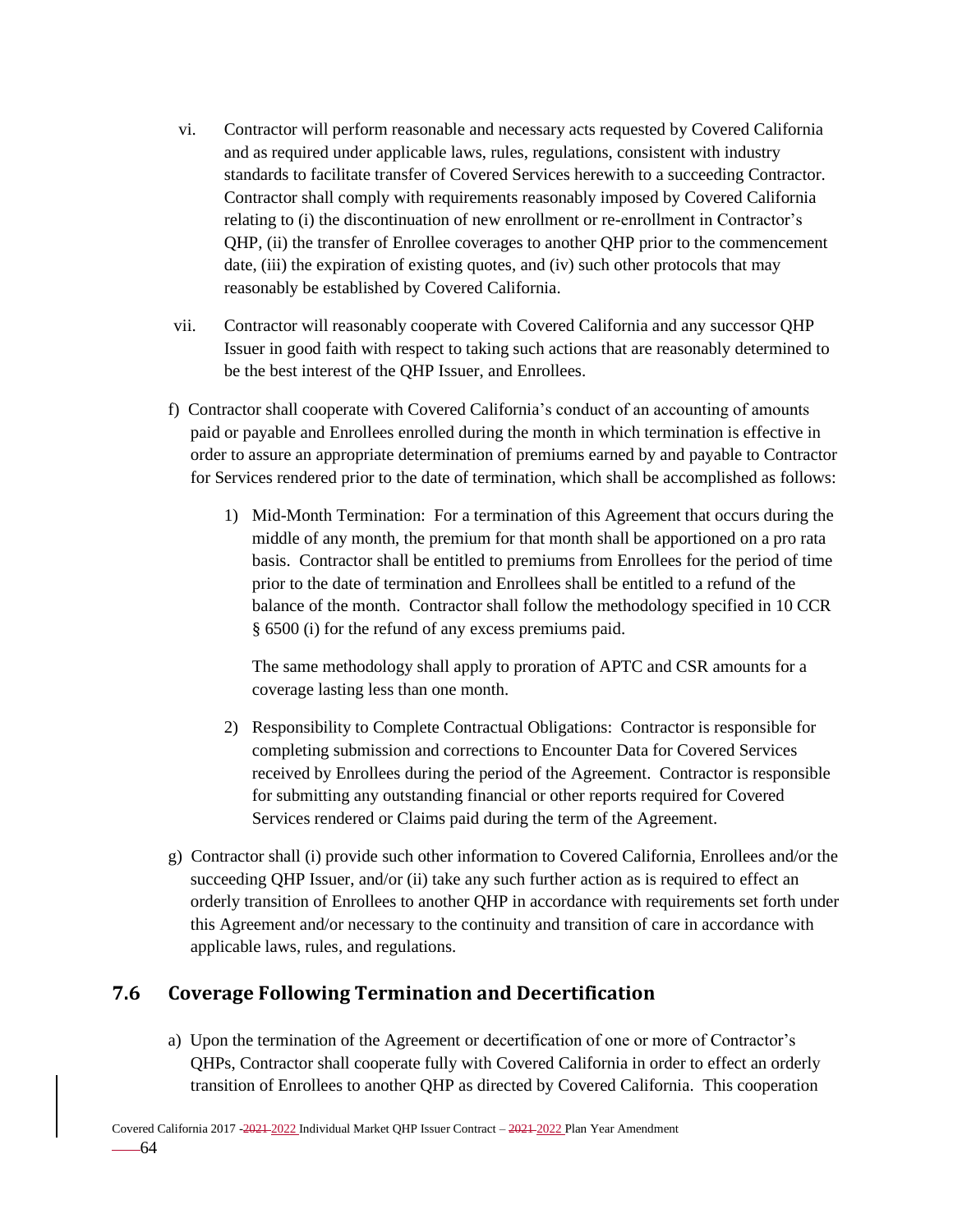shall include: (i) attending post-termination meetings, (ii) providing or arranging for the provision of Covered Services as may be deemed necessary by Participating Providers to assure the appropriate continuity of care, and (iii) communicating with affected Enrollees in cooperation with Covered California and the succeeding contractor as applicable, as reasonably requested by Covered California.

- b) In the event the termination or expiration of the Agreement requires the transfer of some or all Enrollees into any other health plan, the terms of coverage under Contractor's QHP shall not be carried over to the replacement QHP, but rather the transferred Enrollees shall be entitled only to the extent of coverage offered through the replacement QHP as of the effective date of transfer to the new QHP.
- c) Notwithstanding the foregoing, the coverage of Enrollee under Contractor's QHP may be extended to the extent that an Enrollee qualifies for an extension of benefits including, those to effect the continuity of care required due to hospitalization or disability. For purposes of this Agreement, "disability" means that the Enrollee has been certified as being totally disabled by the Enrollee's treating physician, and the certification is approved by Contractor. Such certification must be submitted for approval within thirty (30) days from the date coverage is terminated. Recertification of Enrollee's disability status must be furnished by the treating Provider not less frequently than at sixty (60) ealendar day intervals during the period that the extension of benefits is in effect. The extension of benefits shall be solely in connection with the condition causing total disability. This extension, which is contingent upon payment of the applicable premiums, shall be provided for the shortest of the following periods:
	- i. Until total disability ceases;
	- ii. For a maximum period of twelve (12) months after the date of termination, subject to plan maximums;
- iii. Until the Enrollee's enrollment in a replacement plan; or
- iv. Recertification.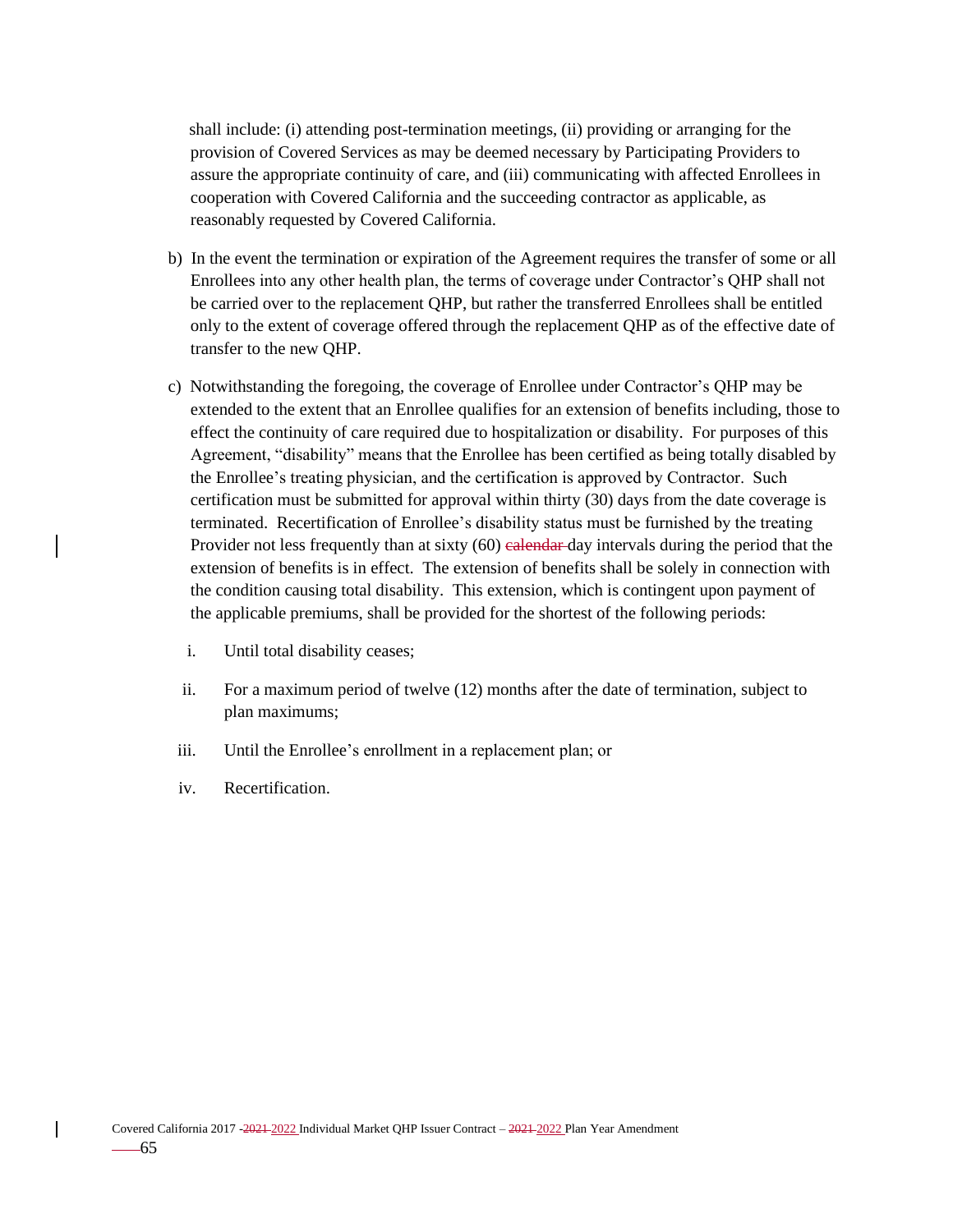## **ARTICLE 8 –INSURANCE AND INDEMNIFICATION**

### **8.1 Contractor Insurance**

#### **8.1.1 Required Coverage**

- a) Without limiting Covered California's right to obtain indemnification or other forms of remedies or relief from Contractor or other third-parties, Contractor shall, at its sole cost and expense, obtain, and during the term of this Agreement, maintain in full force and effect, the insurance coverage described in this section and as otherwise required by law, including, without limitation, coverage required to be provided and documented pursuant to § 1351 (o) of the Health and Safety Code and relating to insurance coverage or self-insurance: (i) to respond to claims for damages arising out of the furnishing of Covered Services, (ii) to protect against losses of facilities where required by the director, and (iii) to protect against workers' compensation claims arising out of work-related injuries that might be brought by the employees and staff of Contractor. All insurance shall be adequate to provide coverage against losses and liabilities attributable to the acts or omissions of Contractor in performance of this Agreement and to otherwise protect and maintain the resources necessary to fulfill Contractor's obligations under this Agreement. The minimum acceptable limits shall be as indicated below:
	- i. Commercial general liability or equivalent self-insurance covering the risks of bodily injury (including death), property damage, and personal injury, including coverage for contractual liability, with a limit of not less than \$1 million per occurrence/\$2 million general aggregate;
	- ii. Comprehensive business automobile liability (owned, hired, or non-owned vehicles used by Contractor in connection with performance of its obligations under this Agreement) covering the risks of bodily injury (including death) and property damage, including coverage for contractual liability, with a limit of not less than \$1 million per accident;
- iii. Employers liability insurance covering the risks of Contractor's employees and employees' bodily injury by accident or disease with limits of not less than \$1 million per accident for bodily injury by accident, and \$1 million per employee for bodily injury by disease, and \$1 million disease policy limit;
- iv. Umbrella policy providing excess limits over the primary general liability, automobile liability, and employer's liability policies in an amount not less than \$10 million per occurrence and in the aggregate;
- v. Crime coverage at such levels consistent with industry standards and reasonably determined by Contractor to cover occurrences falling in the following categories: computer and funds transfer fraud; forgery; money and securities; and employee theft; and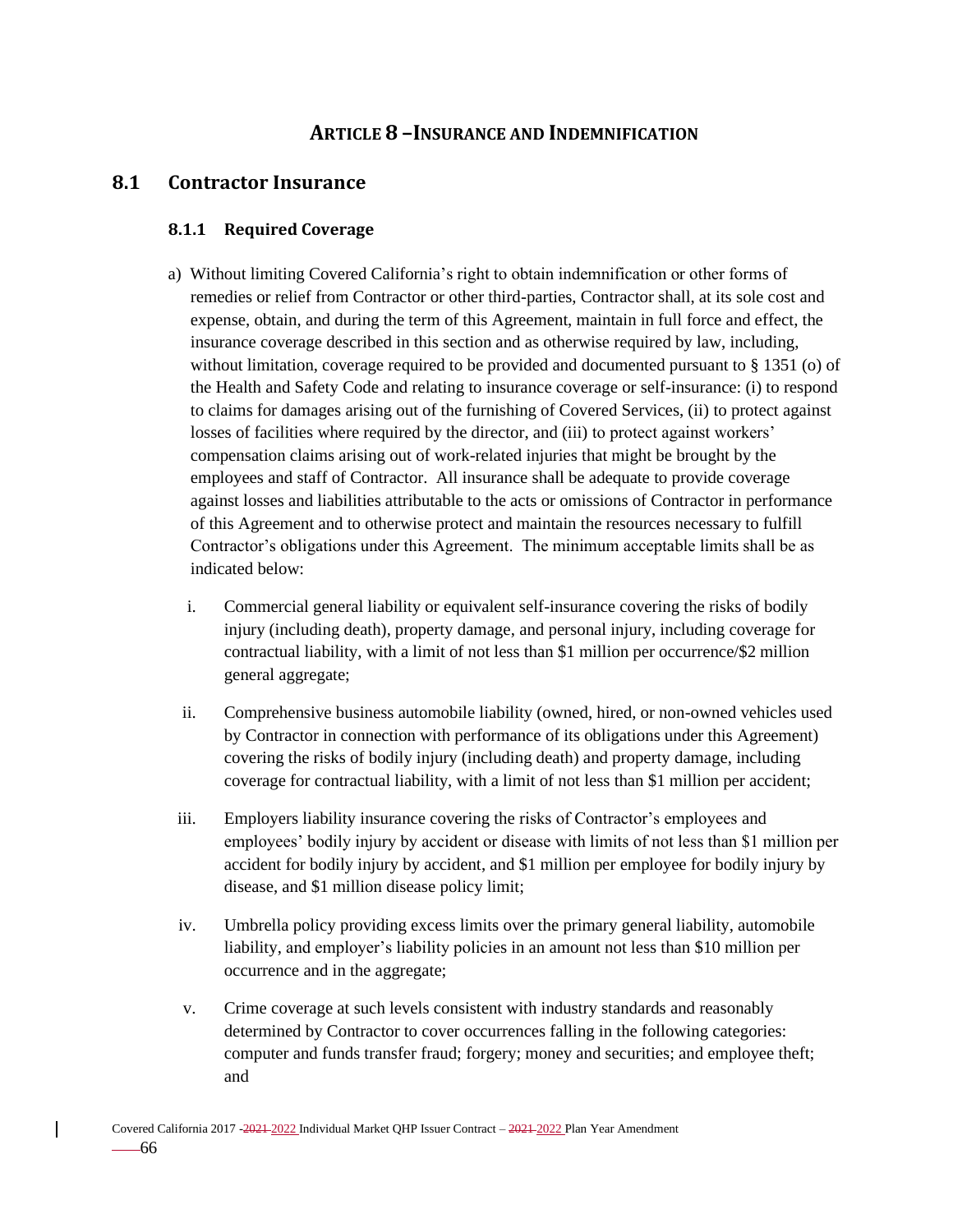vi. Professional liability or errors and omissions with coverage of not less than \$1 million per claim/\$2 million general aggregate.

### **8.1.2 Workers' Compensation**

Contractor shall, in full compliance with State law, provide or purchase, at its sole cost and expense, statutory California's workers' compensation coverage which shall remain in full force and effect during the term of this Agreement.

#### **8.1.3 Subcontractor Coverage**

Contractor shall require all subcontractors that may be authorized to provide Services on behalf of Contractor or otherwise under this Agreement to maintain insurance commensurate with the nature of such subcontractors' work and all coverage for subcontractors shall be subject to all the requirements set forth in this Agreement and applicable laws, rules and regulations. Failure of subcontractor(s) to comply with insurance requirements does not limit Contractor's liability or responsibility.

### **8.1.4 Continuation of Required Coverage**

For professional liability and errors and omissions coverage and crime coverage, Contractor shall continue such coverage beyond the expiration or termination of this Agreement. In the event Contractor procures a claim made policy as distinguished from an occurrence policy, Contractor shall procure and maintain prior to termination of such insurance, continuing extended reporting coverage for the maximum terms provided in the policy so as to cover any incidents arising during the term of this Agreement. Contractor shall arrange for continuous insurance coverage throughout the term of this Agreement.

### **8.1.5 Premium Payments and Disclosure**

Premium on all insurance policies shall be paid by Contractor or its subcontractors. Contractor shall provide thirty (30) days' notice of cancellation to Covered California. Contractor shall furnish to Covered California copies of certificates of all required insurance prior to the Execution Date, and copies of renewal certificates of all required insurance within thirty (30) days after the renewal date. Covered California reserves the right to review the insurance requirements contained herein to ensure that there is appropriate coverage that is in accordance with this Agreement. Covered California is to be notified by Contractor promptly if any aggregate insurance limit is exceeded. In such event, Contractor must purchase additional coverage to meet these requirements.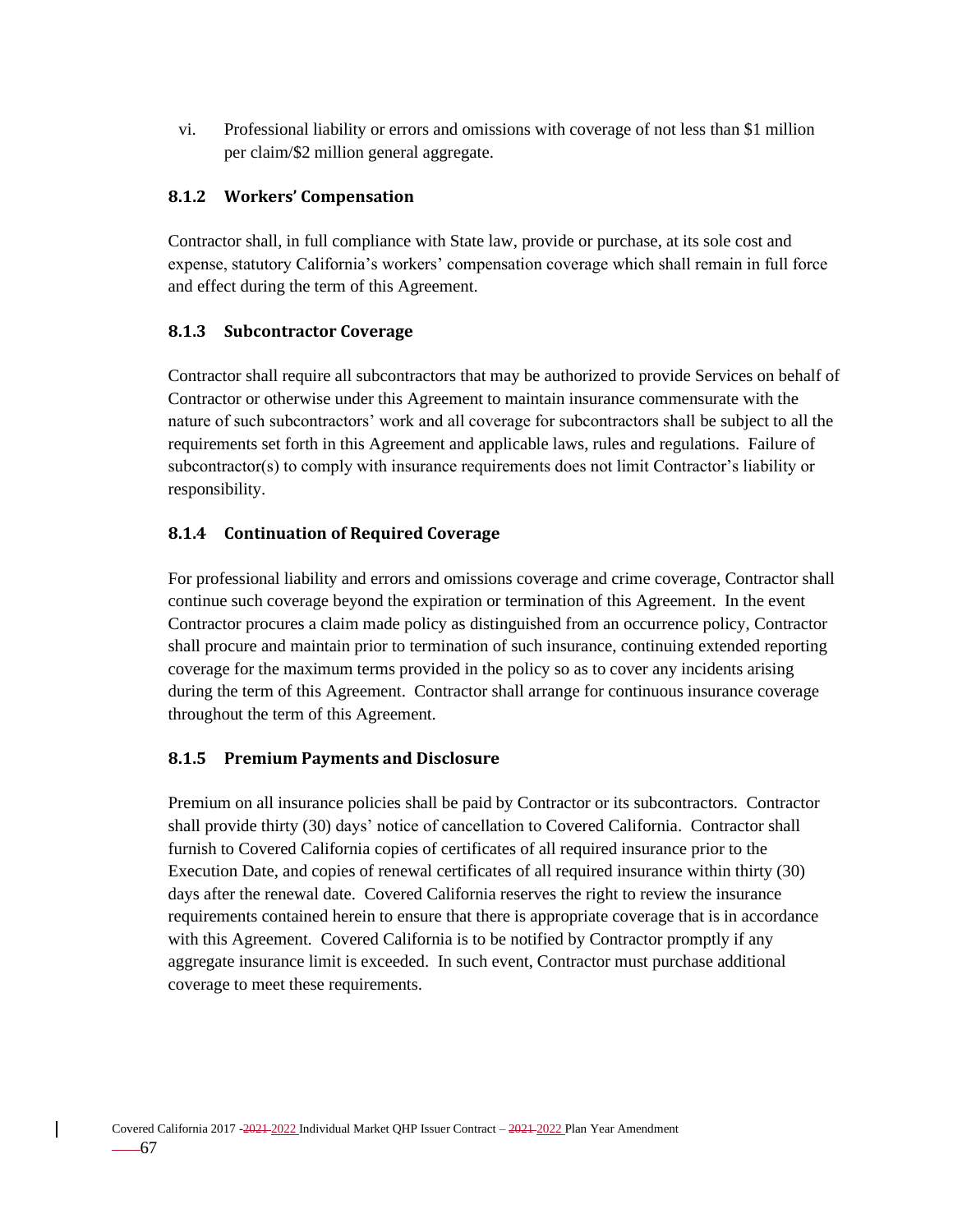## **8.2 Indemnification**

Contractor shall indemnify, defend, and hold harmless Covered California, the State, and all of the officers, trustees, Agents, and Employees of the foregoing, from and against any and all demands, claims, actions, losses, costs, liabilities, damages or deficiencies, including interest, penalties and attorneys' fees, related to any of the following:

- a) Arise out of or are due to a breach by Contractor of any of its representations, warranties, covenants or other obligations contained in this Agreement; or
- b) Are caused by or resulting from Contractor's acts or omissions constituting bad faith, willful misfeasance, negligence, or reckless disregard of its duties under this Agreement or applicable laws, rules, and regulations; or
- c) Accrue or result to any of Contractor's subcontractors, material men, laborers, or any other person, firm, or entity furnishing or supplying services, material, or supplies in connection with the performance of this Agreement.

The obligation to provide indemnification under this Agreement shall be contingent upon Covered California:

- a) Providing Contractor with reasonable written notice of any claim for which indemnification is sought;
- b) Allowing Contractor to control the defense and settlement of such claim; provided, however, that the Contractor consults with Covered California regarding the defense of the claim and any possible settlements and agrees not to enter into any settlement or compromise of any claim or action in a manner that admits fault or imposes any restrictions or obligations on Covered California without Covered California's prior written consent, which will not be unreasonably withheld; and,
- c) Cooperating fully with the Contractor in connection with such defense and settlement. Indemnification under this section is limited as described herein.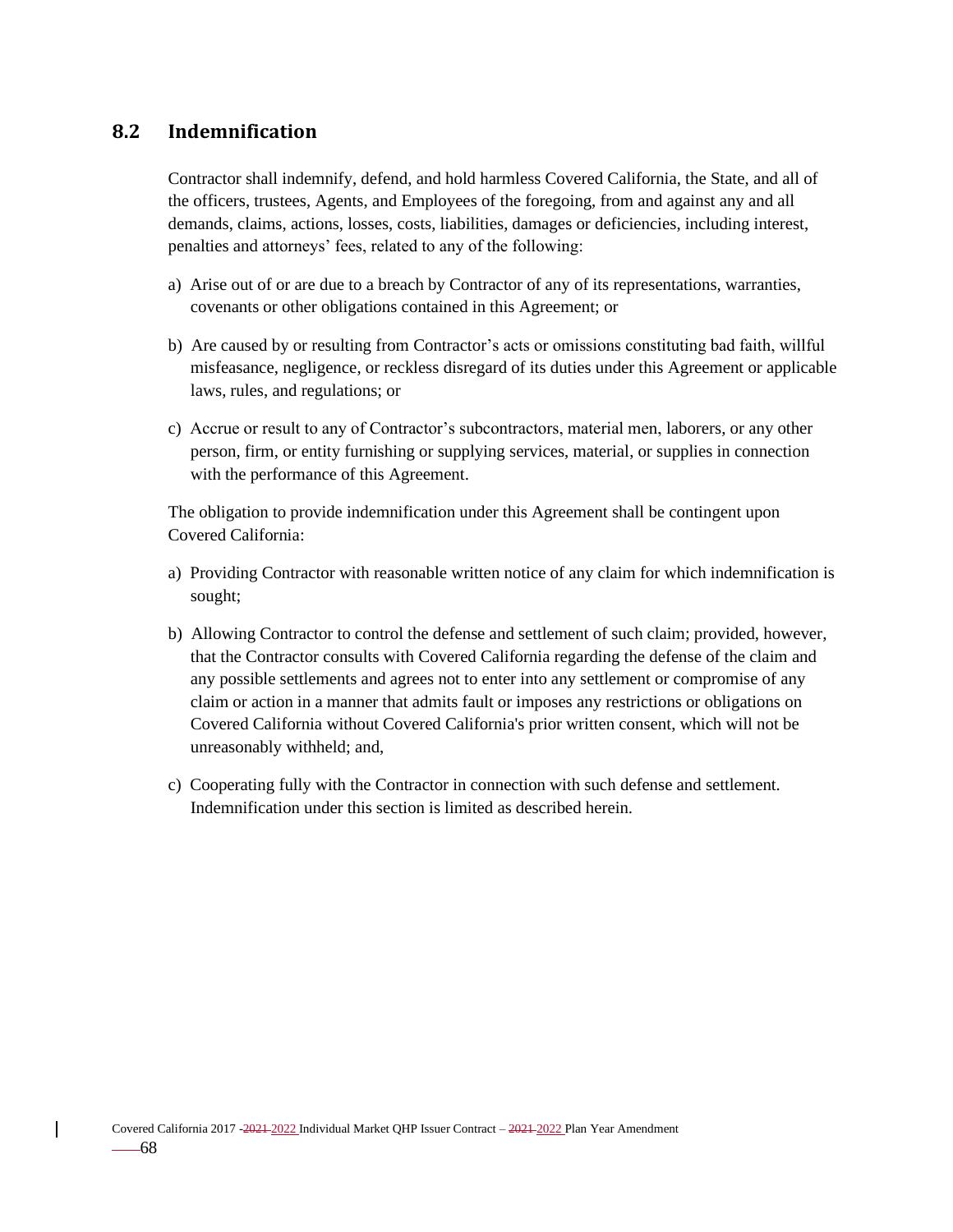# **ARTICLE 9 – PRIVACY AND SECURITY**

# **9.1 Privacy and Security Requirements for Personally Identifiable Data**

- a) HIPAA Requirements. Contractor agrees to comply with applicable provisions of the Health Insurance Portability and Accountability Act of 1996 ("HIPAA"), including the Administrative Simplification Provisions of HIPAA, as codified at 42 U.S.C. § 1320d et seq., the Health Information Technology for Economic and Clinical Health Act of 2009 ("HITECH"), and any current and future regulations promulgated under HITECH or HIPAA, all as amended from time to time and collectively referred to herein as the "HIPAA Requirements". Contractor agrees not to use or further disclose any Protected Health Information, other than as permitted or required by the HIPAA Requirements and the terms of this Agreement.
- b) Covered California Requirements. With respect to Contractor Covered California Functions, Contractor agrees to comply with following privacy and security requirements and standards applicable to Personally Identifiable Information which have been established and implemented by Covered California in accordance with the requirements of 45 C.F.R. Part 155 (collectively, "Covered California Requirements"):
	- i. Uses and Disclosures. Pursuant to the terms of this Agreement, Contractor may receive from Covered California Protected Health Information and/or Personally Identifiable Information in connection with Contractor Covered California Functions that is protected under applicable Federal and State laws and regulations. Contractor shall not use or disclose such Protected Health Information or Personally Identifiable Information obtained in connection with Contractor Covered California Functions other than as is expressly permitted under Covered California Requirements and only to the extent necessary to perform the functions called for within this Agreement.
	- ii. Fair Information Practices. Contractor shall implement reasonable and appropriate fair information practices to ensure:
		- 1. Individual Access. Contractor shall provide access to, and permit inspection and copying of Protected Health Information and Personally Identifiable Information in either an electronic or hard copy format as specified by the individual and as required by law, within thirty (30) days of such request from the individual. If the Contractor denies access, in whole or in part, the Contractor must provide a written denial within the time limits for providing access, which includes the basis for the denial and a statement of the individual's review rights, if applicable. In the event any individual requests access to Protected Health Information or Personally Identifiable Information maintained by Covered California or another health plan directly from Contractor, Contractor shall within five (5) days forward such request to Covered California and the relevant health plan as needed.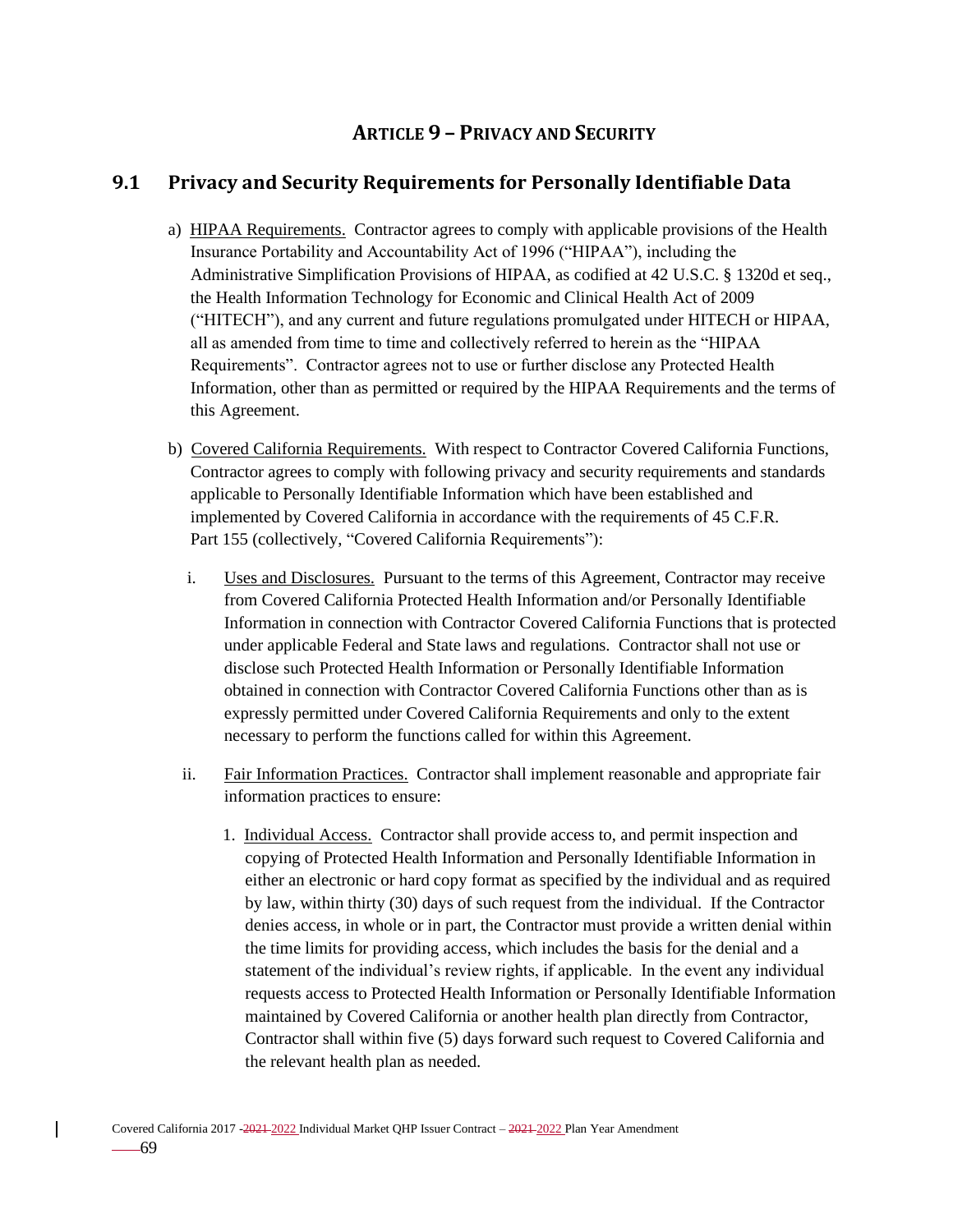- 2. Amendment. Contractor shall provide an individual with the right to request an amendment of inaccurate Protected Health Information and Personally Identifiable Information. Contractor shall respond to such individual within sixty (60) days of such a request either by making the correction and informing the individual of such correction or notifying the individual in writing that the request was denied, which notice shall provide an explanation for the denial and explain that the individual may submit a statement of disagreement with the denial.
- 3. Openness and Transparency. Contractor shall make available to individuals applicable policies, procedures, and technologies that directly affect such individuals and/or their Protected Health Information and Personally Identifiable Information.
- 4. Choice. Contractor shall provide individuals with a reasonable opportunity and capability to make informed decisions about the collection, use, and disclosure of their Protected Health Information and Personally Identifiable Information.
- 5. Limitations. Contractor represents and warrants that all Protected Health Information and Personally Identifiable Information shall be collected, used, and/or disclosed under this Agreement only to the extent necessary to accomplish a specified purpose under the terms of this Agreement or as permitted by Covered California Requirements and never to discriminate inappropriately.
- 6. Data Integrity. Contractor shall implement policies and procedures reasonably intended to ensure that Protected Health Information and Personally Identifiable Information in its possession is complete, accurate, and current, to the extent necessary for the Contractor's intended purposes, and has not been altered or destroyed in an unauthorized manner.
- 7. Safeguards. Contractor shall have in place administrative, physical, and technical safeguards that reasonably and appropriately protect the confidentiality, integrity, and availability of the Protected Health Information and Personally Identifiable Information that it creates, receives, maintains, or transmits pursuant to the Agreement and to prevent the use or disclosure of Protected Health Information and/or Personally Identifiable Information other than as provided for in this Agreement, or as required by law. In furtherance of compliance with such requirements, Contractor shall:
	- a. Encrypt all Protected Health Information and/or Personally Identifiable Information that is in motion or at rest, including but not limited to data on portable media devices, using commercially reasonable means, consistent with applicable Federal and State laws, regulations and agency guidance, including but not limited to the U.S. Department of Health and Human Services Guidance Specifying the Technologies and Methodologies That Render Protected Health Information Unusable, Unreadable, or Indecipherable to Unauthorized Individuals for Purposes of the Breach Notification Requirements or issued by the National Institute for Standards and Technology ("NIST") concerning the protection of identifiable data such as Protected Health Information and/or Personally Identifiable Information.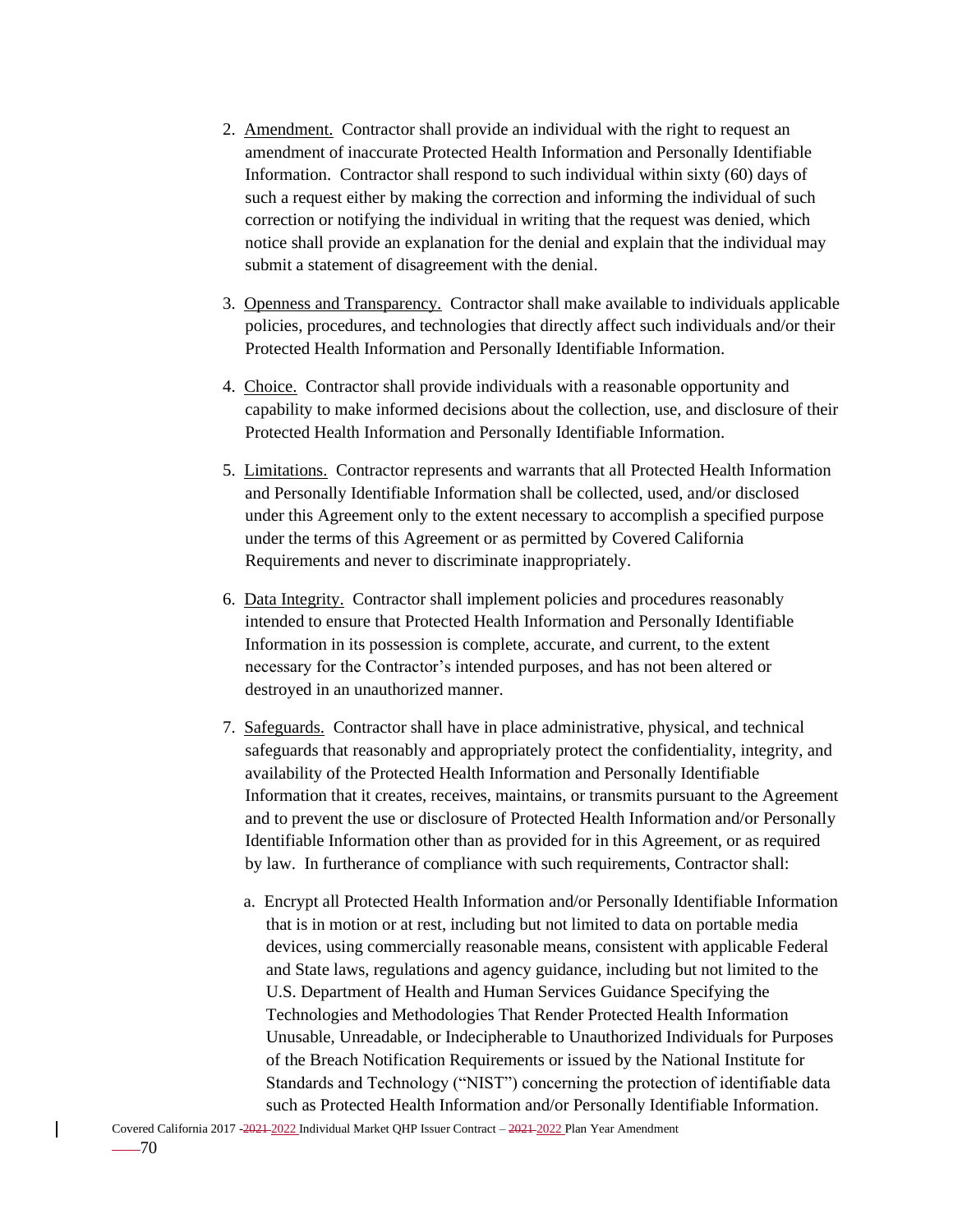Data centers shall be encrypted or shall otherwise comply with industry data security best practices;

- b. Implement a contingency plan for responding to emergencies and/or disruptions to business that in any way affect the use, access, disclosure, or other handling of Protected Health Information and/or Personally Identifiable Information;
- c. Maintain and exercise a plan to respond to internal and external security threats and violations;
- d. Maintain an incident response plan;
- e. Maintain technology policies and procedures that provide reasonable safeguards for the protection of Protected Health Information and Personally Identifiable Information stored, maintained, or accessed on hardware and software utilized by Contractor and its subcontractors and Agents;
- f. Mitigate to the extent practicable, any harmful effect that is known to Contractor of any Security Incident related to Protected Health Information and/or Personally Identifiable Information or of any use or disclosure of Protected Health Information and/or Personally Identifiable Information by Contractor or its subcontractors or Agents in violation of the requirements of this Agreement or applicable privacy and security laws and regulations and agency guidance;
- g. Ensure that each individual user, including any employees, sub-contractors, agents or other such individuals, of any Covered California computer system through which Protected Health Information and/or Personally-Identifiable Information is accessed be assigned and maintain his or her own unique user-id and password. Contractor shall immediately notify Covered California via e-mail through an email address provided by Covered California once any such employees, subcontractors, agents or other such individuals are no longer employed or retained by Contractor. Contractor shall likewise cooperate in good faith to ensure the accounts of any such individuals are de-activated to prevent unauthorized access to Protected Health Information and/or Personally-Identifiable Information through any such Covered California computer system; and
- h. Destroy Protected Health Information and Personally Identifiable Information in a manner consistent with applicable State and Federal laws, regulations, and agency guidance on the destruction of Protected Health Information and Personally Identifiable Information, including but not limited to NIST special publication 800-88 "Guidelines for Media Sanitization; and
- i. Comply with all applicable Covered California policies within Section 9.2. Protection of Information Assets, including, but not limited to, executing nondisclosure agreements and other documents required by such policies. Contractor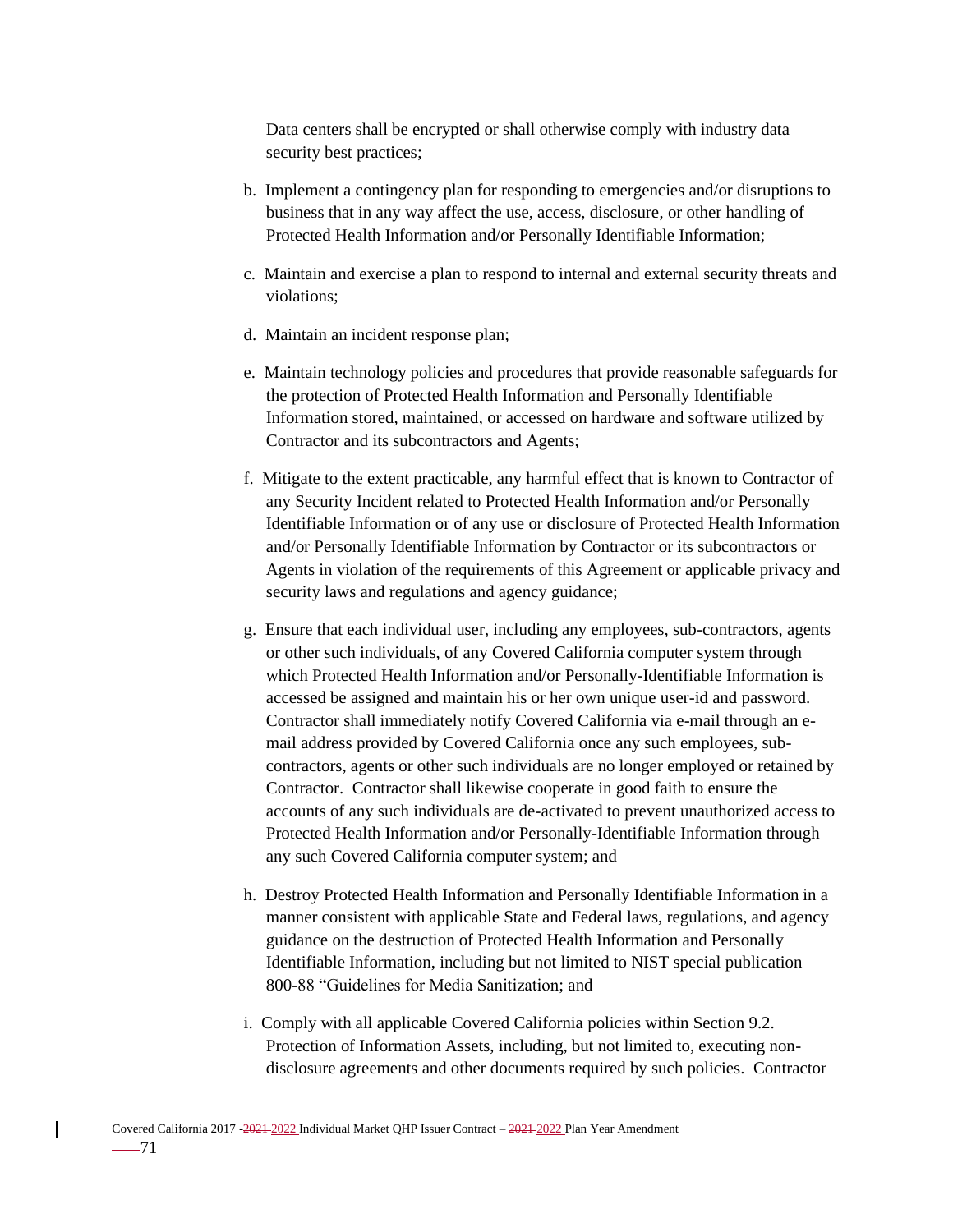shall also require any subcontractors and Agents to comply with all such Covered California policies.

- c) California Requirements. With respect to all provisions of information under this Agreement, Contractor agrees to comply with all applicable California state health information privacy and security laws applicable to Personally Identifiable Information, including but not limited to the confidentiality of the Medical Information Act, the California Insurance Information and Privacy Protection Act, and the Information Practices Act, all collectively referred to as "California Requirements."
- d) Interpretation. Notwithstanding any other provisions in this section, to the extent a conflict arises between the permissibility of a use or disclosure of Protected Health Information or Personally Identifiable Information under the HIPAA Requirements, Covered California Requirements, or California Requirements with respect to Contractor Covered California Functions, the applicable requirements imposing the more stringent privacy and security standards to such uses and disclosures shall apply. In addition, any ambiguity in this Agreement regarding the privacy and security of Protected Health Information and/or Personally Identifiable Information shall be resolved to permit Covered California and Contractor to comply with the most stringent of the applicable privacy and security laws or regulations.

#### e) Breach Notification.

- i. Contractor shall report to Covered California any Breach or Security Incident reasonably calculated to result in the Breach of PII or PHI created or received in connection with Contractor Covered California Functions in accordance with the provisions set forth herein. For purposes of this Paragraph (e), a "Breach" shall, in accordance with the HIPAA Breach Notification Rule, mean the impermissible use or disclosure of PII or PHI within Contractor's custody or control which is reasonably calculated to compromise the security or privacy of any such PII or PHI [45 CFR § 164.400-414]. For purposes of this Paragraph (e), a "Security Incident" shall, in accordance with the HIPAA Security Rule, mean the attempted or successful unauthorized access, use, disclosure, modification, or destruction of information or the interference with system operations in an information system [45 CFR § 164.304].
- ii. Contractor shall, without unreasonable delay, but no later than within three (3) business days after Contractor's discovery of a Breach or Security Incident reasonably calculated to result in a Breach of PII or PHI subject to this agreement, submit an initial report regarding any such Breach or Security Incident to Covered California. Reports shall be made on a form made available to Contractor by Covered California.
- iii. Contractor shall cooperate with Covered California in investigating any such Breach or Security Incident and in meeting Covered California's obligations, if any, under applicable State and Federal security breach notification laws, regulatory obligations, or agency requirements. If the cause of the Breach or Security Incident is attributable to Contractor or its Agents or subcontractors, Contractor shall be responsible for Breach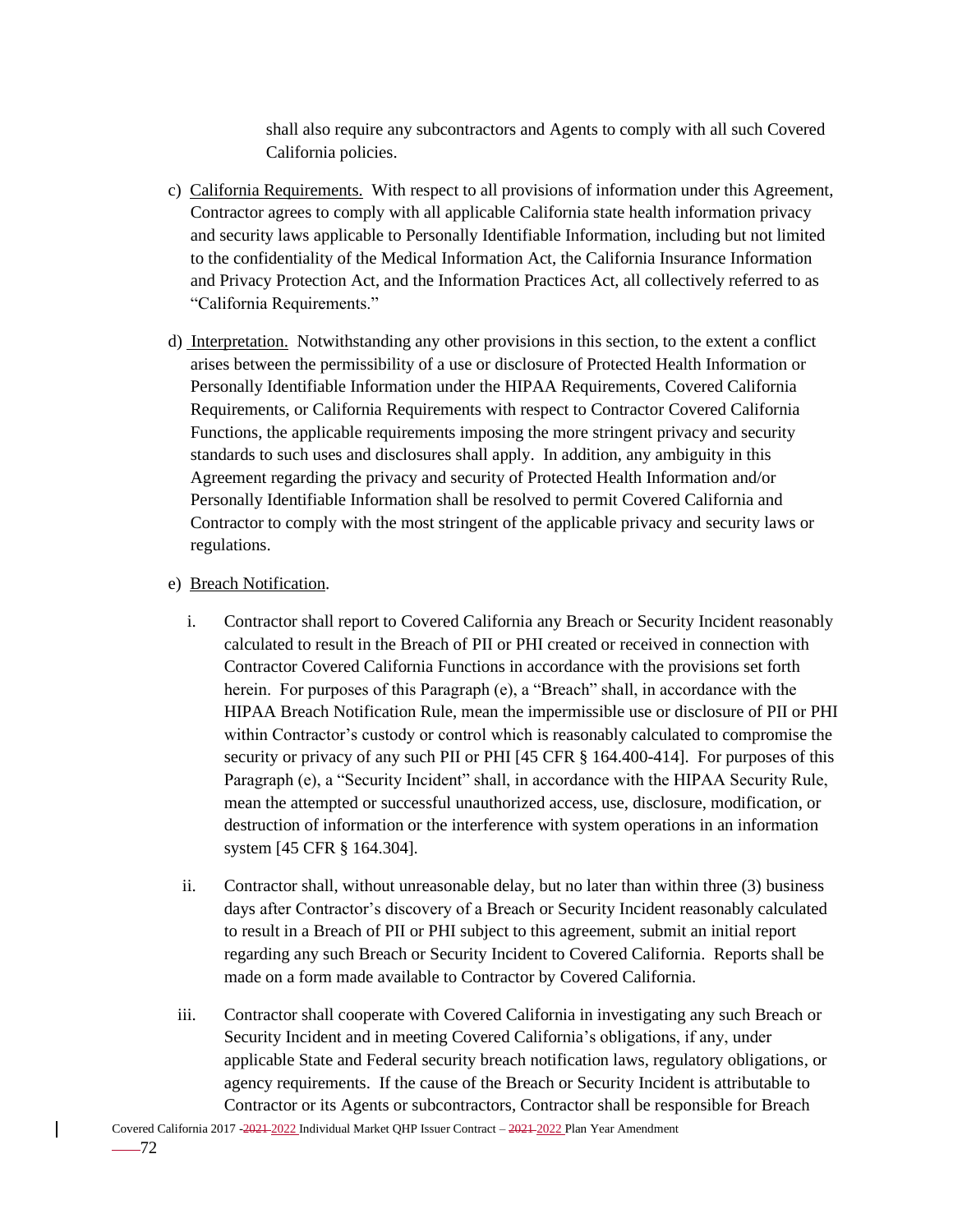notifications and reporting as required under applicable Federal and State laws, regulations, and agency guidance. Such notification(s) and required reporting shall be done in cooperation with Covered California.

- iv. To the extent possible, Contractor's initial report shall include: (a) the names of the individual(s) whose Protected Health Information and/or Personally Identifiable Information has been, or is reasonably believed by Contractor to have been accessed, acquired, used, or disclosed. In the event of a Security Incident, Contractor shall provide such information regarding the nature of the information system intrusion and any systems potentially compromised; (b) a brief description of what happened including the date of the incident and the date of the discovery of the incident, if known; (c) a description of the types of Protected Health Information and/or Personally Identifiable Information that were involved in the incident, as applicable; (d) a brief description of what Contractor is doing or will be doing to investigate, to mitigate harm to the individual(s) and to its information systems, and to protect against recurrences; and (e) any other information that Covered California determines it needs to include in notifications to the individual(s) or relevant regulatory authorities under applicable privacy and security requirements.
- v. Within three (3) days of conducting its investigation, unless an extension is granted by Covered California, Contractor shall file a final report, which shall identify and describe the results and outcome of Contractor's above-referenced investigation and mitigation efforts. Contractor shall make all reasonable efforts to obtain the information listed above and shall provide an explanation if any information cannot be obtained. Contractor and Covered California will cooperate in developing content for any public statements.
- f) Other Obligations. The following additional obligations apply to Contractor:
	- i. Subcontractors and Agents. Contractor shall enter into an agreement with any Agent or subcontractor that will have access to Protected Health Information and/or Personally Identifiable Information that is received from, or created or received by, Contractor on behalf of Covered California or in connection with this Agreement, or any of its contracting Plans pursuant to which such Agent or subcontractor agrees to be bound by the same or more stringent restrictions, terms and conditions as those that apply to Contractor pursuant to this Agreement with respect to such Protected Health Information and Personally Identifiable Information.
	- ii. Covered California Operations. Unless otherwise agreed to by the Contractor and Covered California, Contractor shall provide patient medical and pharmaceutical information needed by Covered California to fulfill its health oversight obligations under applicable law and effectively oversee and administer the Plans.
- iii. Records and Audit. Contractor agrees to make its internal practices, books and records relating to the use and disclosure of Protected Health Information and/or Personally Identifiable Information received from Covered California, or created or received by Contractor on behalf of Covered California or in connection with this Agreement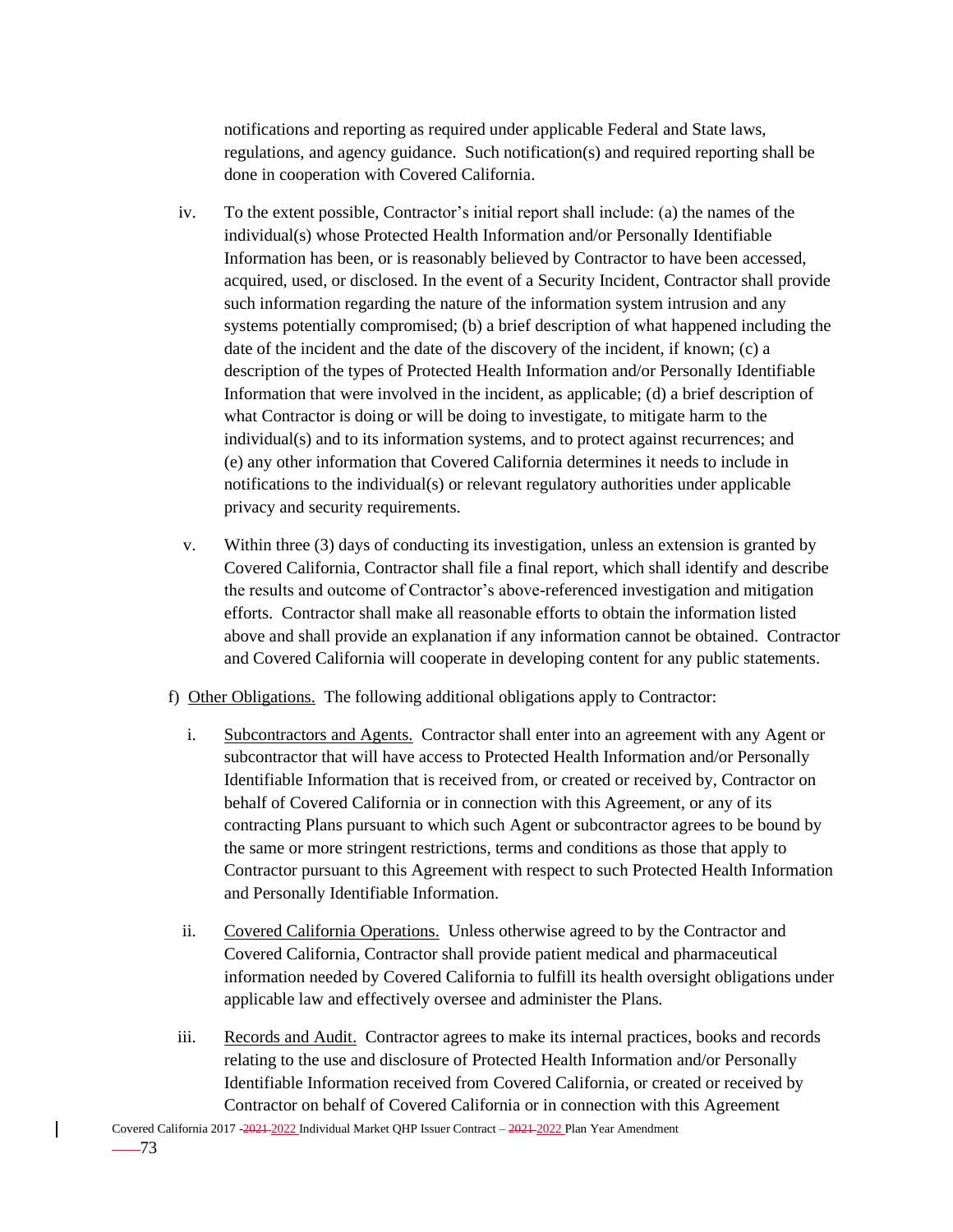available to the Secretary of the U.S. Department of Health and Human Services for purposes of determining the Contractor's and/or Covered California's compliance with HIPAA Requirements. In addition, Contractor shall provide Covered California with information concerning its safeguards described throughout this section and/or other information security practices as they pertain to the protection of Protected Health Information and Personally Identifiable Information, as Covered California may from time to time request. Failure of Contractor to complete or to respond to Covered California's request for information within the reasonable timeframe specified by Covered California shall constitute a material breach of this Agreement. In the event of a Breach or Security Incident related to Protected Health Information and/or Personally Identifiable Information or any use or disclosure of Protected Health Information and/or Personally Identifiable Information by Contractor in violation of the requirements of this Agreement, Covered California will be permitted access to Contractor's facilities in order to review policies, procedures, and controls relating solely to compliance with the terms of this Agreement.

- iv. Electronic Transactions Rule. In conducting any electronic transaction that is subject to the Electronic Transactions Rule on behalf of any Plan, Contractor agrees to comply with all applicable requirements of the Electronic Transactions Rule set forth in 45 C.F.R. Part 162. Contractor agrees to require that any Agent, including a subcontractor, of Contractor that conducts standard transactions with Protected Health Information and/or Personally Identifiable Information of the Plan comply with all applicable requirements of the Electronic Transactions Rule.
- v. Minimum Necessary. Contractor agrees to request and use only the minimum necessary type and amount of Protected Health Information required to perform its services and will comply with any regulations promulgated under the HIPAA Requirements and agency guidance concerning the minimum necessary standard pertaining to Protected Health Information. Contractor will collect, use, and disclose Personally Identifiable Information only to the extent necessary to accomplish a specified purpose under this Agreement.
- vi. Indemnification. Contractor shall indemnify, hold harmless, and defend Covered California from and against any and all costs (including mailing, labor, administrative costs, vendor charges, and any other costs Covered California determines to be reasonable), losses, penalties, fines, and liabilities arising from or due to a Breach or other non-permitted use or disclosure of Protected Health Information and/or Personally Identifiable Information by Contractor or its subcontractors or Agents, including without limitation, (1) damages resulting from any action under applicable (a) HIPAA Requirements, (b) Covered California Requirements or (c) California Requirements, and (2) the costs of Covered California actions taken to: (i) notify the affected individual(s) and other entities of and to respond to the Breach; (ii) mitigate harm to the affected individual(s); and (iii) respond to questions or requests for information about the Breach or other impermissible use or disclosure of Protected Health Information and/or Personally Identifiable Information.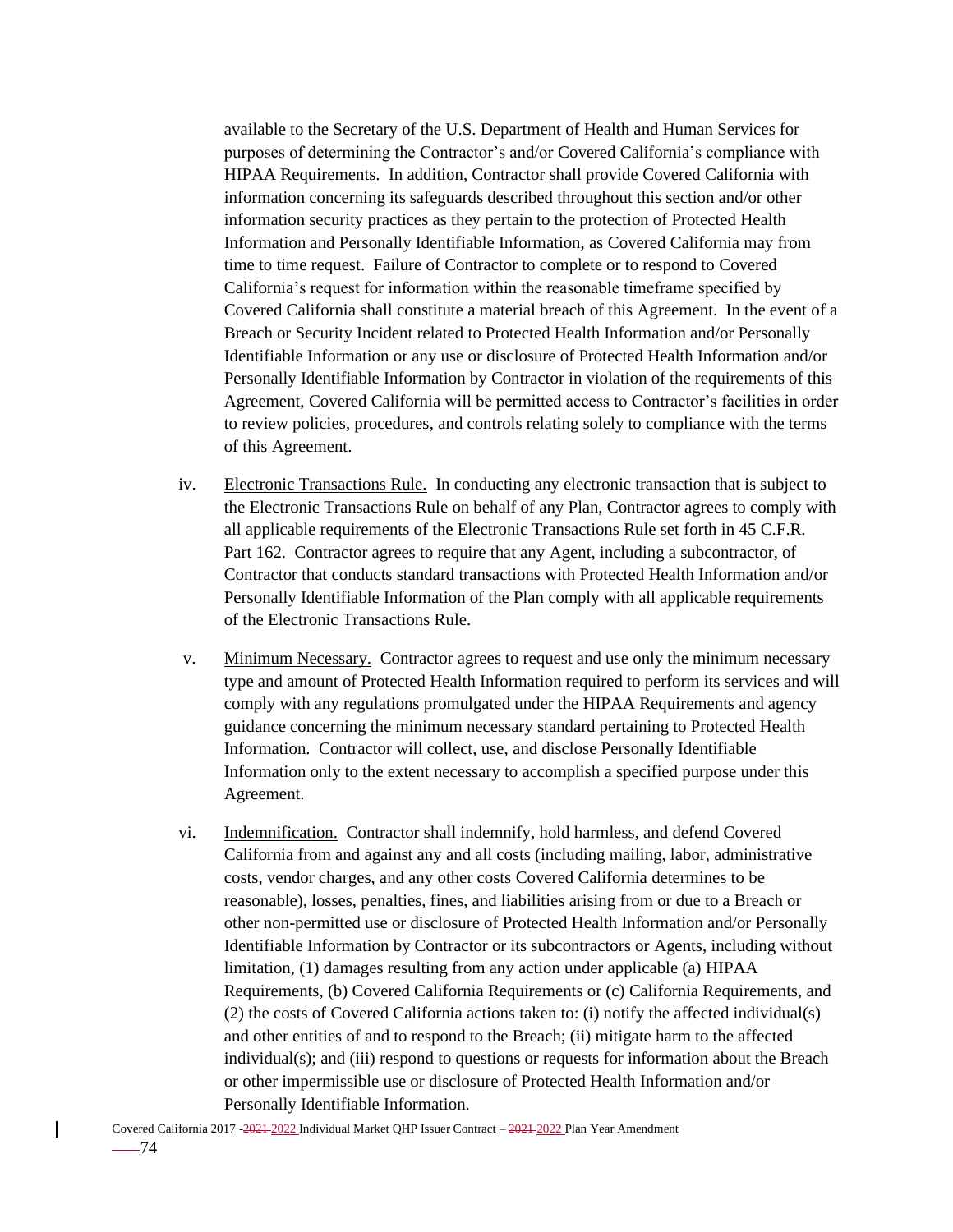- g) Privacy Policy. Covered California shall notify Contractor of any limitation(s) in its Privacy Policy, to the extent that such limitation may affect Contractor's use or disclosure of Protected Health Information and/or Personally Identifiable Information.
- h) Reporting Violations of Law. Contractor may use Protected Health Information to report violations of law to appropriate Federal and State authorities, consistent with 45 C.F.R. § 164.502(j)(2), other provisions within the HIPAA Requirements, or any other applicable State or Federal laws or regulations.
- i) Survival. Notwithstanding anything to the contrary in the Agreement, the provisions of this Section 9.1 on the Protection of Personally Identifiable Information shall survive termination of the Agreement with respect to information that relates to Contractor Covered California functions until such time as all Personally Identifiable Information and Protected Health Information is destroyed by assuring that hard copy Personally Identifiable Information and Protected Health Information will be shredded and electronic media will be cleared, purged, or destroyed consistent with National Institute of Standards and Technology Guidelines for Media Sanitization, or is returned to Covered California, in a manner that is reasonably acceptable to Covered California.
- j) Contract Breach. Without limiting the rights of the parties pursuant to this Agreement, if Contractor breaches its obligations under this section, Covered California may, at its option: (a) exercise any of its rights of access and inspection under this Agreement; (b) require Contractor to submit to a plan of monitoring and reporting, as Covered California may determine necessary to maintain compliance with this Agreement and such plan shall be made part of this Agreement; or (c) notwithstanding any other provisions of this Agreement, after giving Contractor opportunity to cure the breach, terminate this Agreement. If Contractor materially breaches its obligations under this section, Covered California may terminate this Agreement, with or without opportunity to cure the breach. Covered California's remedies under this section and any other part of this Agreement or provision of law shall be cumulative, and the exercise of any remedy shall not preclude the exercise of any other.

## **9.2 Protection of Information Assets**

- a) The following terms shall apply as defined below:
	- i. "Information Assets" means any information, including Confidential Information, necessary to the operation of either party that is created, stored, transmitted, processed, or managed on any hardware, software, network components, or any printed form, or is communicated orally. "Information Assets" does not include information that has been transferred from the Disclosing Party to the Receiving Party under applicable laws, regulations, and agency guidance, and that is being maintained and used by the Receiving Party solely for purposes that are not Contractor Covered California Functions.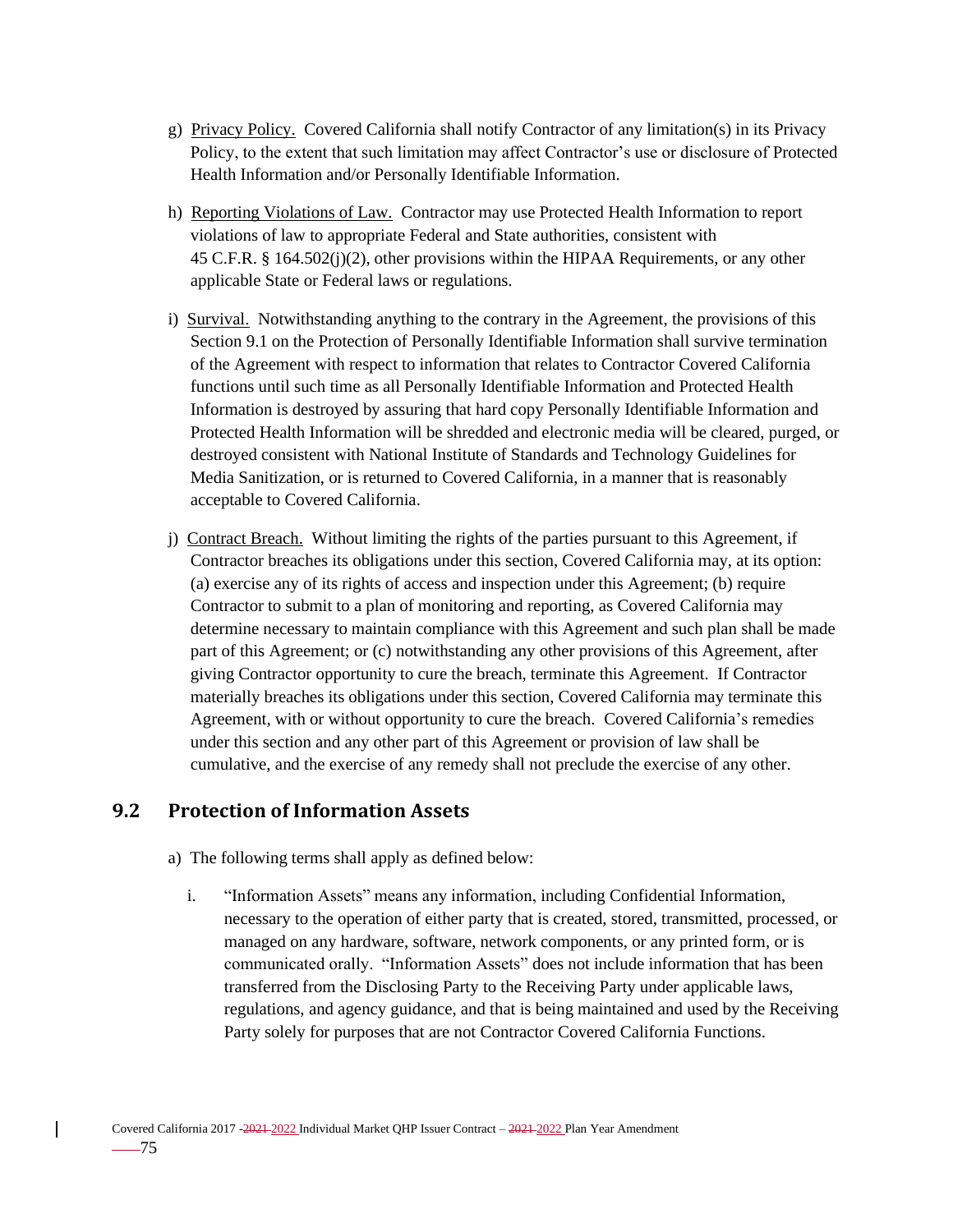- ii. "Confidential Information" includes, but is not limited, to any information (whether oral, written, visual, or fixed in any tangible medium of expression), relating to either party's services, operations, systems, programs, inventions, techniques, suppliers, customers and prospective customers (excluding Covered California), cost and pricing data, trade secrets, know-how, processes, plans, reports, designs, and any other information of or relating to the business or either party, including Contractor's programs, but does not include information that (a) is described in the Evidence of Coverage booklets; (b) was known to the Receiving Party before it was disclosed to the Receiving Party by the Disclosing Party, (c) was or becomes available to the Receiving Party from a source other than the Disclosing Party, provided such fact is evidenced in writing and the source is not bound by a confidentiality obligation regarding such information to Disclosing Party, or (d) is developed by either party independently of the other party's Confidential Information, provided that such fact can be adequately documented.
- iii. "Disclosing Party" means the party who sends Information Assets that it owns to the other party for the purposes outlined in this Agreement.
- iv. "Receiving Party" means the party who receives Information Assets owned by the other party.
- b) The Receiving Party shall hold all Information Assets of the Disclosing Party in confidence and will not use any of the Disclosing Party's Information Assets for any purpose, except as set forth in this Agreement, or as otherwise required by law, regulation, or compulsory process.
- c) The Receiving Party must take all reasonable and necessary steps to prevent the unauthorized disclosure, modification, or destruction of the Disclosing Party's Information Assets. The Receiving Party must, at a minimum, use the same degree of care to protect the Disclosing Party's Information Assets that it uses to protect its own Information Assets.
- d) The Receiving Party agrees not to disclose the Disclosing Party's Information Assets to anyone, except to employees or third parties who require access to the Information Assets pursuant to this Agreement, but only where such third parties have signed agreements regarding the Information Assets containing terms that are equivalent to, or stricter than, the terms of this section, or as otherwise required by law.
- e) In the event the Receiving Party is requested to disclose the Disclosing Party's Information Assets pursuant to a request under the California Public Records Act (PRA), a summons, subpoena, or in connection with any litigation, or to comply with any law, regulation, ruling, or government or public agency request, the Receiving Party shall, to the extent it may do so lawfully, give the Disclosing Party five (5) business days' notice of such requested disclosure and afford the Disclosing Party the opportunity to review the request before Receiving Party discloses the Information Assets. The Disclosing Party shall, in accordance with applicable law, have the right to take such action as it reasonably believes may be necessary to protect the Information Assets, and such action shall not be restricted by the dispute resolution process of this Agreement. If such request is pursuant to the PRA, Covered California shall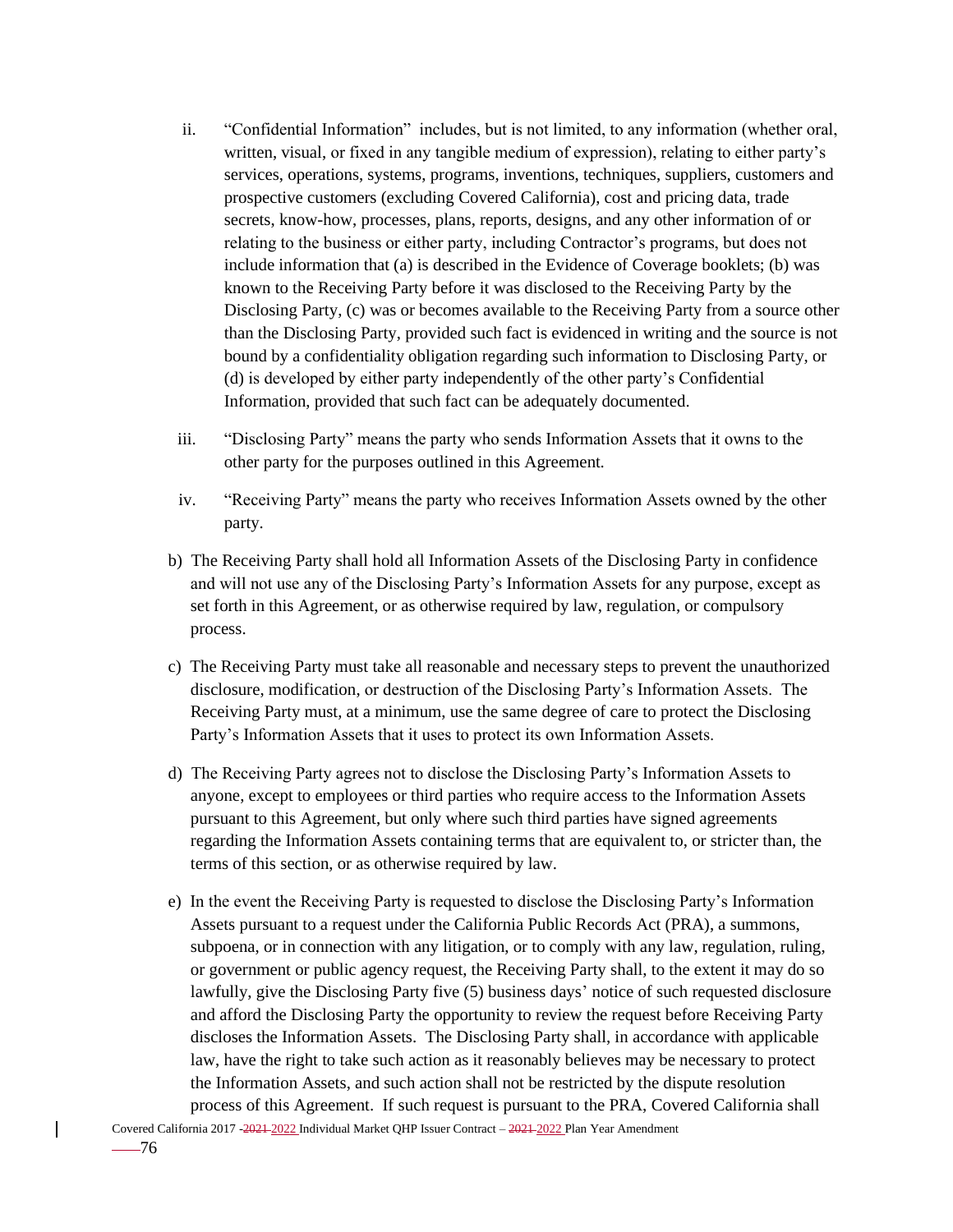give Contractor five (5) business days' notice to permit Contractor to consult with Covered California prior to disclosure of any Confidential Information. This subdivision shall not apply to restrict disclosure of any information to the State or in connection with a dispute between Covered California and Contractor or any audit or review conducted pursuant to this Agreement.

- f) The Receiving Party shall notify the Disclosing Party in writing of any unauthorized disclosure, modification, or destruction of the Disclosing Party's Information Assets by the Receiving Party, its officers, directors, employees, contractors, Agents, or third parties. The Receiving Party shall make this notification promptly upon becoming aware of such disclosure, modification, or destruction, but in any event, not later than four (4) days after becoming aware of the unauthorized disclosure, modification, or destruction. After such notification, the Receiving Party agrees to cooperate reasonably, at the Receiving Party's expense, with the Disclosing Party to remedy or limit the unauthorized disclosure, modification, or destruction, and/or its effects.
- g) The Receiving Party understands and agrees the Disclosing Party may suffer immediate, irreparable harm in the event the Receiving Party fails to comply with any of its obligations under this section, that monetary damages will be inadequate to compensate the Disclosing Party for such breach and that the Disclosing Party shall have the right to enforce this section by injunctive or other equitable remedies. The provisions of this section shall survive the expiration, or termination, for any reason, of this Agreement.
- h) To the extent that information subject to this section on Protection of Information Assets is also subject to HIPAA Requirements, Covered California Requirements or California Requirements in Section 9.1(b) and (c), such information shall be governed by the provisions of Section 9.1. In the event of a conflict or inconsistency between the requirements of the various applicable sections and attachments of this Agreement, including Section 9.1 and this Section 9.2, Contractor shall comply with the provisions that provide the greatest protection against access, use, or disclosure.
- i) Survival. Notwithstanding anything to the contrary in the Agreement, the provisions of this Section 9.2 on Information Assets shall survive termination of the Agreement until such time as all Information Assets provided by Covered California to Contractor, or created, received, or maintained by Contractor on behalf of Covered California, is destroyed by assuring that hard copy Information Assets will be shredded and electronic media will be cleared, purged, or destroyed consistent with National Institute of Standards and Technology Guidelines for Media Sanitization or is returned to Covered California, in a manner that is reasonably acceptable to Covered California.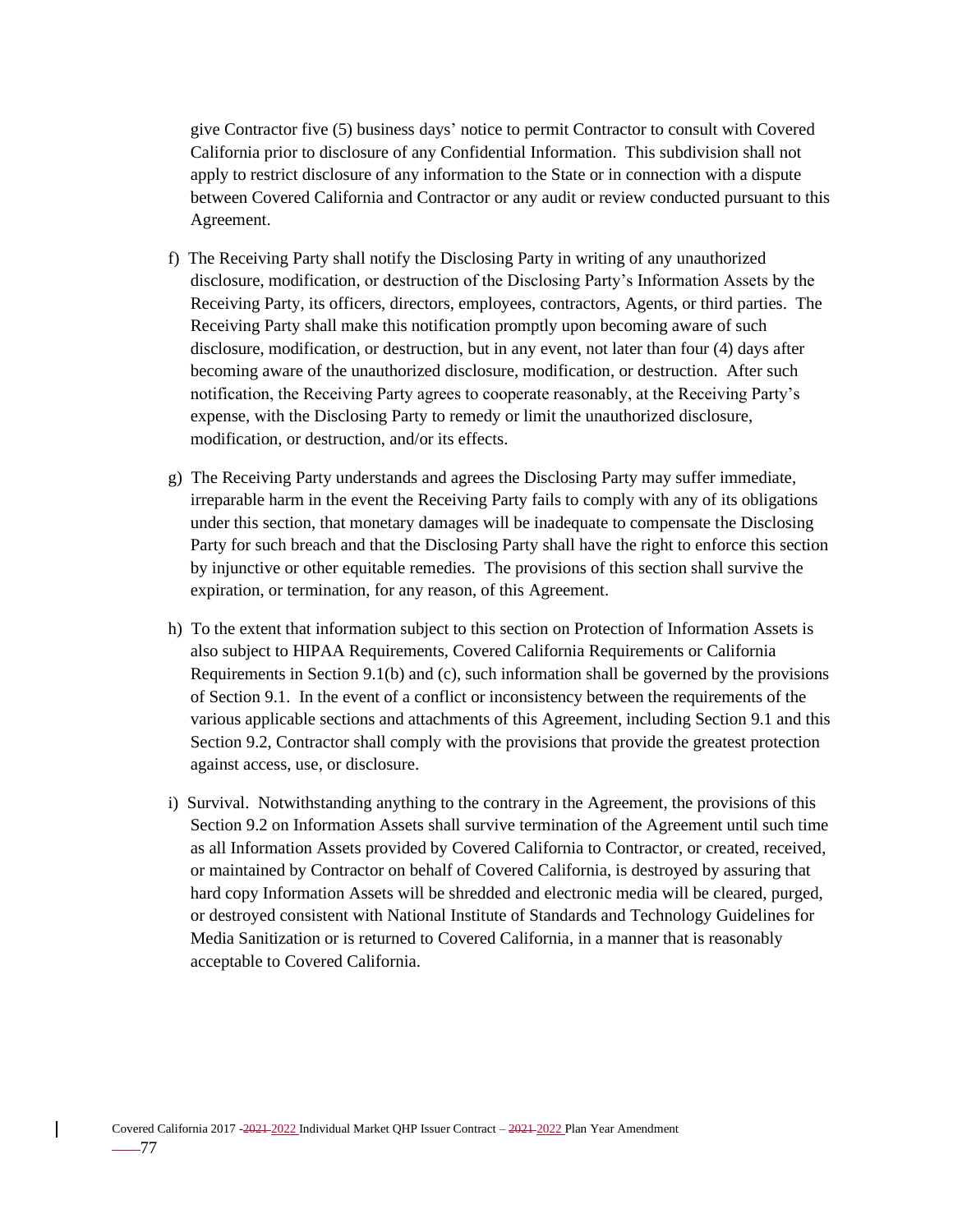## **ARTICLE 10 – RECORDKEEPING**

### **10.1 Clinical Records**

Except with respect to any longer periods that may be required under applicable laws, rules and regulations, Contractor shall maintain, and require each Participating Provider and subcontractor to maintain, a medical record documentation system adequate to fully disclose and document the medical condition of each Enrollee and the extent of Covered Services provided to Enrollees. Clinical records shall be retained for at least seven (7) years following the year of the final Claims payment. Except as otherwise required by State and Federal laws, rules, and regulations, if an audit, litigation, research, evaluation, claim, or other action involving the records has not been concluded before the end of the seven (7) year minimum retention period, the clinical records must be retained until all issues arising out of the action have been resolved. If responsibility for maintenance of medical records is delegated by Contractor to a Participating Provider or subcontractor, Contractor shall require such Participating Provider or other subcontractor to comply with the document retention requirements set forth in this Agreement and as otherwise required by applicable laws, rules and regulations.

### **10.2 Financial Records**

- a) Except as otherwise required to be maintained for a longer period by law or this Agreement, financial records, supporting documents, statistical records and all other records pertinent to amounts paid to or by Contractor in connection with this Agreement shall be retained by Contractor for at least ten (10) years from the date of the final claims payment. Contractor shall maintain accurate books, accounts, and records and prepare all financial statements in accordance with Generally Accepted Accounting Principles, applicable laws, rules and regulations, and requirements imposed by any governmental, or State or Federal Regulator having jurisdiction over Contractor.
- b) Contractor shall maintain adequate data customarily maintained and reasonably necessary to properly document each of its transactions with Participating Providers, Covered California, and Enrollees during the period this Agreement remains in force and will keep records of claims, including medical review and high dollar special audit claims, for a period of ten (10) years or for such length of time as required by Federal or State law, whichever is longer. Subject to compliance with applicable laws, rules and regulations, including, those relating to confidentiality and privacy, at the end of the ten (10) year retention period, at the option of Covered California, records shall either be transferred to Covered California at its request or destroyed.
- c) Contractor shall maintain historical claims data and other records and data relating to the utilization of Covered Services by Enrollees on-line for two (2) years from date that the Agreement is terminated with respect to Covered Services provided to Enrollees during the term of this Agreement. These records shall include, but are not limited to, the data elements necessary to produce specific reports mutually agreed upon by Covered California and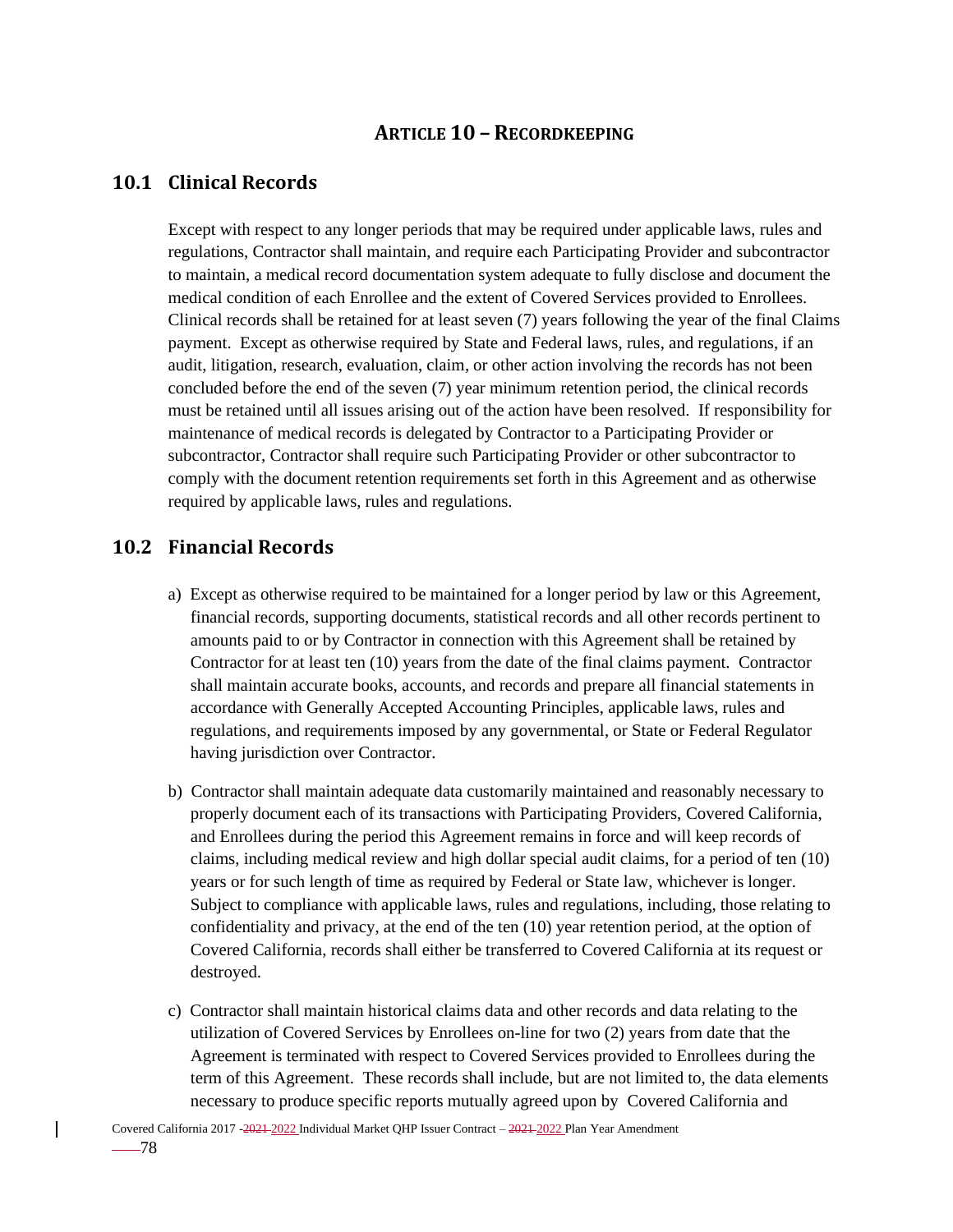Contractor and in such form reasonably required by Covered California that is consistent with industry standards and requirements of Health Insurance Regulators regarding statistical, financial, and/or data reporting requirements, including information relating to diagnosis, treatment, amounts billed (allowed and paid), dates of service, procedure numbers, deductible, out-of-pocket, and other cost sharing for each claim.

### **10.3 Storage**

Such books and records shall be kept in a secure location at the Contractor's office(s), and books and records related to this Agreement shall be available for inspection and copying by Covered California, Covered California representatives, and such consultants and specialists as designated by Covered California, at any time during normal business hours as provided in Section 10.5 hereof and upon reasonable notice. Contractor shall also ensure that related books and records of Participating Providers and subcontractors shall be accurately maintained. If any inquiry, audit, investigation, litigation, claim, or other action involving the records is ongoing and has not been finally concluded before the end of the ten (10) year minimum retention period, the applicable financial records must be retained until all issues arising out of the action have been resolved.

### **10.4 Back-Up**

Contractor shall maintain a separate back-up system for its electronic data processing functions and a duplicate data file which is updated regularly and stored off-site in a secured, controlled environment. Contractor's back-up system shall comply with applicable laws, rules and regulations, including, those relating to privacy and confidentiality, and shall be designed to meet or exceed industry standards regarding the preservation of access to data.

## **10.5 Examination and Audit Results**

- a) Contractor shall immediately submit to Covered California the results of final financial, market conduct, or special audits/reviews performed by State and Federal Regulators that have jurisdiction where Contractor serves Enrollees.
- b) Contractor agrees to subject itself to Covered California for audits/reviews, either by Covered California or its designee, or the Department of General Services, California State Auditors, other state and federal regulatory agencies or their designee. Audits/reviews include the evaluation of the correctness of premium rate setting, Covered California's payments to Agents based on the Contractor's report, questions pertaining to Enrollee premium payments and advance premium tax credit payments and State premium assistance payments, participation fee payments which Contractor made to Covered California, Contractor's compliance with the provision set forth in this contract, and review of the Contractor's internal controls to perform the duties specified in this contract. Contractor also agrees to all audits subject to applicable State and Federal law regarding the confidentiality of and release of confidential Protected Health Information of Enrollees.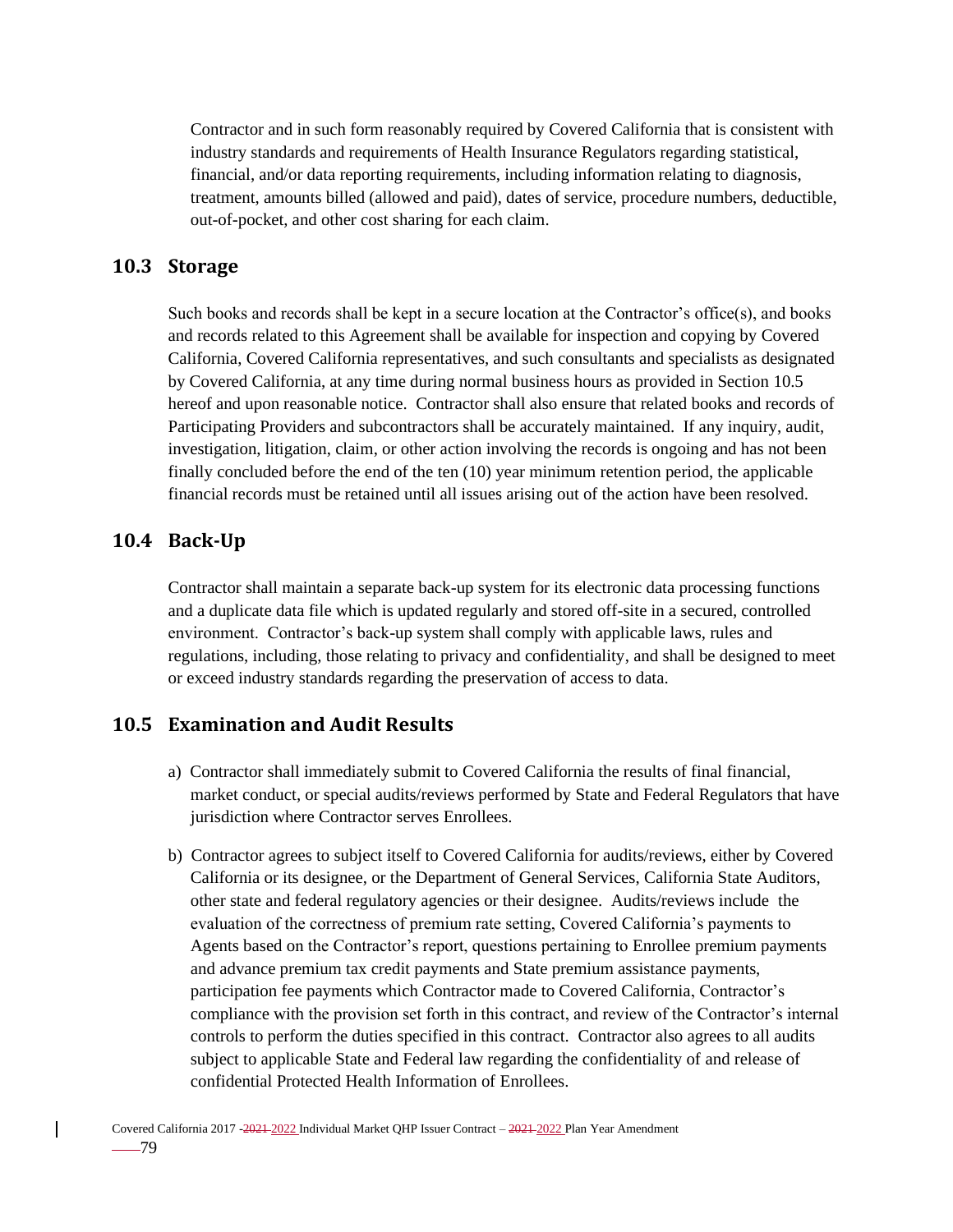- c) Contractor agrees that Covered California, the Department of General Services, the California State Auditors, other state and federal regulatory agencies, or their designated representative, shall, subject to applicable State and Federal law regarding the confidentiality and release of Protected Health Information of Enrollees, have the right to access, review and to copy any information and records and supporting documentation pertaining to the performance of this Agreement. Contractor agrees to maintain such records for possible audit for a minimum of three (3) years after final payment, unless a longer period of records retention is stipulated. Contractor agrees to allow the auditor(s) access to such records, information and supporting documentation during normal business hours and to allow interviews of any employees who might reasonably have information related to such records. Further, Contractor agrees to include a similar right of the State to audit records and interview staff in any subcontract related to performance of this Agreement.
- d) Contractor agrees to implement corrective actions of an audit/review findings within ninety (90) days. In the instance Contractor cannot implement the corrective action of a finding within ninety (90) days, it shall submit a status report to Covered California stating why it cannot correct the finding within the specified time frame and shall propose another date for correction which shall also include a mitigation strategy. In all instances, Contractor and Covered California will do their best to resolve an audit/review finding within one hundred sixty (160) days. Should Contractor disagree with Covered California's management decision on an audit/review finding, it may appeal such management decision to Covered California Executive Director whose decision is final and binding on the parties, in terms of administrative due process.

## **10.6 Notice**

Contractor shall promptly notify Covered California in writing of any inquiry, audit, investigation, litigation, claim, examination, or other proceeding involving Contractor, or any Contractor personnel, Participating Provider or other authorized subcontractor, that is threatened or commenced by any State and Federal Regulatory agency or other party that a reasonable person might believe could materially affect the ability of Contractor to perform in accordance with the terms set forth in this Agreement. Such notice shall be provided by Contractor to Covered California within ten (10) days of Contractor's receipt of notice regarding such action; provided, however, that any such exchange of information shall be subject to compliance with applicable laws, rules and regulations, and shall not occur to the extent prohibited by order of the court, administrative agency, or other tribunal. or State or Federal regulatory authority having jurisdiction over the matter or by the laws and regulations governing the action. This section shall not be required with respect to disputes relating to claims and other matters noticed to Covered California in the ordinary course of business pursuant to other terms and conditions set forth in this Agreement or required by law.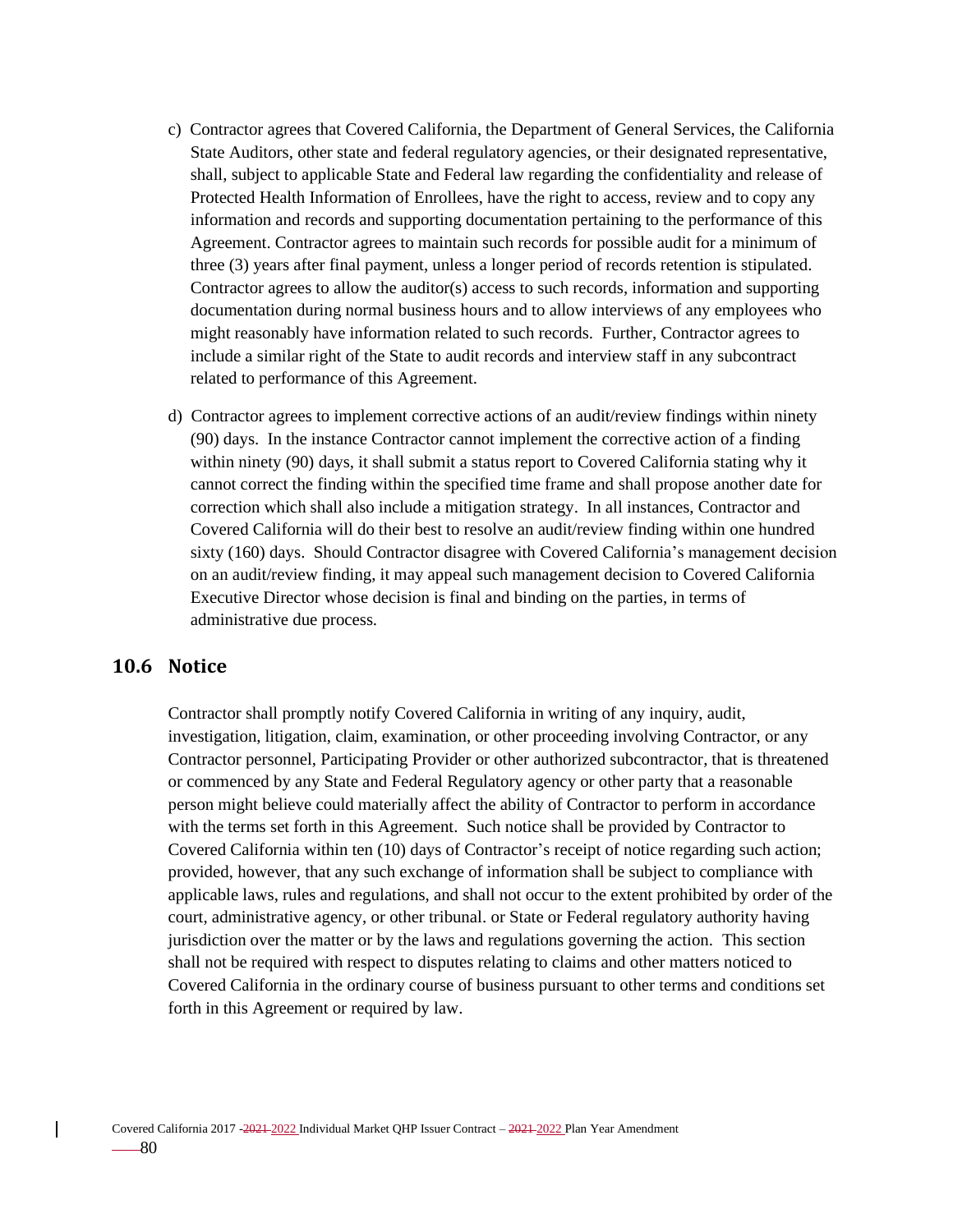## **10.7 Confidentiality**

Covered California understands and agrees that Contractor shall only be obligated to provide access to such information to the extent that: (1) access to such information is permitted by applicable State and Federal law and regulation, including, but not limited to, State and Federal law or regulation relating to confidential or private information; and (2) it would not cause Contractor to breach the terms of any contract to which Contractor is a party. Contractor shall use efforts reasonably acceptable to obtain any necessary consents relating to Contractor's access to information.

## **10.8 Tax Reporting**

Contractor shall provide such information to Covered California upon request and in such form as mutually agreed upon by the parties and reasonably required to document Contractor's compliance with, and/or to fulfill Covered California's obligations with respect to, income tax eligibility, computation and reporting requirements required under applicable laws, rules and regulations that applicable to the operation of Covered California, including, those relating to premium tax credit, and other operations of Covered California set forth at 45 C.F.R. Part 155*.*

### **10.9 Electronic Commerce**

Contractor shall use commercially reasonable efforts, which shall include, without limitation, Contractor's development, implementation and maintenance of processes and systems consistent with industry standards, to comply with the requirements of Covered California and applicable laws, rules and regulations relating to Contractor's participation in electronic commerce activities required under the terms of this Agreement. Contractor shall comply with service levels and system interface specifications documented by Covered California in appropriate CalHEERS documentation.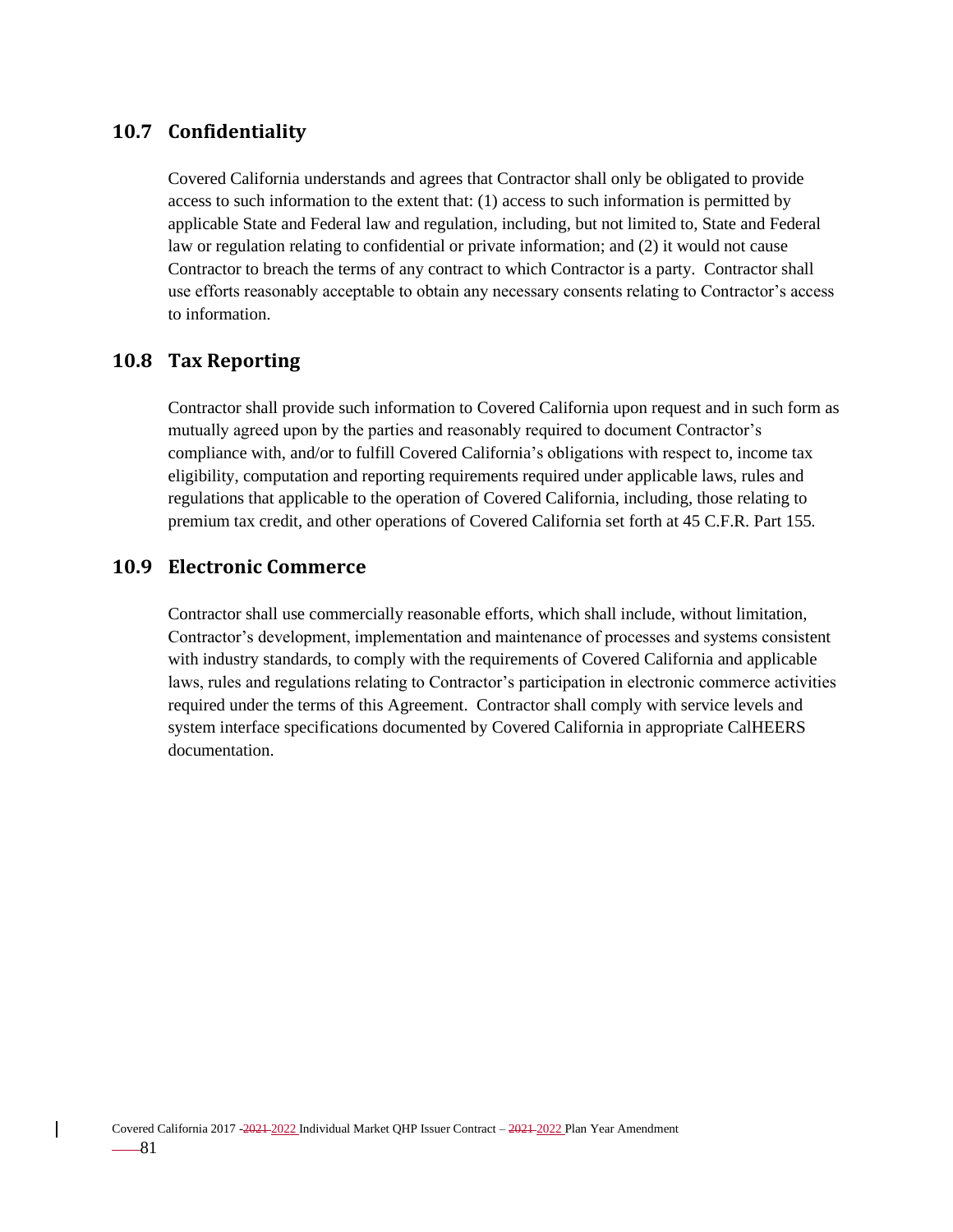# **ARTICLE 11 – INTELLECTUAL PROPERTY**

# **11.1 Warranties**

- a) Contractor represents, warrants and covenants to the best of its knowledge that:
	- i. It has secured and will secure all rights and licenses necessary for its performance of this Agreement, including but not limited to consents, waivers, releases from all authors of or owners of any copyright interests in music or performances used, individuals, and talent (radio, television, and motion picture talent), owners of any interest in and to real estate site, locations, property, or props that may be used or shown.
	- ii. To the best of the Contractor's knowledge, neither Contractor's performance of this Agreement, nor the exercise by either Party of the rights granted in this Agreement, nor any use, reproduction, manufacture, sale, offer to sell, import, export, modification, public and private display/performance, distribution, and disposition of the Intellectual Property made, conceived, derived from, or reduced to practice by Contractor and which result directly or indirectly from this Agreement will infringe upon or violate any Intellectual Property right, non-disclosure obligation, or other proprietary or contractual right or interest of any third-party or entity now existing under the laws of, or hereafter existing or issued by, any state, the United States, or any foreign country. There is currently no actual or threatened claim by any such third party based on an alleged violation of any such right by Contractor.
- iii. Neither Contractor's performance nor any part of its performance will violate the right of privacy of, or constitute false or misleading advertising or a libel or slander against any person or entity.
- iv. It has not granted and shall not grant to any person or entity any right that would or might derogate, encumber, or interfere with any of the rights granted to Covered California in this Agreement.
- v. It has appropriate systems and controls in place to ensure that state funds will not be used in the performance of this Agreement for the acquisition, operation, or maintenance of computer software in violation of copyright laws.
- vi. It has no knowledge of any outstanding claims, licenses or other charges, liens, or encumbrances of any kind or nature whatsoever that could affect in any way Contractor's performance of this agreement.
- b) EXCEPT AS EXPRESSLY STATED ELSEWHERE IN THIS AGREEMENT, COVERED CALIFORNIA AND CONTRACTOR MAKE NO WARRANTY AND EXPRESSLY DISCLAIM ANY WARRANTY, EXPRESS OR IMPLIED, THAT THEIR INTELLECTUAL PROPERTY OR THE INTELLECTUAL PROPERTY RESULTING FROM THIS AGREEMENT IS MERCHANTABLE, FIT FOR A PARTICULAR PURPOSE,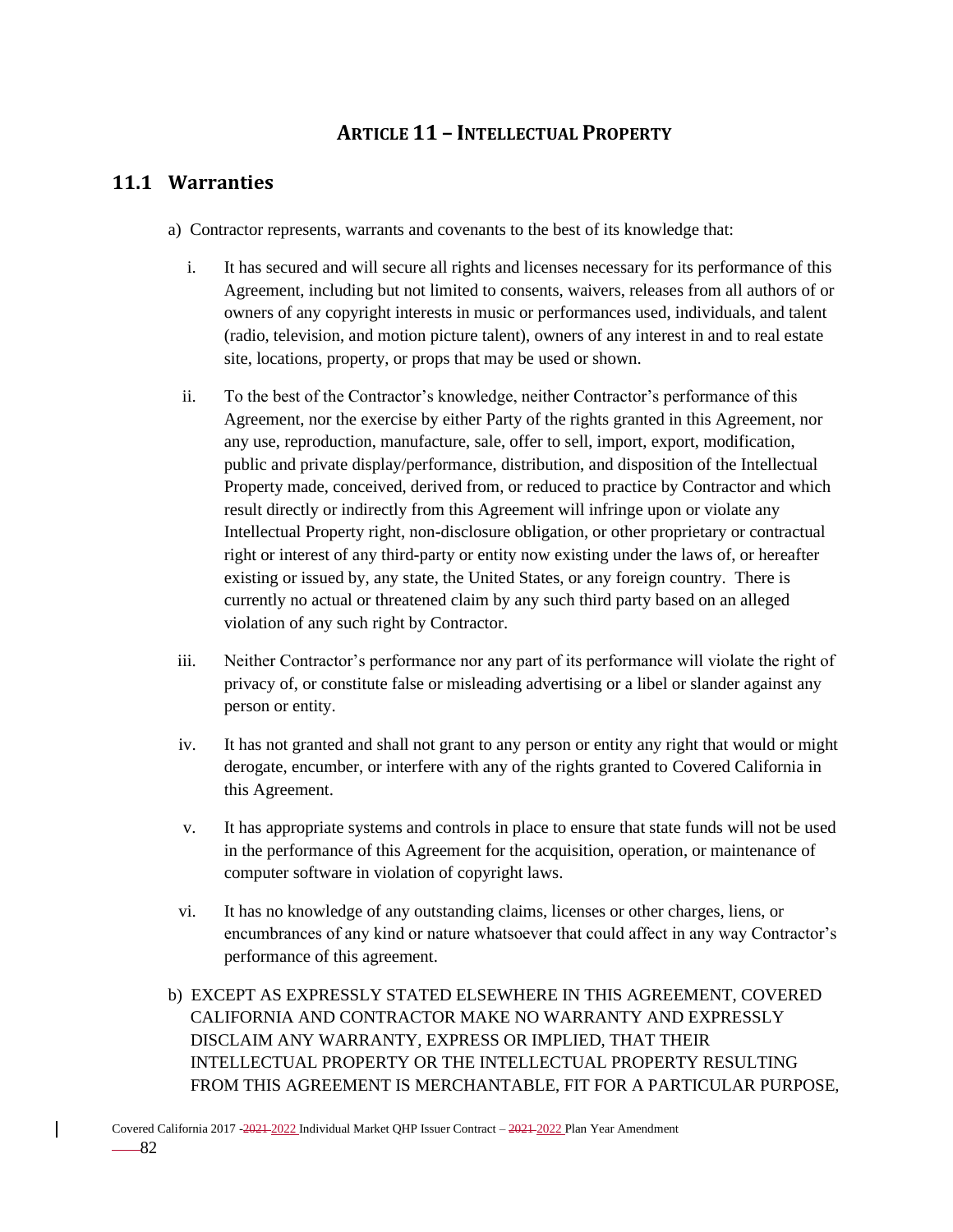OR DOES NOT INFRINGE UPON ANY PATENT, TRADEMARK, COPYRIGHT OR THE LIKE, NOW EXISTING OR SUBSEQUENTLY ISSUED.

### **11.2 Intellectual Property Indemnity**

- a) Subject to Subsection (c) hereof, Contractor agrees to indemnify and hold Covered California harmless from any expense, loss, damage, or injury; to defend at its own expense any and all claims, suits, and actions; and to pay any judgments or settlements against Covered California to the extent they arise or are due to infringement of third-party intellectual property rights enforceable in the U.S., misuse of third-party confidential or trade secret information, failure to obtain necessary third-party consents, waivers or releases, violation of the right of privacy or publicity, false or misleading advertising, libel or slander, or misuse of social media, by Contractor or any Contractor Intellectual Property. Contractor's indemnification obligations under this section are subject to Contractor receiving prompt notice of the claim after Covered California becomes aware of such claim and being given the right to control the defense of such claim. Should any Intellectual Property licensed by the Contractor to Covered California under this Agreement become the subject of an Intellectual Property infringement claim or other claim for which Contractor is obligated to indemnify Covered California, Contractor will promptly take steps reasonably and in good faith to preserve Covered California's right to use the licensed Intellectual Property in accordance with this Agreement at no expense or disruption to Covered California, except as otherwise stated in this Agreement. Covered California shall have the right to monitor and appear through its own counsel (at Covered California's expense) in any such claim or action. In the defense or settlement of the claim, Contractor may obtain the right for Covered California to continue using the licensed Intellectual Property; or, replace or modify the licensed Intellectual Property so that the replaced or modified Intellectual Property becomes non-infringing provided that such replacement or modification is functionally equivalent to the original licensed Intellectual Property, as its sole remedy.
- b) Notwithstanding anything to the contrary in this Agreement, any such indemnification obligation of Contractor shall not extend to any infringement or alleged infringement to the extent that such infringement or alleged infringement resulted from (i) specific instructions to use certain Intellectual Property given to Contractor by Covered California; (ii) Covered California's unauthorized modification of Contractor Intellectual Property; (iii) Covered California's use of Contractor Intellectual Property in combination with any service or product not supplied, recommended or approved by Contractor, or used by Covered California in a manner for which it was not authorized; or (iv) Intellectual Property created or derived by Covered California.
- c) Contractor agrees that damages alone would be inadequate to compensate Covered California for breach of any term of this Article by Contractor. Contractor acknowledges Covered California would suffer irreparable harm in the event of such breach and agrees Covered California shall be entitled to seek equitable relief, including without limitation an injunction,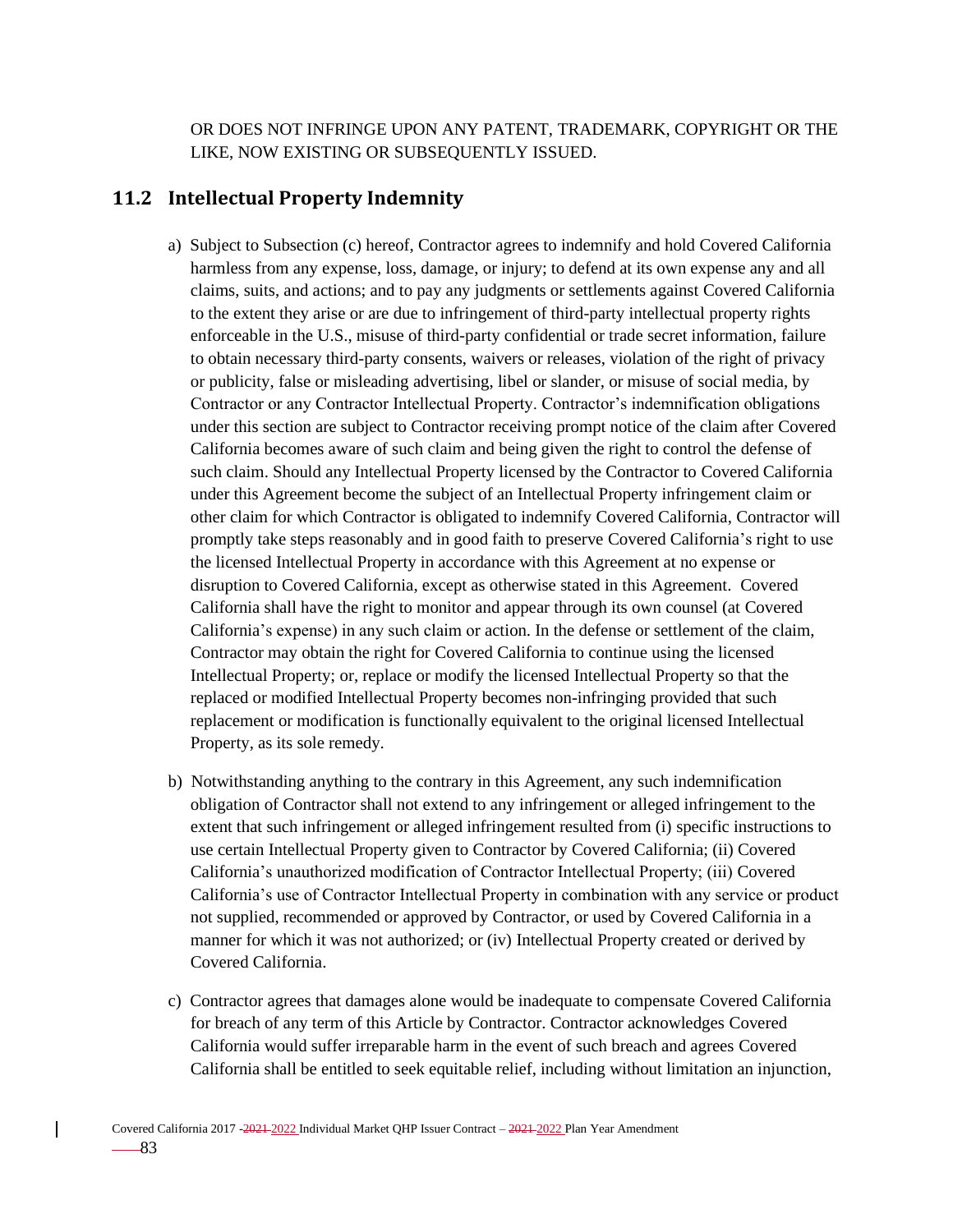from a court of competent jurisdiction, without restriction or limitation of any other rights and remedies available at law or in equity.

## **11.3 Federal Funding**

If this agreement is funded in whole or in part by the federal government, Covered California may acquire and maintain the Intellectual Property rights, title, and ownership, which results directly or indirectly from the agreement; except as provided in 37 C.F.R. § 401.14 and except as stated herein. However, the federal government shall have a non-exclusive, nontransferable, irrevocable, paid-up license throughout the world to use, duplicate, or dispose of such Intellectual Property throughout the world in any manner for governmental purposes and to have and permit others to do so.

## **11.4 Ownership and Cross-Licenses**

- a) Intellectual Property Ownership. As between Contractor and Covered California, each Party shall remain at all times the sole and exclusive owner of all right, title and interest in and to the Intellectual Property that it owned or used prior to entry into this Agreement, or that it developed in the course of performance of this Agreement. Any Intellectual Property created by either Party in the performance of this Agreement shall not be considered a "work made for hire" of the other Party, as "work made for hire" is defined in the United States Copyright Act, 17 U.S.C. § 101. Any rights not licensed to the other Party hereunder are expressly reserved exclusively by the originating Party.
- b) License of Intellectual Property. Each Party (a "Licensor") grants the other Party (a "Licensee") the non-exclusive, royalty-free, paid-up, worldwide, irrevocable, right, during the term of this Agreement, to use the Licensor's Intellectual Property solely for the purposes of this Agreement and to carry out the Party's functions consistent with its responsibilities and authority as set forth in the enable legislation and regulations. Such licenses shall not give the Licensee any ownership interest in or rights to the Intellectual Property of the Licensor. Each Licensee agrees to abide by all third-party license and confidentiality restrictions or obligations applicable to the Licensor's Intellectual Property of which the Licensor has notified the Licensee in writing.
- c) Definition of Intellectual Property. For purposes of this Agreement, "Intellectual Property" means recognized protectable rights and interests such as: patents (whether or not issued), copyrights, trademarks, service marks, applications for any of the foregoing, inventions, Confidential Information, trade secrets, trade dress, domain names, logos, insignia, color combinations, slogans, moral rights, right of publicity, author's rights, contract and licensing rights, works, mask works, industrial design rights, rights of priority, know how, design flows, methodologies, devices business processes, developments, innovations, good will and all other legal rights protecting intangible proprietary information as may exist now and/or hereafter come into existence, and all registrations, renewals and extensions, regardless of whether those rights arise under the laws of the United States, or any other state, country or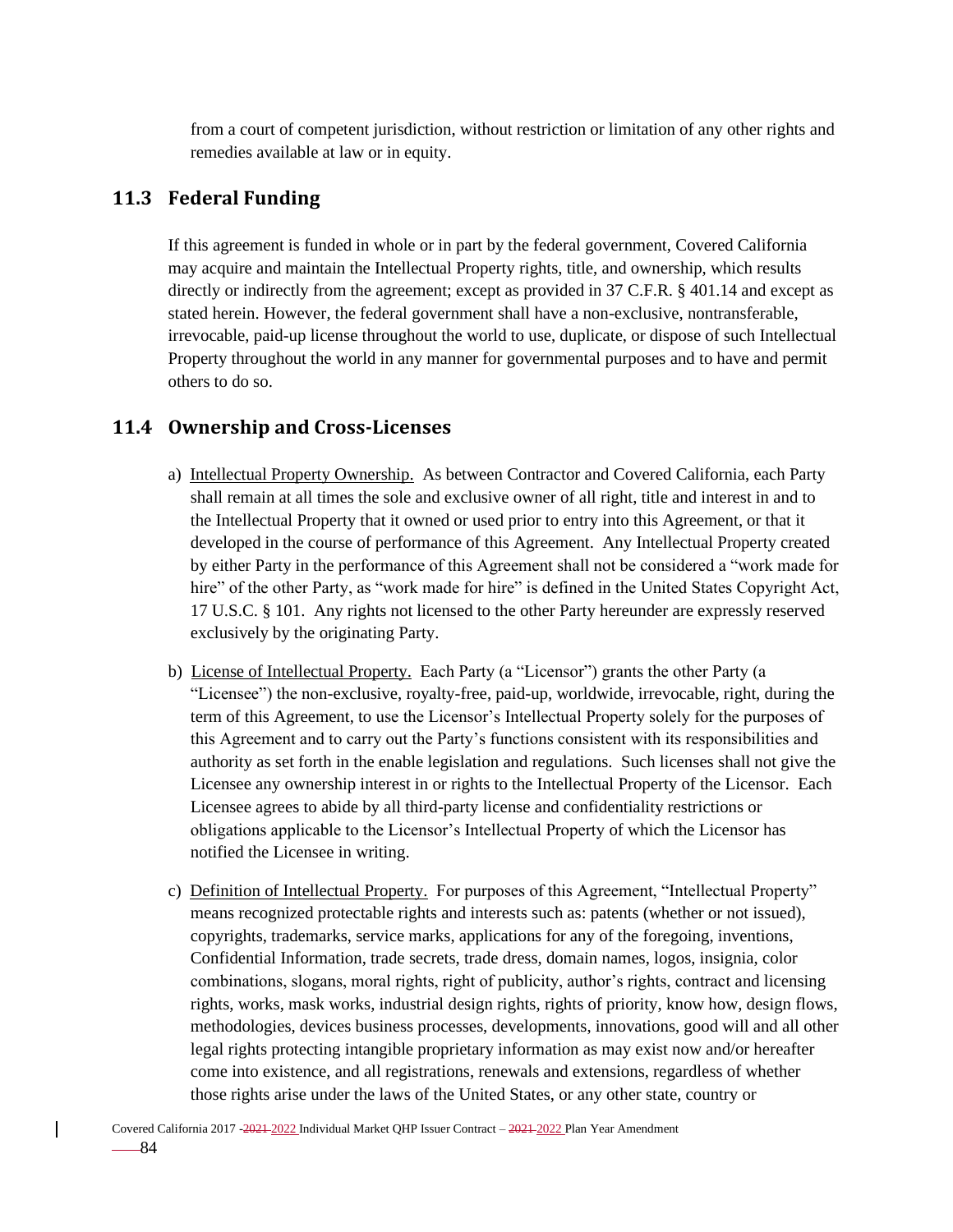jurisdiction. For the avoidance of doubt, Protected Health Information and Personally Identifiable Information are not included in the definition of Intellectual Property, and are addressed under Article 9.

d) Definition of Works. For purposes of the definition of Intellectual Property, "works" means all literary works, writings and printed matter including the medium by which they are recorded or reproduced, photographs, art work, pictorial and graphic representations and works of a similar nature, film, motion pictures, digital images, animation cells, and other audiovisual works including positives and negatives thereof, sound recordings, tapes, educational materials, interactive videos and any other materials or products created, produced, conceptualized and fixed in a tangible medium of expression. It includes preliminary and final products and nay materials and information developed for the purposes of producing those final products. Works do not include articles submitted to peer review or reference journals or independent research projects.

## **11.5 Survival**

 $\overline{\phantom{a}}$ 

The provisions set forth in this section shall survive any termination or expiration of this Agreement.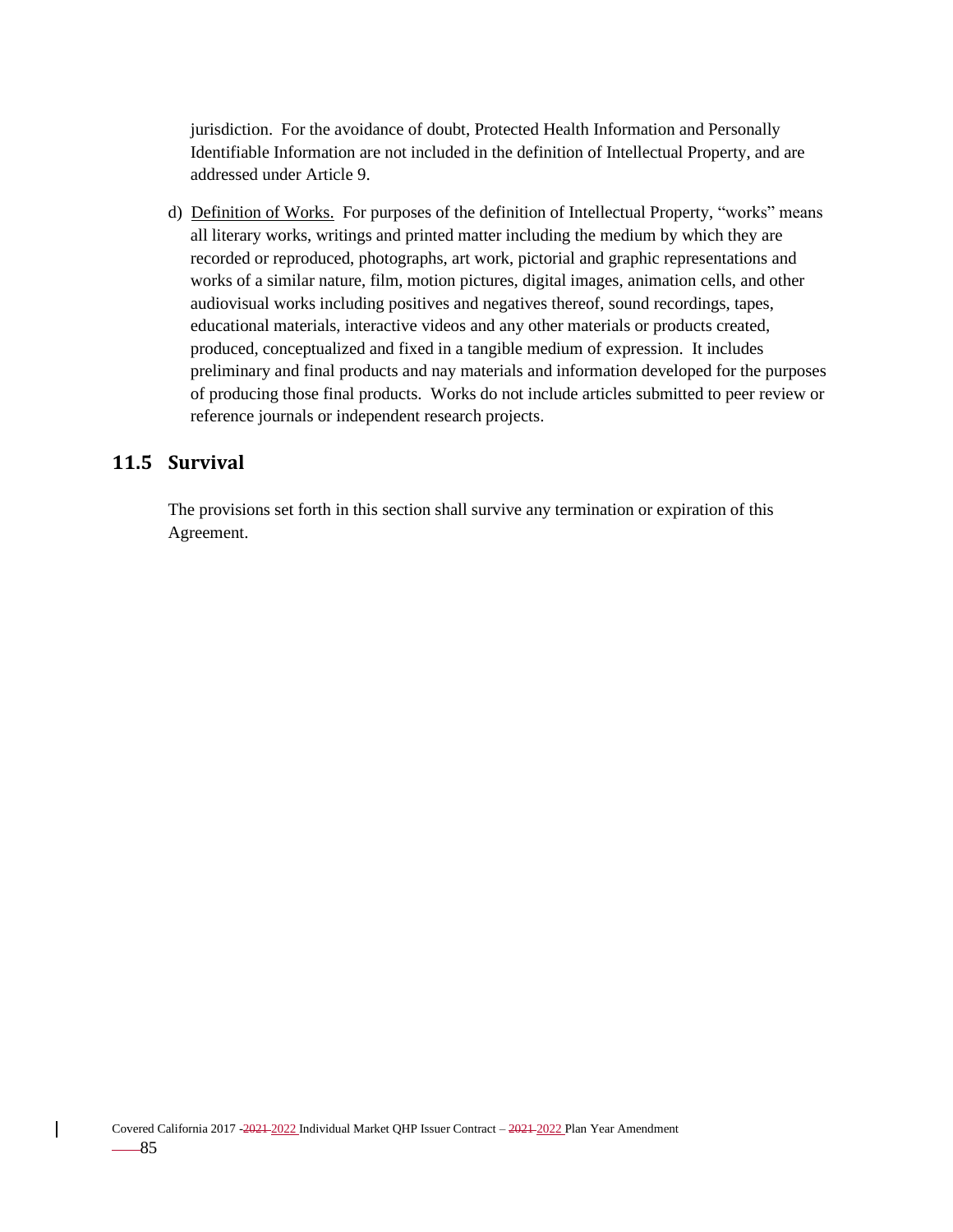# **ARTICLE 12 – SPECIAL TERMS AND CONDITIONS**

# **12.1 Dispute Resolution**

- a) If any dispute arising out of or in connection with this Agreement is not resolved within thirty (30) days, or such other reasonable period of time determined by Contractor and Covered California staff normally responsible for the administration of this Agreement, the parties shall attempt to resolve the dispute through the submission of the matter for executive level involvement. The executive officer of each party or his or her designated representative shall meet and confer to attempt to resolve the dispute. If the parties agree, a neutral third party mediator may be engaged to assist in dispute resolution at either the line employee level or the executive level, or both. If after expending reasonable efforts at executive level resolution of the dispute, no resolution can be reached within thirty (30) days or such other reasonable period determined by Contractor and Covered California, then either party may seek its rights and remedies in a court of competent jurisdiction or otherwise available under this Agreement or applicable laws, rules and regulations.
- b) Each party shall document in writing the nature of each dispute and the actions taken to resolve any disputes utilizing this dispute resolution procedure. Each party shall act in good faith to resolve such disputes. Neither party may seek its rights and remedies in court respecting any such notice of termination for default without first following the dispute resolution process stated in this Section.
- c) Covered California and Contractor agree that the existence of a dispute notwithstanding, they will continue without delay to carry out all their responsibilities under this Agreement which are not affected by the dispute.
- d) Either party may request an expedited resolution process if such party determines that irreparable harm will be caused by following the timelines set forth in Section 12.1(a). If the other party does not consent to such expedited process, the requesting party will hire, at its sole cost and expense, an independent mediator to determine whether such an expedited process is necessary to avoid or reduce irreparable harm. In the event that the mediator determines that irreparable harm may result from delays required under the thirty (30) day period required under Section 12.1(a), the parties will engage in an expedited process that will require the parties to resolve the dispute within five (5) business days or such other period as mutually agreed upon by the parties.
- e) This Section shall survive the termination or expiration of this Agreement.

# **12.2 Attorneys' Fees**

In the event of any litigation between the parties to enforce or interpret the provisions of this Agreement, the non-prevailing party shall, unless both parties agree, in writing, to the contrary, pay the reasonable attorneys' fees and costs of the prevailing party arising from such litigation, including outside attorneys' fees and allocated costs for services of in-house counsel, and court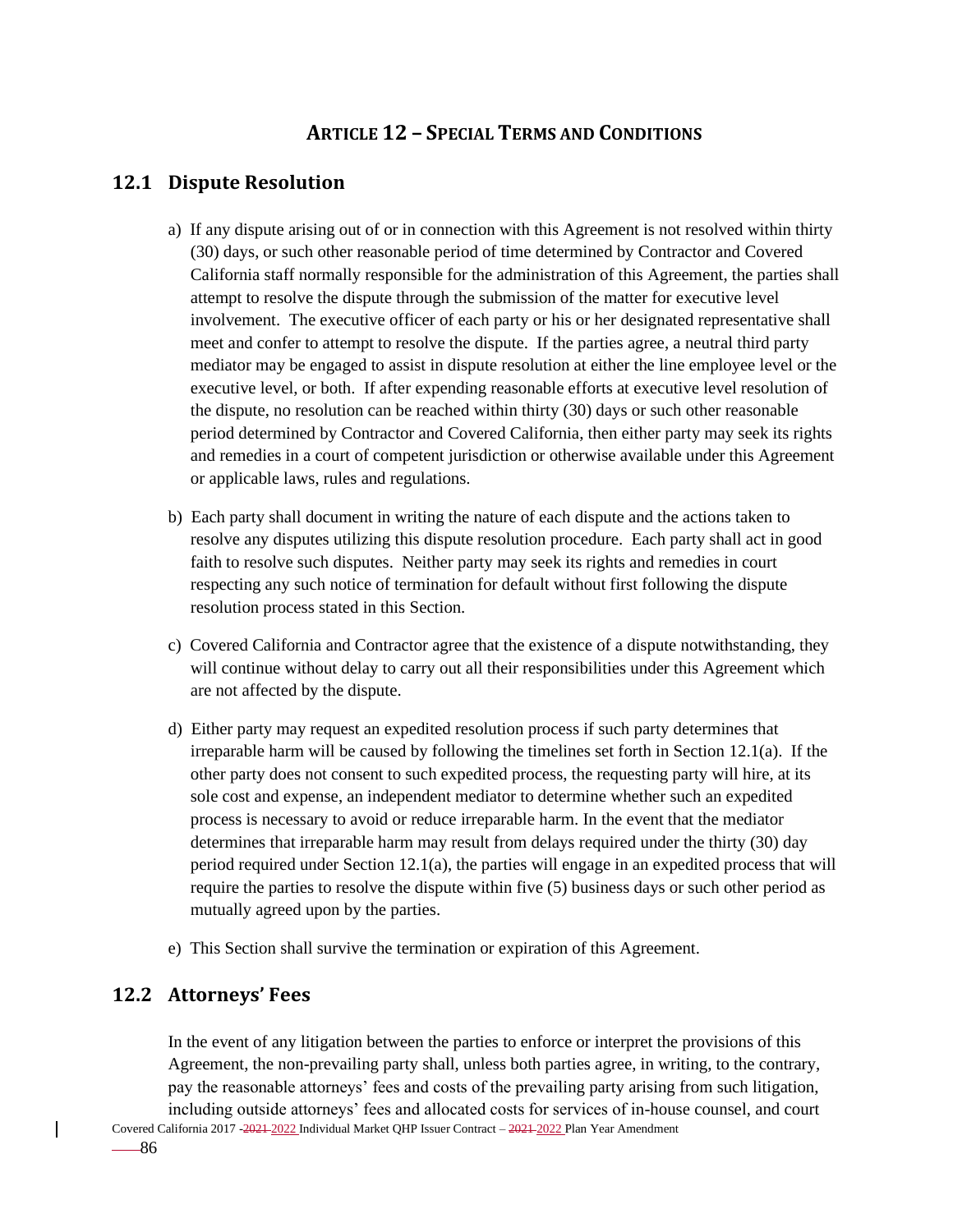costs. These attorneys' fees and costs shall be in addition to any other relief to which the prevailing party may be entitled.

### **12.3 Notices**

Any notice or other written communication that may or must be given hereunder shall be deemed given when delivered personally, or if it is mailed, three (3) days after the date of mailing, unless delivery is by express mail, telecopy, electronic mail or telegraph, and then upon the date of the confirmed receipt, to either the representative executing the STD 213 or the following representatives:

For Covered California:

Covered California Attention: James DeBenedetti 1601 Exposition Blvd. Sacramento, CA 95815 Telephone No. (916) 228-8665 Email: [James.DeBenedetti@covered.ca.gov](mailto:James.DeBenedetti@covered.ca.gov)

For Contractor:

Name: Address: City, State, Zip Code: Telephone No. \_\_\_\_\_\_\_\_\_\_ FAX No. Email: \_\_\_\_\_\_\_\_\_\_\_

Either party hereto may, from time to time by notice in writing served upon the other as aforesaid, designate a different mailing address or a different or additional person to which all such notices or other communications thereafter are to be addressed.

### **12.4 Amendments**

a) By Covered California. In the event that any law or regulation is enacted or any decision, opinion, interpretive policy, or guidance of a court or governmental agency is issued (any of the foregoing, a "Change in Law") that Covered California determines, based on its consultation with legal counsel, regulators or other state-based or Federal health benefit exchanges: (i) affects or may affect the legality of this Agreement or any provision hereof or cause this Agreement or any provision hereof to prevent or hinder compliance with laws, rules or regulations, or (ii) adversely affects or may adversely affect the operations of Covered California or the ability of Covered California or Contractor to perform its respective obligations hereunder or receive the benefits intended hereunder, Covered California may, by written notice to Contractor, amend this Agreement to comply with or otherwise address the Change in Law in a manner reasonably determined by Covered California to carry out the original intent of the parties to the extent practical in light of such Change in Law. Such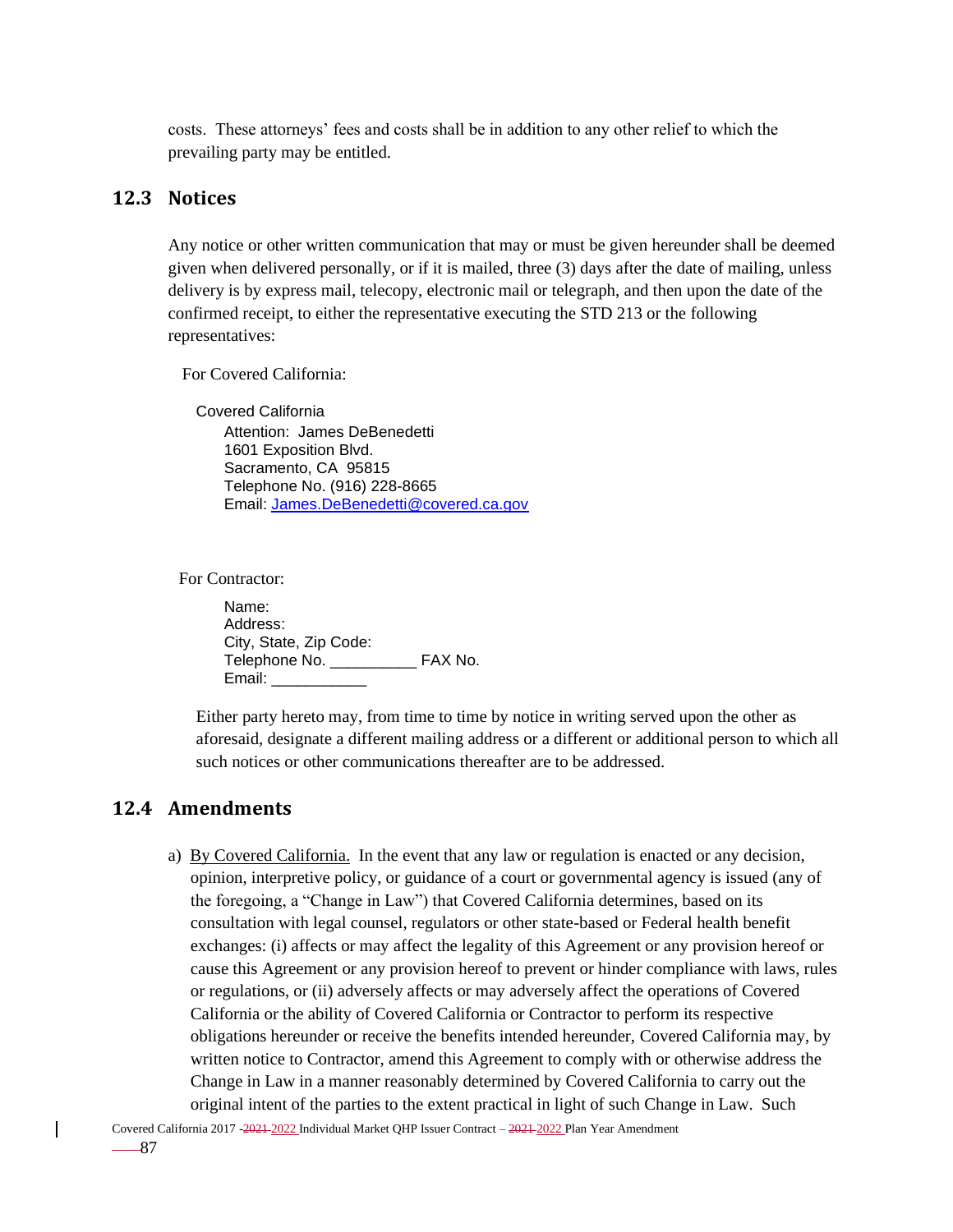amendment shall become effective upon sixty (60) days' notice, or such lesser period as required for compliance or consistency with the Change in Law or to avoid the adverse effect of the Change in Law. If Contractor objects to such amendment, it must notify Covered California in writing within twenty (20) days of receipt of notice from Covered California. If the parties are unable to agree on an amendment within thirty (30) days thereafter, Covered California may terminate this Agreement effective immediately.

b) Other Amendments. Except as provided in Section 12.4(a), this Agreement may be amended only by mutual consent of the parties. Except as provided herein, no alteration or variation of the terms of this Agreement shall be valid unless made in writing and signed by the parties hereto, and no oral understanding or agreement not incorporated herein shall be binding on any of the parties hereto.

### **12.5 Time is of the Essence**

Time is of the essence in this Agreement.

## **12.6 Publicity**

Contractor shall coordinate with Covered California with respect to communications to third parties regarding this Agreement; provided, however, that no external publicity release or announcement or other such communication concerning this Agreement or the transactions contemplated herein shall be issued by Contractor without advance written approval by Covered California unless such communication complies with standards that may be issued by Covered California to Contractor based on consultation with Contractor from time to time.

## **12.7 Force Majeure**

Except as prohibited by applicable laws, rules and regulations, neither party to this Agreement shall be in default of its obligations hereunder for delay or failure in performing that arises out of causes beyond the control and without the fault or negligence of either party and arising from a catastrophic occurrence or natural disaster, such as Acts of God or of the public enemy, acts of the State in its sovereign capacity, acts of the State Controller's Office or other State agency having an impact on Covered California's ability to pay its obligations, acts of the State legislature, fires, floods, power failure, disabling strikes, epidemics, quarantine restrictions, and freight embargoes. However, each party shall utilize its best good faith efforts to perform under this Agreement in the event of any such occurrence.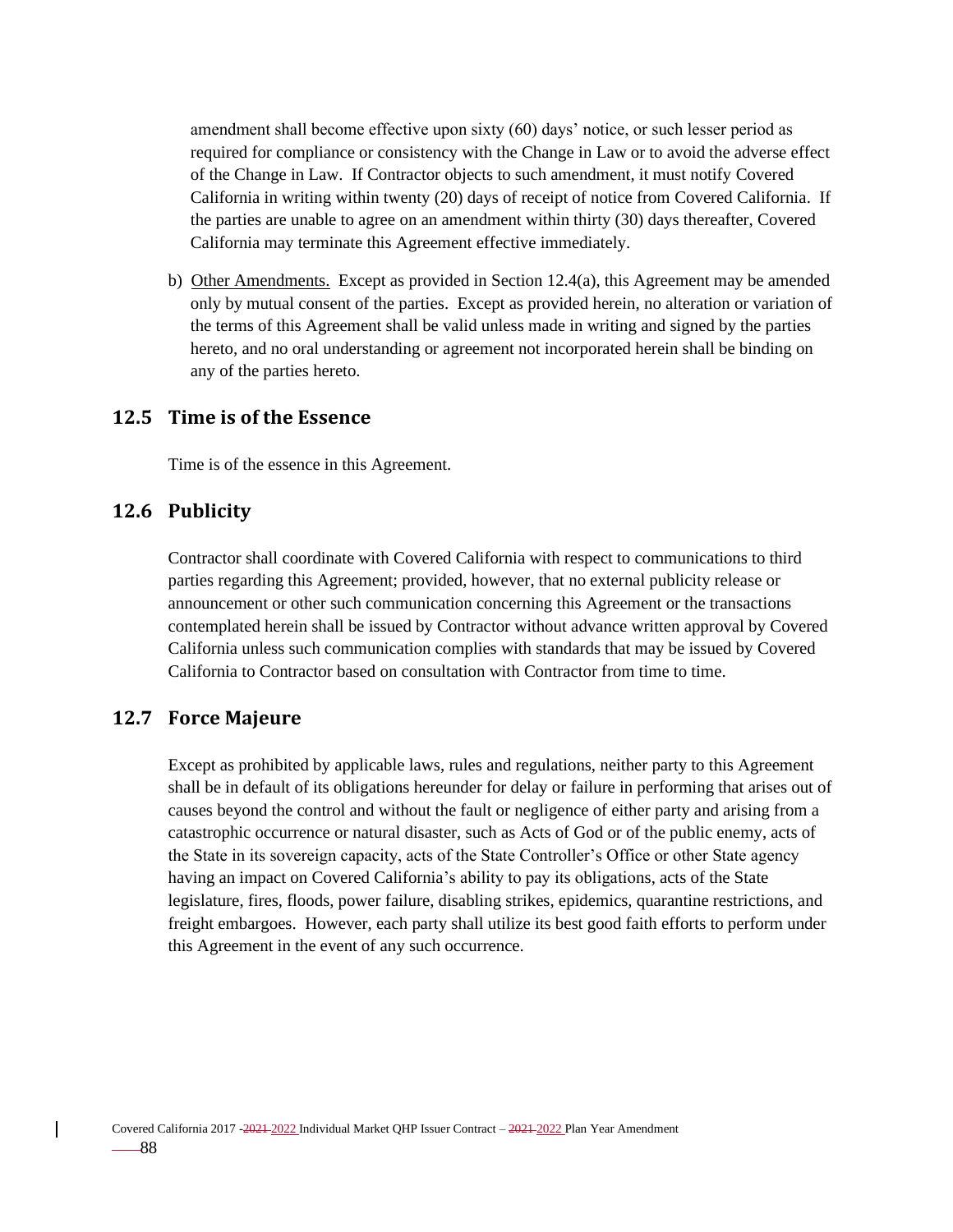## **12.8 Further Assurances**

Contractor and Covered California agree to execute such additional documents, and perform such further acts, as may be reasonable and necessary to carry out the provisions of this Agreement.

# **12.9 Binding Effect**

This Agreement, any instrument or agreement executed pursuant to this Agreement, and the rights, covenants, conditions, and obligations of Contractor and Covered California contained therein, shall be binding upon the parties and their successors, assigns, and legal representatives.

## **12.10 Titles/Section Headings**

Titles or headings are not part of this Agreement, are for convenience of reference only, and shall have no effect on the construction or legal effect of this Agreement.

## **12.11 Severability**

Should one or more provisions of this Agreement be held by any court to be invalid, void, or unenforceable, such provision(s) will be deemed to be restated to affect the original intentions of the parties as nearly as possible in accordance with applicable law. The remaining provisions shall nevertheless remain and continue in full force and effect.

# **12.12 Entire Agreement/Incorporated Documents/Order of Precedence**

This Agreement represents the entire understanding between the parties hereto with respect to the subject matter hereof. Any prior correspondence, memoranda, or agreements are replaced in total by this Agreement. This Agreement shall consist of:

- a) The terms of this Agreement, including obligations set forth in other documents that are referenced herein;
- b) All attached documents, which are expressly incorporated herein;
- c) Terms and conditions set forth in the Application, to the extent that such terms are expressly incorporated by reference in specific sections of this Agreement and/or otherwise not inconsistent with the Agreement or Proposal; and,
- d) The Proposal, which is expressly incorporated herein to the extent that such terms are not superseded by the terms set forth in this Agreement.
- e) In the event there are any inconsistencies or ambiguities among the terms of this Agreement and incorporated documents, the following order of precedence shall be used:
	- 1) Applicable laws, rules and regulations;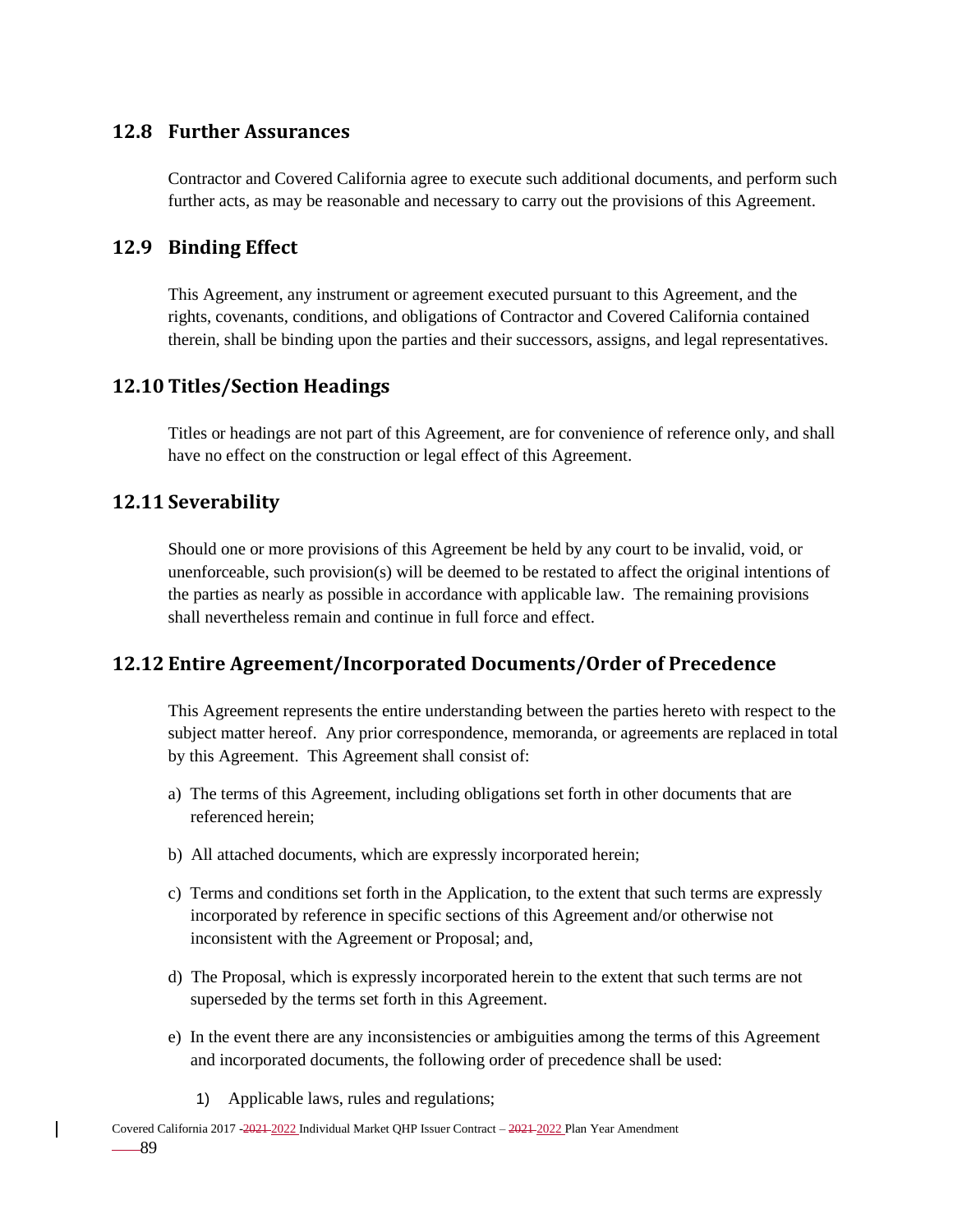- 2) The terms and conditions of this Agreement, including attachments; and
- 3) Application.

### **12.13 Waivers**

No delay on the part of either party in exercising any right, power, or privilege hereunder shall operate as a waiver thereof. No waiver on the part of either party of any right, power, or privilege hereunder, nor any single or partial exercise of any right, power, or privilege hereunder shall preclude any other or further exercise thereof or the exercise of any other right, power, or privilege hereunder.

## **12.14 Incorporation of Amendments to Applicable Laws**

Any references to sections of Federal or State statutes or regulations shall be deemed to include a reference to any subsequent amendments thereof and any successor provisions thereto made from time to time from and after the date of this Agreement.

## **12.15 Choice of Law, Jurisdiction, and Venue**

This Agreement shall be administered, construed, and enforced according to the laws of the State (without regard to any conflict of law provisions) to the extent such laws have not been preempted by applicable Federal law. Any suit brought hereunder shall be brought in the state or federal courts sitting in Sacramento, California, the parties hereby waiving any claim or defense that such forum is not convenient or proper. Each party agrees that any such court shall have in person jurisdiction over it and consents to service of process in any manner authorized by California law.

## **12.16 Counterparts**

This Agreement may be executed in one or more counterparts, each of which shall be deemed an original, but all of which together shall constitute one and the same instrument.

## **12.17 Days**

Wherever in this Agreement a set number of days is stated or allowed for a particular event to occur, the days are understood to include all calendar days, including weekends and holidays, unless otherwise specified.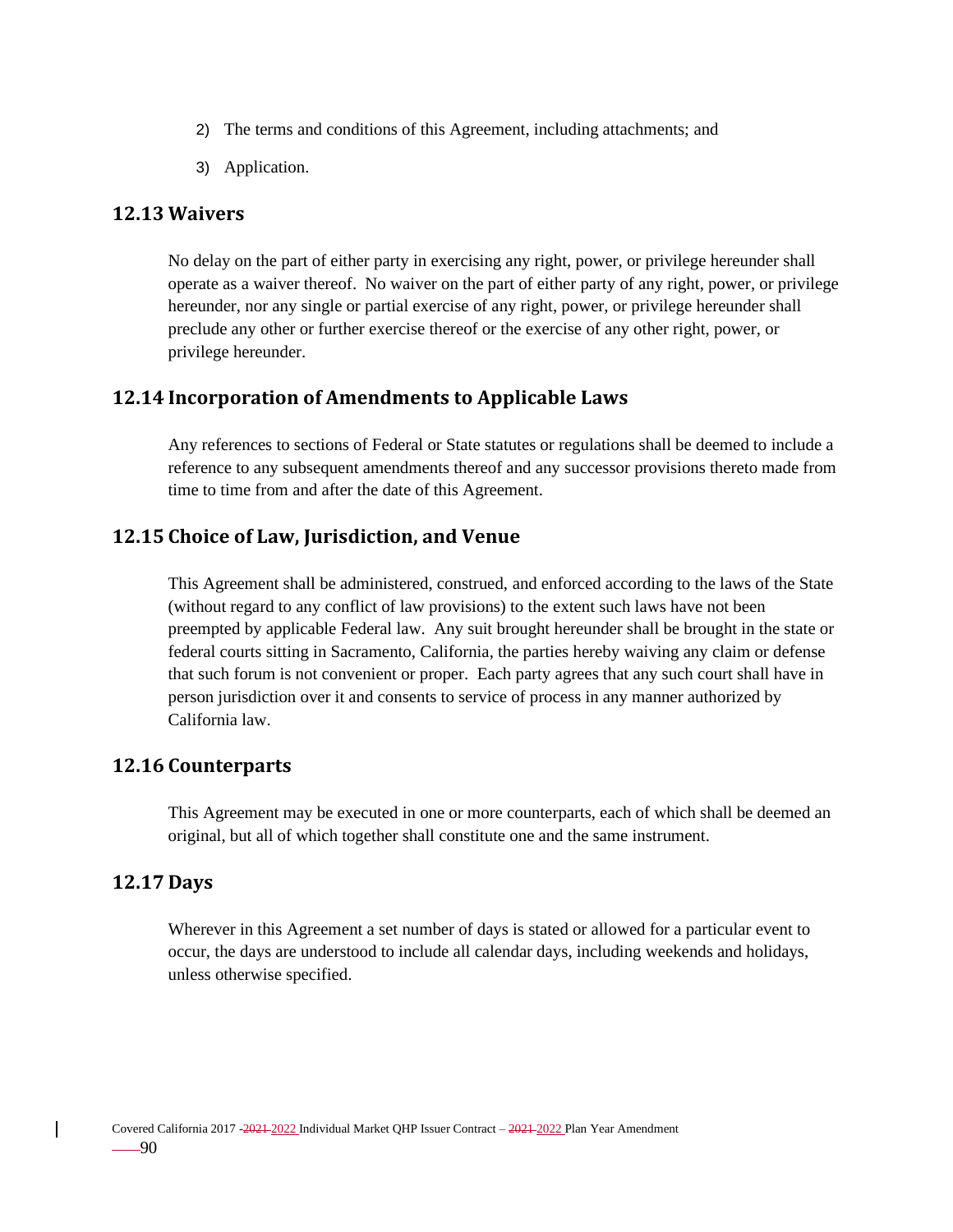# **12.18 Ambiguities Not Held Against Drafter**

This Agreement having been freely and voluntarily negotiated by all parties, the rule that ambiguous contractual provisions are construed against the drafter of the provision shall be inapplicable to this Agreement.

# **12.19 Clerical Error**

No clerical error shall operate to defeat or alter any terms of this Agreement or defeat or alter any of the rights, privileges, or benefits of any Enrollee or Employer.

# **12.20 Administration of Agreement**

- a) Covered California may adopt policies, procedures, rules and interpretations that are consistent with applicable laws, rules and regulations and deemed advisable by Covered California to promote orderly and efficient administration of this Agreement. The parties shall perform in accordance with such policies and procedures; provided, however, that any changes to policies and procedures that are not disclosed to Contractor prior to the Agreement Effective Date shall not result in additional obligations and risks to Contractor existing at the Agreement Effective Date except as otherwise mutually agreed upon by the parties.
- b) Covered California shall provide ninety (90) days prior written notice by letter, newsletter, electronic mail, or other media of any material change (as defined below) in Covered California's policies, procedures or other operating guidance applicable to Contractor's performance of Services. The failure by Contractor to object in writing to any material change within thirty (30) days following the Contractor's receipt of such notice shall constitute Contractor's acceptance of such material change. For purposes of this section, "material change" shall refer to any change that could reasonably be expected to have a material impact on the Contractor's compensation, Contractor's performance of Services under this Agreement, or the delivery of Covered Services to Enrollees.

# **12.21 Performance of Requirements**

To the extent the Agreement requires performance under the Agreement by Contractor but does not specifically specify a date, the date of performance shall be based on the mutual agreement of Contractor and Covered California.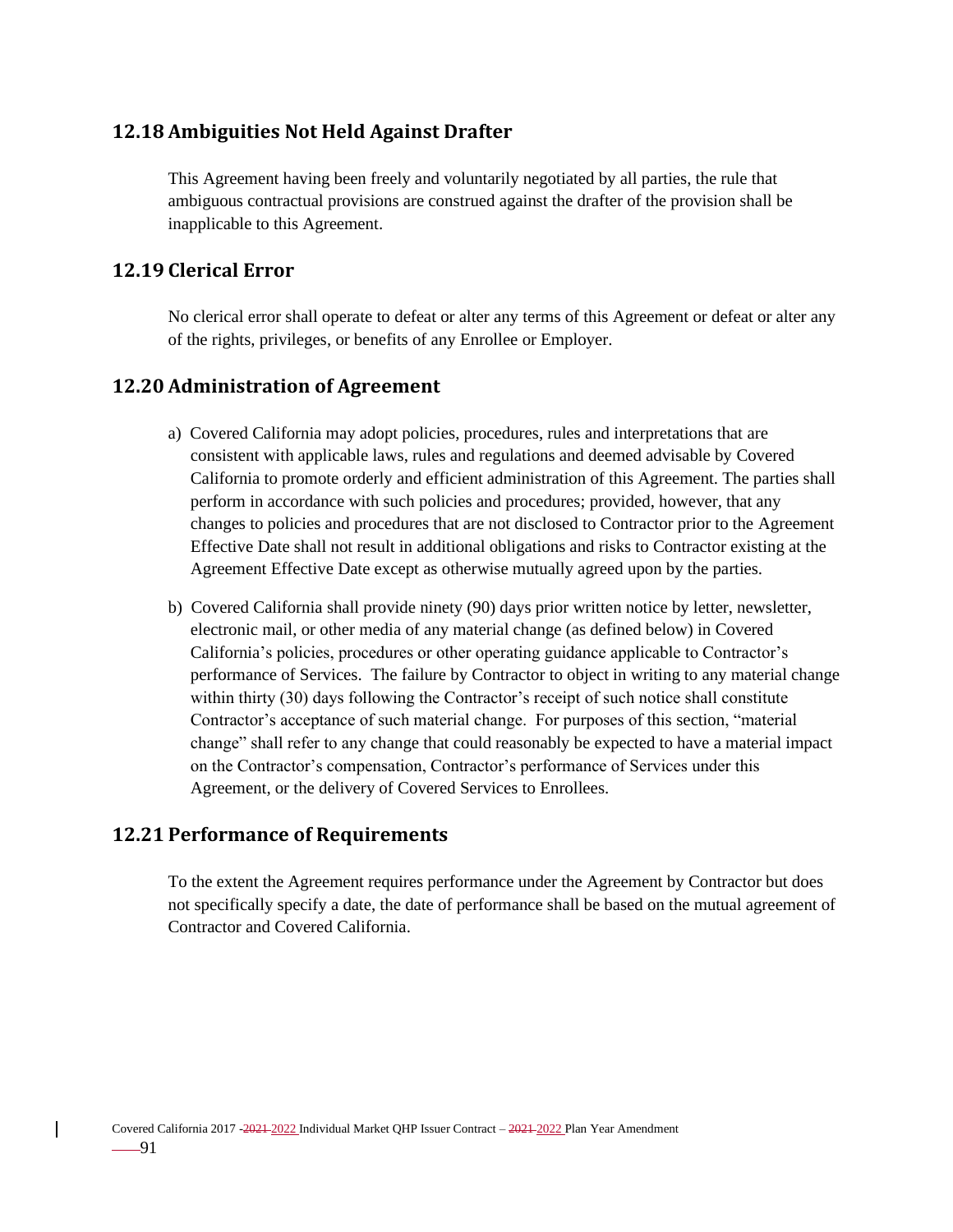# **ARTICLE 13 – DEFINITIONS**

Except as otherwise expressly defined, capitalized terms used in the Agreement and/or the Attachments shall have the meaning set forth below.

**Affordable Care Act (Act)** – The Federal Patient Protection and Affordable Care Act, (P.L. 111-148), as amended by the Federal Health Care and Education Reconciliation Act of 2010 (P.L. 111 -152), known collectively as the Affordable Care Act.

**Agent(s)** – Individuals who are licensed and in good standing as a life licensee under Insurance Code § 1626 by the California Department of Insurance to transact in accident and health insurance. The term used in this Agreement will only apply to Agents certified by Covered California to transact business in Covered California for the Individual and Covered California for Small Business Markets.

**Agreement** – This Agreement attached hereto, including attachments and documents incorporated by reference, entered into between Covered California and Contractor.

**Agreement Effective Date** – The effective date of this Agreement established pursuant to Section 7.1 of this Agreement.

**Accreditation Association for Ambulatory Health Care (AAAHC)** – A nonprofit accrediting agency for ambulatory health care settings.

**Application** – The Qualified Health Plan Certification Application for Plan Years 2017-2021-2022.

**Behavioral Health** – A group of interdisciplinary services concerned with the prevention, diagnosis, treatment, and rehabilitation of mental health and substance abuse disorders.

**Board** – The executive board responsible for governing Covered California under Government Code § 100500.

**California Affordable Care Act** – The California Patient Protection and Affordable Care Act, AB 1602 and SB 900 (Chapter 655, Statutes of 2010 and Chapter 659, Statutes of 2010).

**CAL COBRA** – The California Continuation Benefits Replacement Act, or Health and Safety Code § 1366.20 et seq.

**CalHEERS** – The California Healthcare Eligibility, Enrollment and Retention System, a project jointly sponsored by Covered California and DHCS, with the assistance of the Office of Systems Integration to maintain processes to make the eligibility determinations regarding Covered California and other State health care programs and assist Enrollees in selection of health plan.

**CCR** – The California Code of Regulations.

**CDI** – The California Department of Insurance.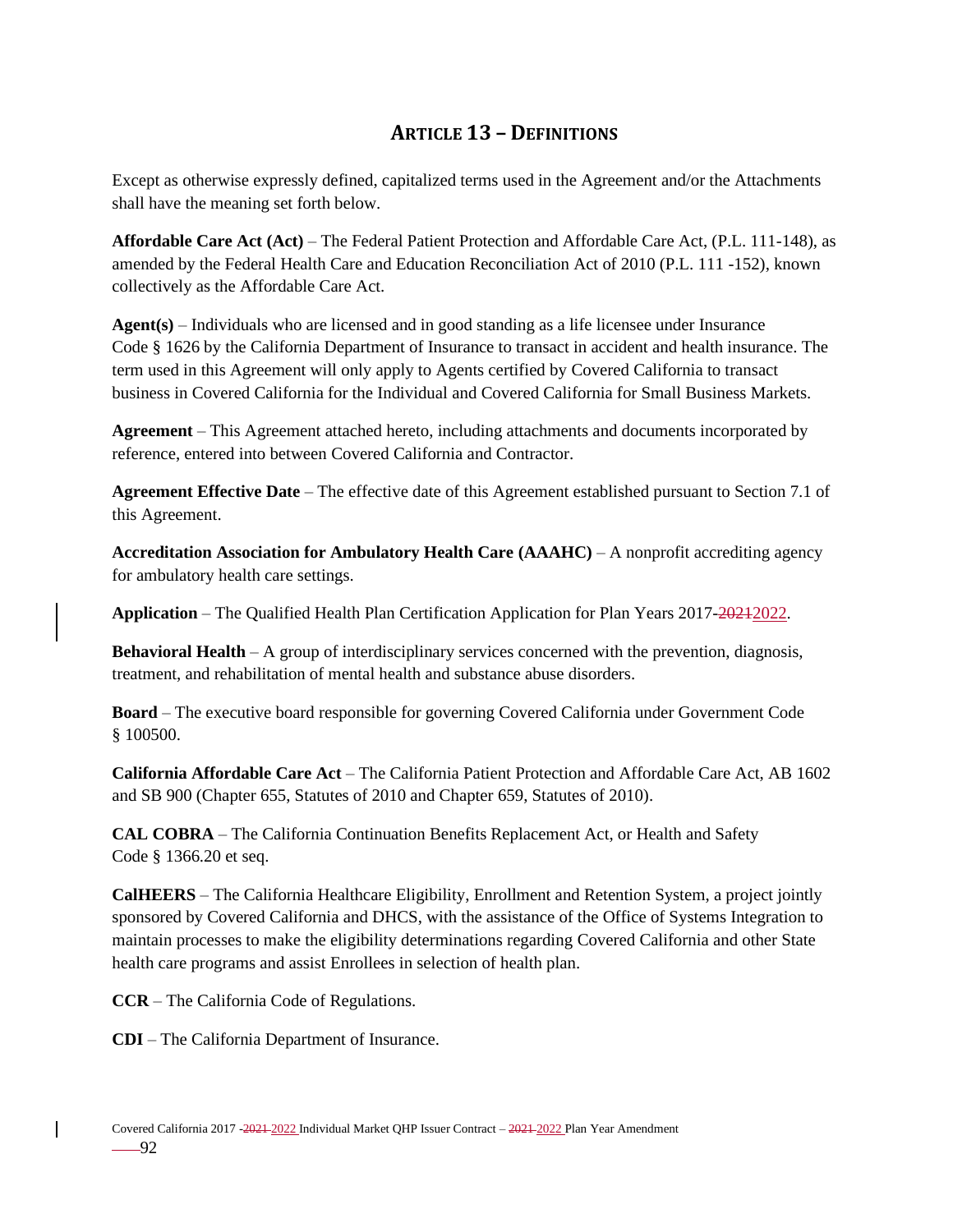**COBRA** – Federal law (Consolidated Omnibus Budget Reconciliation Act of 1985) requiring continuing coverage of group health benefits to employees and their families upon the occurrence of certain qualifying events where such coverage would otherwise be terminated.

**Confidentiality of Medical Information Act (CMIA)** – The Confidentiality of Medical Information Act (California Civil Code § 56 et seq.) and the regulations issued pursuant thereto or as thereafter amended, to the extent applicable to operation of Contractor.

**Contract Year** – The full twelve (12) month period commencing on the effective date and ending on the day immediately prior to the first anniversary thereof and each full consecutive twelve (12) month period thereafter during which the Agreement remains in effect.

**Contractor** – The Health Insurance Issuer contracting with Covered California under this Agreement to offer a QHP and perform in accordance with the terms set forth in this Agreement.

**Contractor Covered California Function** – Any function that Contractor performs pursuant to this Agreement during which Contractor receives, maintains, creates, discloses or transmits PHI or Personally Identifiable Information gathered from Covered California, applicants, Qualified Individuals or Enrollees in the process of assisting individuals and entities with the purchase of health insurance coverage in QHPs or other functions under the Covered California program.

**Covered California** – The California Health Benefit Exchange, doing business as Covered California and an independent entity within the Government of the State.

**Covered California for the Individual Market –** The Covered California program providing coverage to Enrollees, formerly referred to as the Individual Exchange.

**Covered California for Small Business** (CCSB) Covered California program providing coverage to eligible small businesses, formerly referred to as the Small Business Health Options Program (SHOP) and described in Government Code 100502(m).

**Covered Services** – The Covered Services that are covered benefits under the applicable QHP and described in the Evidence of Coverage.

**DHCS** – The California Department of Health Care Services.

**DHHS** – The United States Department of Health and Human Services.

**DMHC** – The California Department of Managed Health Care.

**Effective Date** – The date on which a Plan's coverage goes into effect.

**Eligibility Information** – The information that establishes an Enrollee's eligibility.

**Eligibility File** – The compilation of all Eligibility Data for an Enrollee or group of Enrollees into a single electronic format used to store or transmit the data.

**Employee** – A "qualified employee," as defined in 45 C.F.R. § 155.20.

Covered California 2017 -2021 2022 Individual Market QHP Issuer Contract – 2021 2022 Plan Year Amendment  $-93$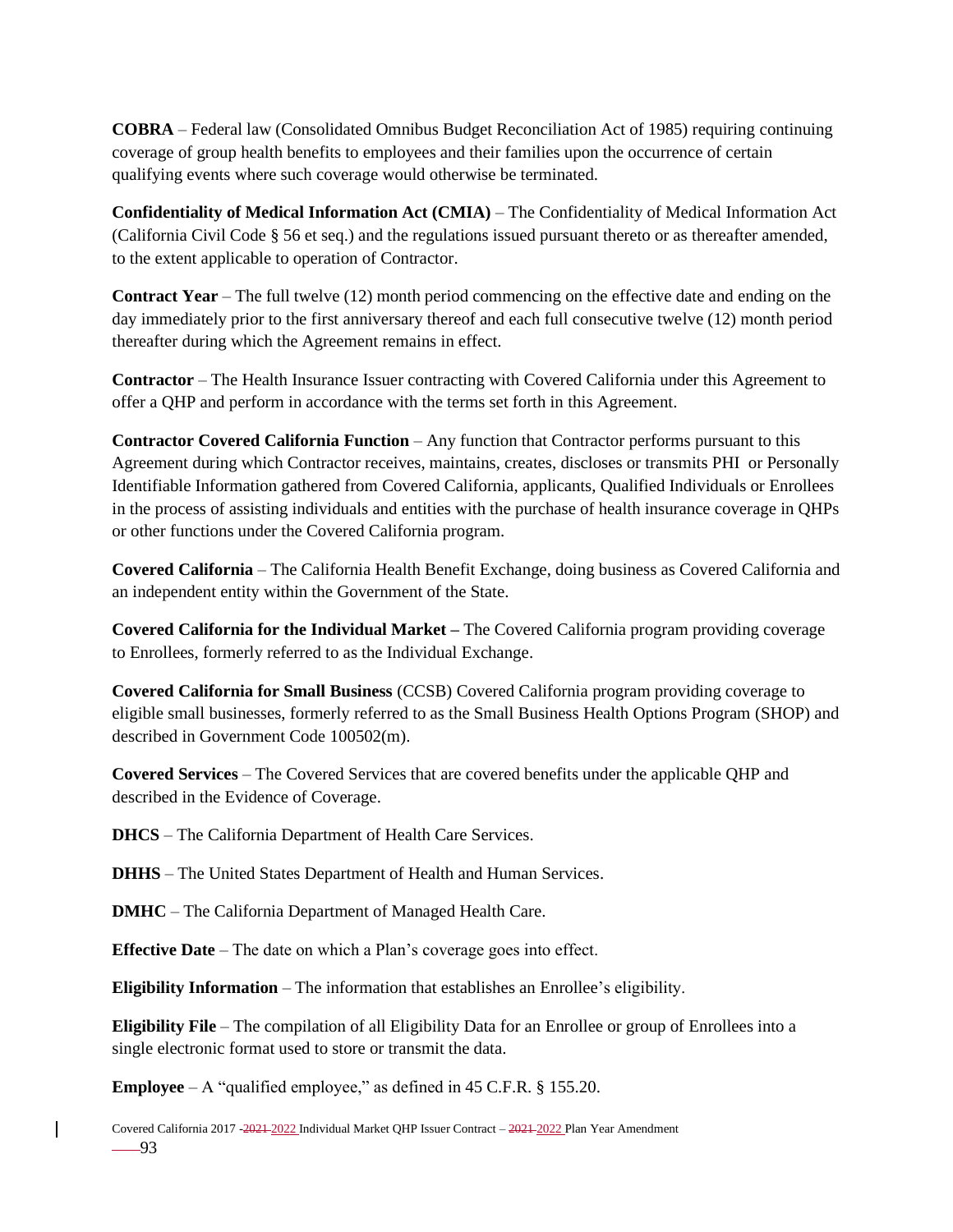**Employer** – A "qualified employer," as defined in  $\S$  1312(f)(2) of the Affordable Care Act.

**Encounter** – Any Health Care Service or bundle of related Covered Services provided to one Enrollee by one Health Care Professional within one time period. Any Covered Services provided must be recorded in the Enrollee's health record.

**Encounter Data** – Detailed data about individual services provided by a capitated managed care entity. The level of detail about each service reported is similar to that of a standard claim form.

**Enrollee** – Enrollee means each and every individual enrolled for the purpose of receiving health benefits.

**Enrollment** – An Enrollee who has completed their application and for whom the initial premium payment has been received and acknowledged by the Contractor has completed Enrollment.

**Evidence of Coverage (EOC) and Disclosure Form** – The document which describes the benefits, exclusions, limitations, conditions, and the benefit levels of the applicable Plans.

**Explanation of Benefits (EOB)** – A statement sent from the Contractor to an Enrollee listing services provided, amount billed, eligible expenses and payment made by the Plan.

**Explanation of Payment (EOP)** – A statement sent from the Contractor to Providers detailing payments made for Covered Services.

**Family Member** – An individual who is within an Enrollee's family, as defined in 26 U.S.C. § 36B (d)(1).

**Formulary** – A list of outpatient prescription drugs, selected by the Plan(s) and revised periodically, which are available to Enrollees in a specific QHP.

**Grace Period** – A specified time following the premium due date during which coverage remains in force and an Enrollee or Employer or other authorized person or entity may pay the premium without penalty.

**Health Care Professional** – An individual with current and appropriate licensure, certification, or accreditation in a medical or behavioral health profession, including without limitation, medical doctors (including psychiatrists), dentists, osteopathic physicians, psychologists, registered nurses, nurse practitioners, licensed practical nurses, certified medical assistants, licensed physician assistants, mental health professionals, chemical dependency counselors, clinical laboratory professionals, allied health care professionals, pharmacists, social workers, physical therapists, occupational therapists, and others to provide Covered Services.

**Health Information Technology for Economic and Clinical Health Act (HITECH Act)** – The Health Information Technology for Economic and Clinical Health Act, which was enacted as part of the American Recovery and Reinvestment Act of 2009, and the regulations issued pursuant thereto or as thereafter amended.

**Health Insurance Issuer** – Health Insurance Issuer has the same meaning as that term is defined in 42 U.S.C. § 300gg-91 and 45 C.F.R. § 144.103.

Covered California 2017 -2021 2022 Individual Market QHP Issuer Contract – 2021 2022 Plan Year Amendment  $-94$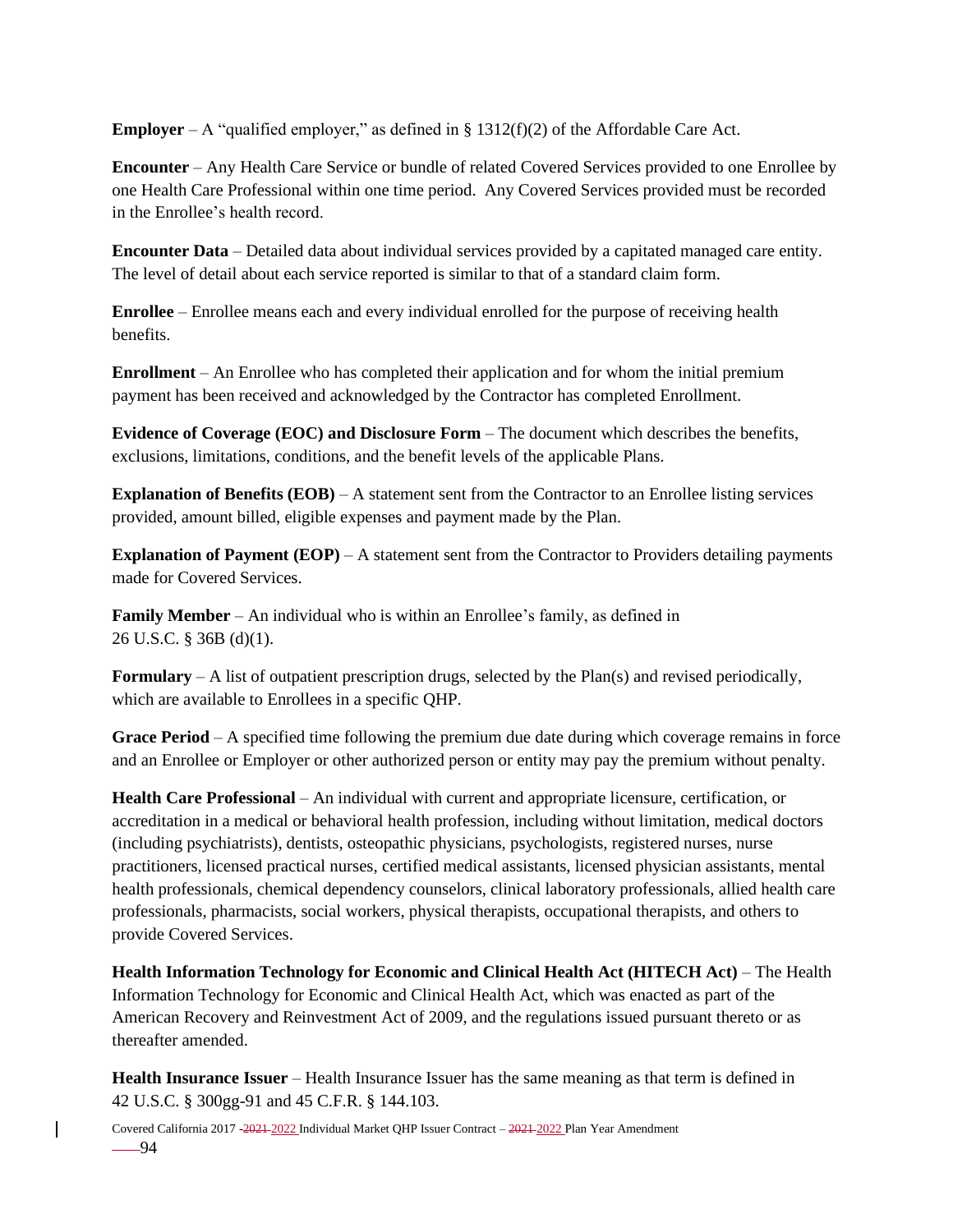**Health Insurance Portability and Accountability Act of 1996 (HIPAA)** – The Health Insurance Portability and Accountability Act of 1996 and the regulations issued pursuant thereto or as thereafter amended.

**Health Plan Employer Data and Information Set (HEDIS)** – The data as reported and updated annually by the National Committee for Quality Assurance (NCQA).

**Individual Exchange** – Covered California through which Qualified Individuals may purchase QHPs.

**Individually Identifiable Health Information (IIHI)** – The "individually identifiable health information" as defined under HIPAA.

**Information Practices Act (IPA)** – The California Information Practices Act, Civil Code § 1798, et seq. and the regulations issued pursuant thereto or as thereafter amended.

**Insurance Information and Privacy Protection Act (IIPPA)** – The California Insurance Information and Privacy Protection Act, Insurance Code §§ 791-791.28, et seq., and the regulations issued pursuant thereto or as thereafter amended.

**Integrated Delivery Systems –** An integrated delivery system (IDS) is a network of physicians and healthcare facilities that provide a continuum of healthcare services managed under one organization or one parent company. Similar to an ACO, an IDS includes population-based care coordinated across the continuum including multi-discipline physician practices, hospitals, and ancillary Providers with combined risk sharing arrangements and incentives between health plans and Providers, and among Providers across specialties and institutional boundaries. The IDS is held accountable for nationally recognized evidence-based clinical, financial, and operational performance, as well as incentives for improvements in population outcomes.

**Medicaid** – The program of medical care coverage set forth in Title XIX of the Social Security Act and the regulations issued pursuant thereto or as thereafter amended.

**Medicare** – The program of medical care coverage set forth in Title XVIII of the Social Security Act and the regulations issued pursuant thereto or as thereafter amended.

**Medicare Part D** – The Medicare prescription drug program authorized under the Medicare Prescription Drug, Improvement and Modernization Act of 2003 (MMA), effective January 1, 2006, and the regulations issued pursuant thereto or as thereafter amended.

**Monthly Rates** – The rates of compensation payable in accordance with the terms set forth at Article 5 to Contractor for Services rendered under this Agreement.

**NCQA** – The National Committee for Quality Assurance, a nonprofit accreditation agency.

**Nurse Advice Line** – An advice line staffed by registered nurses (RNs) who assess symptoms (using triage guidelines approved by the Plan to determine if and when the caller needs to be seen by a Provider); provide health information regarding diseases, medical procedures, medication usage and side effects; and give care advice for managing an illness or problem at home.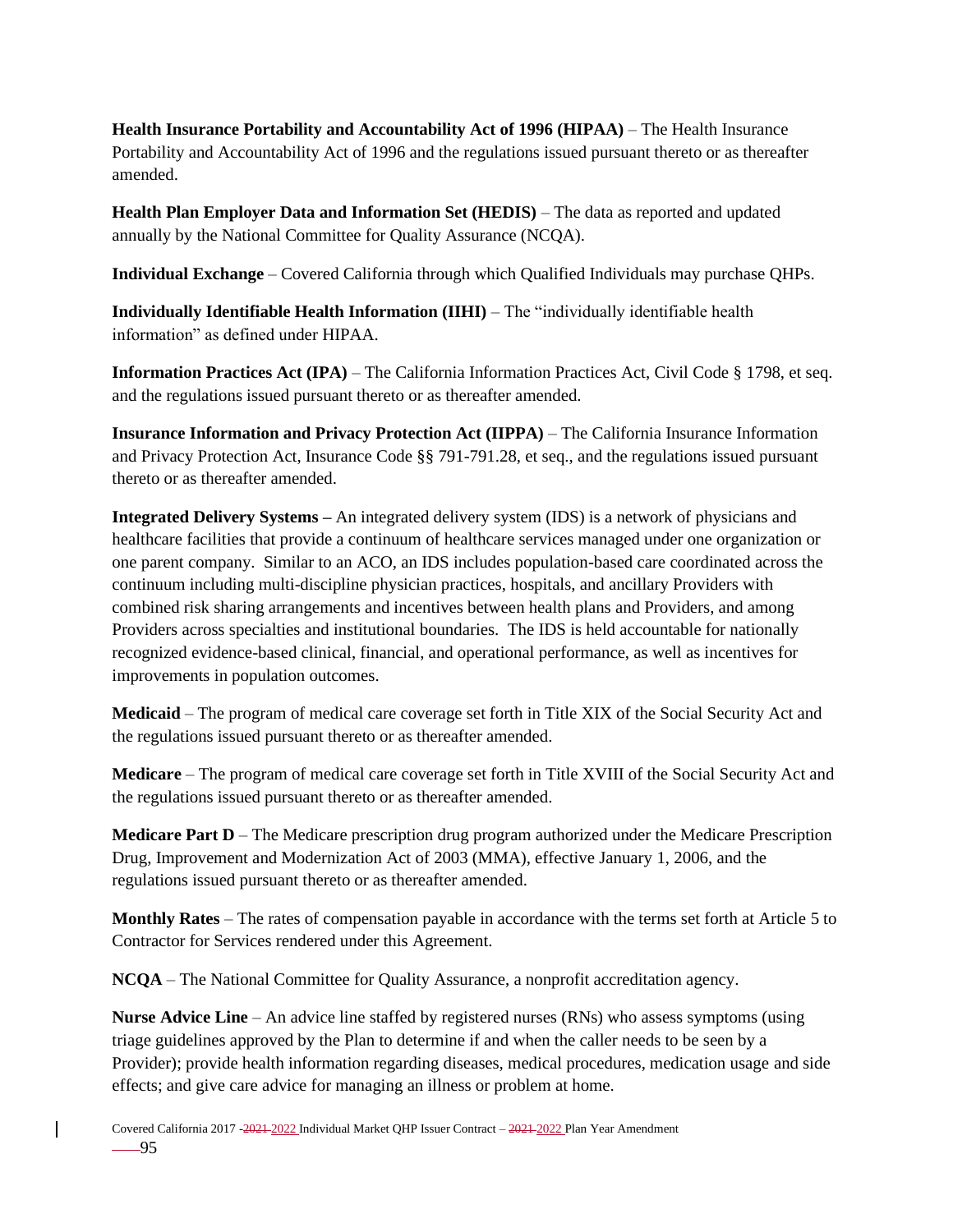### **Open Enrollment or Open Enrollment Period** – The fixed time period as set forth in

45 C.F.R. § 155.410, Health and Safety Code § 1399.849 (c)(3), and Insurance Code § 10965.3 (c)(3) for individual applicants and Enrollees to initiate enrollment or to change enrollment from one health benefits plan to another. For benefit years beginning on or after January 1, 2019, references to Open Enrollment include the allowance for special enrollment periods for all individuals as described in Health and Safety Codes § 1399.849(c)(3), and Insurance Code § 10965.3(c)(3).

**Participating Hospital** – A hospital that, at the time of an Enrollee's admission, has a contract in effect with Contractor to provide Covered Services to Enrollees.

**Participating Physician** – A physician or a member of a Medical Group that has a contract in effect with Contractor to provide Covered Services to Enrollees.

**Participating Provider** – An individual Health Care Professional, hospital, clinic, facility, entity, or any other person or organization that provides Covered Services and that, at the time care is rendered to a Enrollee, has (or is a member of a Medical Group that has) a contract in effect with Contractor to provide Covered Services to Enrollees and accept copayments for Covered Services.

**Participation Fee** – The user fee on QHPs authorized under § 1311(d)(5) of the Affordable Care Act, 45 C.F.R. §§ 155.160(b)(1) and 156.50(b), and Government Code § 100503(n) to support Covered California operations.

**Performance Standard** – A financial assurance of service delivery at levels agreed upon between Covered California and Contractor.

**Personally Identifiable Information** – Any information that identifies or describes an individual, including, but not limited to, his or her name, social security number, physical description, home address, home telephone number, education, financial matters, medical or employment history, and statements made by, or attributed to, the individual. It also includes any identifiable information collected from or about an individual for purposes of determining eligibility for enrollment in a Qualified Health Plan, determining eligibility for other insurance affordability programs, determining eligibility for exemptions from the individual responsibility provisions, or any other use of such individual's identifiable information in connection with Covered California.

**Pharmacy Benefit Manager (PBM)** – The vendor responsible for administering the Plan's outpatient prescription drug program. The PBM provides a retail pharmacy network, mail order pharmacy, specialty pharmacy services, and coverage management programs.

**Plan(s)** – The QHPs Covered California has entered into a contract with a Health Insurance Issuer to provide, hereinafter referred to as the Plan(s).

**Plan Data** – All the utilization, fiscal, and eligibility information gathered by Contractor about the Plans exclusive programs, policies, procedures, practices, systems and information developed by Contractor and used in the normal conduct of business.

**Plan Year** – Plan Year has the same definition as that term is defined in 45 C.F.R. § 155.20.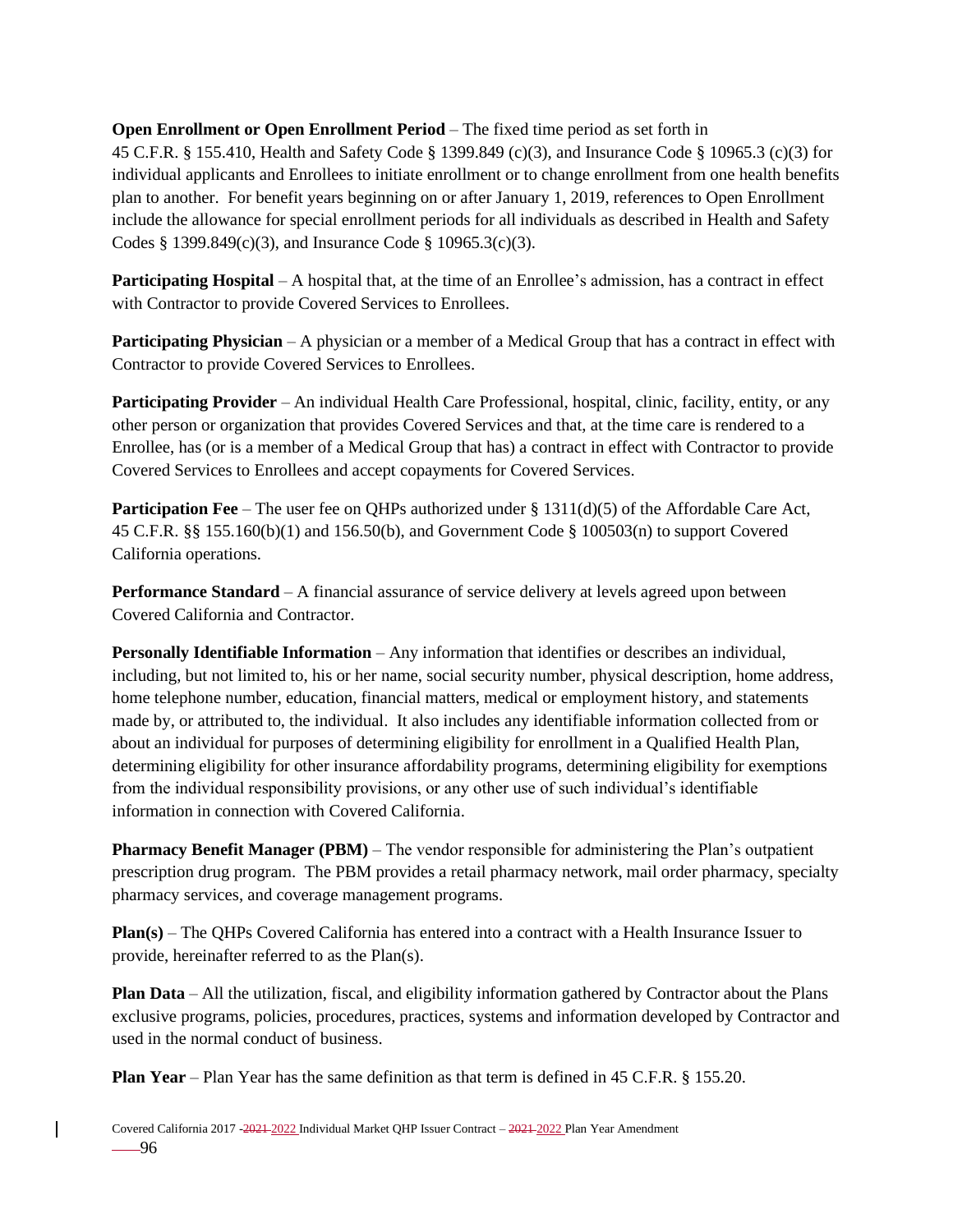**Premium** – The dollar amount payable by the Enrollee after any advanced premium tax credits are applied, if any, to the QHP Issuer to effectuate and maintain coverage.

**Premium Rate or Monthly Rate** – The monthly premium due during a Plan Year, as agreed upon by the parties.

**Primary Care** – The provision of integrated, accessible health care services by clinicians who are accountable for addressing a large majority of personal health needs, developing a sustained partnership with patients, and practicing in the context of family and community. (Institute of Medicine, 1978) Contractors may allow Enrollees to select Nurse Practitioners and Physician Assistants to serve as their Primary Care clinician. Covered California does not require that Primary Care clinicians serve as a "gatekeeper" or the source of referral and access to specialty care. Covered California recognizes Internal Medicine, OBGYN, Pediatrics, General Practice, and Family Medicine as primary care specialties.

**Proposal** – The proposal submitted by Contractor in response to the Application.

**Protected Health Information or Personal Health Information** – Protected health information, including electronic protected health information (EPersonal Health Information) as defined in HIPAA that relates to an Enrollee. Protected Health Information also includes "medical information" as defined by the California Confidentiality of Medical Information Act (CMIA) at California Civil Code § 56, et seq.

**Provider** – A licensed health care facility or as stipulated by local or international jurisdictions, a program, agency or health professional that delivers Covered Services.

**Provider Claim(s)** – Any bill, invoice, or statement from a specific Provider for Covered Services or supplies provided to Enrollees.

**Provider Group** – A group of physicians or other Health Care Professionals that is clinically integrated, financially integrated, or that contract together to provide care to patients in a coordinated manner.

**Qualified Health Plan or QHP**– A health care service plan contract or policy of insurance offered by a QHP Issuer and certified by Covered California.

**Qualified Health Plan Issuer or QHP Issuer** – A licensed health care service plan or insurer that has been selected and certified by Covered California to offer QHPs through Covered California.

**Qualified Individual** – Qualified Individual has the same meaning as that term is defined in § 1312(f)(1) of the Affordable Care Act.

**Quality Management and Improvement** – The process for conducting outcome reviews, data analysis, policy evaluation, and technical assistance internally and externally to improve the quality of care to Enrollees.

Covered California 2017 -2021-2022 Individual Market QHP Issuer Contract - 2021-2022 Plan Year Amendment **Quarterly Business Review or QBR** – Quarterly in-person meetings between Covered California and Contractor at Covered California headquarters to report and review program performance results including all Services and components of the program, i.e., clinical, financial, contractual reporting requirements, customer service, appeals and any other program recommendations.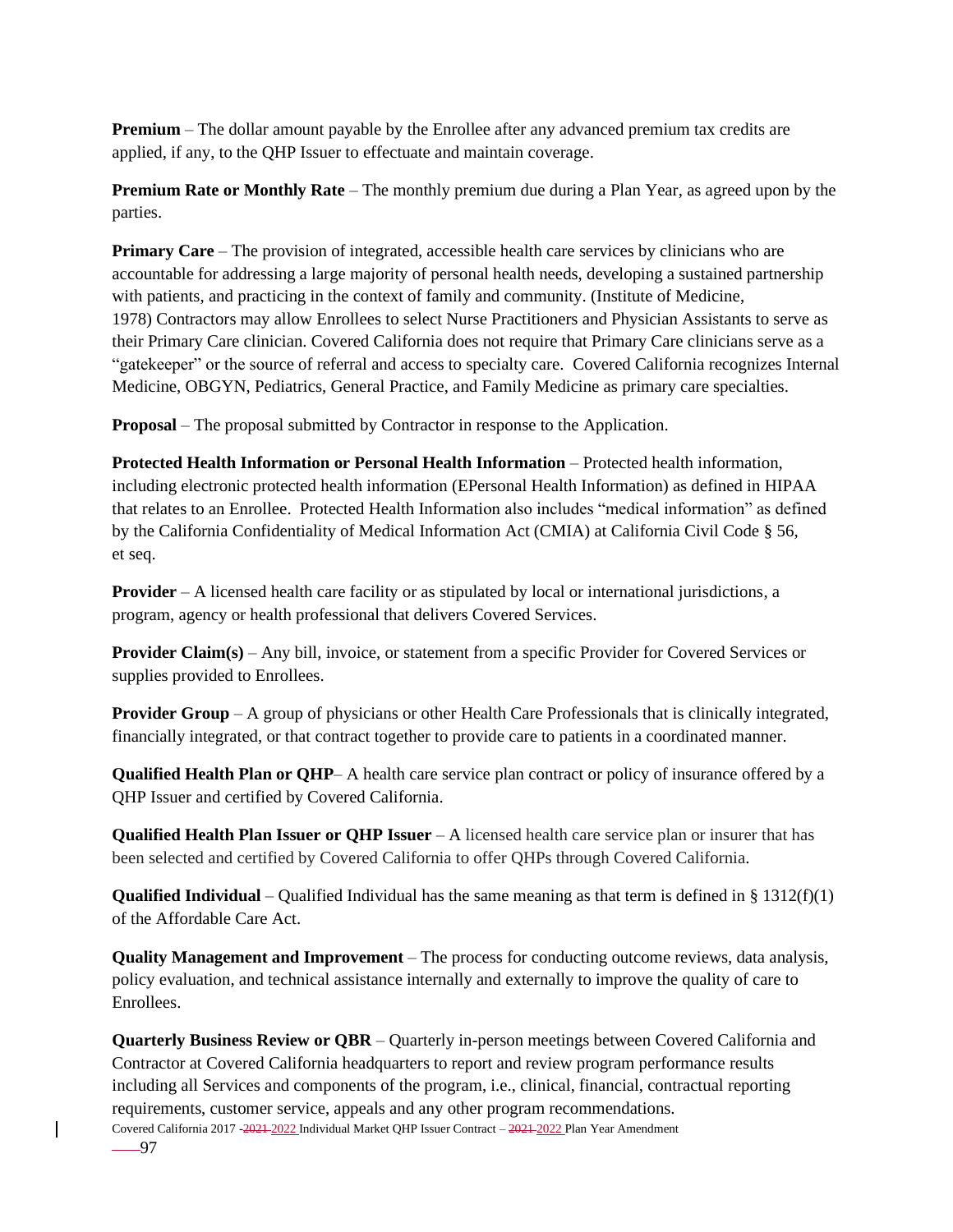**Reconciliation Process** – Covered California and CalHEERS engage in a cyclically occurring Reconciliation Process with each QHP and QDP Issuer participating in the individual market. The Reconciliation Process is leveraged to monitor and facilitate all eligibility and enrollment reconciliation efforts with the QHP and QDP Issuers as defined in the "Data Integrity Reconciliation Process Guide." As a component of the Reconciliation Process, the Dispute Process provides a platform for Issuer enrollment and eligibility disputes to be assessed. Assessment of each enrollment dispute includes focused analysis of operational cause, risk, and enterprise-wide impact.

**Regulations** – The regulations adopted by Covered California Board. (California Code of Regulations, Title 10, Chapter 12, §t 6400, et seq.)

**Risk-Adjusted Premiums** – Actuarially calculated premiums utilizing risk adjustment.

**Risk-Based Capital or RBC** – The approach to determine the minimum level of capital needed for protection from insolvency based on an organization's size, structure, and retained risk. Factors in the RBC formula are applied to assets, premium, and expense items. The factors vary depending on the level of risk related to each item. The higher the risk related to the item, the higher the factor, and vice versa.

**Risk Adjustment** – An actuarial tool used to calibrate premiums paid to Health Insurance Issuers based on geographical differences in the cost of health care and the relative differences in the health risk characteristics of Enrollees enrolled in each plan. Risk adjustment establishes premiums, in part, by assuming an equal distribution of health risk among Health Benefits Plans in order to avoid penalizing Enrollees for enrolling in a Health Benefits Plan with higher than average health risk characteristics.

**Run-Out Claims** – All claims presented and adjudicated after the end of a specified time period where the health care service was provided before the end of the specified time period.

**Security Incident** – The attempted or successful unauthorized access, use, disclosure, modification or destruction of information or interference with system operations in an information system.

**Service Area** – The designated geographical areas where Contractor provides Covered Services to Enrollees and comprised of the ZIP codes set forth in Contractor's current Plan Year SERFF templates tested and validated by the Contractor listed in Attachment 4.

**Services** – The provision of Services by Contractors and subcontractors required under the terms of the Agreement, including, those relating the provision of Covered Services and the administrative functions required to carry out the Agreement.

**State** – The State of California

**State Regulators** – California Department of Insurance and Department of Managed Health Care, as applicable.

**State and Federal Regulators** – Department of Managed Health Care, California Department of Health Care Services, California Department of Insurance, US Department of Health and Human Services, and